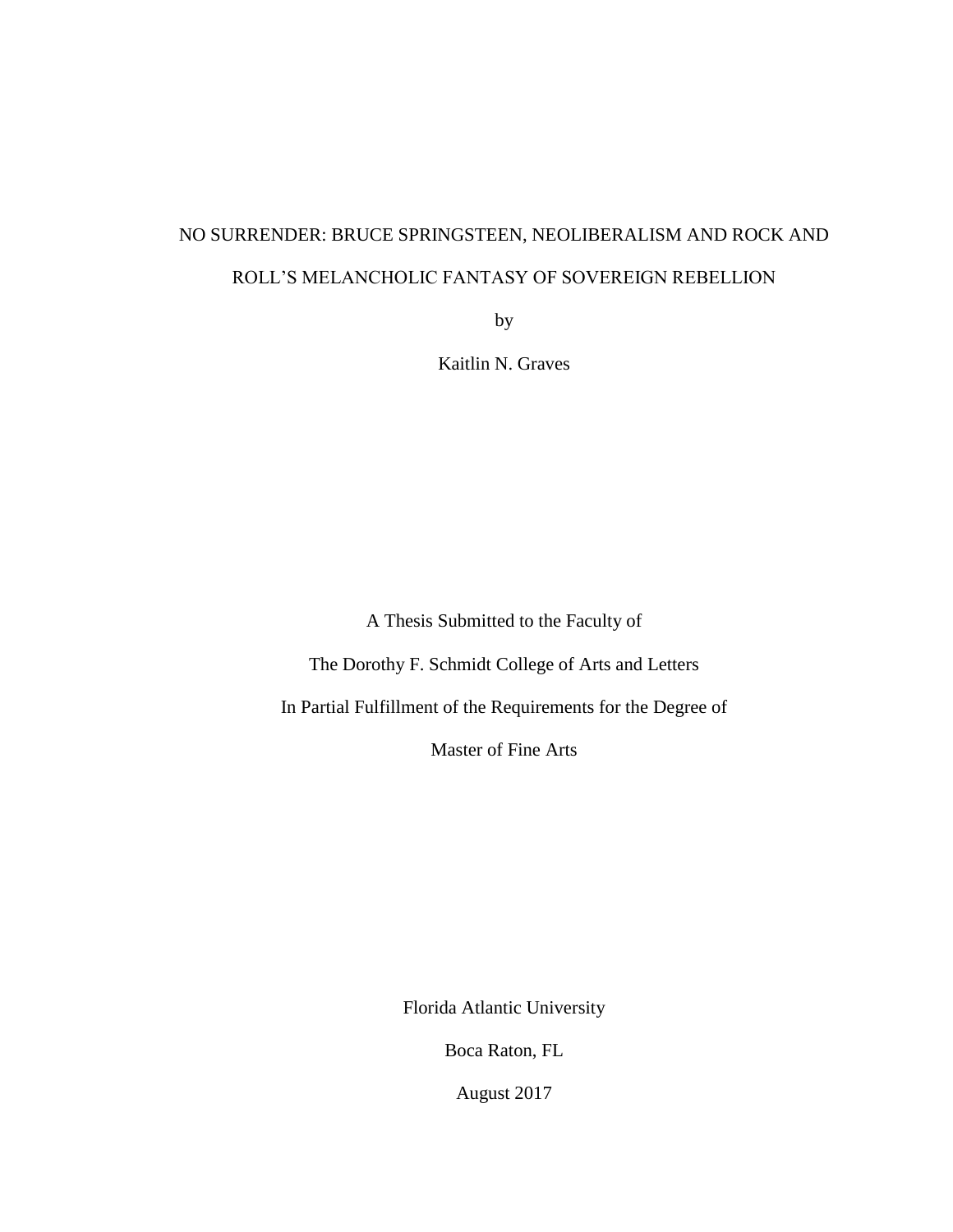Copyright 2017 by Kaitlin N. Graves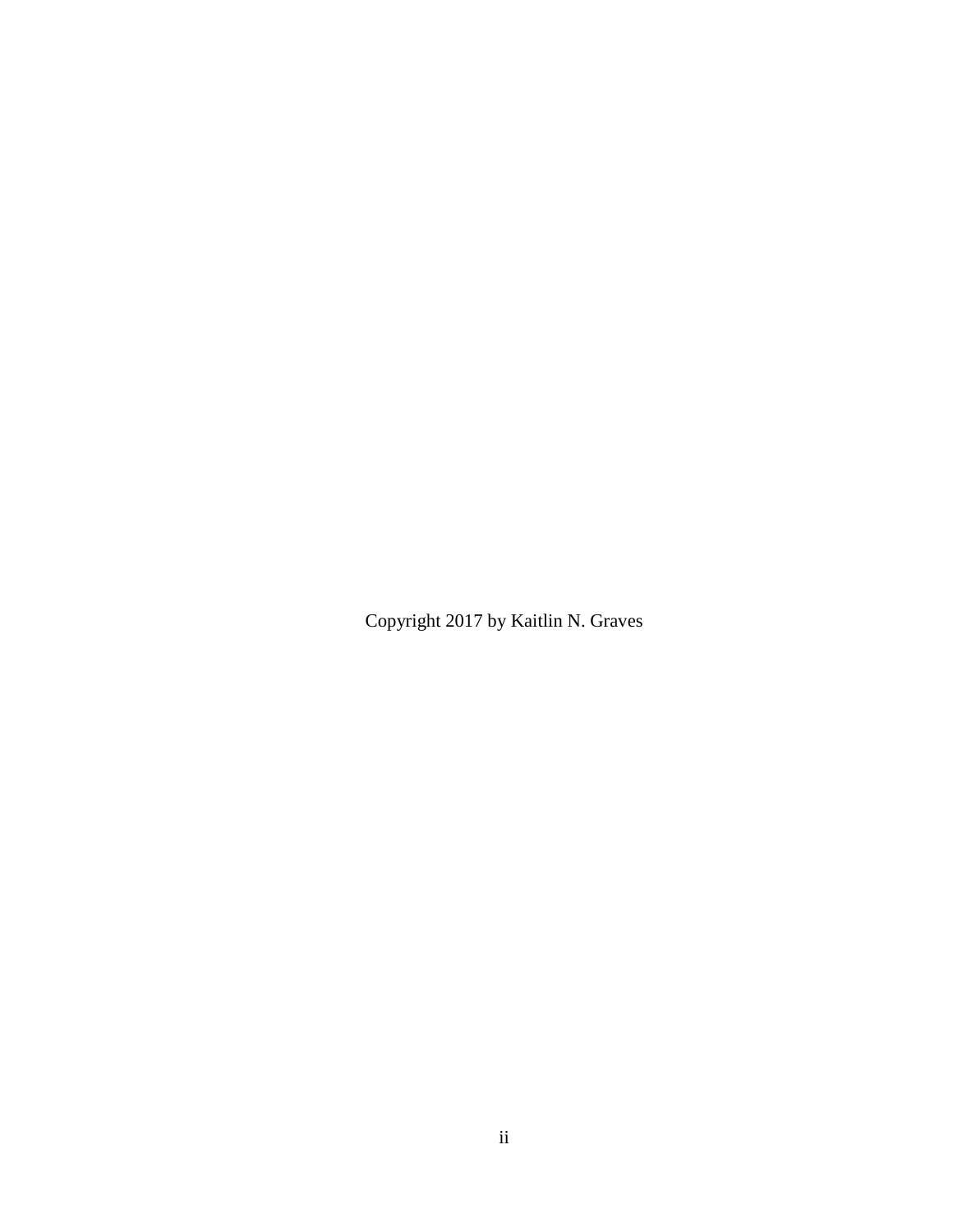# NO SURRENDER: BRUCE SPRINGSTEEN, NEOLIBERALISM AND ROCK AND

## ROLL'S MELANCHOLIC FANTASY OF SOVEREIGN REBELLION

by

### **Kaitlin Graves**

This thesis was prepared under the direction of the candidate's thesis advisor, Dr. William Trapani, School of Communication and Multimedia Studies, and has been approved by the members of her supervisory committee. It was submitted to the faculty of the Dorothy F. Schmidt College of Arts and Letters and was accepted in partial fulfillment of the requirements for the degree of Master of Arts.

**SUPERVISORY COMMITTEE:** William Tradani, Ph.D. **Thesis Advisor** Stephen Heidt, Ph.D **Becky** M

David C. Williams, Ph.D. Director, School of Communication and **Multimedia Studies** 

Michael Horswell, Ph.D. Dean, Dorothy F. Schmidt College of **Arts and Letters** 

Flagd Deborah L. Floyd, Ed.D.

Dean, Graduate College

Tugust 7, 2017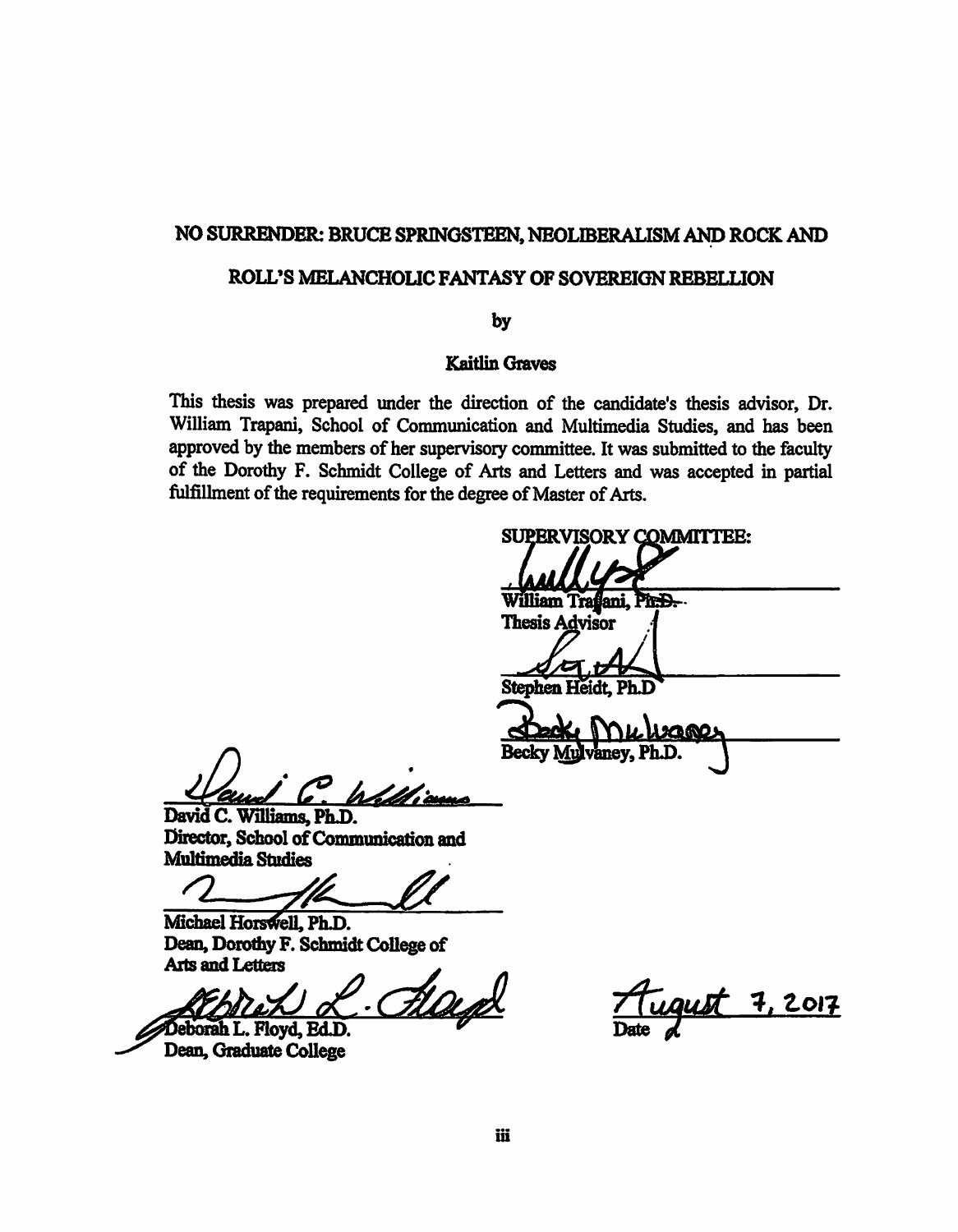# **ABSTRACT**

| Author:         | <b>Kaitlin Graves</b>                                                                                |
|-----------------|------------------------------------------------------------------------------------------------------|
| Title:          | No Surrender: Bruce Springsteen, Neoliberalism and Rock and<br>Roll's Fantasy of Sovereign Rebellion |
| Institution:    | Florida Atlantic University                                                                          |
| Thesis Advisor: | Dr. William Trapani                                                                                  |
| Degree:         | <b>Master of Arts</b>                                                                                |
| Year:           | 2017                                                                                                 |

This thesis builds from press accounts of Bruce Springsteen's South by Southwest keynote address, taken by many to be a renewed call to arms of the classic mantras of the rock ethos in the age of a declining recording industry. In tracing the ways the speech circulated I argue that its discourse was rearticulated toward quite different (and concerning) ends. Throughout, I aim to show the apparatuses of power that sustains the rock liberation fantasy. I read the coverage of Springsteen's address as a therapeutic discourse meant to soothe the anxiety over the closure of agency in the age of neoliberalism. The general problematic for the thesis, then, addresses an anxiety over the collapse of freedom and as such works to offer broad reflections on the nature of radical agency in our increasingly neoliberal present.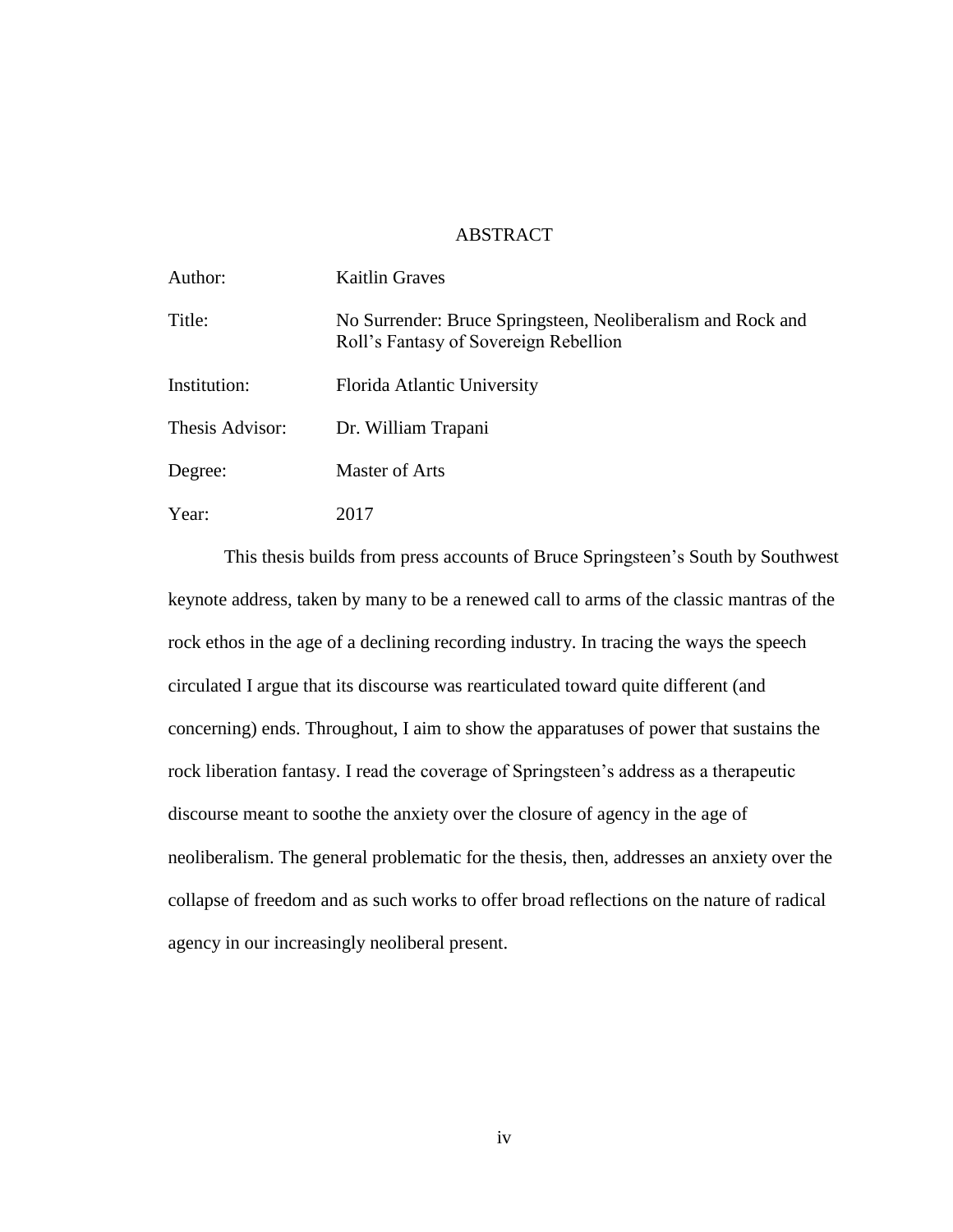# DEDICATION

For my mother, Deborah Graves, who had a heart so big it couldn't fit this world.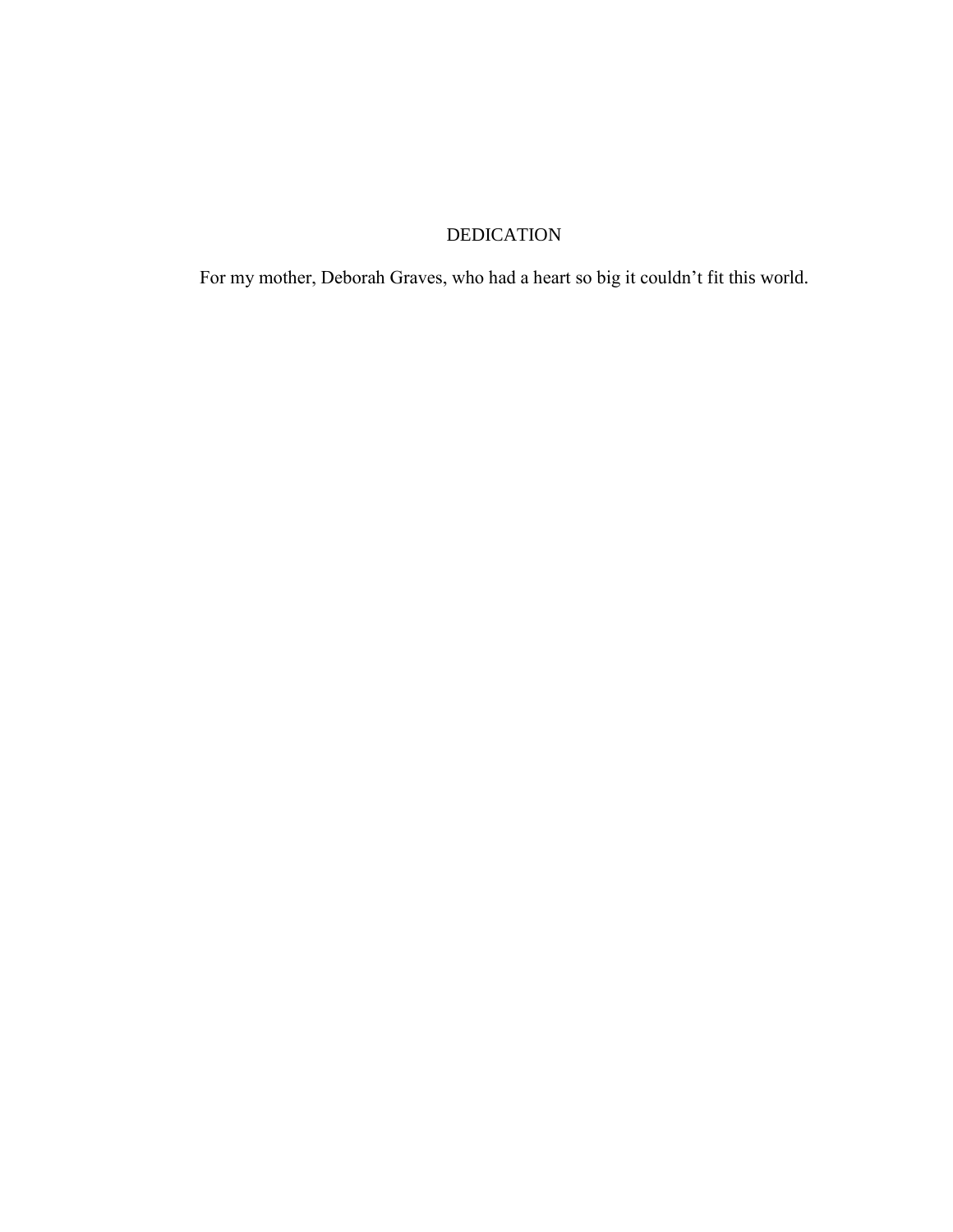# NO SURRENDER: BRUCE SPRINGSTEEN, NEOLIBERALISM AND ROCK AND

# ROLL'S MELANCHOLIC FANTASY OF SOVEREIGN REBELLION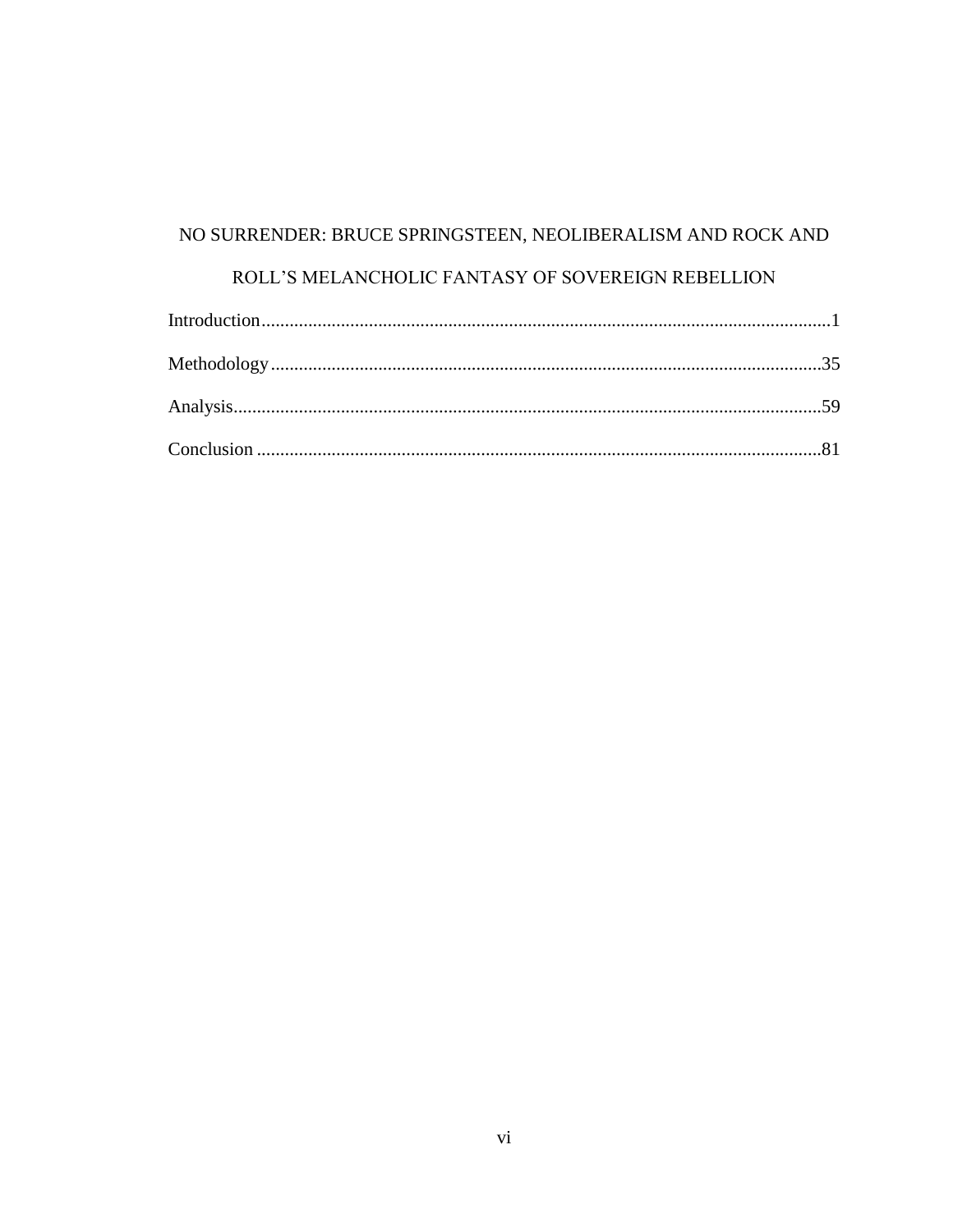#### 1. INTRODUCTION

## **Overview**

In 2016 as part of his wildly successful revamped "River Tour" Bruce Springsteen played three sold-out performances at the L.A. Sports Arena. Despite the commercial success of the shows at the time of this writing the venue is slated to be shut down because there are so few rock bands capable of filling arenas. Reflecting on the irony of the "Boss" of rock music appearing for an extended stay just as the theater faces its closure *Los Angeles Times* writer Mikael Wood noted,

As one of rock's most historically attuned performers, Springsteen is a natural choice to close down the Sports Arena, having first played there in 1980 in support of the of that year's "The River" album. Since then, he's revisited the venue or the neighboring Memorial Coliseum dozens of times - enough to give the dilapidated arena his own nickname, 'the Dump that Jumps'. Still, you have to wonder, whether it says something about the imperiled state of arena rock that Springsteen, 66, keeps closing these joints down (Wood, *As Bruce Springsteen closes out another rock arena)*

Wood's observation highlights a stunning state of affairs for a music genre that long dominated radio airwaves. Indeed, with the near total dominance of pop, rap, and hip hop as well as the growth of alternate forms of entertainment and ways of accessing music (such as streaming services or digital platforms) rock and roll music, and the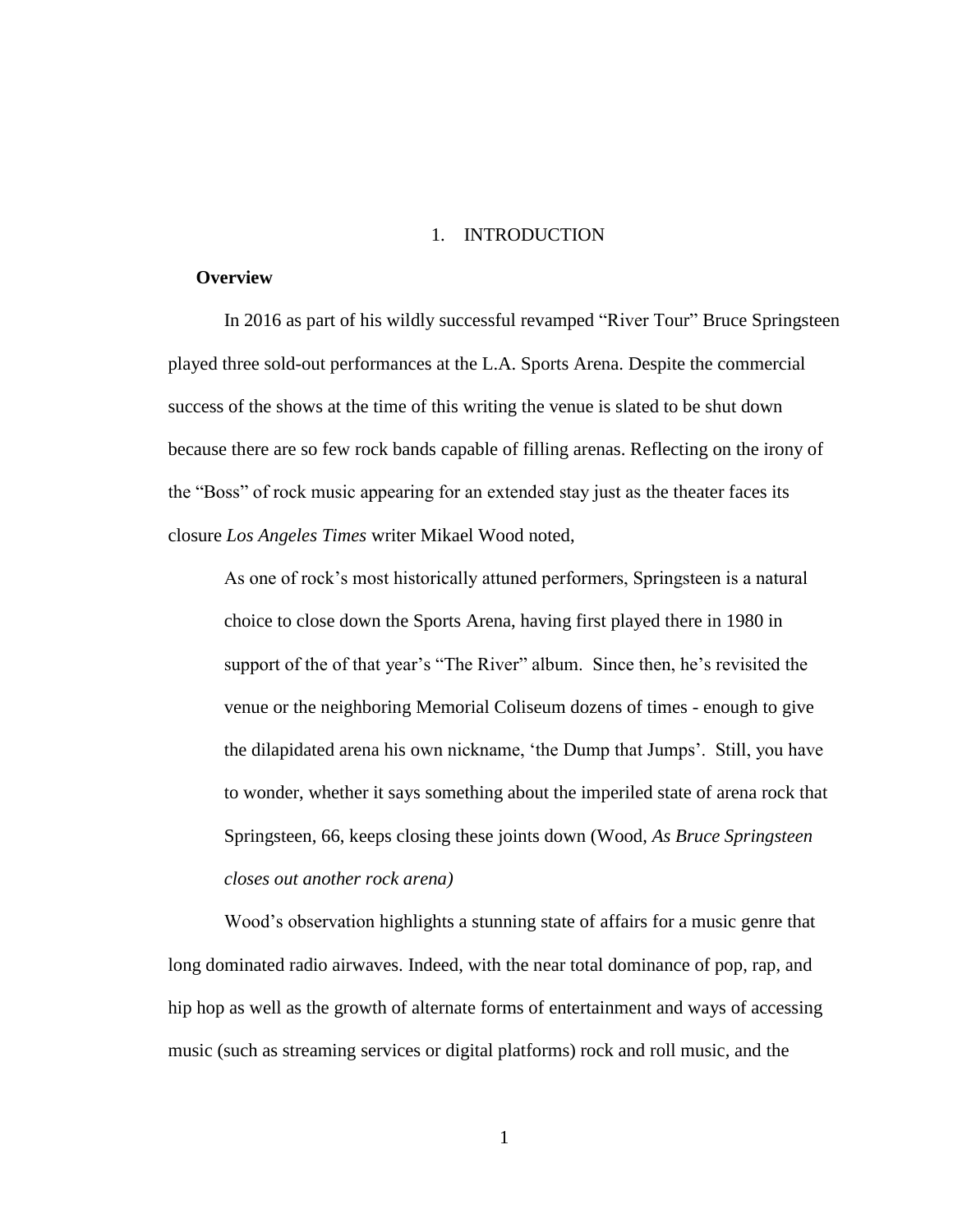classic and AOR (album oriented rock) music based radio stations that long kept it afloat, appears in jeopardy.

These trends have led many to pronounce that "rock is dead" and that it is merely a matter of time before it will become impossible to find the type of guitar-driven, rebellious, counter-culture music and lifestyle that was so popular and commercially successful throughout the latter part of the  $20<sup>th</sup>$  century. Indeed, running throughout Woods' elegy is the implication that rock is not only dead but that it is being kept alive, temporarily, only through the super-heroic work of some of its most famous elder statesmen. There is, Wood asserts, no future for rock if only because the last great performers of rock are veterans of the industry that have been engaged in the profession for decades. There is, following this logic, just not as much value placed on the live concert performance as there once was in the heydays of rock and roll because there are so few rockers left. Woods underscores the nostalgic undertones of the last hurrah of rock by noting,

Yet Springsteen's road show - along with plenty of others on which veteran acts are performing classic records from start to finish - seem designed for a smaller, self-selecting audience composed of folks with specific memories to stir. Along with that comes a kind of implicit surrender, as though the artists have given up trying to express something that might grab listeners more concerned with right now. Will Springsteen get fists pumping if he revs up "Wrecking Ball" this week at the Sports Arena? Of course - That's what the man does, even when he's not saying goodbye. But even the hardest-core Boss fans will have to wonder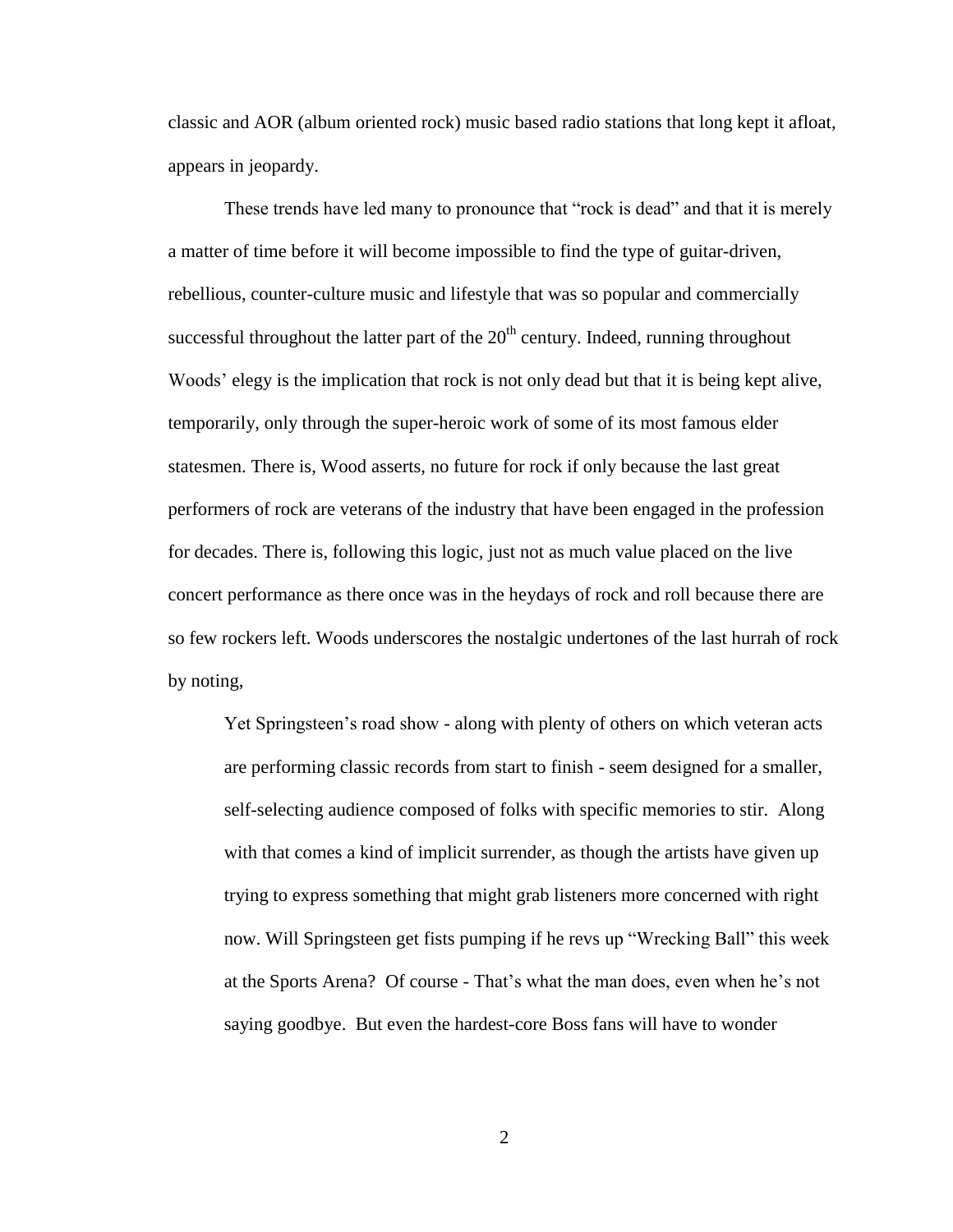whether something more is under threat. (Wood, *As Bruce Springsteen closes out another rock arena)*

That threat, following Woods' argument, is that rock music has entered a period of irreversible decline and pathway to extinction. Far from being a hysterical outlier, Woods' sentiment echoes numerous others who have argued that "rock is dead" and that the spirit associated with rock and its general values have been taken over by a music industry either in decline or so driven by pop music and commercial necessity that there's no space for the more wild excesses offered by rock. Associated with this mantra is not only then a lamentation over the collapse of rock music but a lamentation that the culture and values associated with rock and rock culture are vanishing.

To be sure the rock's death knell has been rung many times before. As far back as 1986 perhaps the leading scholar of communication studies and rock music Lawrence Grossberg declared that

I might point to the increasingly common rhetoric of the 'death of rock and roll' and to the changing tastes at both the upper and lower chronological boundaries of the potential rock and roll audience. Although these have occurred before, they are so widespread within the culture today that it seems reasonable to take them as indicating significant shifts. As evidence of the objective crisis, I can point to the decreasing sales of records (despite the industry's claims that the recession is over, the number of gold and platinum albums has significantly declined) and the decreasing attendance at live venues (Grossberg, *Is There Rock After Punk,* 111).

I take the recurrence, and especially the recent proliferation, of these discourses as symptomatic of a larger cultural dread over the evaporation and closure of freedom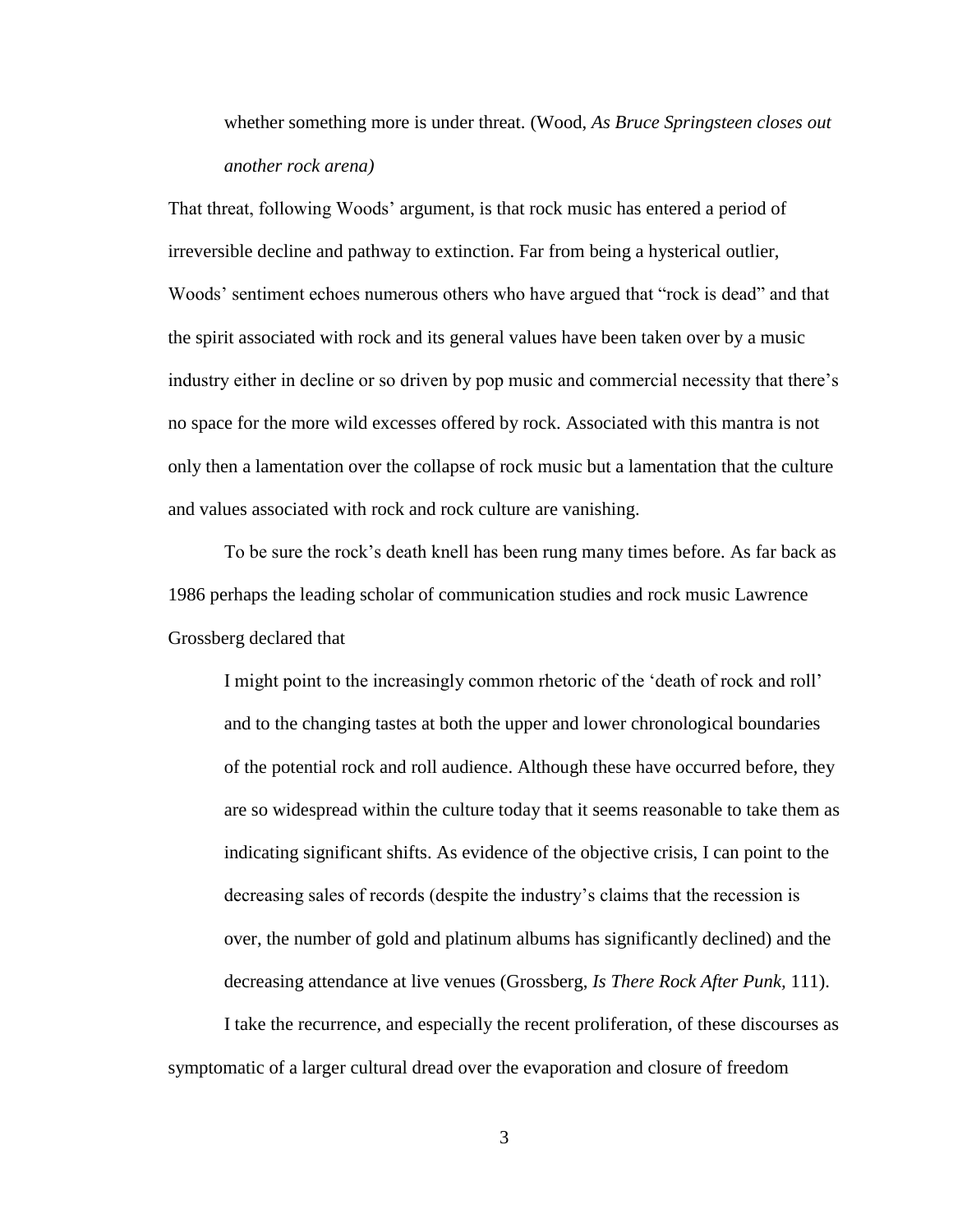associated with the onset of neoliberalism and its demands to conform and to be a "productive" and measured member of society (arguably the very antithesis of a rock culture built on the principles of rebellion and indulgence). Indeed, rock has long been figured as the antidote to commerce and to an overly controlling lifestyle. The fantasy of rock has promised a standing strong against the control of neoliberal order. Rock promises its listeners a rebellious, loud, uncouth, raucous and vulgar lifestyle that they can join and, through their numbers, shake the system. The liberatory promise of rock suggests an escape from the oppressive restrictions of an otherwise dreary existence.

Rock and roll was, after all, born in America; fueled by the American environment of personal satisfaction, individualism, and the insatiable quest for freedom. It is, in a very real sense, the soundtrack of the (runaway) American dream and its sonic influence permeates the very fabric of the country and its sense of self. Rock, then, is neither incidental nor superfluous but is essential to the American experience. It is no accident, for example, that political candidates consistently use rock music at their rallies, indeed often without the artist's license as if the music were the candidates and not the musicians.

If rock is there for us at our most energetic and hopeful moments where we look toward our future, it resonates as well in our worst times where we look back on the past. Throughout the 2016 presidential election, for example, conservatives engaged in a series of internal but highly public finger-wagging over Donald Trump and what to do about his candidacy. As part of that very visible fracturing one particular discursive thread stood out because it was both unexpected and unexpectedly vicious. Among several of the intellectual leaders of the so-called "republican establishment" it became fashionable to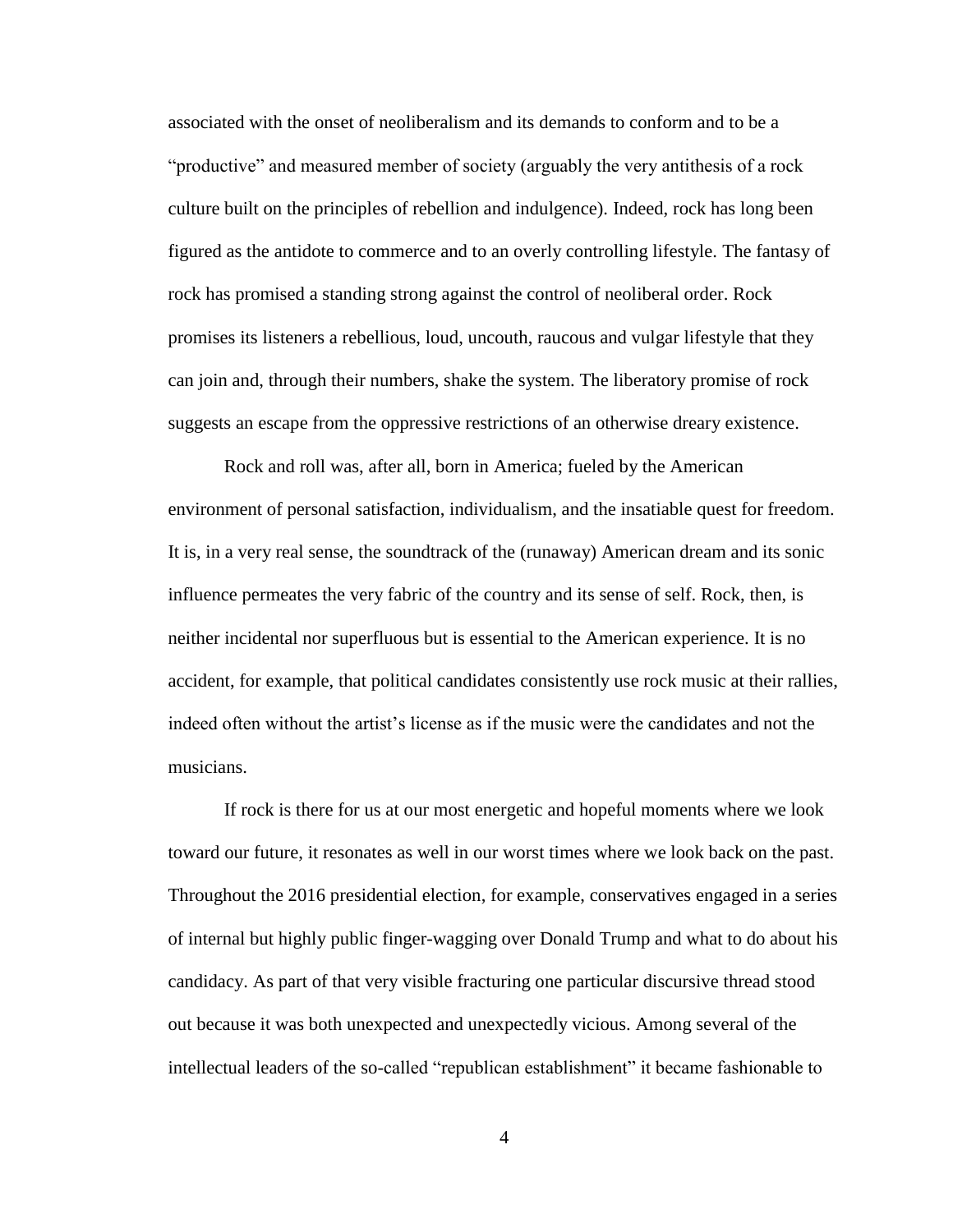turn against the white working class Americans that for decades had been praised as vital to victories by Reagan and the first and second Bushes but were now being labeled as too ignorant to see the damage they were doing to the republican brand and to the party's chances for winning the election. In one particularly ugly node of this debate some authors suggested that if the GOP were to ever evolve and to compete in the  $21<sup>st</sup>$  Century those small white towns that clung to their victim status and their Bruce Springsteen romanticization of a life of labor and struggle would have to die off.

*National Review* writer Kevin Williamson joined the fray by squarely targeting those Americans who, according to Williamson, are fueled by xenophobia, opiates and their rock and roll fantasies. As he put it:

The truth about these dysfunctional, downscale communities is that they deserve to die. Economically, they are negative assets. Morally, they are indefensible. Forget all your cheap theatrical Bruce Springsteen crap. Forget your sanctimony about struggling Rust Belt factory towns and your conspiracy theories about the wily Orientals stealing our jobs…The white American underclass is in thrall to a vicious, selfish culture whose main products are misery and used heroin needles. Donald Trump's speeches make them feel good. So does OxyContin. What they need isn't analgesics, literal or political. They need real opportunity, which means that they need real change, which means that they need U-Haul (Williamson)

That these attacks came from conservatives and that they were directed against their own base was unprecedented. For my own purposes, however, I am less interested in internecine political party squabbling than in the way Williamson's (and others') portrayal so prominently centered the Springsteen narrative at the heart of their screed.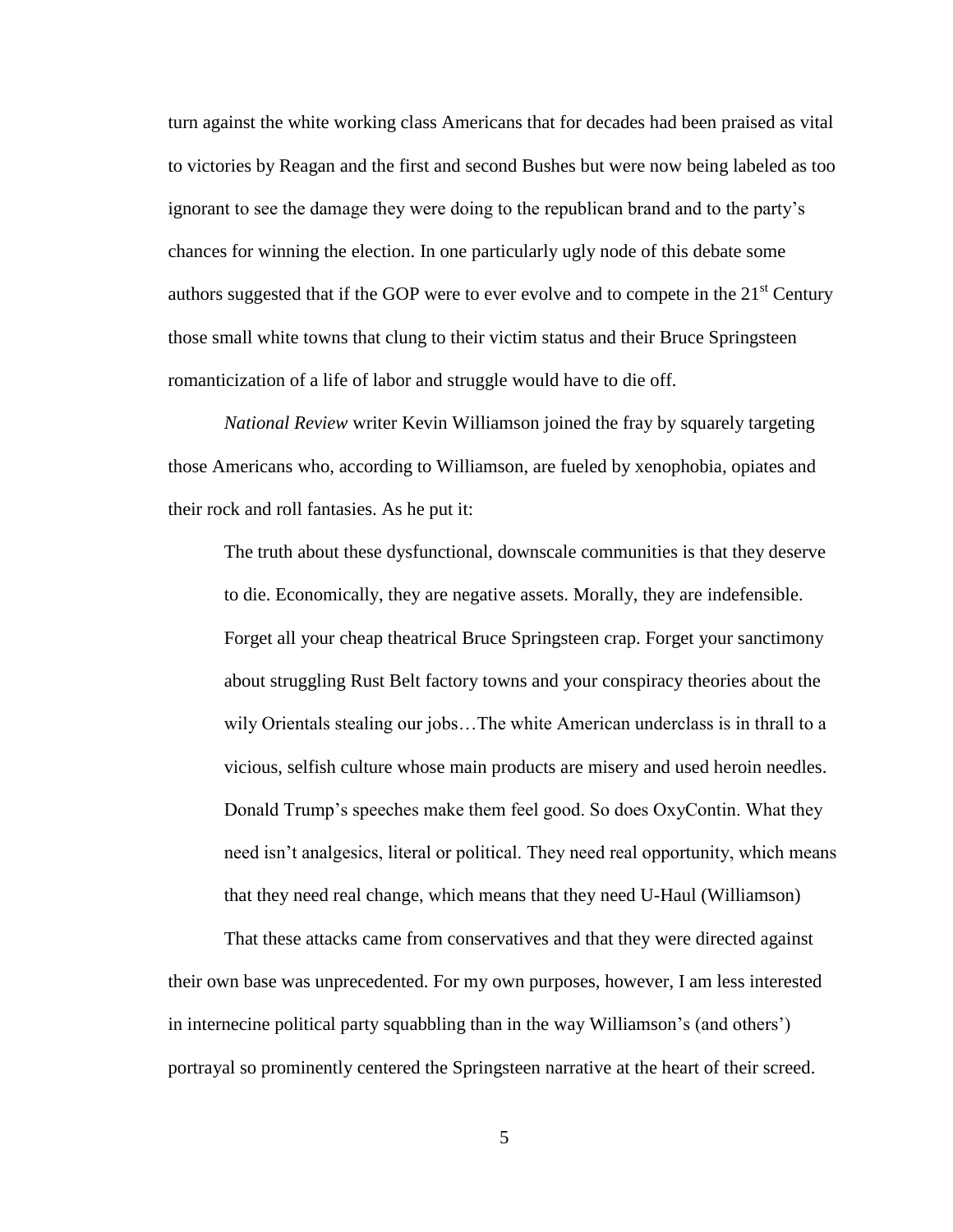Never mind that Springsteen has been a long-standing supporter of Democrats and had played prominent roles in the Kerry, Obama and Clinton "get out the vote" efforts. Never mind that Springsteen made those allegiances even clearer by publicly complaining that his 1984 smash hit "Born in the USA" had been misunderstood and misappropriated by a string of republican politicos including Bob Dole, Pat Buchanan, Ronald Reagan and Donald Trump.

At stake is not the question of where Springsteen himself aligns but instead the rhetorical curiousity that perhaps the most prominent living rock and roll legend – one that has for decades spun tales of hard work, community, enduring through strife and finding joy in the micropolitics of daily life rather than in the halls of power – would become such a central figure in the internal debate over republican politics and the future of the republican party. My aim in highlighting this oddity is less to ask after republican alignments than it is to underscore the way rock music itself (as principally represented by Springsteen) has come to signify a type of dead-end. How, I want to ask, has the genre perhaps most identified with rebellion, independence from institutional control and advancement of the self (all putatively "conservative" values) instead been reconfigured as if it were the soundtrack of the retrograde clinging to their glory days and failing to appreciate the true spirit of the American people? Or, put more simply: how has a certain version of rock been co-opted and put to the service of undermining the very cause of personal liberty and expressive freedom that lies at the heart of its lineage?

To be sure rock has never been in control of its own signification. From its earliest emergence it has been castigated, demonized, and feared by some just as, no doubt, it has been over-cathected and supra-invested with affect and personal and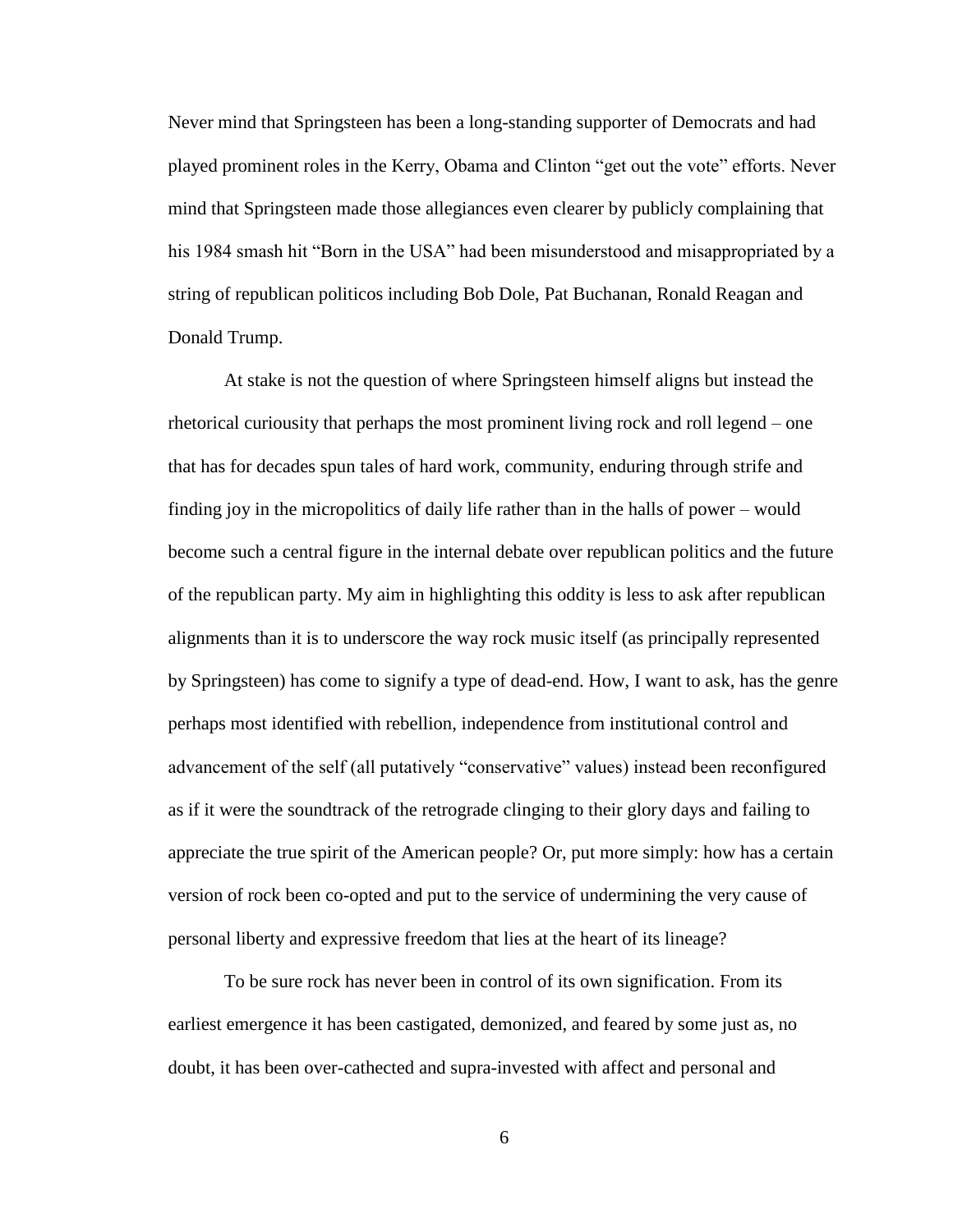political liberation by others. It's worth noting – for example – that the day before the election, and in the paper owned by Trump's son-in-law, rock came under fire for having failed to substantially offer meaningful social challenge to various perilous politics. Tim Sommer writes:

Rock 'n' roll, which makes such frequent and dramatic use of rabble-rousing sloganeering, has been virtually a complete washout when it comes to meaningful political action or instruction…it has succeeded in inspiring people to run to Hot Topic, and failed in inspiring them to storm the Bastille. Artists don't mind spouting their political opinions in interview… but the idea of doing anything that might cross a fence and target people on the "other" side, or most pertinently actually risk confrontation, seems to be absolutely anathema (Sommer)

In Sommer's account, too, Springsteen figures prominently and comes under particular scrutiny. Sommer continues:

What if Bruce Springsteen had gotten into a van and trailed Donald Trump to every campaign stop over the last four weeks (or even the last two). Imagine if every time Donald Trump set up to speak, Bruce got out of his van, strolled to a street corner or park a few blocks away, strapped on an acoustic guitar, and began to sing. It wouldn't have been that hard of a thing for Springsteen to do…Imagine the greatest and most popular populist singer in American history drawing attention away from our greatest populist pretender; Springsteen and his opposition would have become the story; *they* would have stolen the headlines (Sommer, *How Rock 'n' Roll Failed Us Again This Presidential Election*).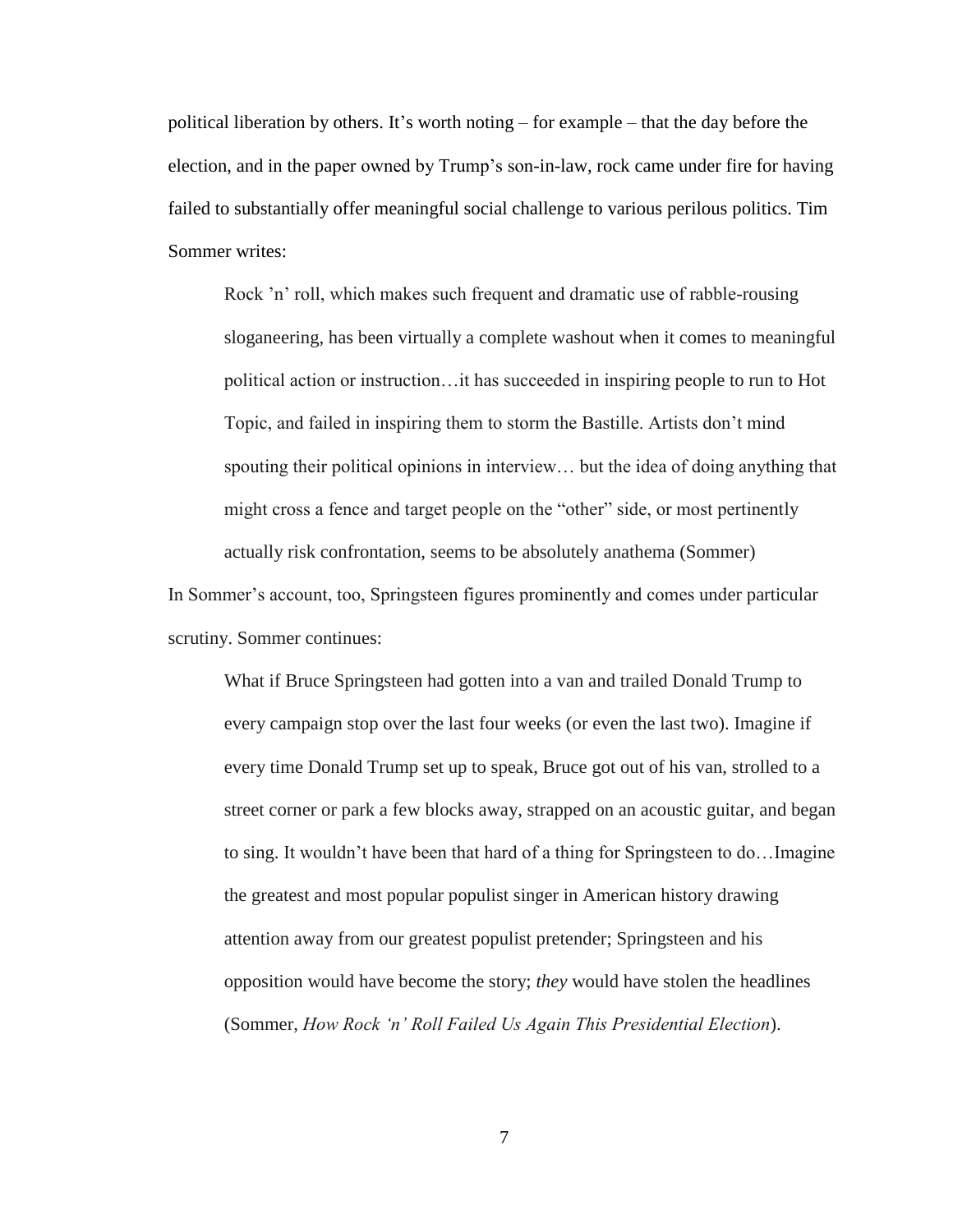While some might challenge whether rock could ever be up to the challenge of providing a counterweight to neoliberalism or whether, instead, such freedom is merely illusory nevertheless the rock culture is/was figured as providing the type of spark/inspiration conducive to a subject's more radical endeavors. As Grossberg notes,

Rock and roll has, repeatedly and continuously, been attacked, banned, ridiculed, and relegated to an insignificant cultural status. The fact that so much effort has been brought to bear in the attempt to silence it makes it reasonable to assume that some struggle is going on, some opposition is being voiced. And despite the changing social sites and discourses of the attack, it is consistently as a way of behaving that rock and roll is seen as dangerous (Grossberg, *Is there Rock After Punk*, 114).

Against this backdrop (the ascent of neoliberalism and the collapse of rock culture) I read the recent resurgence of classic and nostalgic rock as a rhetorical recuperation of those presuppositions of freedom associated with the heyday of rock cultures. In particular I read the discourses praising Bruce Springsteen's SXSW speech as a type of pedagogical missive for those seeking to seam together the rock ethos in a commercially viable way. Put differently, I read the coverage of Springsteen's address as a type of therapeutic discourse meant to soothe the anxiety over the closure of agency in the age of neoliberalism. The general problematic for the thesis then addresses a type of anxiety over the collapse of freedom.

In converting Springsteen's drive to a publicly accessible and deployable fantasy the nostalgic embrace of rock functions not merely as a melancholic reaction and refusal to move on from an era that may never return but, read rhetorically, it is best understood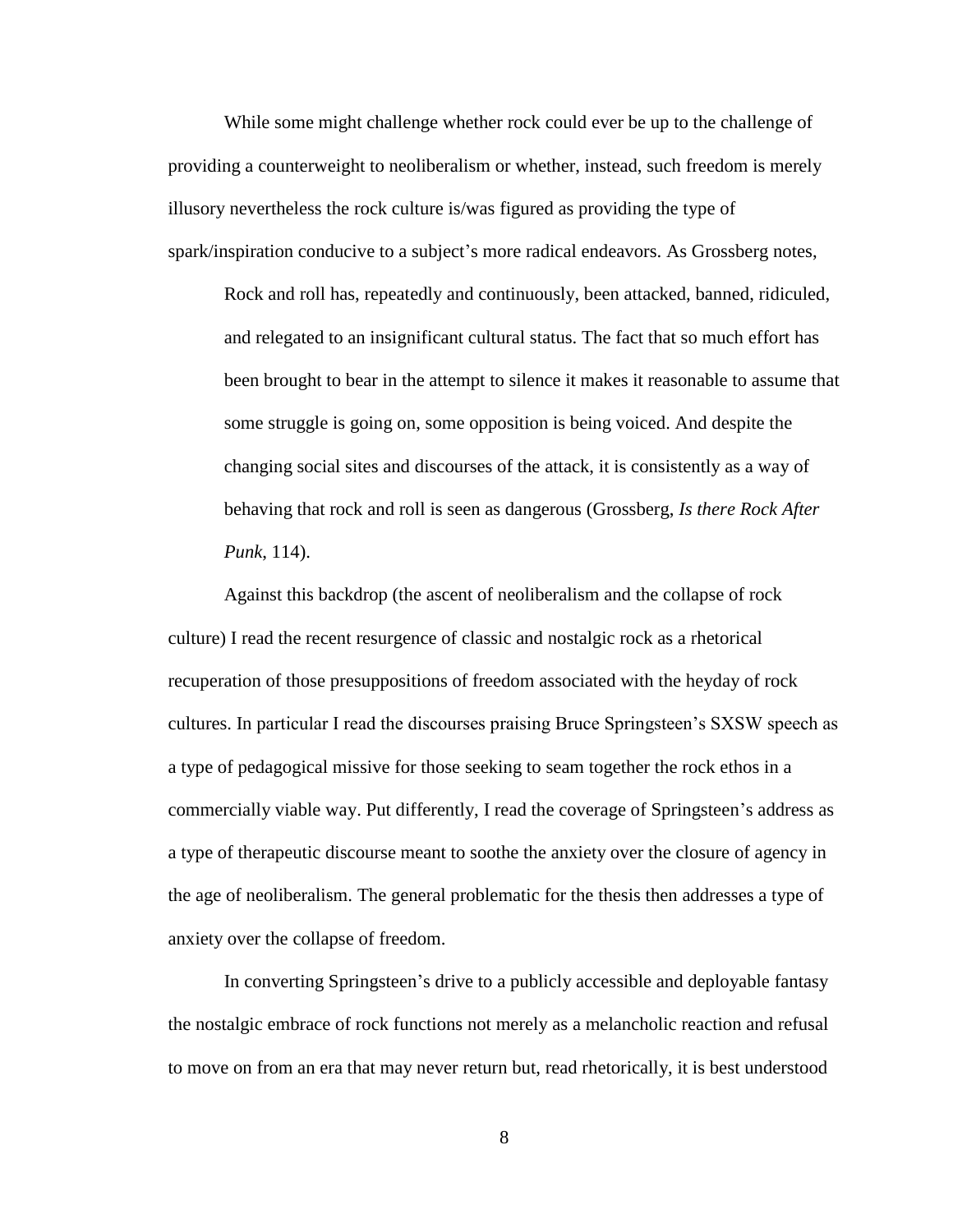as a discourse in the service of a neoliberal order bound on making its subjects measure and subject themselves to discipline even in the most unlikeliest of places. So, if the "rock is dead thesis" comes across as a type of threat, the "long live rock" thesis – for example when journalists praise someone like Bruce Springsteen for his authenticity recuperates the symbolic order and thereby allows people to reinvest in the rock culture as a site of identity.

Compared to other forms of popular culture, music (and in particular rock music) has received significantly less scholarly attention. While visual artifacts, theatrical performance, commemorative culture, sports and literature have all received their share of rhetorical attention music has fared far worse. Indeed, theorization and analysis of things "auditory" has, in general, taken a secondary (or worse) status in contemporary scholarship. Where they have been attended to it is with a general approach that places music on the side of the poetic and, as a result, as something that is putatively more liberatory than the staid prison house of ideology thought to circulate through discourses of political or personal identity. This - the placement of music as a freeing force - is as true of more "traditional" accounts of music (and again especially of rock music) as it is of the nascent field of sound studies (even as the latter often seeks to divest itself entirely from calculations of political freedom precisely so as to avoid the type of reductionist analysis often found there.

#### **Purpose**

In this project I attempt to take the measure of current rhetorical theorization of rock music especially as it relates to the question of rock's potential for fostering antihegemonic impulses. Rather than undertake that endeavor in some of the more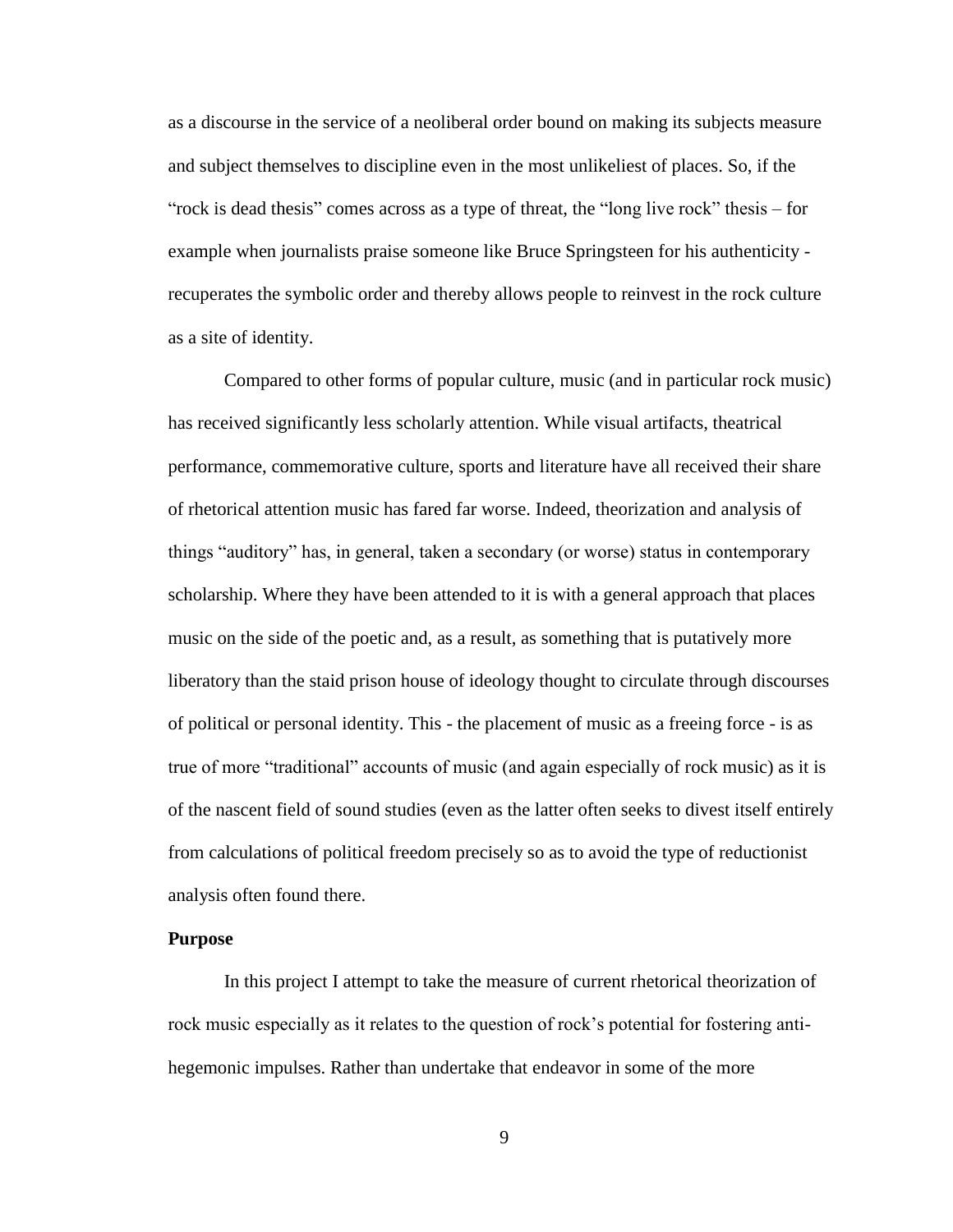conventional ways adopted by academics flying under the banner of cultural studies or English variants of rhetoric, I intend to read the support structure of that discursive fantasy (again: that rock music challenges the status quo) not in the lyrics of rock music or even in the concert experience but instead in the way the "narrative" of rock as a liberatory force is circulated in both popular and academic presses. Put differently and in more specific methodological terms, I intend to examine the affective fantasy structure which invites subjects (including academics) to see rock as a source of radical agency but tracing the ways in which such discourses are fostered and travel (aka circulated) in industry and academic press. In this way I wed the psychoanalytic protocols of Lacanian analyses of desire with a Foucauldian impulse to detail the network of power through which such a narrative might circulate.

While I have reservations about the radical potential of rock, the aim of the project then is less to debunk the fantasy so much as it is to detail its support structure as a way of (inevitably) traversing its so that we are no longer beholden to its often naïve conceptions of power and the romanticization of the agents that "speak" that fantasy".

To accomplish this the thesis primarily works from an analysis of press accounts of Bruce Springsteen's well-publicized and discussed South by Southwest keynote address which was taken by many to be a renewed call to arms (in the age of a declining recording industry) of the classic mantras of the rock ethos. By tracing the ways in which the speech "traveled" I hope to show not only the apparatuses of power that sustain the rock liberation fantasy but to engage a broader reflection on the nature of a radical agency worthy of that name.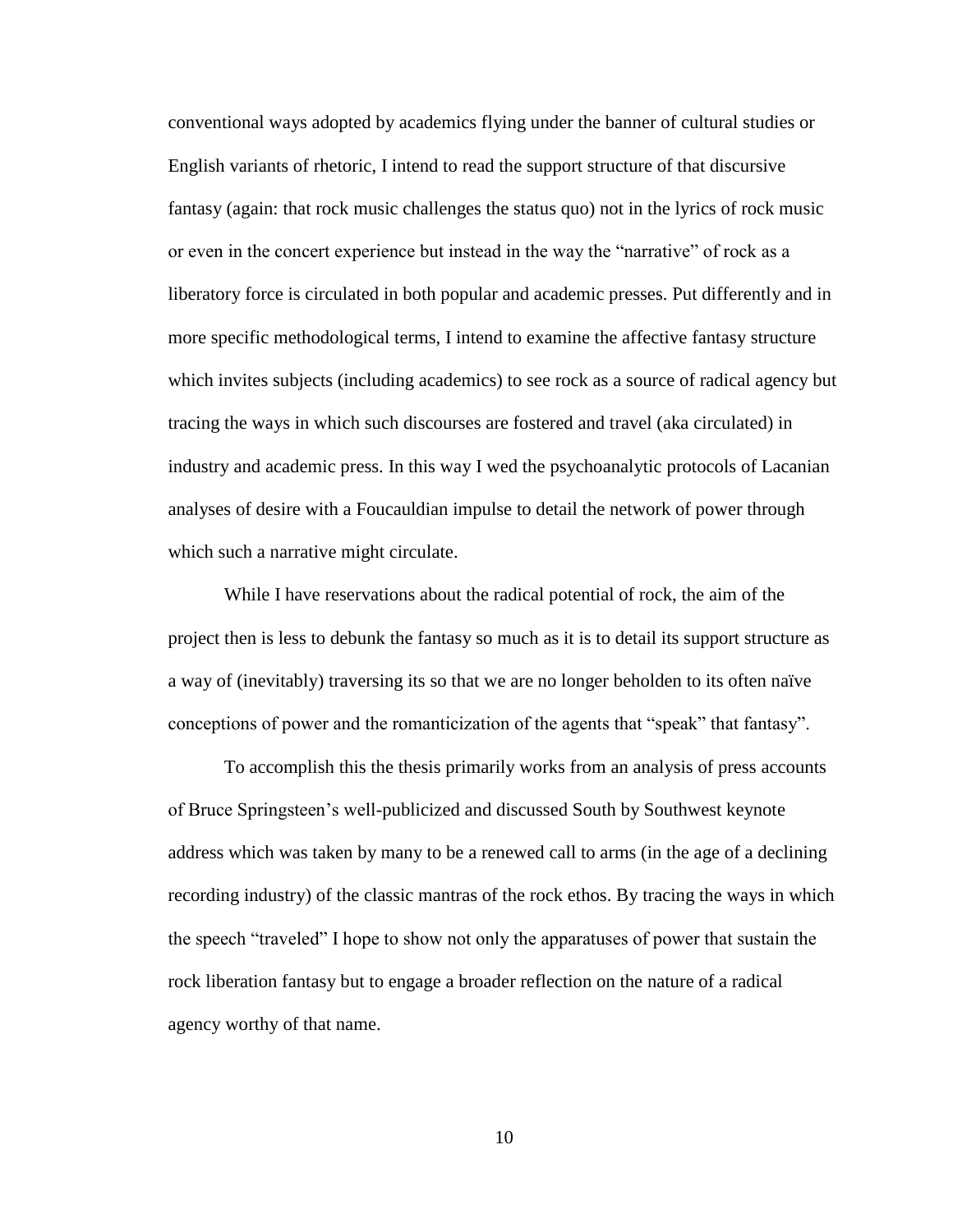Rather than analyze Bruce Springsteen and his discourse *sui generis* and on its own terms for some localizable insight into the man or his personal success and influence, across the span of this thesis I consider Bruce Springsteen more broadly as a paradigmatic figure, indeed perhaps *the* paradigmatic figure, of rock. Put differently, while others may choose to do so I am less interested in hermeneutic analyses of Springsteen, his lyrics or what he might mean to his fans than I am in reading him as representative of rock culture and its ethos. When I read Springsteen's SXSW speech I therefore do so less for how it speaks some insight into the man himself but instead how the speech attempts to voice the spirit of rock. Similarly, where I then study the way in which that speech is circulated, reported and commented upon my aim is less to understand how "Springsteen" is portrayed but instead to examine how it reveals a network through with rock's sensibility is manufactured and transmitted. Finally, then, when I use Springsteen as a lever for considering how academics approach their study of rock culture and the productive resistance it may (or may not) offer, I do so less because I am interested in how Springsteen and his songs may (or may not) inspire alternate modes of being, but instead to chart of scholars understand rock, resistance and their possible relation.

#### **Justification**

Why Bruce Springsteen? Why him above all other possible contenders that others might suggest as no doubt equally significant to the production of rock and its sensibility? What is it about Bruce Springsteen that suggests him as the ideal candidate for singularly carrying the weight of an analysis of rock culture more broadly? To be both playful and yet sincere at once: because he is the Boss. Indeed, in their introductory essay of the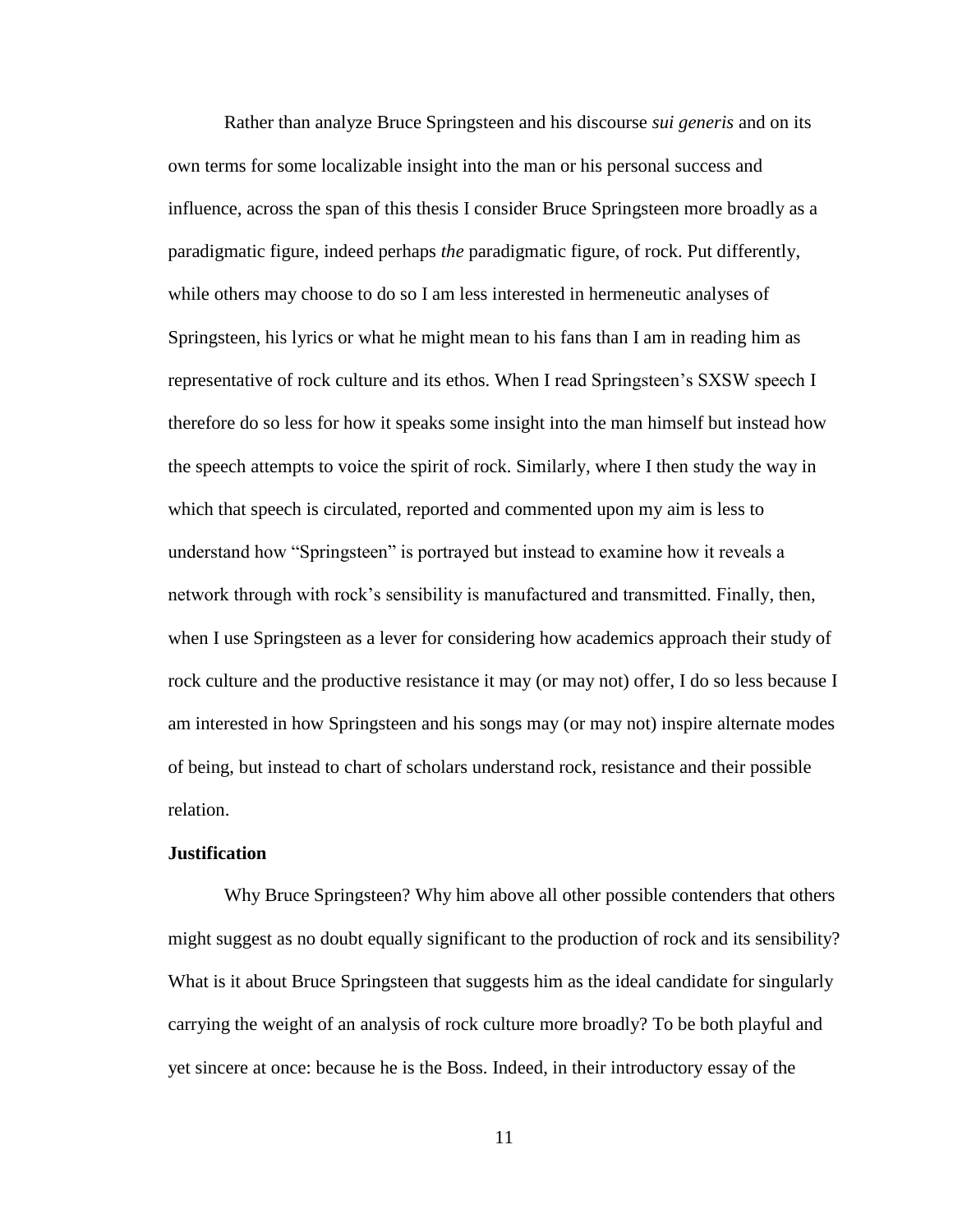inaugural volume of the journal of the same name, the editors make a compelling case that no other musician so fully characterizes, to so many and for so long, the nature of rock as has Springsteen. As they argue,

Given his enduring global popularity, his diverse oeuvre, as well as his selfconscious engagement with the American past and the American storytelling and songwriting traditions, Springsteen represents a key cultural figure of the late twentieth and early twenty-first centuries. (Cohen et al, 2014, 5)

It is precisely this longevity, reach, and connection to an array of social issues that makes Springsteen so useful for my purposes. Indeed, Springsteen's breadth – his elasticity through time and across topic is exactly what makes him such a central figure in both the production of rock culture and, subsequently, in its analysis. Nor, it would seem, am I the only author who believes Springsteen so vital to the constitution of rock. Indeed, across a four year period Denise Green analyzed and indexed over 280 works of scholarship on Springsteen ranging (in order of their frequency) from essays on the criminal justice system, social justice, economics, working class affairs, gender, space and place, and the expression of philosophy and religion. In short, as I further demonstrate over the remainder of this section, no other modern artist signifies rock and roll in of its dimensions as does Bruce Springsteen.

Serving as verification as to what makes a Springsteen a viable candidate as the figure of rock is his longevity. As an artist Springsteen has demonstrated his ability to serve as the figure of rock and as well as exemplify why rock matters. He has been respected and appreciated by numerous generations; he is not faddish but has remained a constant in rock for decades. The success of his eighteen studio albums across the span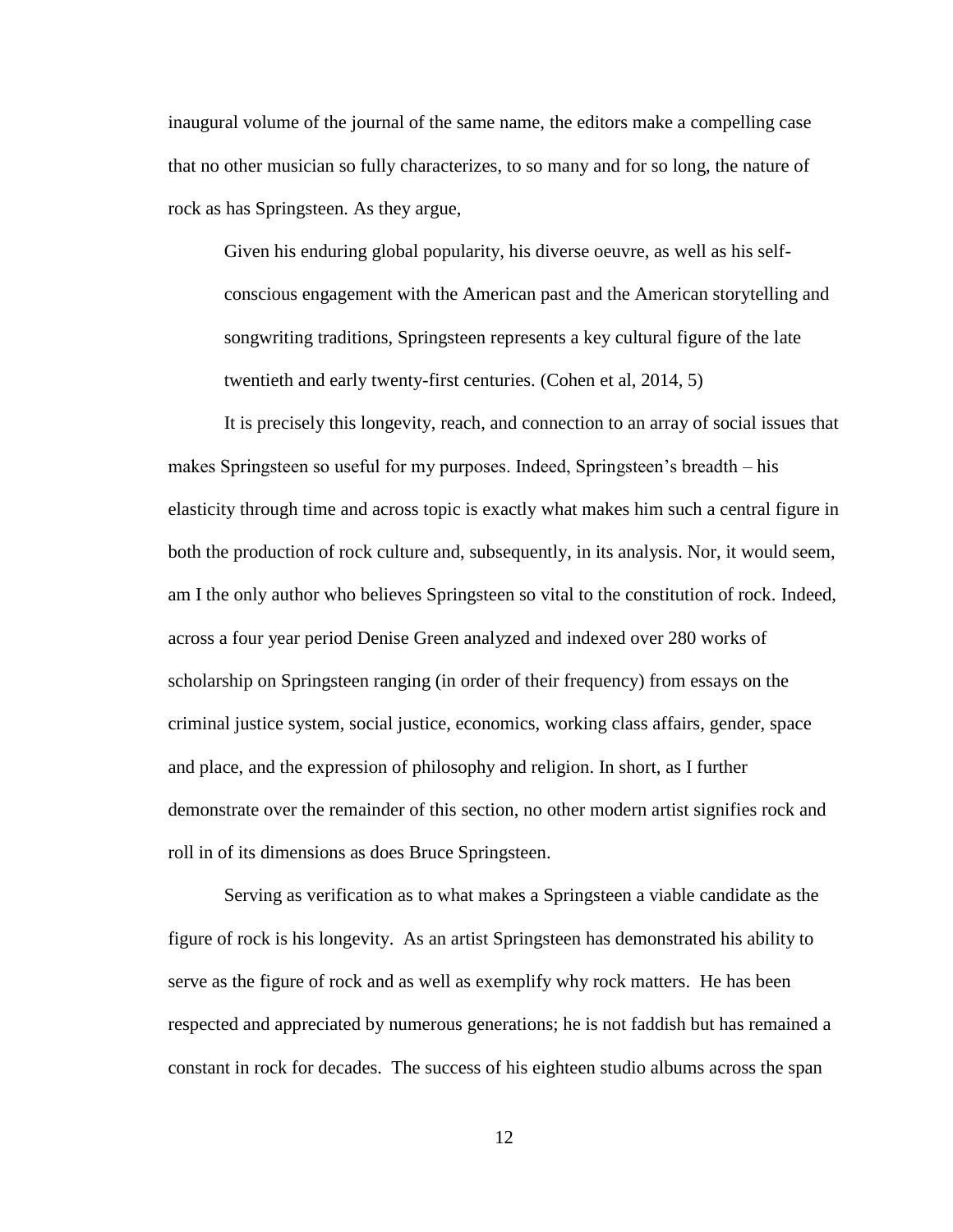of forty-one years is manifested by Springsteen's longevity. Along the way Bruce has managed to earn the respect of fellow musicians and has remained central in the development of artists and the music industry. All this is evident with Springsteen's accumulation of twenty Grammys, an Oscar, a Golden Globe and induction into the Rock and Roll Hall of Fame. His diverse body of work has been covered by numerous artists. Springsteen's own covers of other artists' material from the Crystals' "Then He Kissed Me" to current hits such as Lorde's hit "Royals" adds to his versatility and longevity as a musician. Furthermore, Bruce exhibits ethos and pathos most celebrities surrender in their rise to fame; he has not had controversies like many musicians have. He is known to for his blue collared roots lyrics and ability to emphasize and embody such characters within his songs. Above all, Springsteen illustrates why rock musicians deserve to be studied not merely for fifteen seconds of fame, but for their impact and force.

Concert performances are the peak of Springsteen's popularity and legacy. His marathon shows have remained his calling card to this day – his 2012 Finland appearance clocked in at a legendary four hours and six minutes. Springsteen's success as a rock agent not surprisingly has resulted in him being one of the top grossing acts while on tour. In addition, a 2011 audience poll voted Springsteen and the E Street Band the greatest live act of all time. In 2013, *Rollingstone* magazine crowned the band first place in their "50 Greatest Live Acts Right Now" with diverse judges including musicians Lars Ulrich of Metallica and Brittany Howard of the Alabama Shakes. The acclaim of Springsteen's energetic performances has culminated in a lasting and enduring worldwide fan base. The Springsteen concert experience garners appeal because it is grounded in audience interaction and allows fans the chance to get close to the performers. Unlike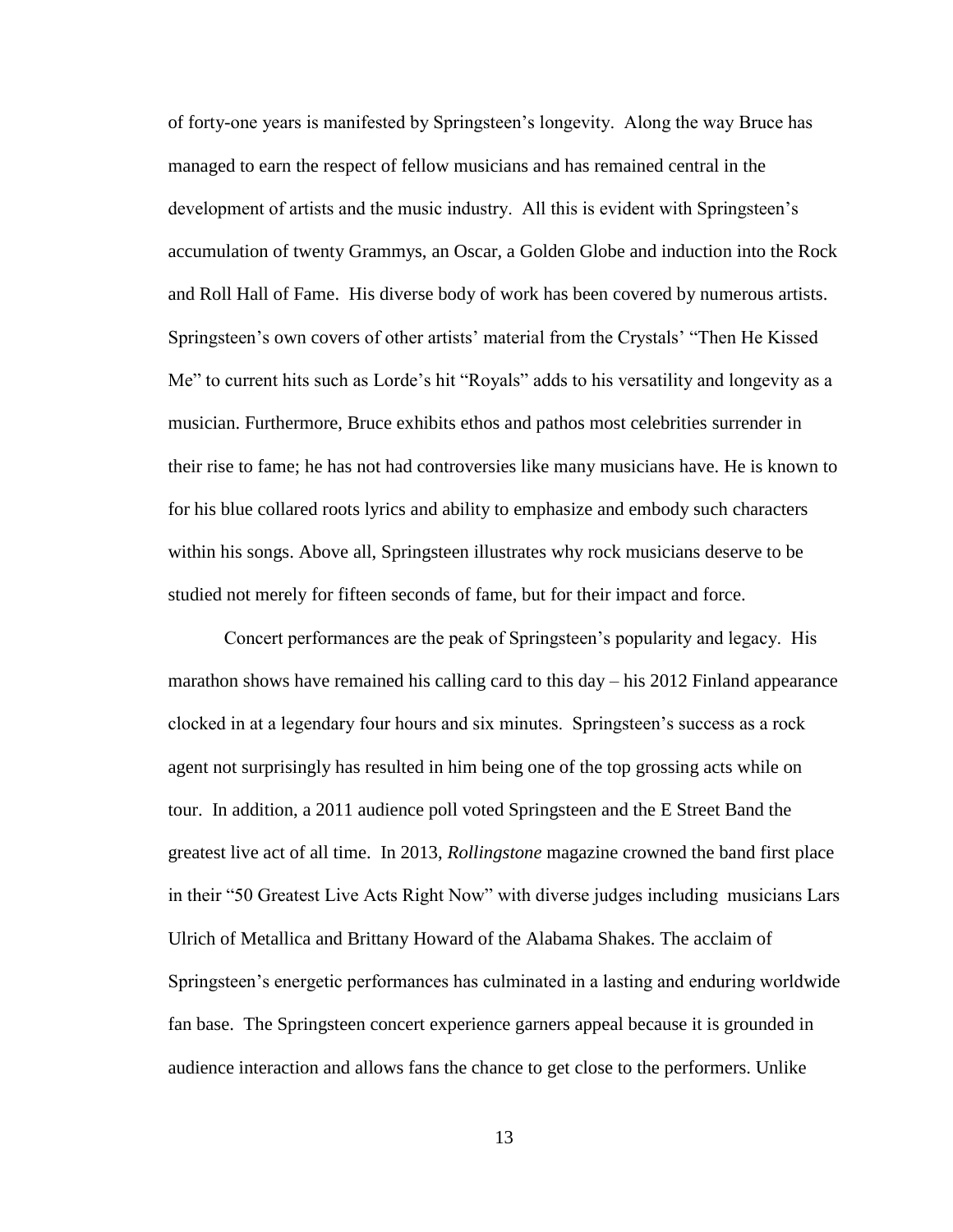many performers like U2 or Pink Floyd, Springsteen does not use the spectacle of synchronized and choreographed light spectacles or pyrotechnics, rather, his shows produce spectacle with the band's energetic performance.

 Blue collar narratives are the centrality of Springsteen's catalogue and philanthropic work. The lyrics of the songs "Born in the USA," "River," "Born to Run," "Factory," "The Rising" and "Working on a Dream" embody work class predicaments of being held back and escaping to a place of your own. "The deepest motivation comes out of the house that I grew up in and the circumstances that were set up there, which is mirrored around the United States with the level of unemployment we have right now" "Springsteen writes songs about the damaged, the dispossessed, the poor, the prisoner. He writes about people at the margins, people struggling to survive. He writes about the moment when the margins don't hold and an otherwise ordinary life breaks: "the thin line between stability and that moment when time stops and everything goes to black, when the things that connect you to your world- your job, your family, friends, your faith, the love and grace in your heart-fail you"" (Sawyers 11).

Rock and Roll earned its reputation by its rebellion against the system and cultural norms. Bruce Springsteen serves as the figure that embodies the essence of rock ethos. From the beginning of his career he has clashing with the traditional system to make a place of his own. Lesser known instances of such revolt occurred when Springsteen graffiti'd his own billboard and tore down posters promoting his album and shows because he was uncomfortable with the glaring hype. More well-known incidents included Springsteen clashing with former president Ronald Reagan over the use of his music without permission in addition to misinterpreting the lyrics to "Born in the USA".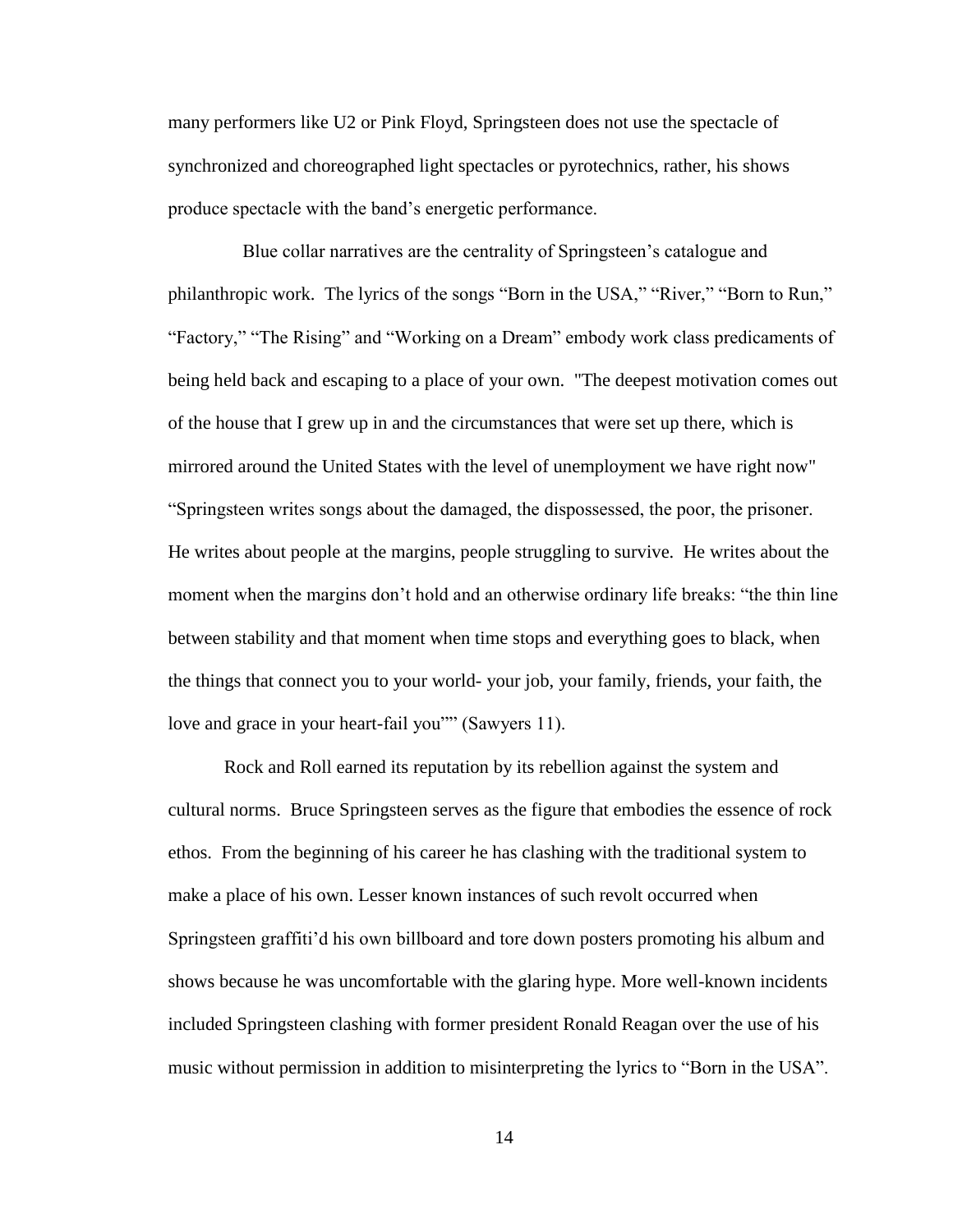Springsteen was also vocal about his distaste and opposing views with George W. Bush which ultimately led to Springsteen's participation in the 2004 Vote for Change tour to elect a democrat into office. Throughout the course of his career he has managed to be a figure that goes against the system and territorialize his own space.

It is hardly surprising, then, that perhaps the preeminent scholar of music and rock cultures from communication studies, Lawrence Grossberg, has himself identified Bruce Springsteen had emblematic of rock and its ethos. As Grossberg puts it:

More than perhaps any rock and roll performer, Springsteen's career defines the limits and possibilities of rock and roll, and his peculiar commitment to the genre is captured in his relation to his history as well as to that of rock and roll. Neither is ever allowed to disappear into the past or to dissolve into an innocent nostalgia. History is always being recontextualized and reinterpreted in the music he is playing at the moment. Moreover, despite the changes in his music (most important in his latest success is the fact that he has successfully adapted to the three-minute pop format), its constant features- Bruce's voice, Clarence's sax, the interplay between the powerful rhythm section and the idiosyncratic guitars- have consistently produced some of the best rock and roll of the past decade"

(Grossberg, *Rockin' with Reagan, or the Mainstreaming of Postmodernity*, 173). He continues,

Bruce's desire to have it all, and his willingness to give whatever it takes to get it, constructs both his own romantic faith and his image of "authenticity." But the audience knows that his act is rehearsed and repeatable, while the authentic is not. Yet Bruce's power may lie precisely in having found a way to redefine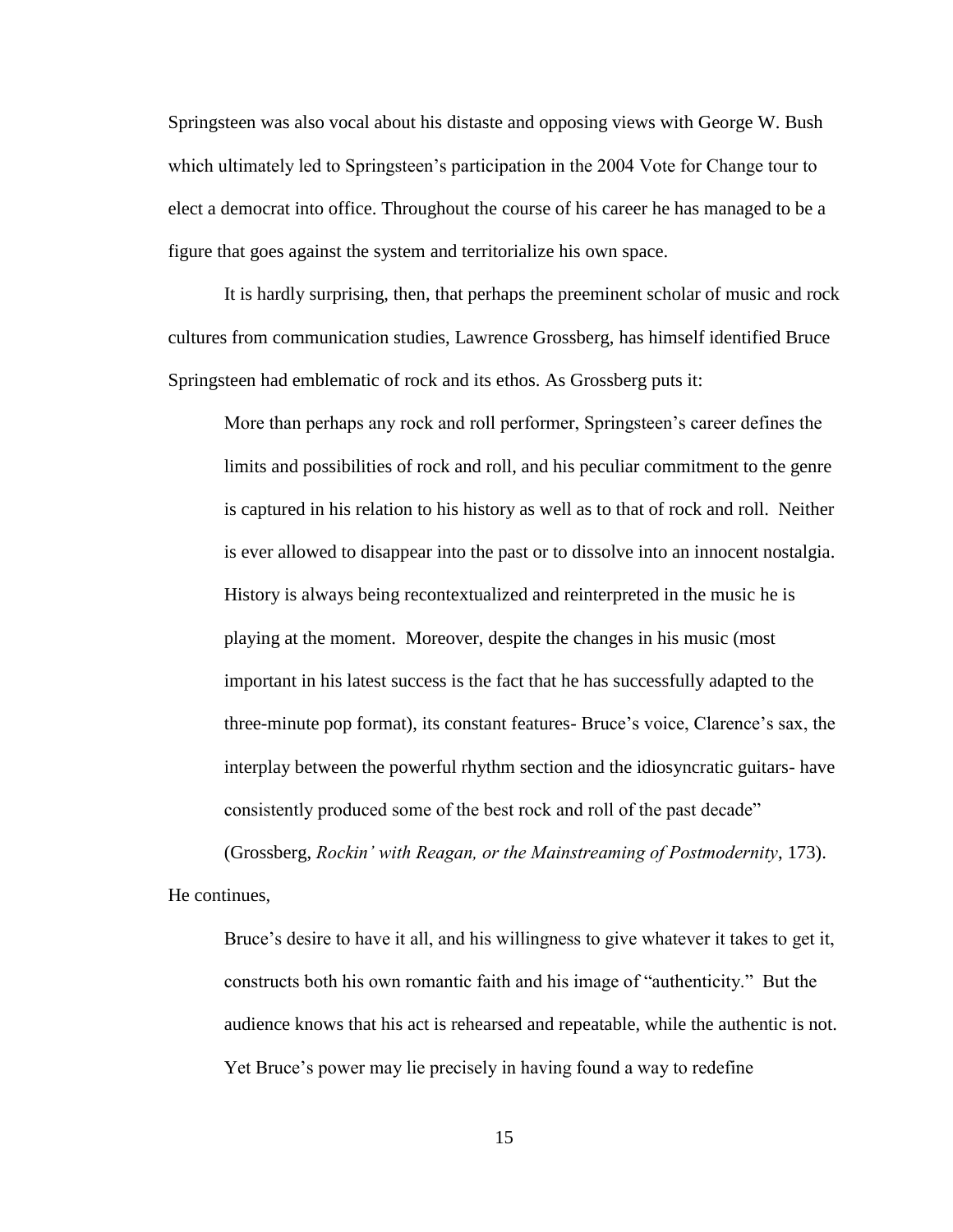authenticity onto the television screen. He offers us images of our own affective existence constantly played off against his own commitment to struggle continuously to escape those debilitating dilemmas. The relationship between musician, music, fan, and history is constructed around an increasingly common celebration and production of energy in the midst of a global "black-out." And isn't that the heart of rock and roll, and the soul of youth?" (Grossberg, *Rockin' with Reagan, or the Mainstreaming of Postmodernity*, 175).

Notwithstanding my own (considerable) appreciation of Springsteen and without necessarily taking away from the possibility that other active musicians might also serve in similar ways as representative figures of rock and roll (the Rolling Stones perhaps), I believe the point is clear: for a measure of rock and roll's character and trajectory one could not do better but to consider how Springsteen is represented.

#### **Agency, Rebellion and the Neoliberal Order**

For some time rhetorical studies has been invested in the project of identifying avenues of social change. Whether it was in describing characteristics of effective speeches, training in the art of oral delivery or, more recently, in tracing the various relays of social or institutional control to identify avenues of transformation available to subjects, the field has consistently shown an interest in serving as the catalyst to progressive social change. This work, in turn, has required increasingly sophisticated accounts of the range of action available to subjects - indeed, even the language of subjectivity itself is born from this very effort to more fully understand the constraints and contingency circumscribing possibility.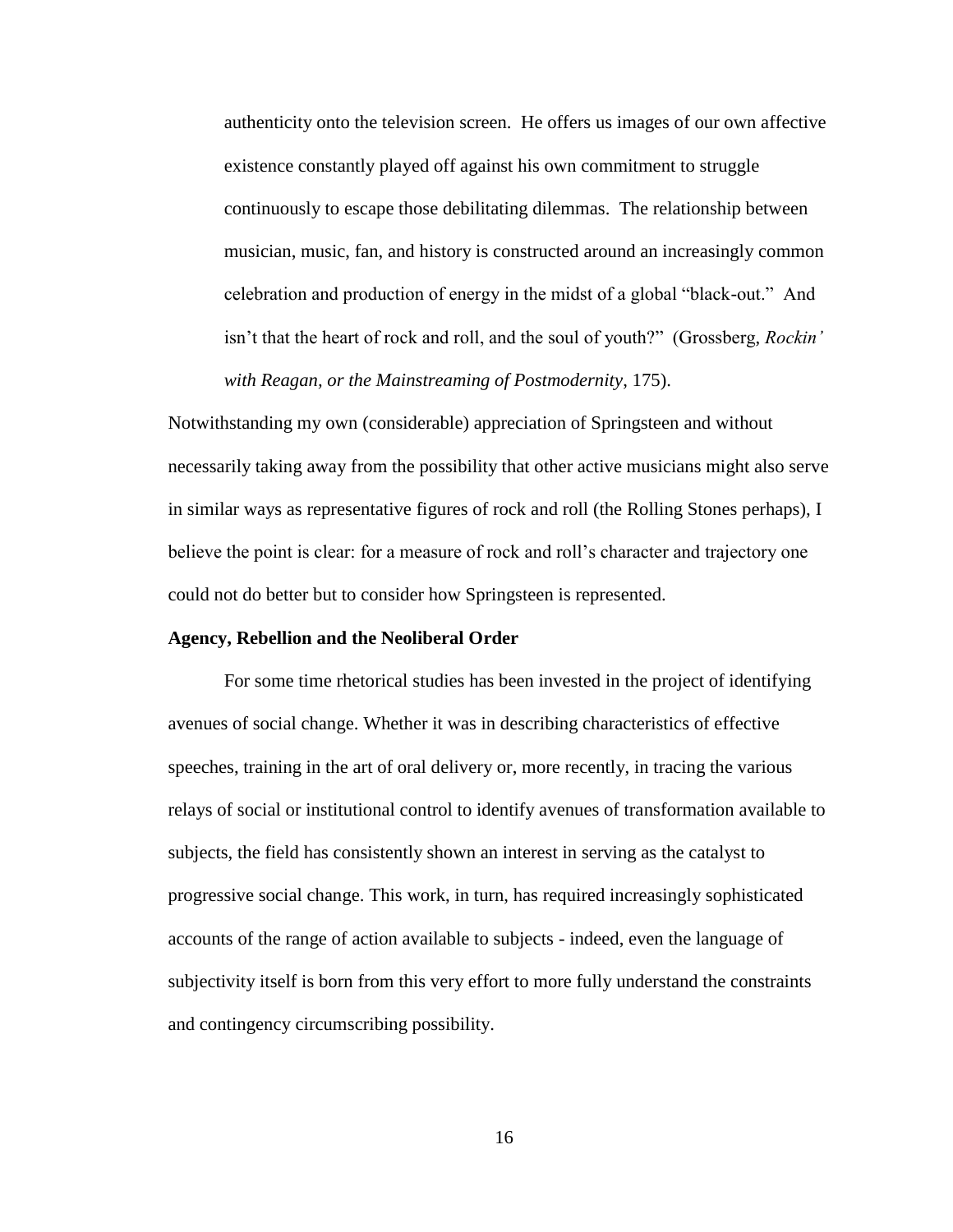These concerns have generally been bundled under the rubric of assessing the subject's agency. Indeed, it is no understatement to say that the lion's share of the work done in rhetorical studies – and certainly all of it aligned with monikers associated with critical/cultural studies – has been driven by greater and greater interest in identifying the conditions of possibility afforded subjects and ways that they might best actualize those possibilities; or, in other words, agency. Even more there has been an increasingly determined effort to assess the possibility for radical agency – agency that is not merely for the micro-pleasure or survival of the subject but that might, when joined with others, work to effect genuine and lasting social change. These concerns over agency have led many to detail the broader socio-economic arrangements that subjects confront and through which they come into existence. For many scholars writing today this has meant detailing what collectively has been called "neoliberalism".

Nicholas Rose is the major theorist of neoliberal culture and has spent a lifetime studying and identifying enterprise culture; by which he means the felt need to calculate and measure all we do. This need to measure comes from government and institutions. Calculation would engineer social projects which were done in order to protect outcomes, but as those programs roll back they rely more heavily on the individual. Our standard of democracy is that everyone has to limit themselves for group wellbeing, but neoliberalism reverses that and encourages everyone to maximize their liberty to their own advantage because it will benefit for the system. This means the "rationality" of the system depends on individuals. As Rose puts it,

No longer is there a conflict between the self-interest of the economic subject and the patriotic duty of the citizen: it now appears that one can best fulfill one's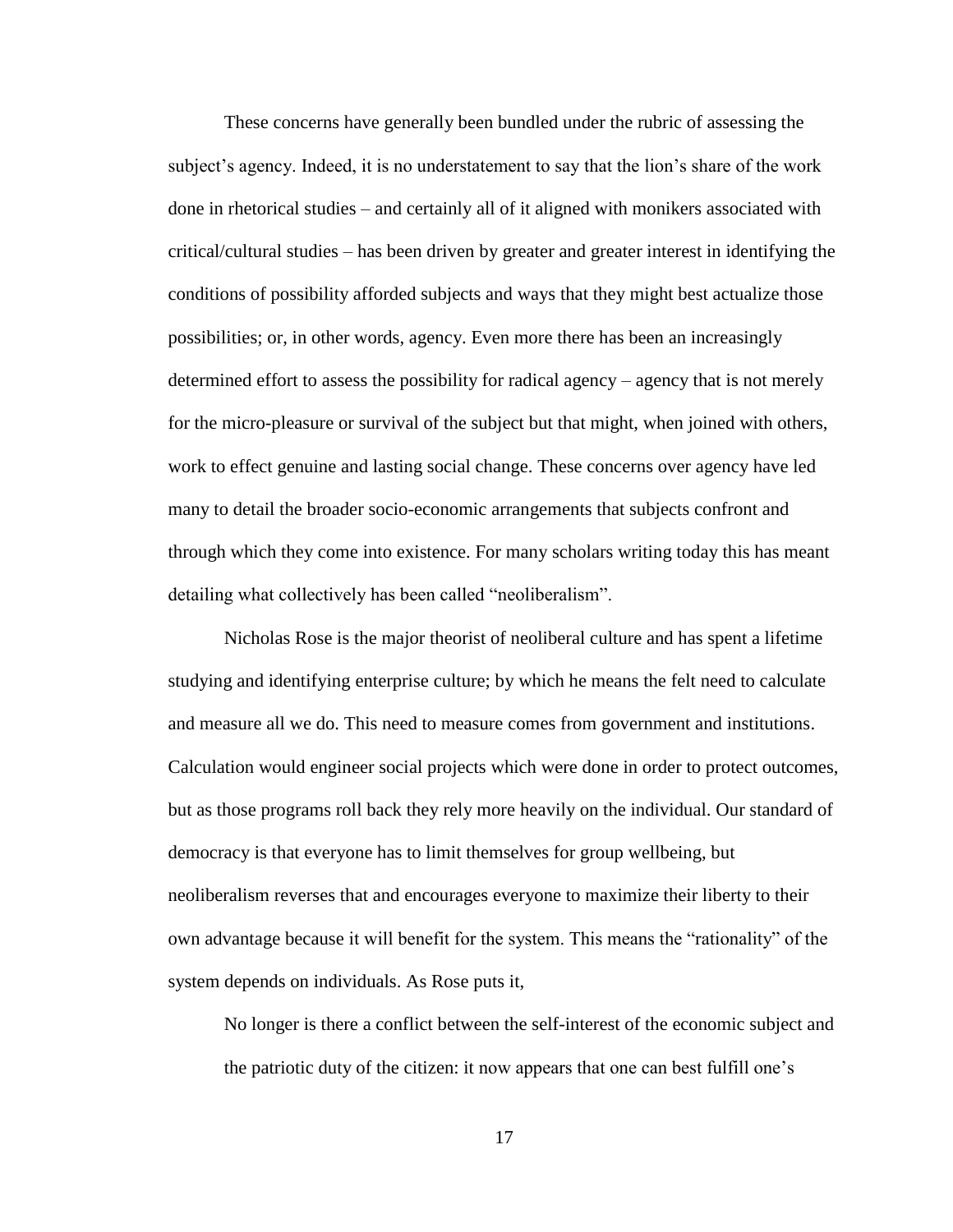obligations to one's nation by most effectively pursuing the enhancement of the economic well-being of oneself, one's family, one's firm, business or organization. Freedom, here, is redefined: it is no longer freedom from want, which might be provided by a cosseted life on benefits: it is the capacity for selfrealization which can be obtained only through individual activity. Hence an economic politics which enjoins work on all citizens is one which provides mutual benefit for the individual and the collective: it enhances national economic health at the same time as it generates individual freedom (Rose, *Powers of Freedom,* 145).

The neoliberal order is defined by this change (the reduction of government) and this change to individuality to make use of the subject's freedom "to become whole, become what you want, become yourself: the individual is to become, as it were, an entrepreneur of itself, seeking to maximize its own powers, its own happiness, its own quality of life, through enhancing its autonomy and then instrumentalizing its autonomous choices in the service of its life-style." (Rose, *Inventing Our Selves*, 158)

In order to maximize themselves individuals must train and surround themselves by experts, they must monitor and self-regulate themselves. Too often undisciplined or unmotivated at work, for example, the enterprising self requires competition, work incentives, professional and social training, and a 'fulfilling' job brimming with excitement in order to achieve its potential. Confronted with the banality of domestic life, to take another example, the enterprising self surrounds itself with life-coaches, personal trainers, financial and spiritual advisors, marriage and sex counselors all promising various 'life experiences' and challenges that rejuvenate and motivate.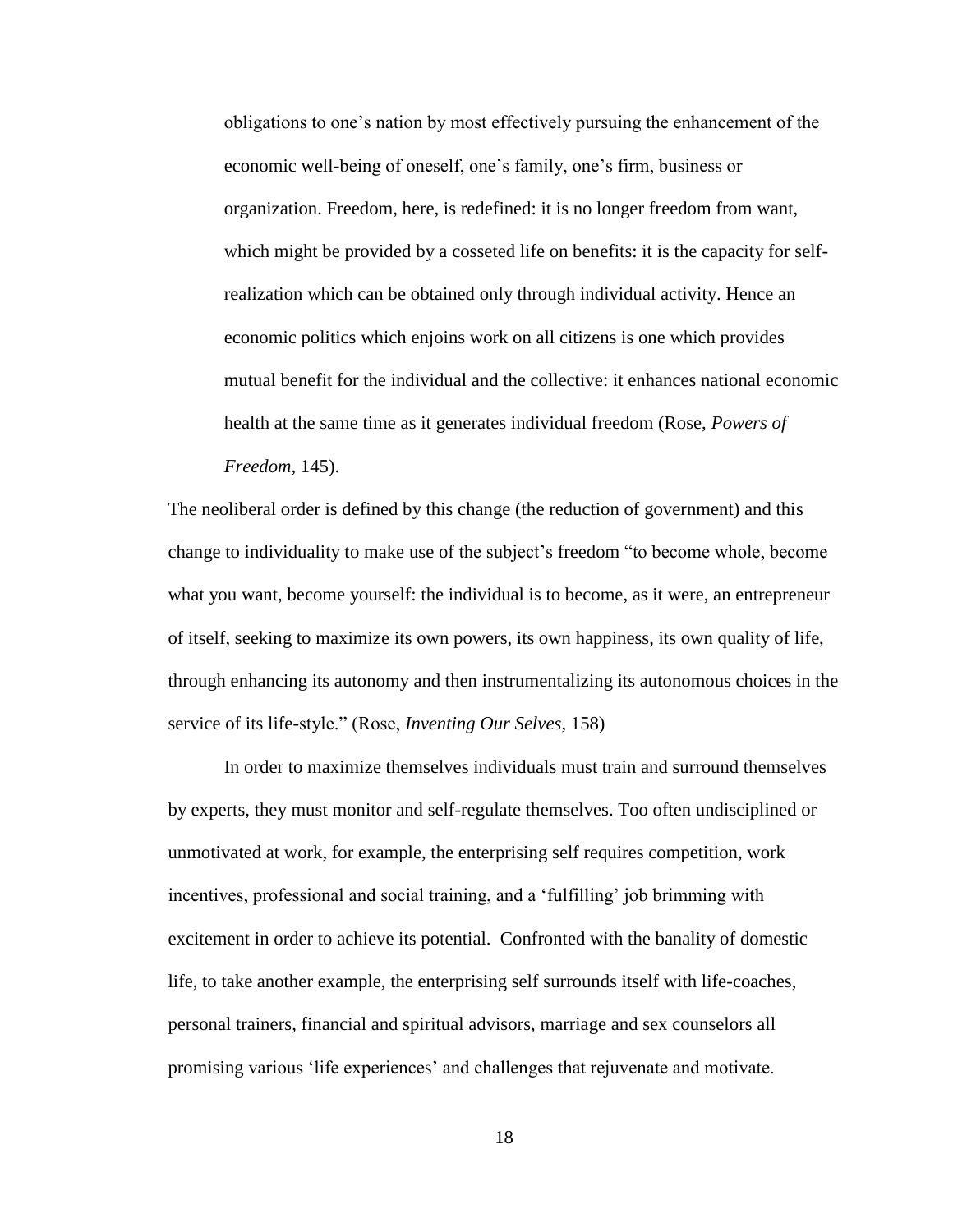Although each of these various domains of life operate by their own heuristic, were we to continue charting the self's challenges in the social, interpersonal, or spiritual arenas the same pattern would present itself: the self is often unaware of what it wants, it is too lazy or undisciplined to achieve it, or it does not have the fortitude to work through the obstacles and competition with others in order to achieve it. The subject can no longer turn to the state for their insights. They must look to culture and to cultural icons and they must "discover" how to be.

Huge new industries of doctors, life coaches, trainers, therapists, et cetera to help the self-become. Functional orders and a disciplined mind is key. It must be a calculating self and one that weights its possibilities and that is careful not to be frivolous. This calculation becomes the new order of the day. It is not that we only care about economics it is that all things become economical like how to best vacation, what food to eat, how to dress all become calculations. Rose again,

This would not be a return to the liberalism of the nineteenth century, or, finally, government by laissez faire. It was not a matter of freeing an existing set of market relations from their social shackles, but of organizing all features of one's national policy to enable a market to exist, and to provide what it needs to function. Social government must be restructured in the name of an economic logic, and economic government must create and sustain the central elements of economic well-being such as the enterprise form and competition. As this advanced liberal diagram develops, the relation of the social and the economic is rethought. All aspects of social behaviour are now reconceptualized along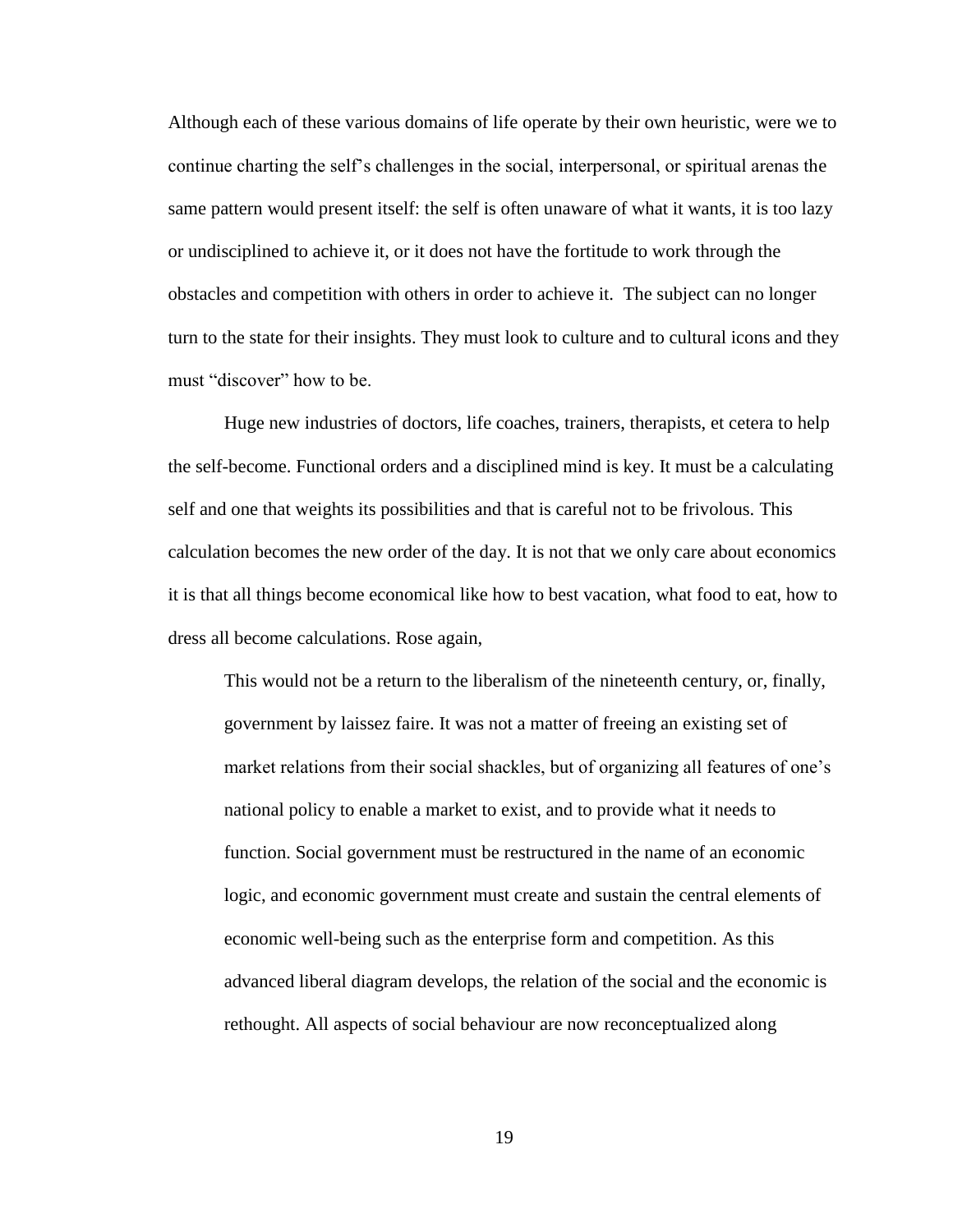economic lines as calculative actions undertaken through the universal human faculty of choice (Rose, *Powers of Freedom*, 141).

What they choose is not as important as what they do. It is the calculation that matters. Which means the subject thinks differently about situation of circumstance. Despite the individual mattering the public still matters - or idea of looking to others to determine their selves; that each person must calculate but they see others as resources to do more.

Neoliberalism does not destroy community, but it changes its design and value. No longer just belonging, but what you can get from belonging. All acts matter, nothing in it is frivolous; even the most irrelevant community can matter. So for example being in a music culture means we desire recognition. We want to be seen as legitimate and recognized as being appropriate, but in order to "count" one must be part of a community and regulate themselves by their standards. As Rose argues, it is because there is no longer a direct pole or relation connecting the individual to the State that the subject must craft its recognizable value through various communities in different registers of the self's life:

The political problem of citizenship is reposed: it is no longer a question of national character but of the way in which multiple identities receive equal recognition in a single constitutional form….Practices and styles of aestheticized life-choice that were previously the monopoly of cultural elites have been generalized in this new habitat of subjectification: that is to say, the belief that individuals can shape an autonomous identity for themselves through choices in taste, music, goods, styles and habitus. This embodies a shift away from emphasis upon morality - obedience to an externally imposed code of conduct and values in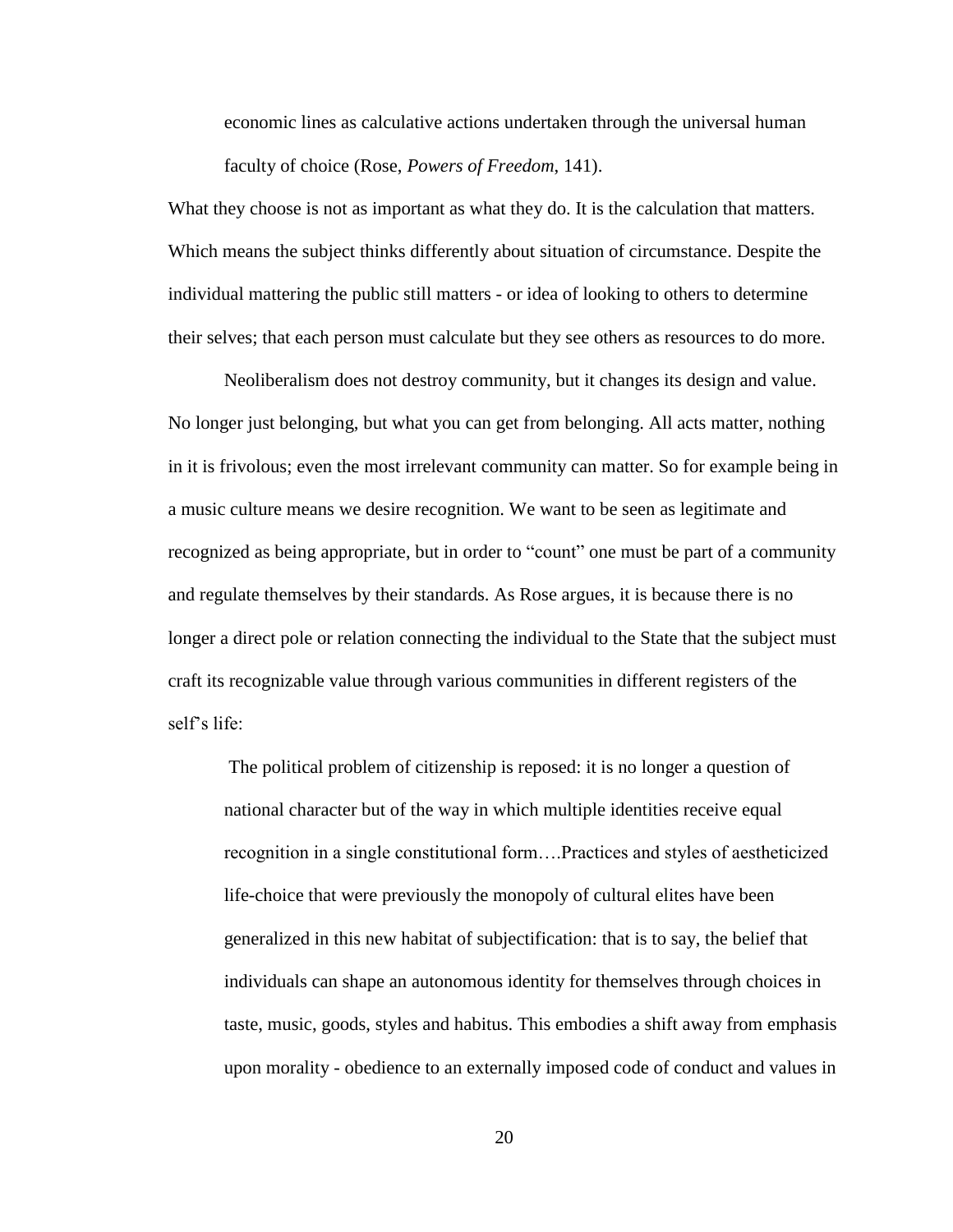the name of the collective good – and towards ethics - the active and practical shaping by individuals of the daily practices of their own lives in the name of their own pleasures, contentments or fulfilments (sic). (Rose, *Powers of Freedom*, 179).

 Neoliberalism is about saying the government is going to explain why it's good to own a home and have kids and be married, but it's not going to tell you what kind of husband and what to name your kids or the specifics of your house because that's up to you (biopower). Rose explores the way biopower is produced by having counting/ measuring systems. The subjects know they will be measured so they are about the business of maximizing themselves- they control certain things like major in college, clubs social projects, and they cultivate relationships with faculty because they know the neoliberal system awards it. Subjects choose certain pathways as opposed to the desired exotic because it is safer and more rewardable by the system. Subjects choose the rational over the illogical. As we moved into a neoliberal world we found resistance in Rock music. Historically, the discourse of Rock has served as a safety valve and offered a place to rebel against the system. This in return produces the dialogue that if indeed rock is dead; we do not have the space to rebel against the neoliberal order.

While record sales across the board have been in decline for some time it has been clear that there has been a shift away from guitar based rock towards pop, country and rap music. Industry insiders began commenting as early as the 1970s that these shifts were more than just a blip. Classic rock legends like Led Zeppelin were once accused of killing the genre as well as disco in the 70s and more commonly today rap, internet streaming and downloads. The mantra questioning whether rock has died has been a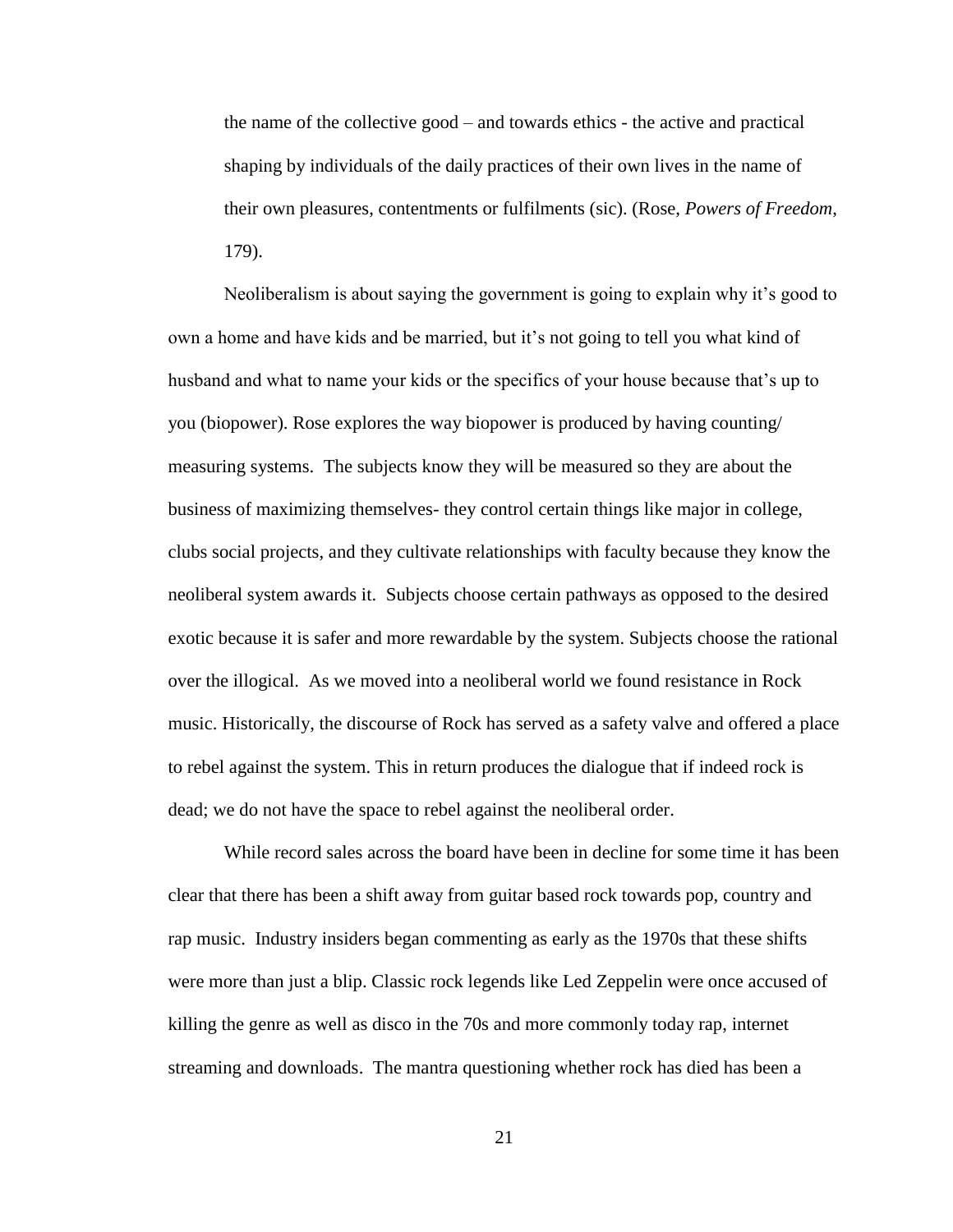lasting discussion through decades but the blame often points to different culprits. In recent years this discourse has exploded to full genre wide dialogue with musicians of all parts of the rock spectrum as well as industry figures routinely quoted on the life (or life support) status of rock. My purpose is not to settle the question of whether rock is dead, but rather chart the emergence of a discourse that suggests that it is. Given my interest in the rhetorical value of the fantasy or rock is less relevant whether that fantasy is real and much more significant whether adherents to the fantasy believe it to be.

In 1979 Veteran rocker Neil Young wrote the lyrics "rock and roll will never die there's more to the picture than meets the eye" in his song "Hey, Hey, My, My (Into the Black). He believes the music is much more than sounds, it's a way of being and that itself is unable to be killed. Young has remained a vehement figure in the stance that Rock is indeed alive and well. Famed music critic Lester Bangs described the genre as "Rock 'n' roll is an attitude; it's not a musical form of a strict sort. It's a way of doing things, of approaching things. Writing can be rock 'n' roll, or a movie can be rock 'n' roll. It's a way of living your life." (DeRogatis XV) To Young and Bangs "rock and roll" signifies more than music -- it's positionality to life.

This discussion of "rock as dead" intensified when the lead singer and bassist of Kiss - known for dramatic pronouncements and some degree of theatrical tone - declared rock dead. Gene Simmons told Esquire magazine "Rock is finally dead. The death of rock was not a natural one. Rock did not die of old age. It was murdered". Simmons does not blame the so-called death of rock on the creation of new sub genres. Rather he points the finger at the lack of value fans have placed on the music itself and the emergence of music file sharing. Simmons emphasizes the undercurrent beliefs that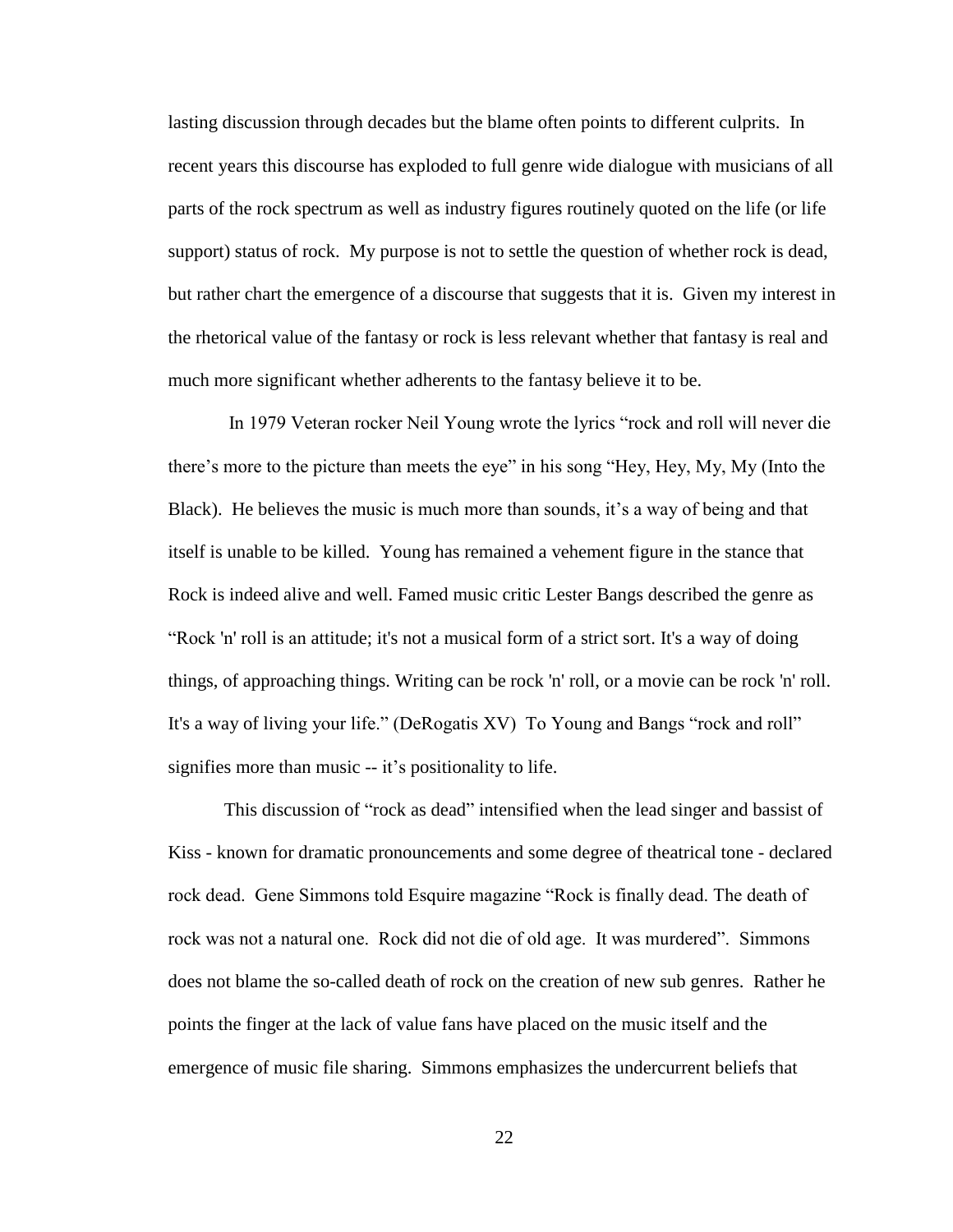talent does not guarantee success. In a sense Simmons is blaming fans for letting the death of rock rather than the industry.

 Almost immediately it seemed that other musicians were forced to comment on the controversy. The Foo Fighters' front man Dave Grohl soon took to the band's Twitter account to counter Simmons' rock is dead mantra remarks, "Not so fast, Mr. God of Thunder...RT: [@esquiremag](https://twitter.com/Esquiremag) Gene Simmons declares "rock is finally dead" (Foo Fighters twitter page cite). Grohl believes that rock bands are still around and can use technology to their benefit. The Foo Fighters which Simmons called "the last rock band" heavily promotes themselves through internet streaming and social platforms.

Writer for *Pop Matters* Josh Indar commented on Simmons' comments, "I've actually learned to rejoice upon hearing rock has yet again been declared dead. In the past, that these premature orbits have really signified is that the poseurs will clear out for a while and let the real rockers carry on in sublime obscurity, creating, nurturing and supporting the next wave of awesome bands that are sure to rise up and carry us to the new promised land of hard beats, slick licks and bas-ass bassline" (Indar). Indar argues that the mantra has been revised and reused to be beneficial in the reinvigoration and rebirth of rock leading Indar to believe that, through a type of natural selection, rock is as strong as ever. From this perspective, the industry mantra "rock is dead" creates panic among would-be musicians which results in many finding other musical genres to inhabit or to leave music altogether in effect, he argues, creating a more solid (if smaller) rock "brand".

Whether or not rock is really dead or not it is clear that the heydays are gone for some time (if not forever). One rarely hears of the fantasy of rock as rebellion and, while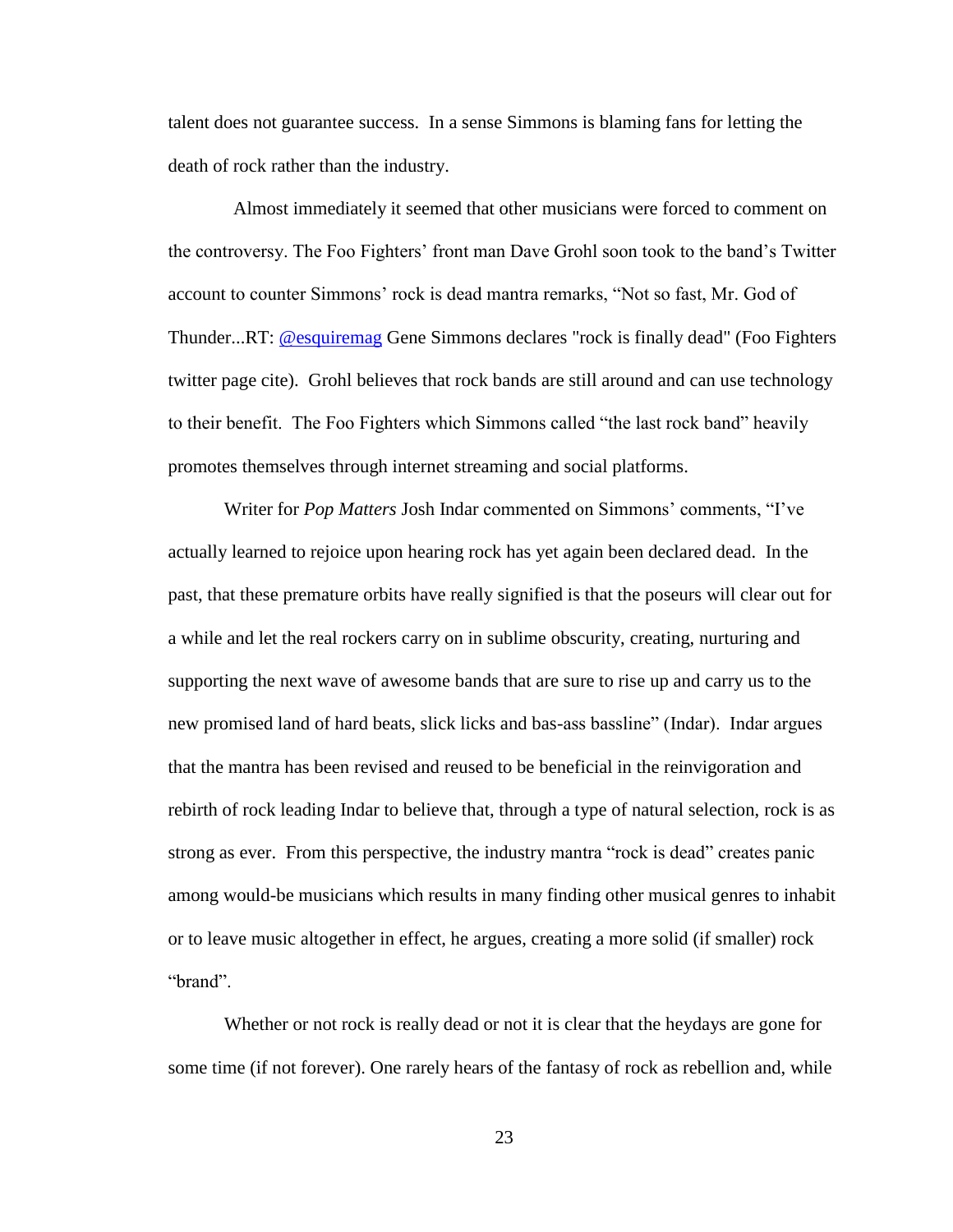it would take this project in a different place, one might easily argue that much of what constitutes rock today is less rebellious by far than its heritage. In psychoanalytic terms we would say that the "rock is dead" talk produces anxiety that the symbolic order will become completely totalitarian meaning there will be no freedom in this order. There will be no space to be different or to have the type of cool life that rock promised. In other words "rock is dead" comes with it a kind of melancholy where we have lost something and we now just have to live with it being gone forever. The melancholia then produces a type of hysterical and miserable subject trapped in a symbolic order they cannot believe in. Ultimately it does not matter so much that there is a definite answer to is rock dead rather, what matters is why is the discussion happening and what are its implications.

### **Method**

In the following section, I advance the argument that in order to understand the preceding phenomena we must supplement traditional rhetorical scholarship with analysis of the affective dimensions of subjects. Affect studies deals with the intensity of emotions and serves as a means to understanding your surroundings. Sensation and feeling are difficult concepts to grasp and study because they are classified as "unlabeled". Affects are free floating forms and genre criticism will aid in recognizing and articulate them. Critical Affect Studies are considered interdisciplinary because of their ability to be studied within just about any context. Brian Massumi defined the term affect as, "a degree of intensity that is prior to an indexed or articulated referent. Affect describes an energetics that does not necessarily emerge at the level of signification" (Rice 201).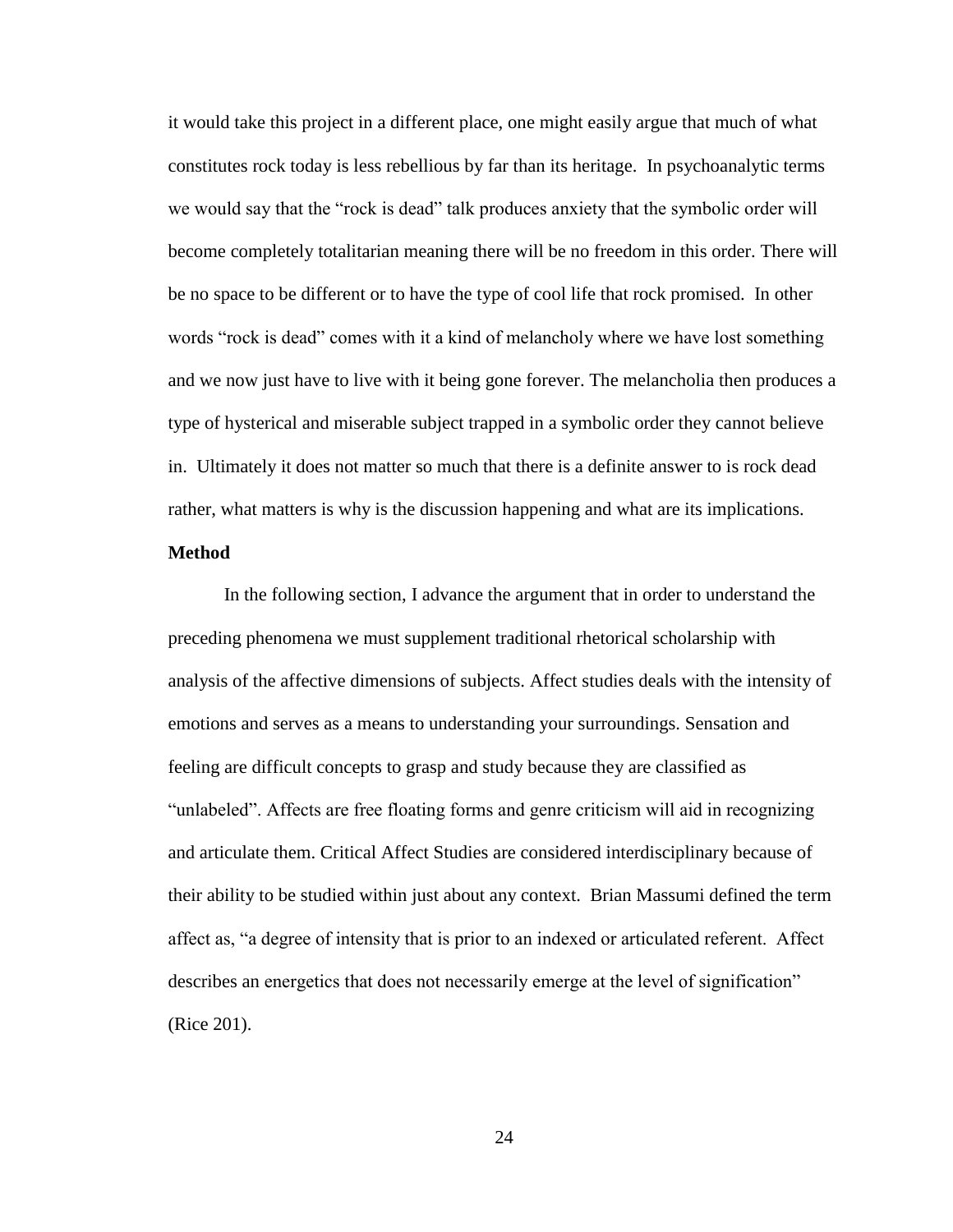In the early 2000s, rhetorical studies developed a still-growing interest in Lacanian psychoanalysis. Scholars such as Barbara Biesecker, Joshua Gunn and Christian Lundberg, among others, began analyzing and then applying Lacan's approach to the psychic life toward communicative texts. For many, psychoanalysis offered an alternate mechanism for articulating subjectivity and therefore identifying pathways for social change by combatting ideology. For those scholars the (largely Foucaultian) existing protocols for charting agency fell short in that, at best, they could offer no more than temporary relief from social control rather than operating as the grounds for a full scale radical challenge to the system (Biesecker, *Whither Ideology? toward a Different Take on Enjoyment as a Political Factor*). While Biesecker, for example, has aligned herself with Foucauldian research protocols, she has also critiqued its limitations by suggesting that Foucauldian style resistance does not promote radical agency. Moreover, along with Joan Copjec and others, she has suggested that such resistance cannot be inventive because every possibility for agency already exists within the symbolic order making it impossible to break outside the ideology of the system (Copjec, *Read My Desire: Lacan Against the Historicists*).

Scholars interested in the way that affect moves subjects to action found readymade language in Lacan. Biesecker, for one, claimed that desire helps propel the subject. As she put it ""new" work on subjectivity, speech, and collective life *both* makes visible the limits of a number of contemporary theories of rhetoric that foreclose, disavow, or devalue, the speaking of beings' affective attachment and the desire that puts them into play, *and* the desire that puts them into play, *and* gestures towards strategies for overcoming them" (Biesecker, *Rhetorical Studies and the "New" Psychoanalysis:*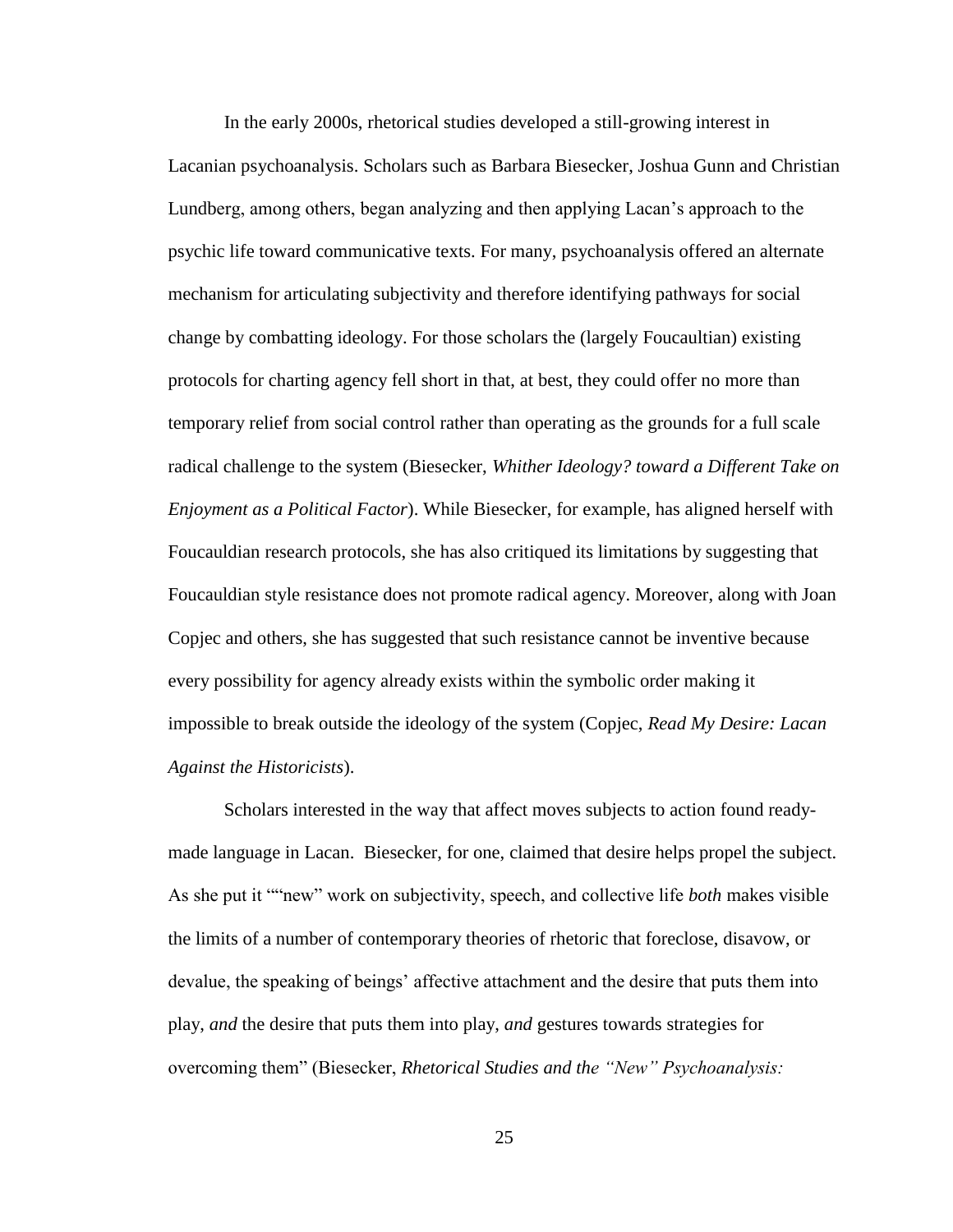*What's the Real Problem? Or Framing the Problem if the Real*). In *Marantha* Joshua Gunn likens the film "The Passion of The Christ" to pornography as part of a largely effort to guide rhetorical scholars to make correlations between pop culture discourses and their affective underpinnings even, and especially in that case, when the explicit content of the text appears to offer a much different "message". Gunn writes, "Physical revulsion while watching the film is crucial because the film also simultaneously organizes fantasies or cultural scripts to suggest the spectator how to feel. The Passion, in other words, stimulates the bodies of the spectators (affect) and delivers them to suggested emotions" (Gunn, *Maranatha*). Elsewhere Gunn has argued that communication is a coping fantasy and "a psychoanalytic perspective on fantasy, like most perspectives on rhetoric, however, only retains communication as a concept insofar as the agent is also understood as a product of fantasy" (Gunn, *Refitting Fantasy: Psychoanalysis, Subjectivity, and Talking to the Dead*). He suggests desire oscillates between fantasy and the real making agency completely exterior due to the fantasies that establish social reality.

Recently, however, a number of scholars have challenged the nearly singular focus on fantasy structures and have suggested we ought to supplement that attention with an equal consideration of drive. Essential to the argument is a critique of the field's long-standing grounding in the assumption that communication addresses a public that, in turn, serves as a mechanism for the validation of particular ideas over others. Christian Lundberg, for example, has emphasized the importance of publics in the process of how enjoyment is experienced, "If rhetoric is characterized by the work of trope and enjoyment as a mode of affective investment, it also requires an account of publics as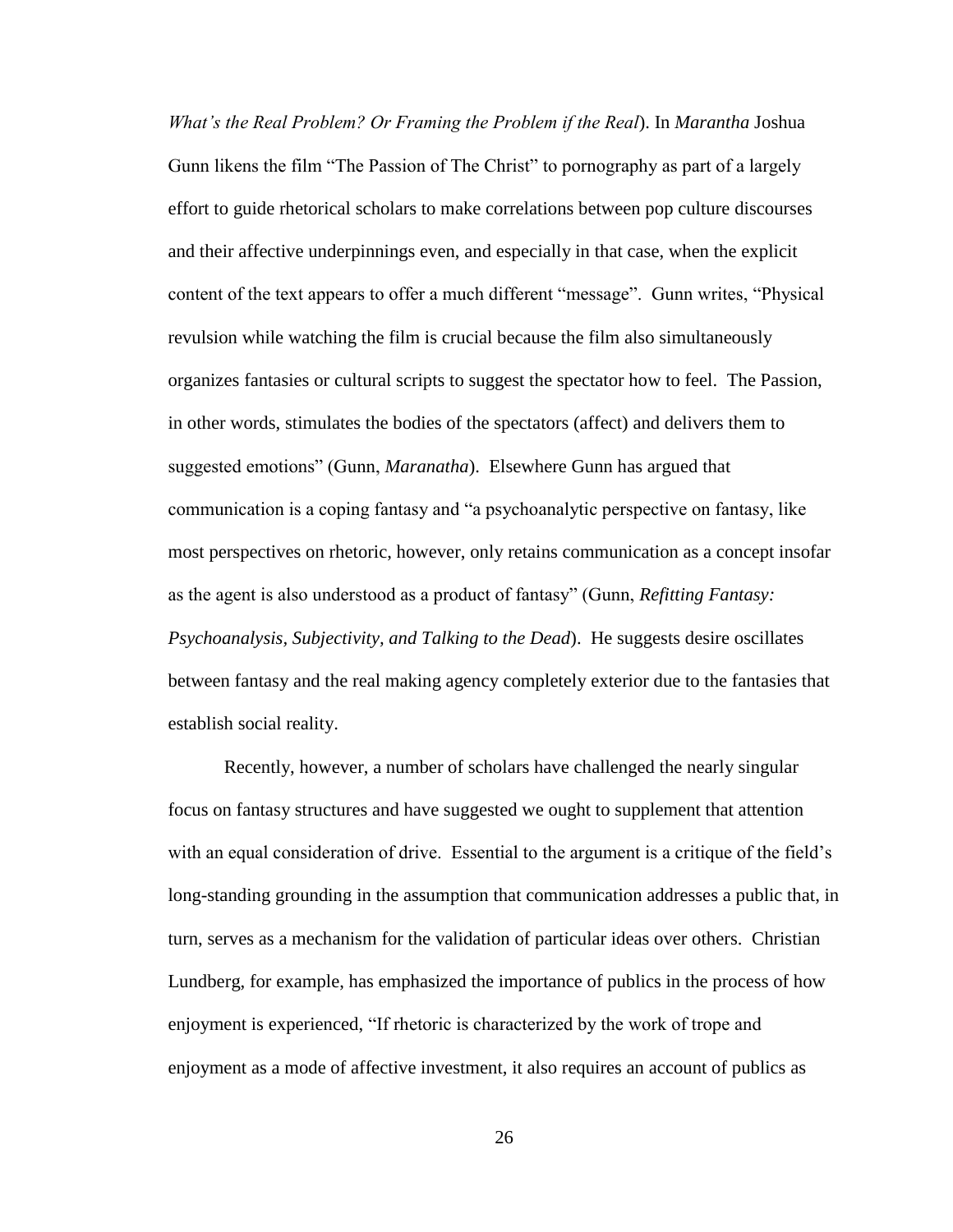privileged sites for the economic interchange between trope and enjoyment" (Lundberg). To these ends across the project I pay attention to affective structures but, being mindful of Lundberg's concern, also work to make sure those efforts are not merely an analysis of fantasy structure but that I am equally sensitive to the components of drive that complete the psychic register.

Critical Affect Studies attempts to name the un-namable and answer the age old questions: How are feelings produced? What are the sensations that are experienced? Affects are commonly mistaken for emotion. Affects refer to vibe, intensity and nonsignified emotion while emotion is signified, more apparent and easier to relay. The easiest way to differentiate the two is to remember affects influences emotions. "Where emotion describes a subjectivity felt state, affect describes the set of forces, investments, logics, relations, and practices of subjectivization that are the conditions of possibility for emotion" (Gunn, *Stick It in Your Ear: The Psychodynamics of IPod Enjoyment*, 365). Since Critical Affect Studies is relatively new there are different interpretations and no unified consensus regarding how affects are produced and experienced. Affects are "what gives 'color,' 'tone' or 'texture' to the lived" (Grossberg, *We Gotta Get out of This Place: Popular Conservatism and Postmodern Culture*, 81). Through better understanding and having the ability to decipher affect we will then in turn be more in tune to our own experiences. By paying attention to and understanding Deleuze's phrase "real but abstract" (meaning that even though all affects cannot be seen - hence the abstract- they are still real) we will be able to disclose the "Total Field" of vision and perception; a critic would be able to map what the subject is made to see, sense and feel as registers of the affective, emotional and physical registers of an experience. Along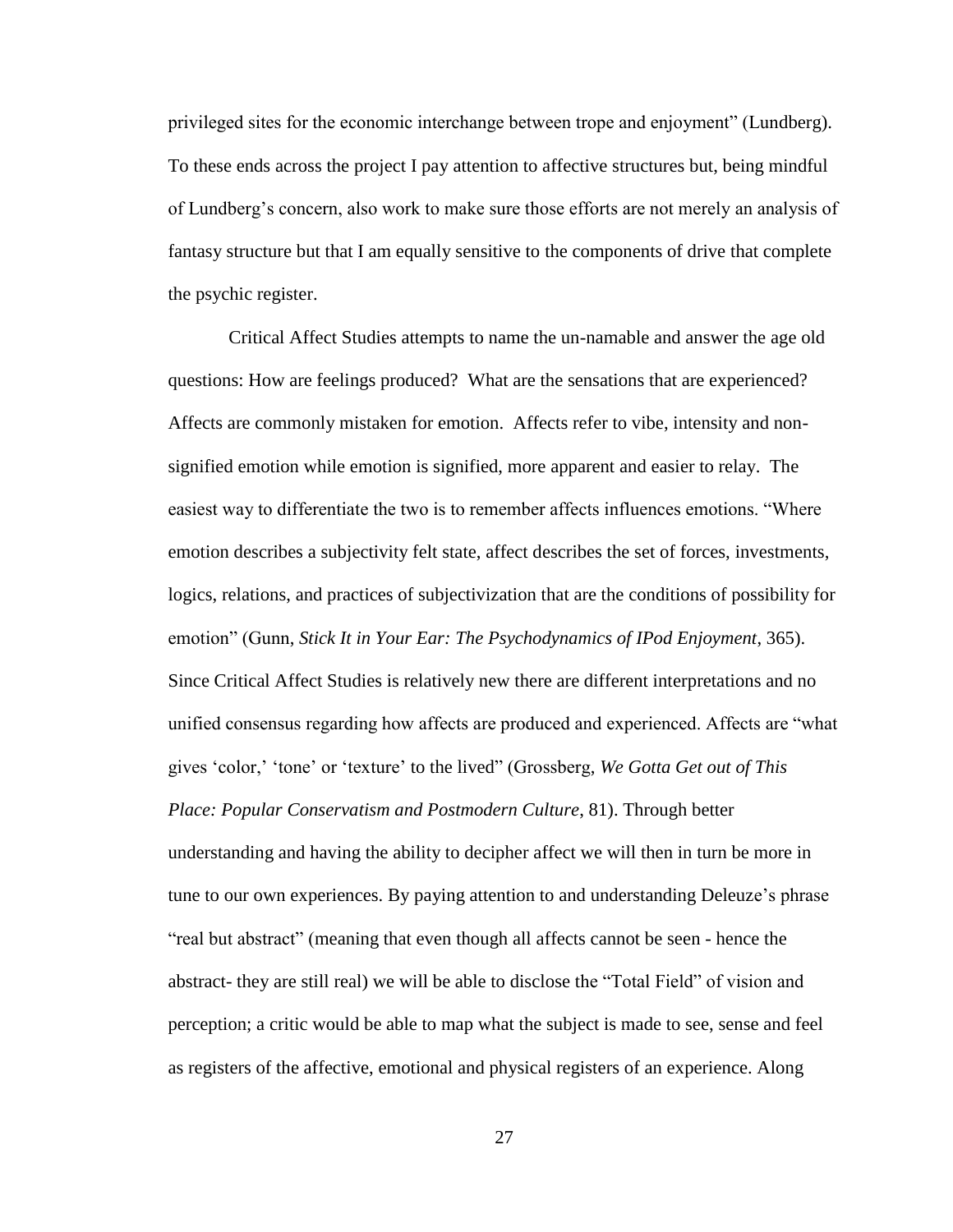with the understanding the differentiation of affect from emotion, then, will allow us to have the ability to read the scene more effectively.

Massumi and Grossberg describe affect in terms of plentitude meaning the thing is satisfied in itself. This theory is more direct and offers a rather simple explanation. An example in terms of church paradigm would be the reasons for believing in religion. Examining with plentitude might reveal how churchgoers are conditioned to believe because it was reinforced throughout their lives. The repetition of conditioning reveals the simple answer. This is contradictory to the Lacanian approach of affect portraying the lack as rich and full. Lacan suggests there is deeper psychoanalytical reasoning behind the lack and desire that affects the affects experienced. Using the same example from above, the Lacanian answer as to why churchgoers believe in religion would have relation to the lack.

### **Conclusion**

I examine discourse associated with Bruce Springsteen's keynote address to the South by Southwest festival as paradigmatic of a struggle against neoliberalism's closure of genuine freedom. As I have taken pains to underscore, my goal is less to understand Springsteen as an artist than it is to understand how an alliance of pop culture, news, selfimprovement authors and academics all gravitated to Springsteen and his insights *as if* he were the appointed head of rock and *as if* this purported standing afforded his words greater insight into the proper way to live in this (neoliberal) age. In showcasing the emergence of this network my aim is to demonstrate that the desired revival of rock operates as a fantasy structure standing in rebellious opposition to neoliberal orders.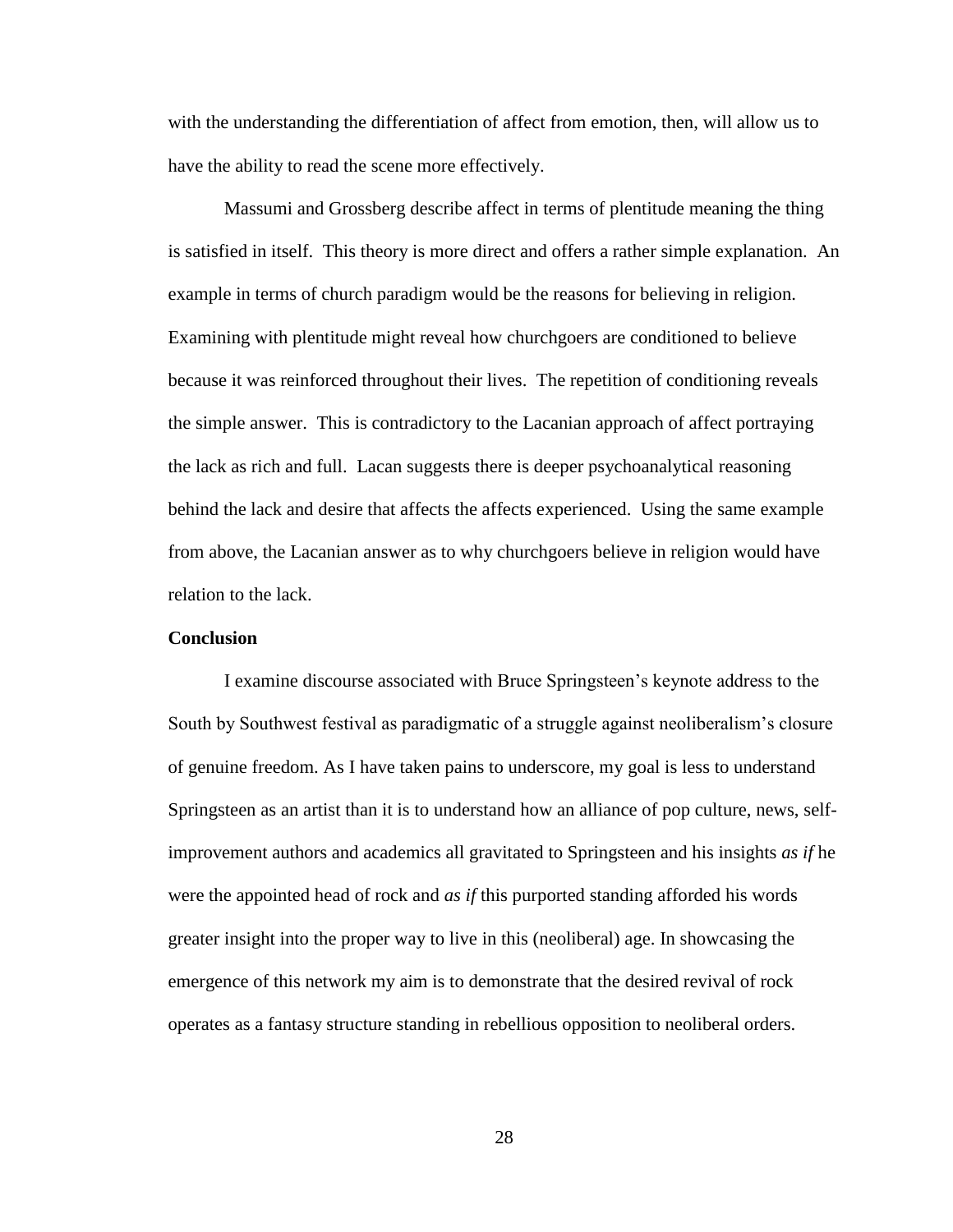While that fantasy may be immediately satisfying it nevertheless raises concerns about whether rock, or at least rock as it has been experienced in its classic communal form, could ever deliver on the promise of radical subjectivity with which it has been freighted. This is not to suggest that rock's (potential) death is of no consequence. It is, however, to bring attention to the ways in which a particular *way of doing rock* is being offered as promised avenue of deliverance. Put differently, while rock may have always offered an unrealistic and fantastical vision of its otherness it is important to note the ways in which, today, the wish-structure of its rehabilitation aligns perhaps too smoothly with neoliberalism itself. I make this argument by suggesting that Bruce Springsteen's drive (however authentic it may be) is converted into a public desire via that alliance network described previously. In short, Bruce's passion is turned into a program of selfhelp and self-improvement. That this is so is, on its own, hardly cause for alarm. However, if political challenges to neoliberalism are to have any genuine effect and if scholars are to better understand those maneuvers and their consequence then being clear about the motivating force behind the revived rock fantasy and its suggested way forward are essential.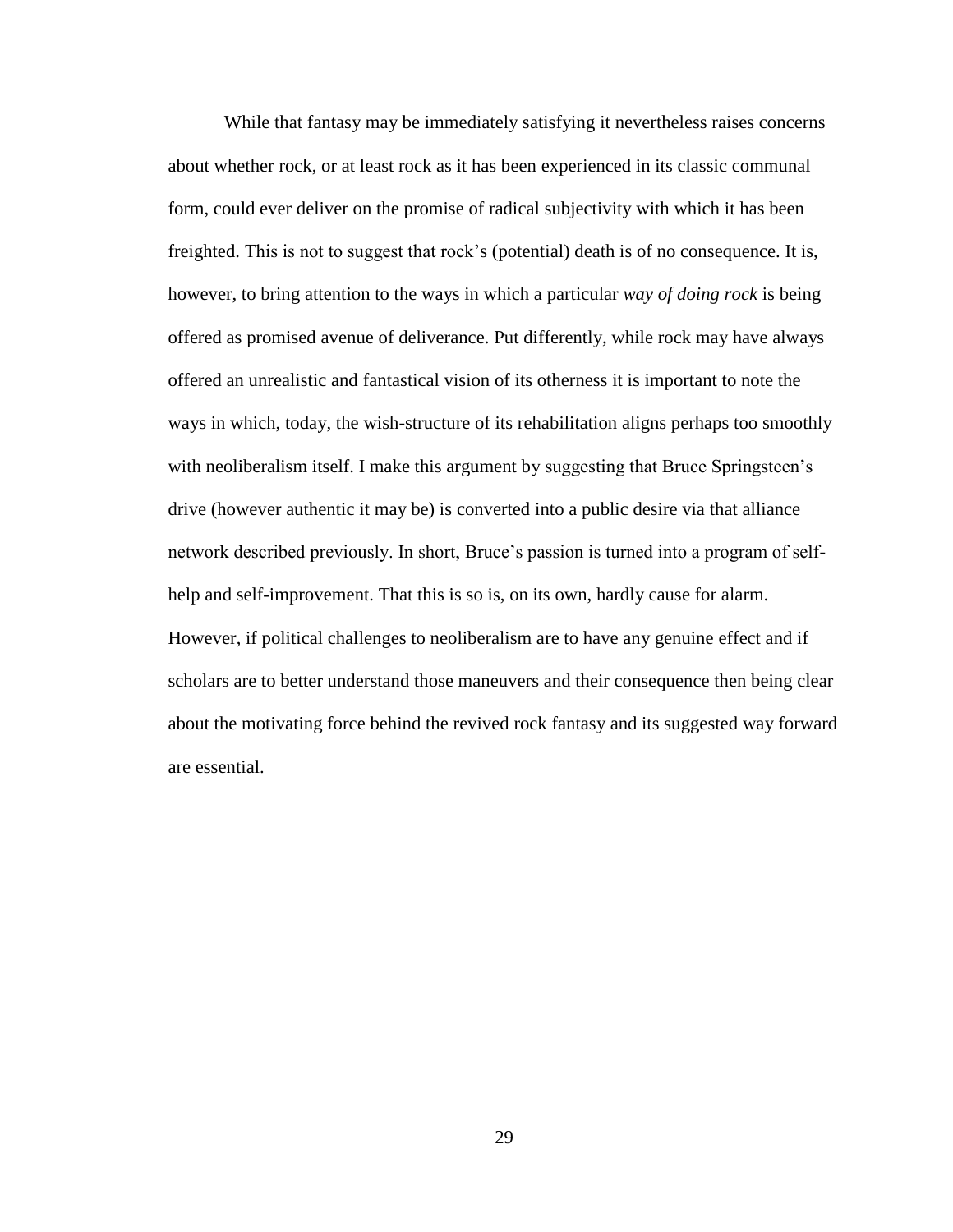#### II. METHODOLOGY

Coined the 'father of psychoanalysis,' Sigmund Freud began to form psychoanalytic theory in the late 1800's, but it did not reach full fruition until the 1960s. Freud sought a therapy which would allow his patients to make their unconscious conscious. Freud believed such therapy would aid in catharsis which ultimately lead to the healing of the patient. Psychotherapy was mostly deemed fit for patients with histories of trauma, anxiety and repressed emotions. It was seen as a way for patients to come face to face with their problems. Treatment included patients lying on a sofa and being asked questions by the doctor mainly about past experiences and dreams. The end result for a patient to complete a successful psychoanalysis treatment could take years. Since the establishment of Freud's practices, the validity and effectiveness of his treatments has been called into question. Ethical issues between patients and doctors, patient's painful memories dredged to a conscious level along with a long term financial and personal commitment were often criticisms of Freud.

French psychoanalyst and psychiatrist Jacques Lacan became well-known within psychoanalytic circles in the 1950s with his seminars that continued until his death in the 1981. He is most credited for his work with desire, the mirror phase, and the three orders of the imaginary, symbolic and the real. Lacan associated Freud's work with structural linguistics and the symbolic. In the 1960s and 70s Lacan took a turn away from traditional Freudian psychoanalysis and established what is now known as Lacanian psychoanalysis. His form of psychoanalysis was heavily based on the study of the ego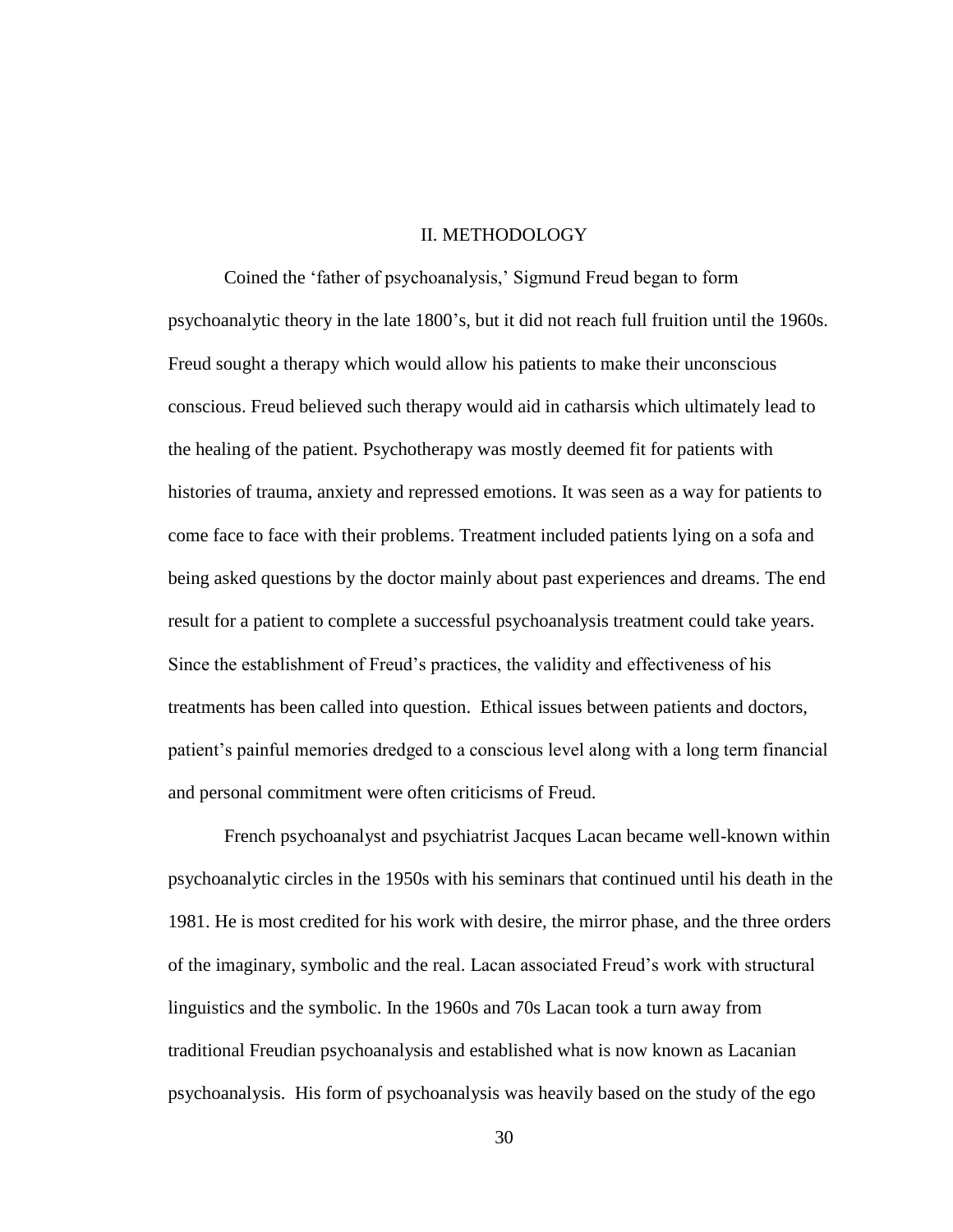and he put a great deal of time onto his lectures. Lacan's branch of the field has led to the gaining popularity of psychoanalysis with rhetorical scholars (Evans, *An Introductory Dictionary of Lacanian Psychoanalysis).*

Lacanian psychoanalysis saw resurgence in popularity in the early 2000s with rhetorical scholars such as Barbara Biesecker, Joshua Gunn dedicating research and analysis into Lacan's discipline. Joan Copjec's book *Imagine There's No Women* details the example of artist Jasper John's clothing hanger artwork. Copjec details John's persistence of the object (hangers) and the voice (drive) that influences John's artwork. John's drive is the connection and attachment to the hangers (object). He gives into his drive because he enjoys it for what it is. Slovoj Zizek has contributed to psychoanalytic theory with his belief that affects are more important than ideology itself. Barbara Biesecker has written numerous articles to the field. In *Rhetorical studies and the "new" psychoanalysis: What's the real problem? Or framing the problem the real* she suggests that "work on subjectivity, speech, and collective life *both* makes visible the limits of a number of contemporary theories of rhetoric that foreclose, disavow, or devalue, the speaking of beings' affective attachment and the desire that puts them into play, *and* the desire that puts them into play, *and* gestures towards strategies for overcoming them" (Biesecker, *Rhetorical studies and the "new" psychoanalysis: What's the real problem? Or framing the problem the real*). In this particular article Biesecker focuses on desire and its implications. I do agree that desire is important to examine but my analysis will demonstrate how an investment to a subject's drive can be more hopeful and realistic. Joshua Gunn has authored articles such as *Marantha* where he equates *The Passion of the*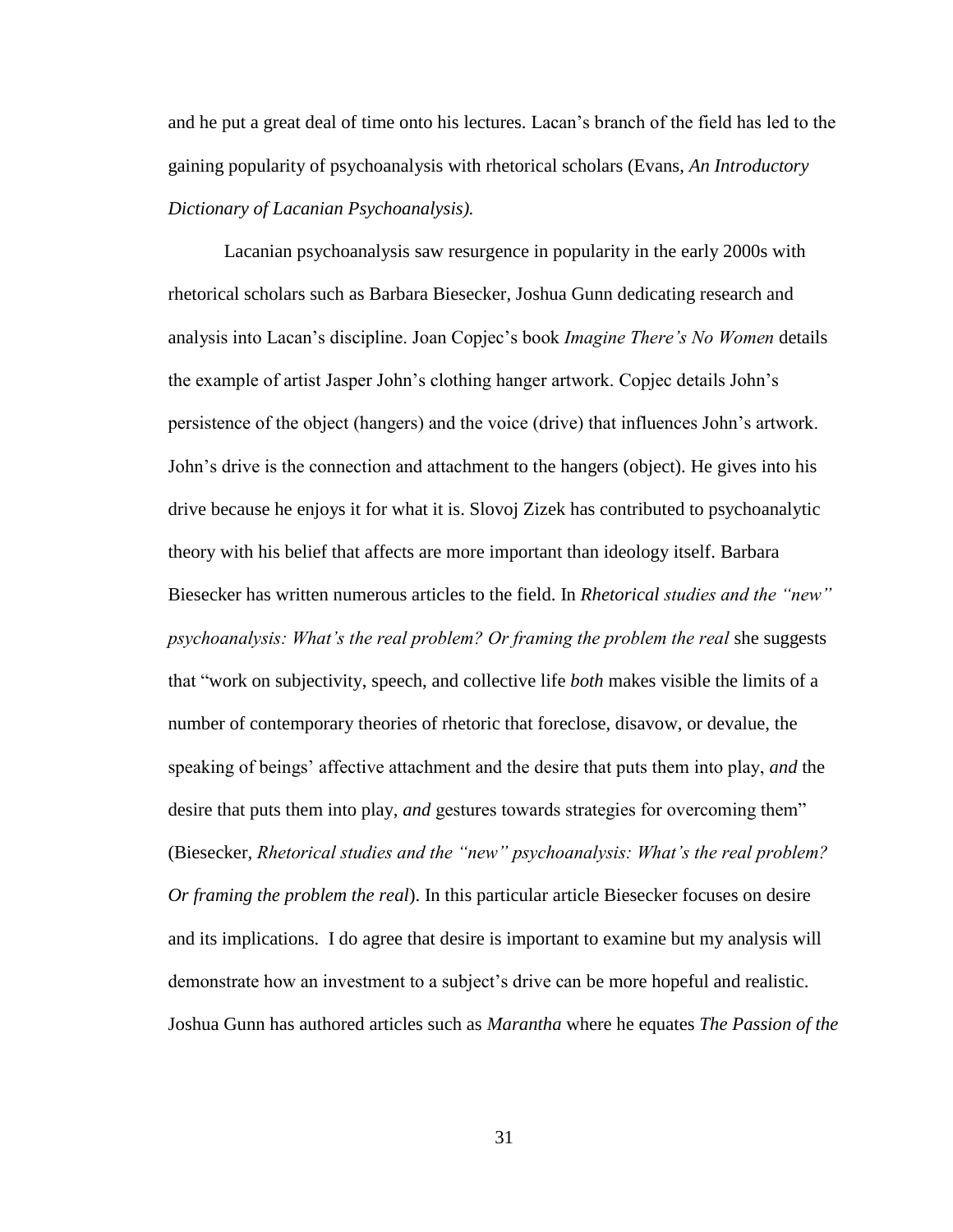*Chris*t film to the likes of pornography has helped psychoanalytic rhetorical scholars to make correlations between pop culture and discourses.

Academics have long depended upon and analyzed the public (and its various iterations) as a means of making sense of the texts and phenomenon they analyze. While a great deal could be said about this academic reliance on publics it is also true that much of our public discourse suggests that a subject's worth is dependent upon how they appear in front of the public. This reliance on publics, and on having oneself be heard in public, creates the (often false) hope that one will be recognized and accepted on their own terms. Desire, from this view, has implications that can ultimately damage and hurt the subject. The subject ends up spending more time acting for a public that does not exist or, if it does, will see the subject through its lenses and not as the subject might wish. Often times, people overwork themselves preparing themselves for the fantasy. In reality, the fantasy is a dead end in an attempt to prepare for the goal. Psychoanalytic scholars should adopt a model that pays attention to drive. If rhetorical scholars implemented this they would notice the intransigence of subjects comes not from their dedication to a fantasy that could be rewritten but rather from their attachment to an object and its call/ voice that keeps them attached to that object. In doing so they will also notice the opportunities for political engagement need to shift away contesting someone's fantasy to speaking to them in terms dictated by their object otherwise the envelope surrounding them will deflect all speech and efforts to reach them.

The notion of a single public being non-existent further exemplifies why drive should be read in addition to desire. As, in the normally functioning subject, desire does not hold the subject completely under its spell because it is checked by the drive, so too –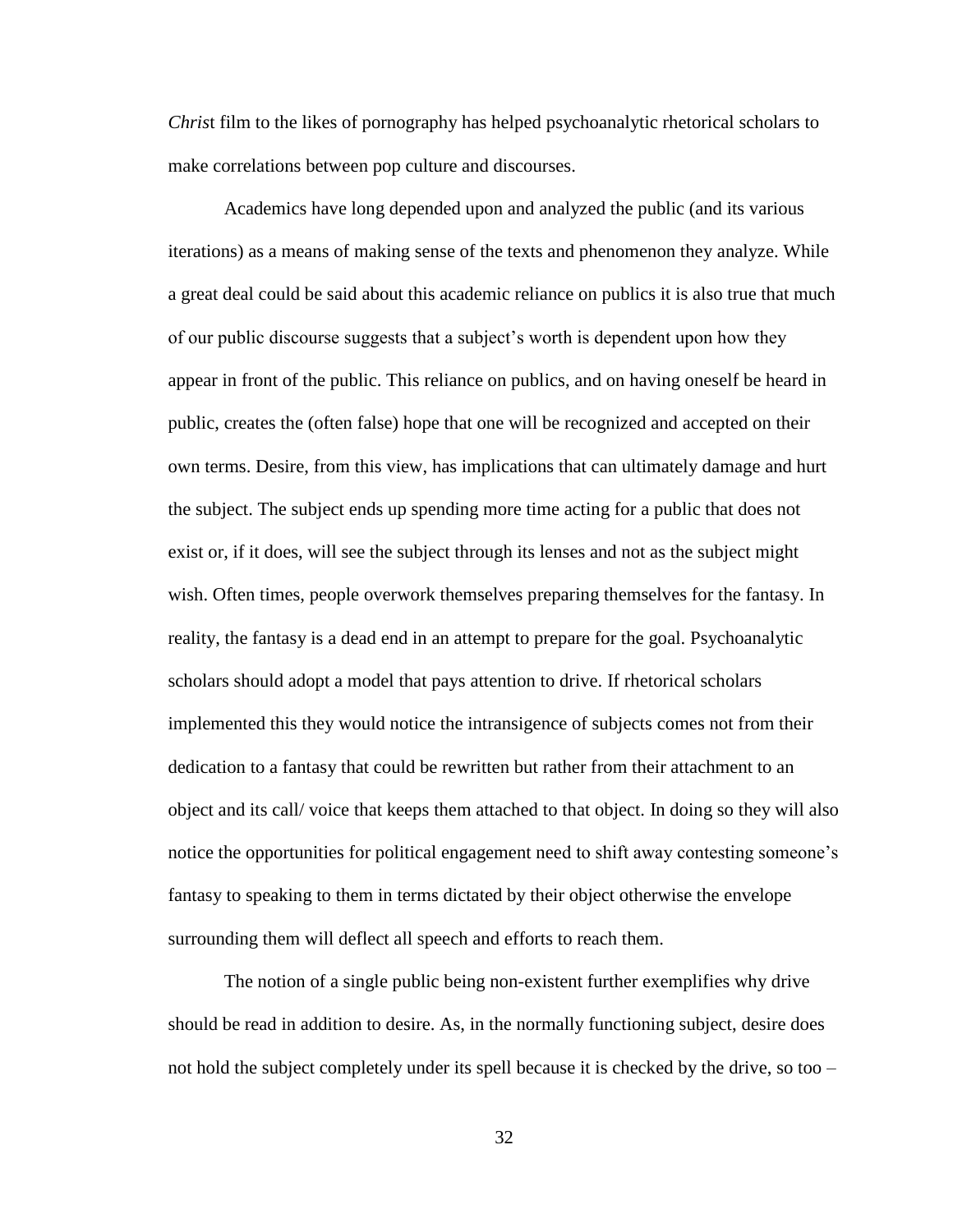these scholars argue - we should afford the arresting function of the drive more attention. For myself, I accept that desire is important to examine, but my analysis will demonstrate how it is equally essential that we counterbalance that investment with equal attention to a subject's drive.

Publics are situated in the symbolic order. The symbolic produces a notion of what is good and what we need to do to be recognized and authorized in the public space. In order to be recognized you have to adhere to the rules of order cancelling, from the outset, any possibility of a subject's radicalization. The communication field remains heavily invested in the notion of publics and as long as we are invested on the symbolic order it will not be productive. In order to seek the possibilities of a subject that could be less controlled in advance scholars have argued a place for radical subjectivity lies in the drive.

To redress these issues, scholars need to be able to read for drive in addition to desire. While it is important to note that both drive and desire are necessary, drive affords satisfaction to the subject no matter the outcome of the fantasy by producing enjoyment for subject and leaves them feeling complete. Desire, on the other hand, has the inherent capacity to be dangerous. In recent years we have seen any number of examples where a subject or nation is hell bent on achieving their desire no matter the obstacle or cost. Drive, however, provides enjoyment merely through the act of engaging some object of affection, there is no need for it to function as a platform for something grandiose. Indeed, in the normally functioning subject not completely under the spell of desire, drive provides the essential function of providing a necessary alternative to the unfettered pursuit of desire; we should afford it more attention. One of the drawbacks of the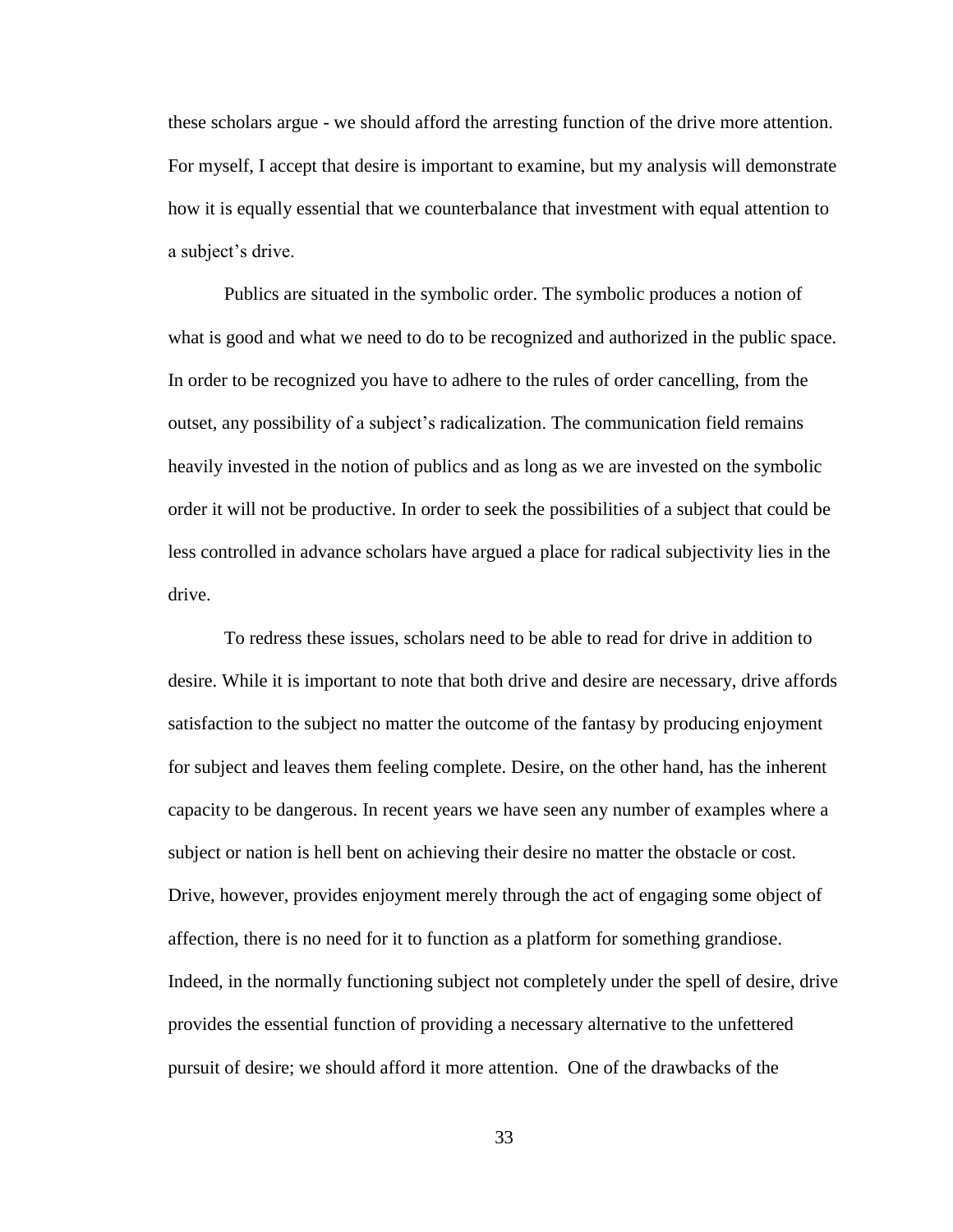emerging drive scholarship is that it has been exclusively theoretical and has not shown how to read for drive or to read how it is deferred/muted/held back.

Since Critical Affect Studies is a new field there are different interpretations and no unified consensus regarding how affects are produced and experienced. I am not suggesting rhetorical scholars should stop looking at these aspects rather, take a broader approach and study drive more. Slovenian philosopher and scholar Slavoj Zizek called attention to the discord in his latest book *Event a Philosopher Journey Through A Concept*, "In short, authenticity is fallennness itself: we leave behind our false Self not when we keep reality at a distance, but precisely when we totally without reserve, 'fall' into it, abandon ourselves into it" (Zizek, *Event: A Philosophical Journey through a Concept*, 50)*.* Here he is explaining the irony in authenticity. Authenticity is the fall because, according to Zizek, to be authentic one must be inauthentic; the codes of authenticity are fake because they are rules and not organic. The fact that deliberative steps must be taken to be considered authentic and genuine is ironic and contradicts the definition of authenticity. Zizek's argument demonstrates the failure and downfalls of such popular aspects examined by rhetorical scholars. I am arguing that there is too much emphasis placed on these notions and more analysis of drive can help alleviate some discourses.

Throughout the course of my examination I will reference and implement theories from Brian Massumi who is the most credited and referenced theorist in affect studies. I will also be referencing Lawrence Grossberg's book *We Gotta Get Out of This Place* with its discussion of music from a cultural studies stance and also looks at affect. Grossberg described emotions being created at the cross section of affects and signification.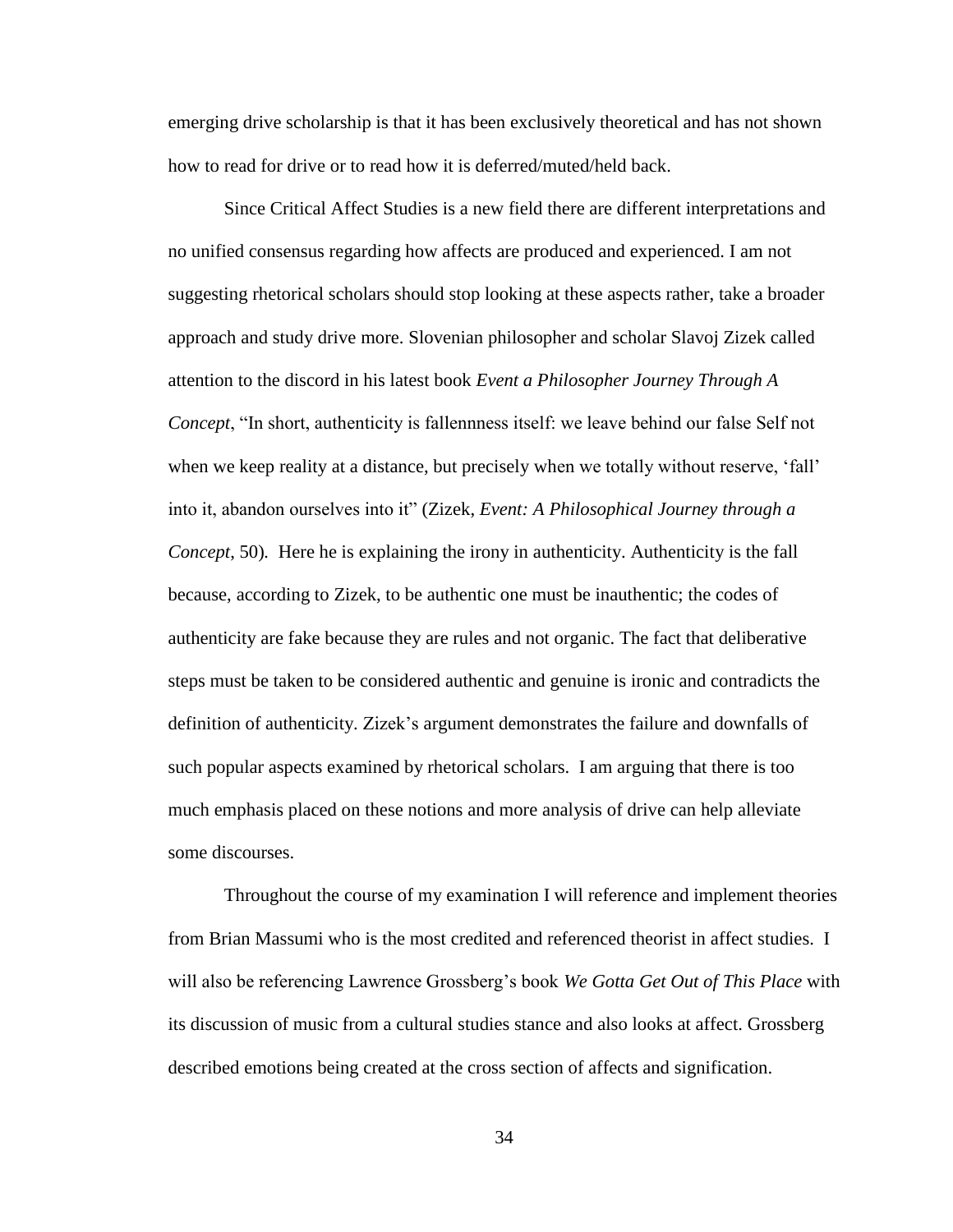Massumi and Grossberg describe affect in terms of plentitude, meaning the thing is satisfying in itself. This theory is more direct and offers a rather simple explanation. An example in terms of church paradigm would be the reasons for believing in religion. Considering plentitude might reveal how churchgoers are conditioned to believe because it was reinforced throughout their lives. This is opposed to the Lacanian approach of affect portraying the lack as rich and full. Lacan suggests there is deeper psychoanalytical reasoning behind the lack and desire that affects the affects experienced. Using the same example from above, the Lacanian answer as to why churchgoers believe in religion would have relation to the lack. Possibly something may have happened in their life such as growing up in an impoverished broken family; Lacan believes they are attempting to fulfill their lack with a substitution with a different object (in this case their religious faith).

Affect studies deals with the intensity of emotions and serves as a means to understanding the subject through an analysis of their surroundings. Sensation and feeling are difficult concepts to grasp and study because they are often classified as "unlabeled" and they do not register in the same public way that linguistic (or visual) texts might. Brian Massumi defined the term affect as, "a degree of intensity that is prior to an indexed or articulated referent. Affect describes an energetics that does not necessarily emerge at the level of signification" (Rice 201). Critical Affect Studies attempts to name the un-namable and answer the age old questions: How are feelings produced? What are the sensations that are experienced? Affects are commonly mistaken for emotion, however, affect refers to an intensity – a type of non-signifying energy while emotions are coded, practiced, purposively (and sometimes involuntarily) displayed and signified.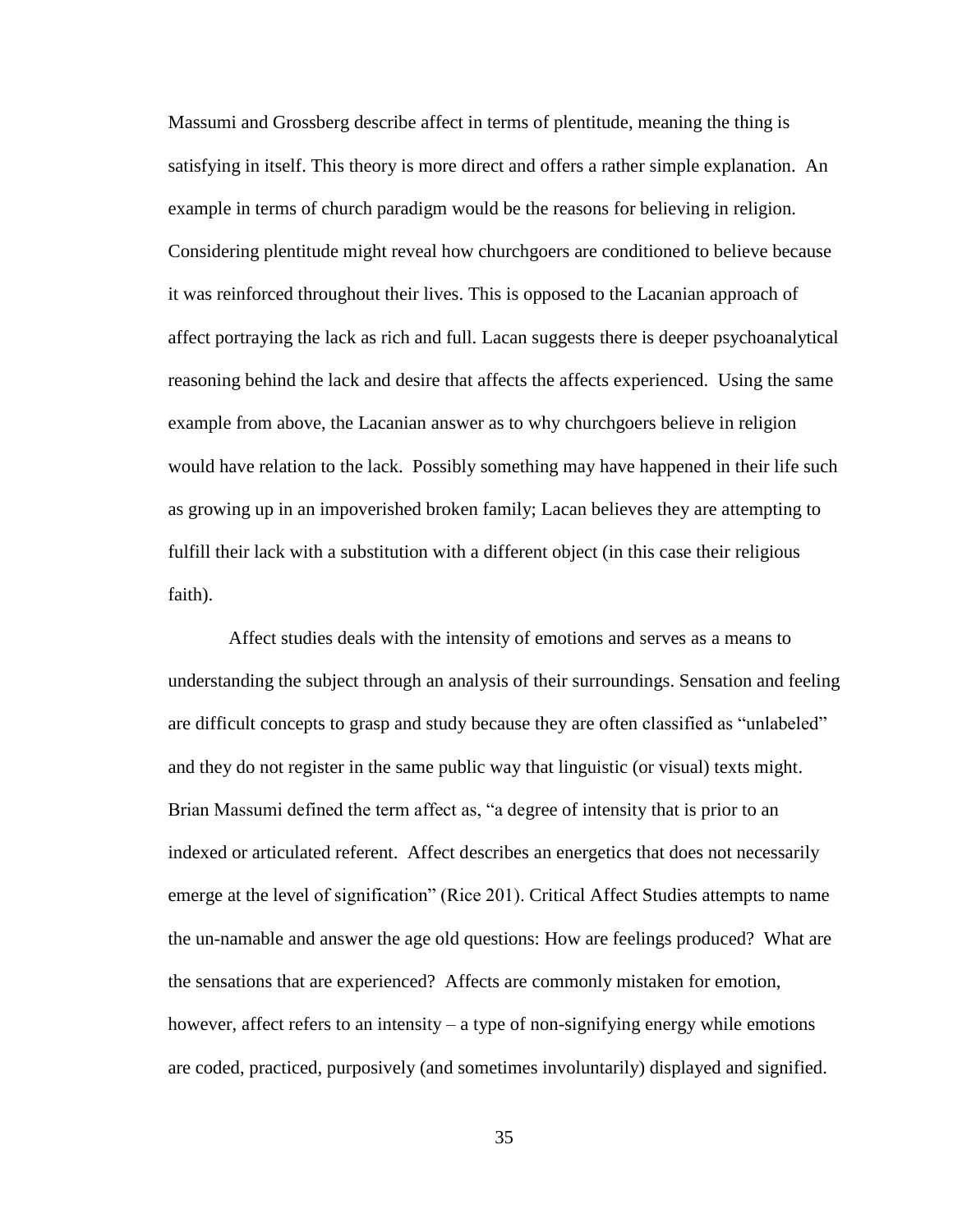The easiest way to differentiate the two is to remember that affects influence emotions, or to put it differently affect creates a state of possibility through which various thoughts and feelings can be accessed. So, for example, you might feel that something is "off" upon entering your house late at night. Were you asked you could not point to anything to signify or gesture to your apprehension – you just have a sense of the room as if it were not quite right. This affective state might lead to any number of emotions (fear, panic, aggression, e.g.) as well as thoughts (call for help, get a weapon e.g.). In this sense we might say that "affect describes the set of forces, investments, logics, relations, and practices of subjectivization that are the conditions of possibility for emotion" (Gunn, *Maranatha*, 365). Since Critical Affect Studies is a newer field of there are different interpretations and as yet little unified consensus regarding how affects are produced and experienced.

In examining Springsteen as a text and identifying signifiers of desire and indicators for drive we are better positioned to explain the discourses by which desire is constructed as a public good in ways that undermine the work of drive. Graham Wolfe has persuasively argued that much of the content of rock music is centered on desire itself. He suggests that

A surprising feature of many '80s songs about desire for past days is the way in which *desire itself* emerges as the past's own defining feature. "When I turned seventeen," sings Tom Cochrane in "Boy Inside the Man," "we had passion, we had dreams"- the element of the past that most attracts him to desire itself (something tragically lost when he "turned much older"). Bruce Springsteen's "No Surrender" is an even more direct analogy with "Summer of '69." From the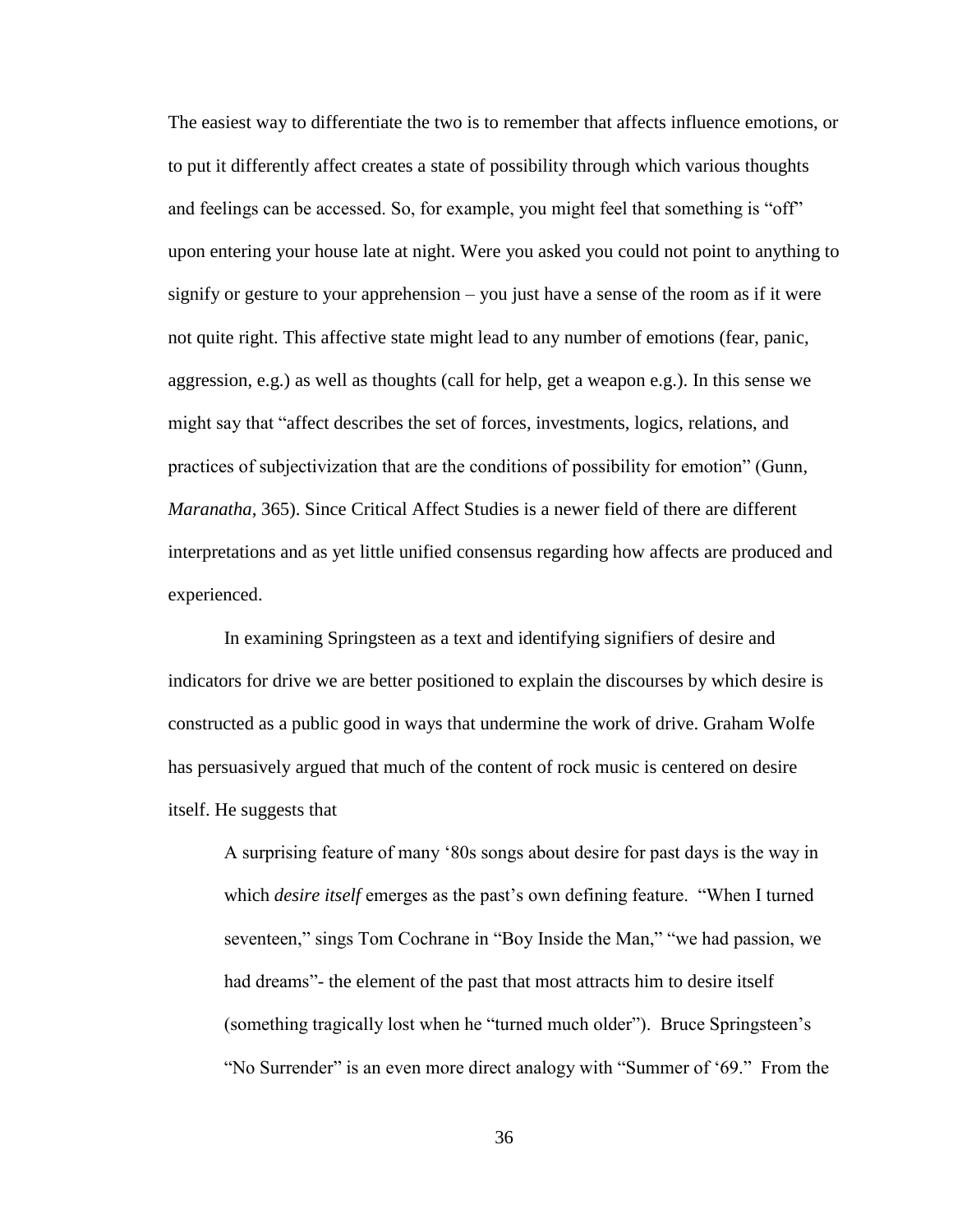vantage point fading desire ("hearts of fire grow cold"), the singer rocks his way into a past whose glory and wonder reside in a passionate attachment to *future* glories, evoked by the playing of music: "maybe we could some place of our own with these drums and these guitars." (Wolfe 6)

What makes the performance of this desire so appealing (literally what makes the audiences "feel" the rock) from this perspective is that the object of the desire itself is, as always, elusive. Rock, Wolfe suggests, is particularly good at conveying the structure of fantasy precisely because in its short minutes it conveys abstractions so idealized that listeners everywhere can substitute (see) their own desire for the desire of the singer; a type of play on Lacan's line that desire is always the desire of the other. Wolfe explains,

What Lacan and Zizek share with many rock anthems is their insistence on the ultimately *unsymbolizable* nature of desire's object, its attachment to an unspecified, indescribable "something" toward which that six-string seems to gesture. "Born to Run" - *where*? "Never Surrender" -*what*? "Don't Stop Believin'"- in *what?* We should resist the temptation to reduce the dynamic of these songs to a generality that enables listeners to "fill out" their lyrics with differing personal content (each listener can "identify" with the song because he or she has specific to "keep believing" in). When Journey encourages us to passionately to "hold onto that feeling"- without offering a scrap of insight into what the feeling might be - they are not merely being vague. What they recognize, like Lacanian psychoanalysis, is that holdin' on is often most intense when it doesn't know what it's holdin' on to" (Wolfe 6).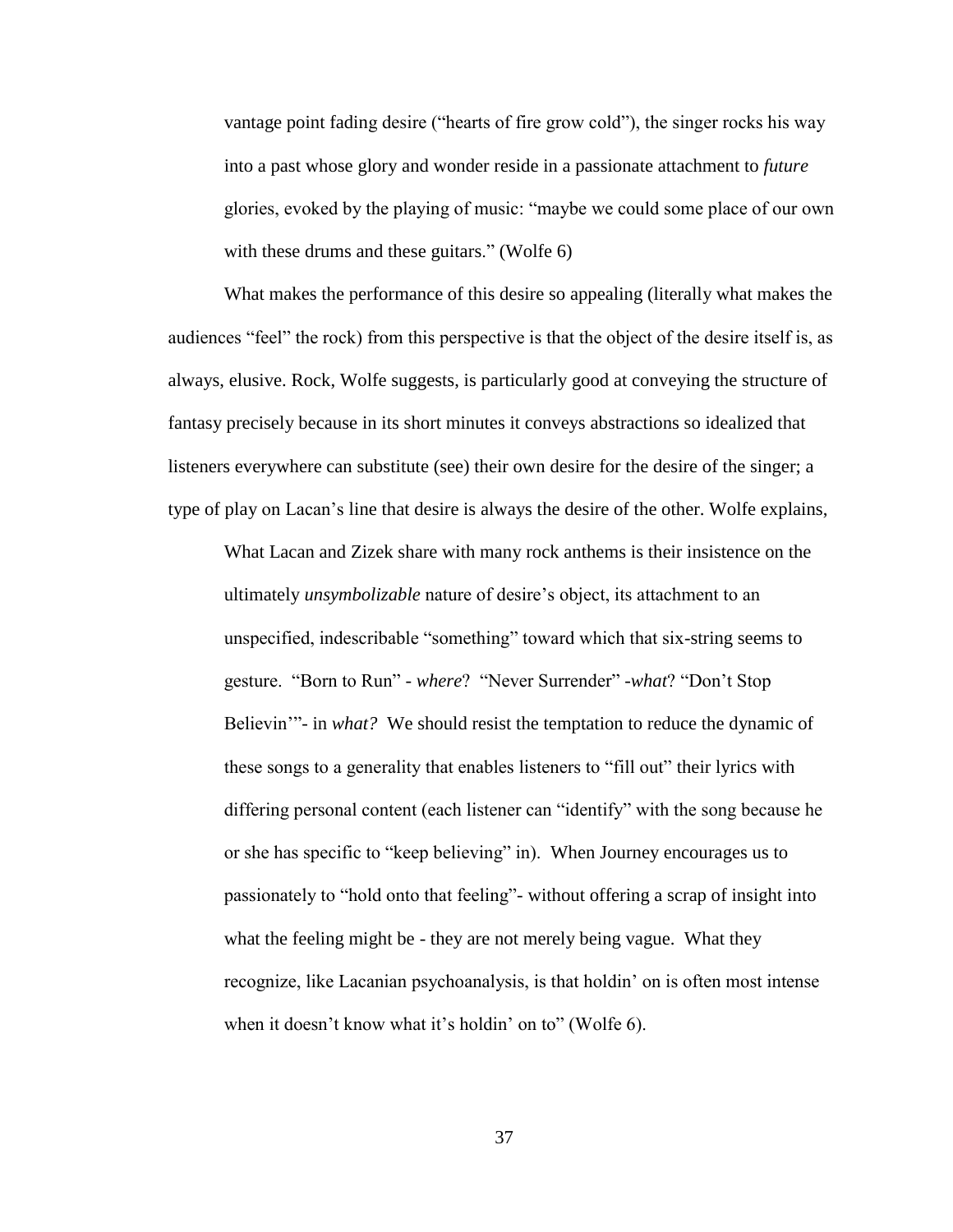In short, attending to the textual production of desire can also show how public forces push those subjects toward fantasies that encourages "muting" the pull of drive by participating in a symbolically shared fantasy that desires desire itself. Or, put differently, it is not that rock music allows us to find our own desire so much as it affords us a vehicle for the *jouissance* of desire itself. Curiously, then, while we might feel alive in rock music the uncontrollable urge to participate in the collective embrace of this ineffable crave is self-satisfying so long as we give ourselves over to this other in a type of self-nullifying wish fulfilment that may not know what it wants other than that its "wants" feel activated and thus felt. Mickey Valle offers this, somewhat sobering, take on the assumption that the rebellion of rock might instigate a rebellious attitude in the listener:

In Lacanian fantasy, one searches relentlessly for self-gratification, achieves it momentarily, yet is returned to the same place where one initially wanted more…'more than a feeling' (to quote Boston's rock anthem). Classic Rock, in its relentless repetition of fantasy, enforces a feedback loop the listening subject that entraps him in the eternal return of always-wanting-more (or, always in pursuit of *it*)" (Valle 246).

Valle punctuates this point by underscoring that the symbolic of rock is not a failure, as some knee-jerk pundits might suggest, because it is a teenage fantasy unprepared for the hard realities of the so-called real world; that in effect rock fails by being pure escape. Instead, he argues, it is precisely because the pursuit of that fantasy is fulfilling insomuch as it offers a promise of something Other – an oasis never reached – that the subject's satisfaction is always on the point of arriving. Or, put differently, the dissatisfaction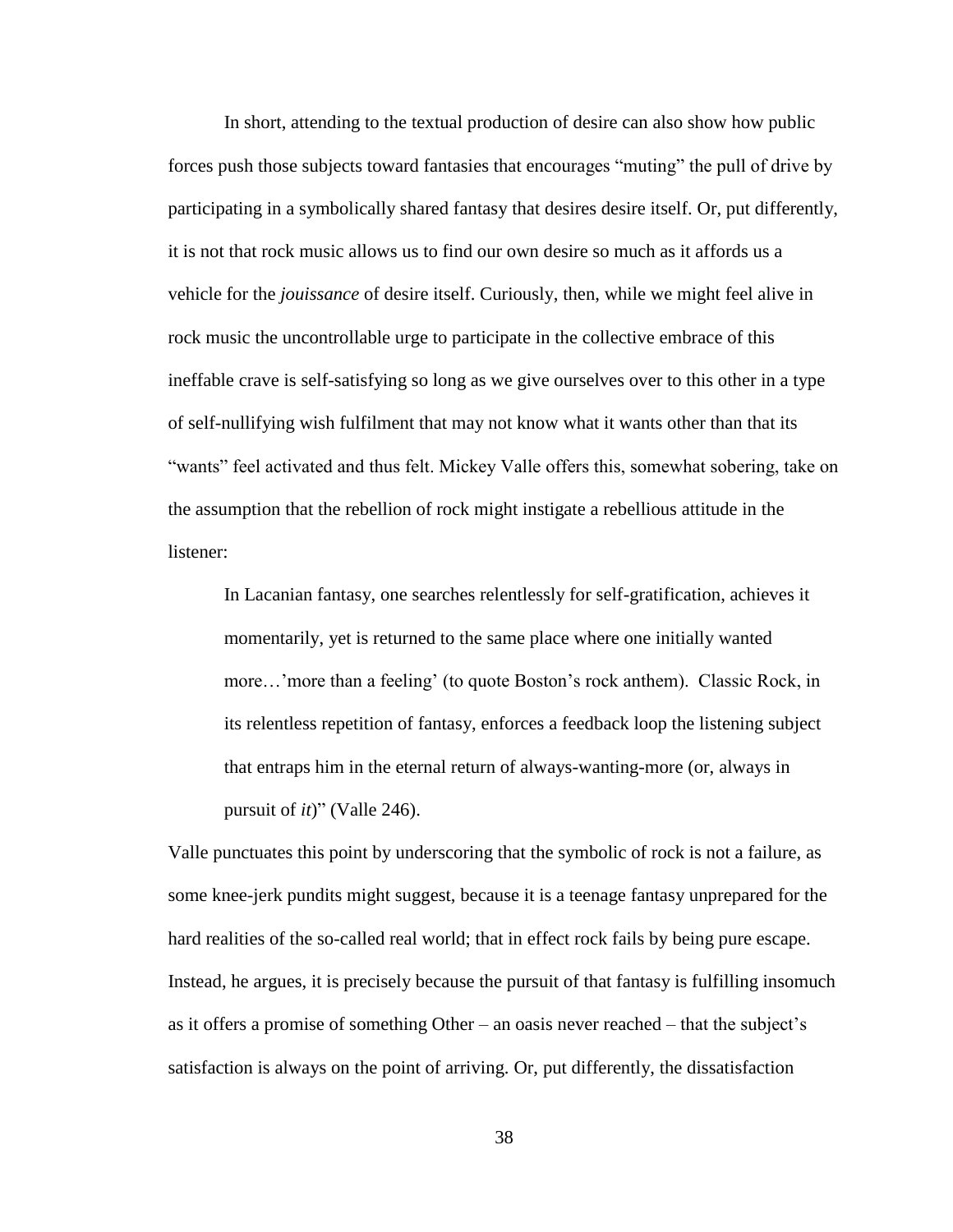essential to fostering genuine radicality is never actualized insofar as the dissatisfaction is held at bay by the almost-coming of the fantasy's promised arrival. Valle puts it thusly:

Classic rock fits the neoliberal conception of freedom and free trade by the virtue of the fact that it was an essentially heterogeneous genre that espoused principles of particularized sovereignty. The fantasy of neoliberal freedom was afforded by a generous development in recording technology, which fostered a creative exploration of studio techniques, an access that afforded a subjectivity capable of self-knowledge. As the Classic Rock fantasy is aligned closely with the Lacanian fantasy as a form of escapism that protects the subject from the traumatic rupture of the Real, it is evident that neoliberal ideology is entwined with the fact that the genre promoted a universal ethic of freedom which purported that (a) there is no alternative to Classic Rock, and (b) someone, somewhere has stolen access to pleasure" (Valle 259).

If, I have been suggesting, social change comes from diagnosing ways in which radical possibilities to do something other than the status quo exist as live options, then revealing the ways in which fantasy exerts a type of control and deferral over drive would afford us a better an awareness of what is necessary to resist the lure of the fantasy structure.

## **Drive**

Drive is uncontrollable, comes out of nowhere and does not let the subject go. It is responsible for subject' personal satisfaction and once it is complete the subject does not need anything else because it is fulfilled. Drive occurs when a subject does something for the enjoyment of it and becomes fixated; they are tantalized by the siren call of the object. It also produces and creates the conditions in which value is produced.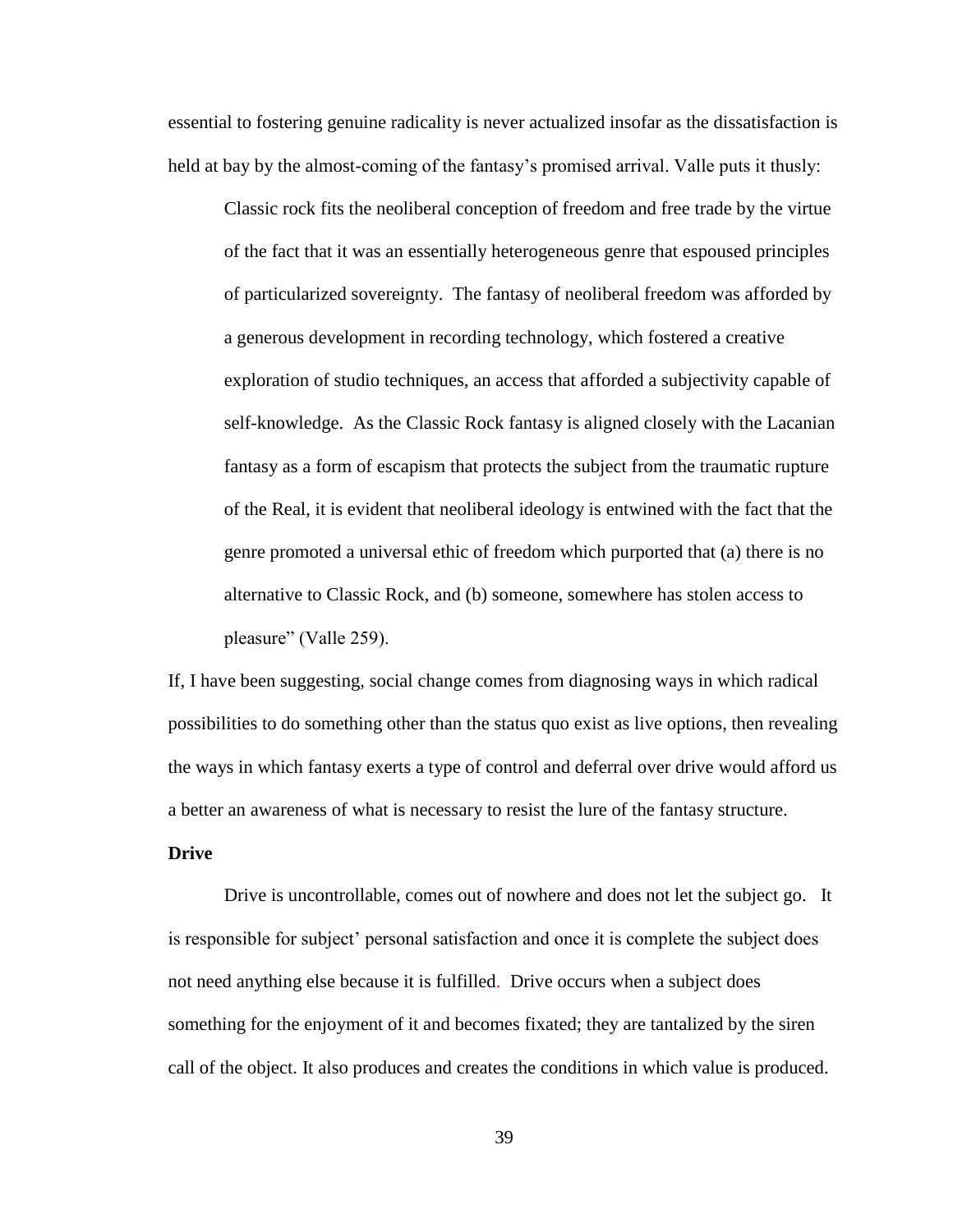This is the case because attraction and the need to experience the enjoyment created by the drive gives it sublimation because value is added to the object by the subject. Dylan Evans describes the implications of drive:

The drives differ from biological needs in that they can never be satisfied, and do not aim at an object but rather circle perpetually round it. Lacan argues that the purpose of the drive *(Triebziel)* is not to reach the goal (a final destination) bit to follow its *aim* (the way itself), which is to circle round the object. Thus the real purpose of the drive is not some mythical goal of full satisfaction, but to return to its circular path, and the real source of enjoyment is the repetitive movement of this closed circuit" (Evans 47).

In a sense, drive is an example of plentitude meaning it is self-fulfilling and does not rely on fantasy. Evans explains drive as a circular path because it is never ending. The subject feeds into the drive to gain enjoyment, there are no other reasons. It is as if someone with the desire to become a great scholar so that they would be able to influence many people suddenly found themselves so overwhelmingly satisfied with the love of books and the smell of a library that they could barely pull themselves away, perhaps even jettisoning their former plans in order to become a librarian. Or that the person so wanting to be wealthy instead became so enamored with the idea of giving people opportunity that they opened a homeless shelter that also provided job skills. In these instances, the subject's drive has infiltrated their desire and their sensibilities leaving the subject feeling satisfied. Drive is repetitive and also what Dylan describes as a "closed circuit" because it is a never-ending process of which the subject never tires; they continue to seek it. Copjec notes, "it is crucial to note, too, that what prevents the drive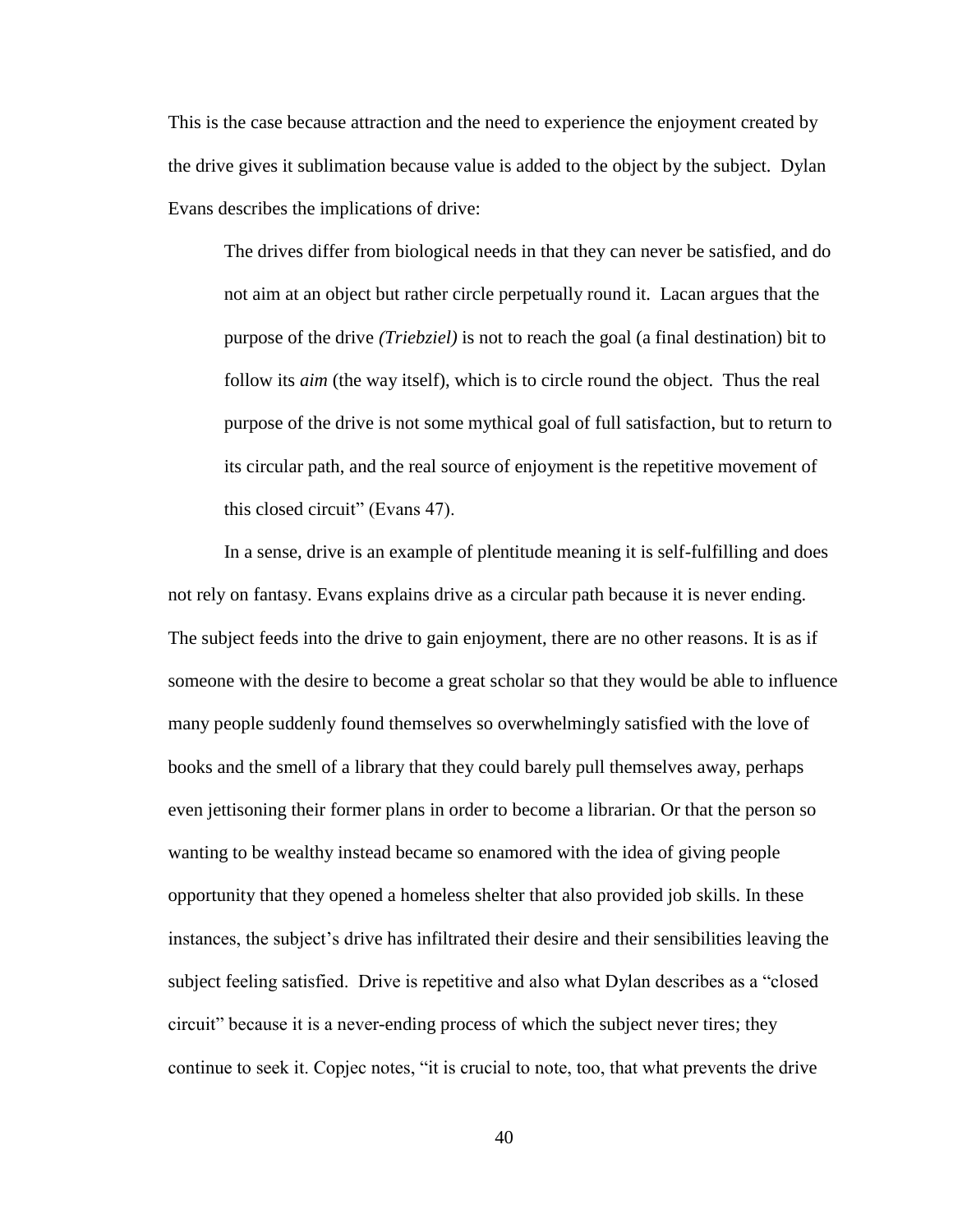from achieving its aim, what induces the drive to find satisfaction in objects it finds along the way, should not be understood as issuing from elsewhere or from some other entity" (Copjec, *Imagine There's No Woman: Ethics and Sublimation).* The enjoyment of drive can be found only within drive itself. Unlike desire and fantasy, there is no real end to drive.

Biesecker and Trapani's article *Escaping the Voice of the Mass/ter; Late Neoliberalism, Object-Voice, and the Prospects for a Radical Democratic Future focuses* on publics and the how desire is not necessarily the best outlet to self- fulfillment. The authors put emphasis on how drive can give rise to polemic stances where resistance is created between the subject and the system. When a subject experiences drive they are attached to the object for no other reason than for pleasure. They argue,

calling attention to the invocatory drive which is responsible for effecting the Symbolic order's interpellative address, the second part makes the case that Lacan's retheorization of desire, the drives, and/as jouissance opens the way toward on ontologically grounded conception of radical political agency and rhetorical intervention that is sensitive to but not captive of its situatedness within the current regime (Biesecker and Trapani 27).

Biesecker and Trapani advance the argument that drive is a safer roadmap to follow because there is less risk of the fantasy becoming much more destructive of others as people steamroll their way to their desired ends. Reliance on publics and making your argument heard in the public is false hope. The authors believe that more time spent trying to act for the public is wasted because the public does not exist. More attention, both individually and an academic field, should be placed on drive because publics tend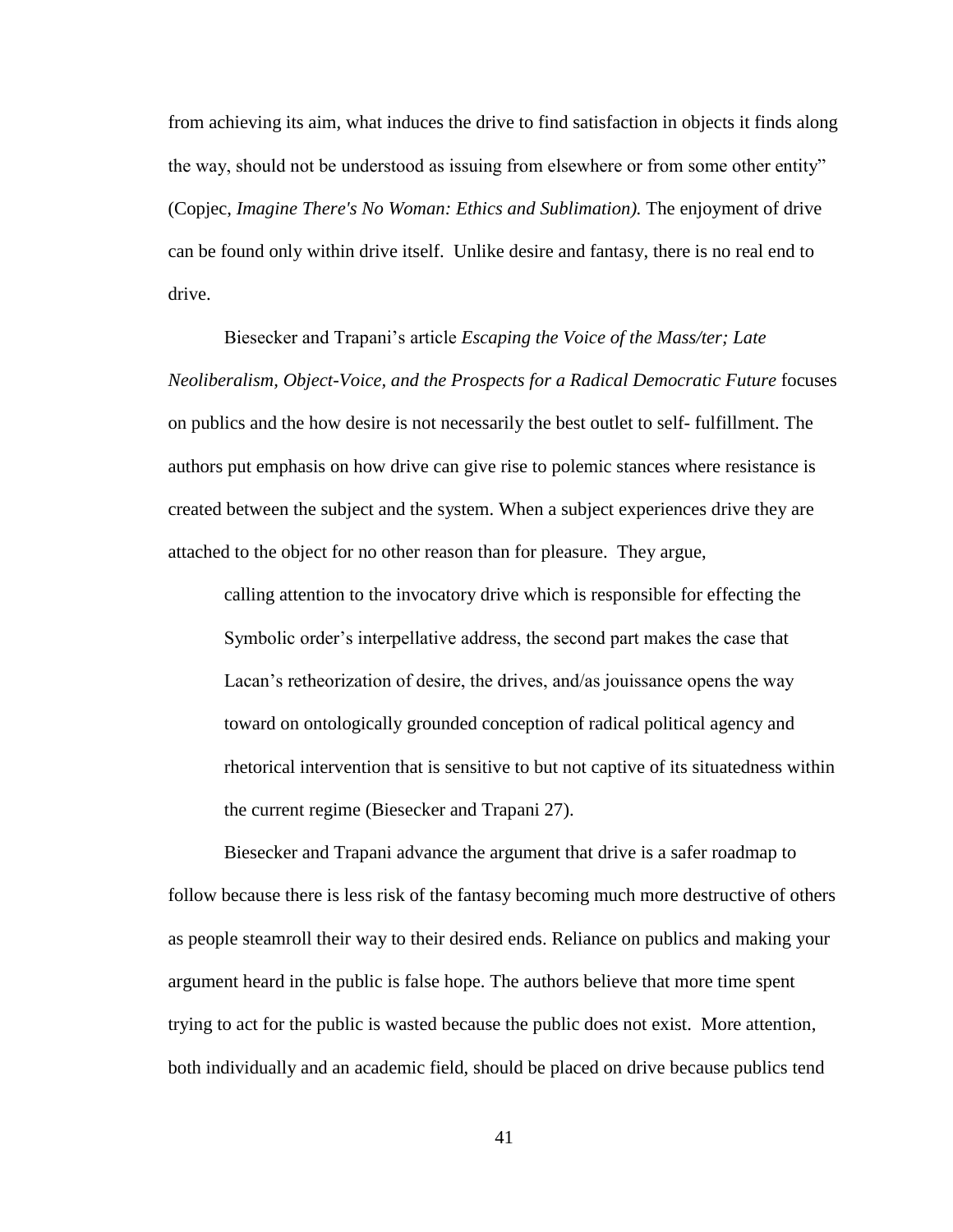to make arguments less interesting and useful. When a subject follows their drive it is a failsafe because they will experience enjoyment. Drive allows the subject "enjoy the ride" so-to-say no matter the outcome because they are seeking pleasure. The notion of drive fulfilling the subject without obtaining their goal can be explained by Mladen Dolar "on the way to that inhibited end a certain by-product emerges: the voice-or, more specifically-the "object-voice" of the drive, a "side-satisfaction, but one which suffices to fuel all machinery" (Biesecker and Trapani 28). Drive is productive for the radicalization of a subject in that the subject does not expect some grand thing to occur; they take what comes because what comes is satisfying on its own. The connection of "take what comes" to "radicalization" is essentially a type of uncontrollabaility - not because they are intentionally wild but because the rules don't offer them anything. Someone caught by their drive does not "need" the symbolic and so they do not enter into the space of its control.

The sonorous envelope in psychoanalytic terms can be described as a sort of shell or blanket that wraps around the subject because the subject gets sucked into the siren song of the subject. In being transfixed by the call of the object the subject is held in its sonorous envelope. An example would be in the scenario of "I spoke to them but they did not listen". In fact, the audience did "listen", but the message did not get through their sonorous envelope and did not really reach them for comprehension. The envelope explains drive, meaning why subjects are called by the siren song of certain objects and not others. It is through this satisfaction becomes intelligible and readable. It can be argued that the sonorous envelope is productive in discourse because it insists and refuses to comply. The envelope allows the subject to be in their own world and challenges the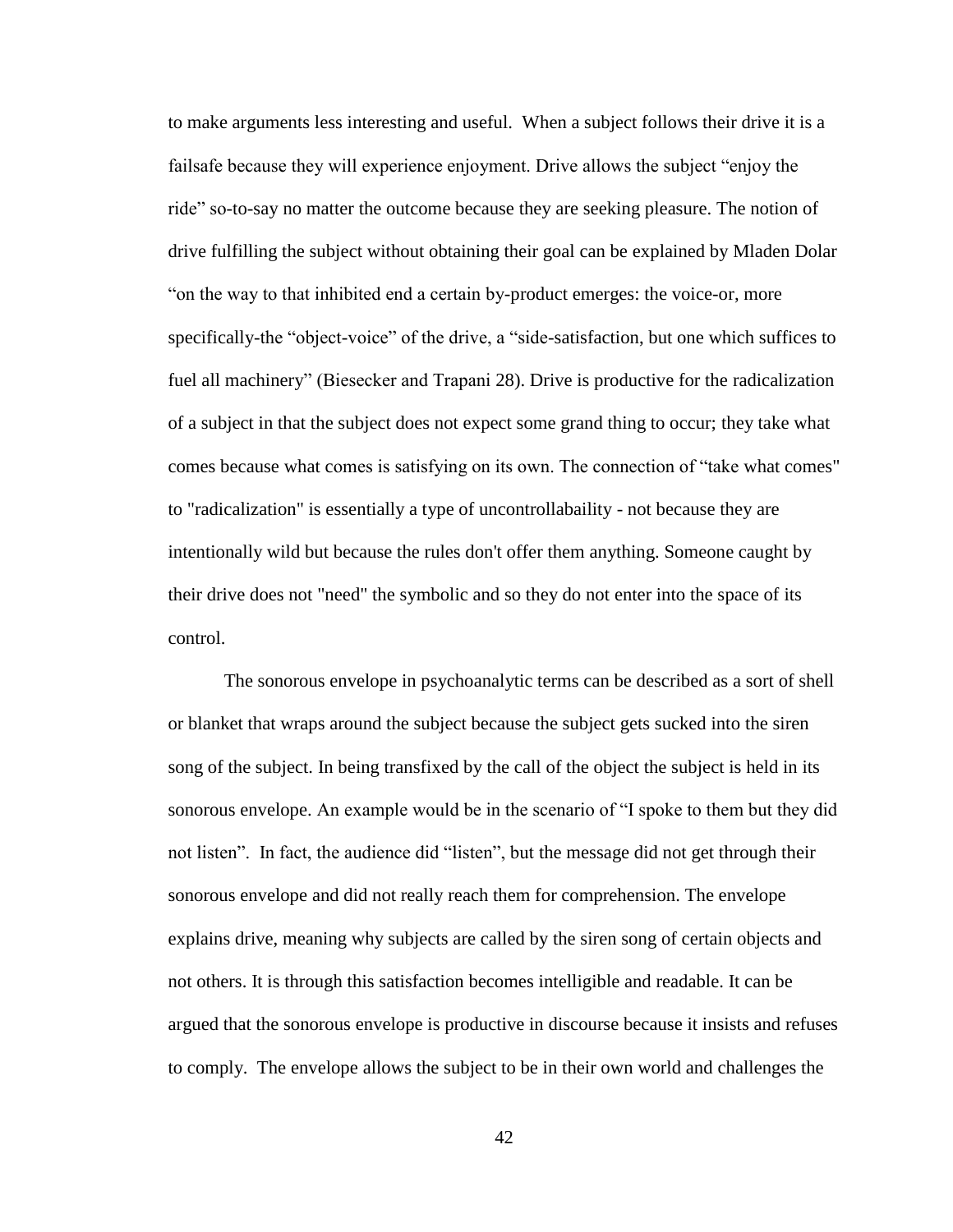objects outside of the envelope to connect to them. This process creates the conversation which discourse may ensue.

The sonorous envelope also serves as a quasi-safety blanket where the subject can find shelter. French psychoanalyst Didier Anzieu insists "the sonorous envelope originates in the womb as the prenate experiences two senses as if they were a single sense. These are touch and sound" (Goodale). The envelope dictates the subject's connection, interaction and effects with the object. It also has the ability to encase the subject in comforting sounds which reassures and supports the subject while it feels threatened. "By enveloping ourselves in a comforting sound, we reassure and support ourselves, often during a period when we feel threatened" Goodale). Individuals vary with what objects have the ability to make it through their envelopes. An example being:

It is the child who sticks his fingers in his ears and talks loudly over the sister who disagrees with him: "I CAN'T HEAR YOU." This is the anti-audience that tunes out. These are the individuals who turn down the channel when politics are discussed, the person who refuses to share his or her opinion about a candidate for office, the man who turns up his portable music player when his friends begin to talk about current events. These people refuse to engage in political conversation because they feel threatened or disempowered or disenfranchised by such talk….this is a protective cocoon that is harmful to political deliberation, though in a non-violent manner (Goodale).

This example is harmful to deliberation because both are vehement about their own agenda. The subjects are not willing to discuss the possibility for compromise or are a powerless. In other cases the discourse of the sonorous envelope can beneficial as well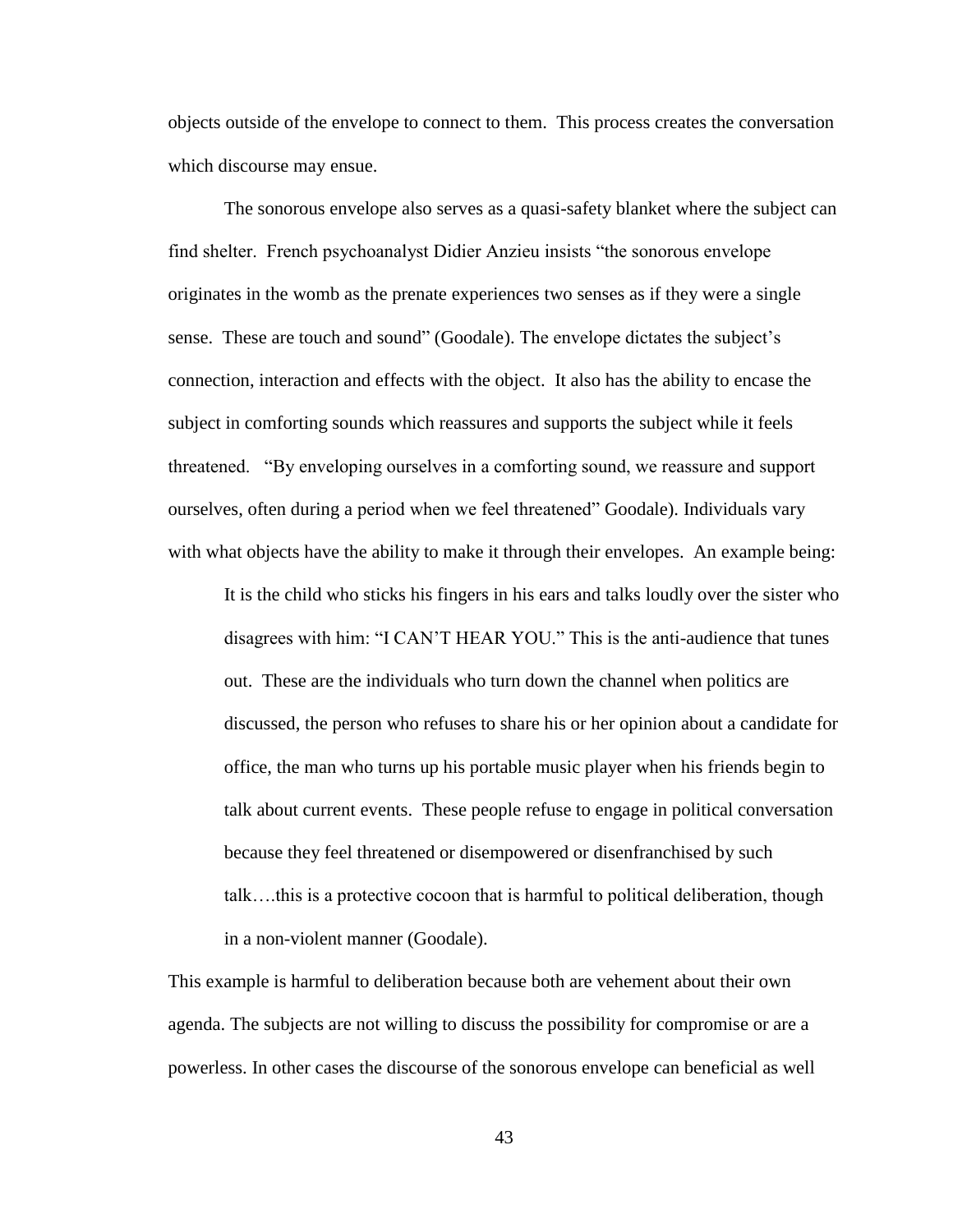and inspires for the status quo to be questioned. Varying sonorous envelopes create dialectical discourses and make it difficult to communicate between subjects.

While studying musical events themselves is not in the scope of this project nevertheless we can illustrate the value of attention to affect by considering them momentarily. For many, the Bruce Springsteen concert experience parallels that of the religious church experience. The affects and sensations that are produced evoke the heightened awareness that influence emotions. The affects of the experience dictate the overall perceptions of the event itself.

Bruce Springsteen concerts are routinely talked about among fans as embodying cosmic moments that freeze time. Encores are the peak of the concert performance where musicians make there last push to have a lasting impact on their fans. For a moment in time concert-goers experience a heightened sense of awareness like no other. It is difficult to put a specific name to on what makes them feel this way; it is almost unexplainable. These heightened senses of awareness and goose bump evoking sensations are the affects produced. Springsteen describes the song performance as:

When the chorus hit, that's the gospel. The pump organ comes in. That's where the thing lifts and makes sense of the first verse and, hopefully tries to make sense of the experience itself. And my best songs have done both of those things, blues and gospel. That's what my band, and my writing with the band, has always been about. You can hear the blue's thing, but the band is more like Sunday church. We're gonna shout that thing to you, right into your face, and try to get you to stand up. And there were the essential elements of what I do with the band. (Binelli)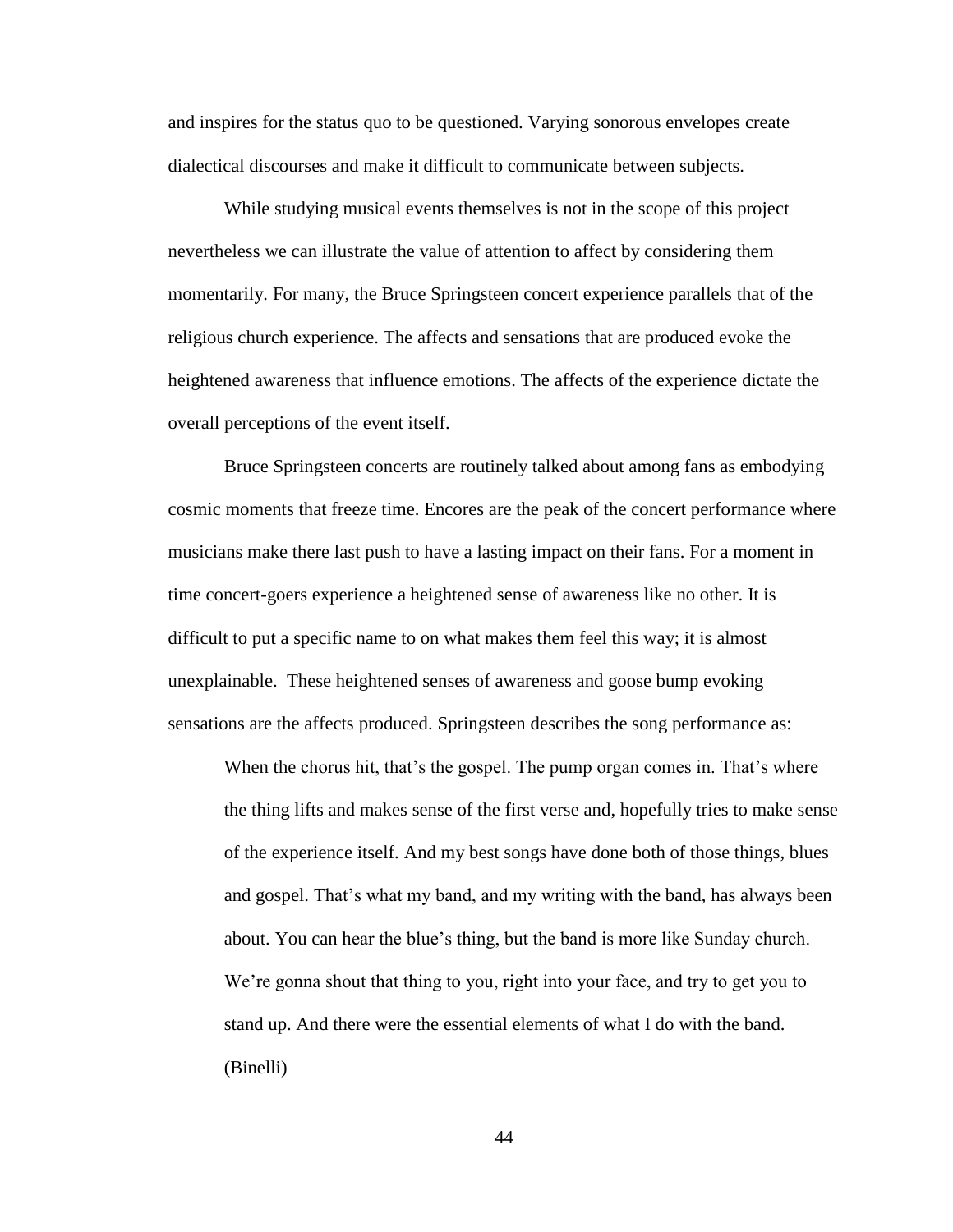The "shout that thing at you" comment reflects being immersed with in the experience itself. Springsteen attempts to do this as a way to allow his audience to feel and experience the beauty the music carries. Through this the deeper symbolic meaning occurs:

People wanna see other people they know, they wanna be around things they are familiar with. So he may need to see me right now. That made me sense, like, 'Oh, I have a job to do.' Our band, hopefully, we were built to be there when the chips are down. That was part of the idea of the band, to provide support. The most fundamental things I hear from fans, constantly, is, 'Man, you got me through'- whatever it might be. 'My divorce. My graduation. My high school. This part of my life, that part.' And I usually wanna say back, 'Well, you know, you guys got me through quite a bit yourselves! (Binelli).

The Springsteen concert experience is an emotional roller coaster. Bruce Springsteen and the E Street Band have accrued a fan base worldwide and were made Rock 'n' Roll legends for their live performances. Their performances are described as an "extraordinary plane where troubles are temporarily forgotten, adrenaline is accelerated, and ecstasy arrives" (Masciotra 209). The shows are a communion mechanism and Springsteen strives to have a lasting impact on his fans.

You come out there in that dark and make that passion pendulum. Pull something that doesn't exist out of the air. It doesn't exist until any given night when you are standing there in front of your audience. Nothing exists in that space until you go 1,2,3,4…vroom. Then you and the audience together manifest an entire world." (Springsteen)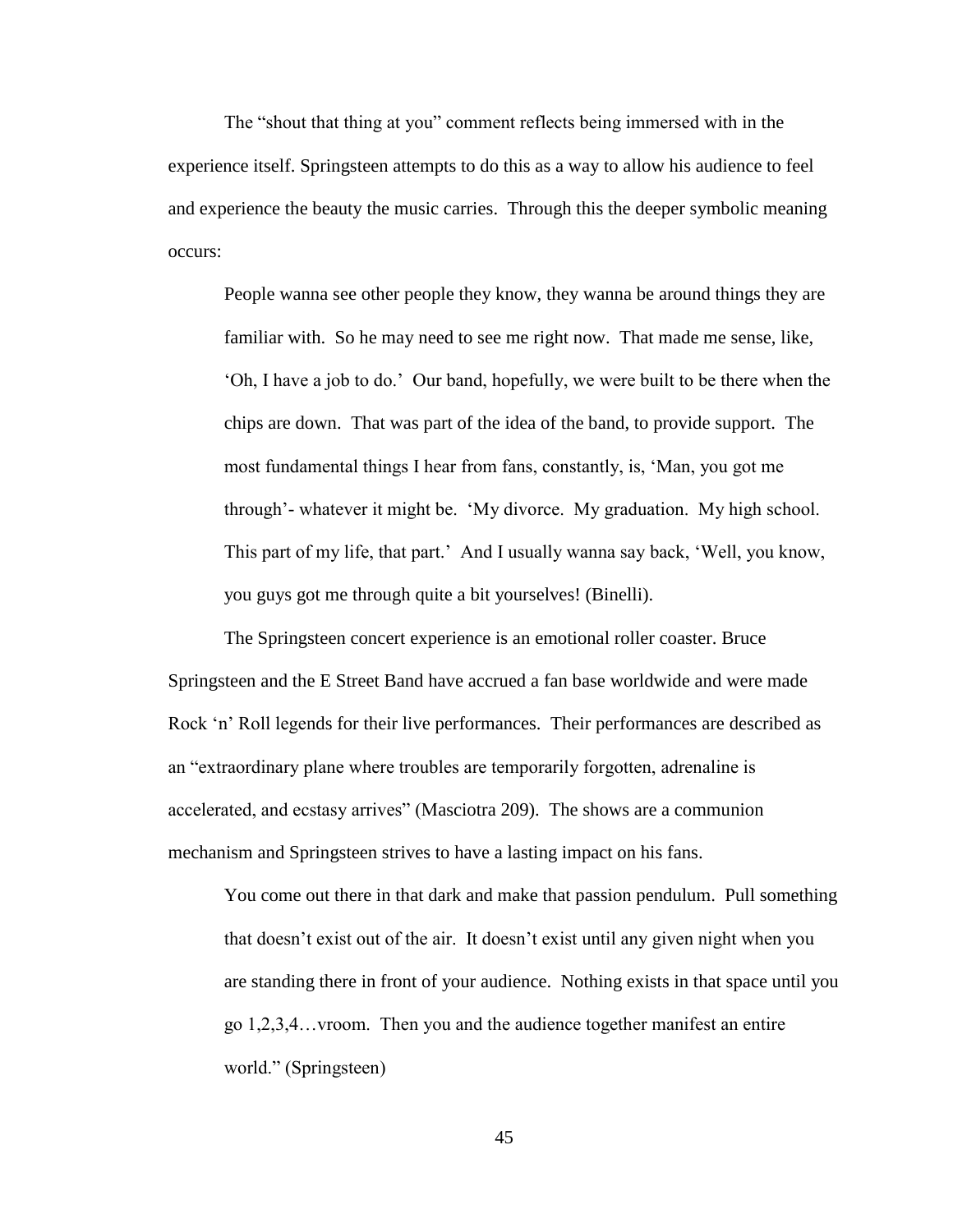Springsteen has often said that his mission is for his concerts to be a space and experience of escapism and, "tremendous finding of the self while also an abandonment of the self at the same time. You are free of yourself for those hours; all the voices in your head are gone. Just gone. There's no room for them. There's one voice, the voice you are speaking in" (Springsteen). Bruce described his shows as "freeing", "finding" and free from voices. Affect helps understand the actuality of feeling the "there-ness" produced from the experience then less as escape from the world as an escape from one's self – a joining with others into the "one voice" of the rock fantasy.

Musicians intend for their performances to be fulfilling. Springsteen recounted what the peak performance feels like to him: "something happens like the planets aligning and the times, you, your story, the story that is alive out there at the moment, that's going on out in the world your craft, your skills, line like that and then bang! It comes out like that and good things happen" (Springsteen). A fan who goes by the internet handle ericim104 described the Springsteen concert experience he shared with his daughter:

I was there with my daughter that night and went through the exact same emotions. At the end of "Backstreets" she turned to me and said, "Wow, that was something else," and there I was wiping tears away and said. "Tell me about it." She was like, "It's ok Dad, there's a lot of people here crying now." I'll never forget that show, the emotions of the band and crowd, the intensity of the night, and the way the crowd pulled each other through the show. Never happened to me before at a Bruce show. (Rose, *Raise Your Hand: Adventures of an American Springsteen Fan in Europe*, 56)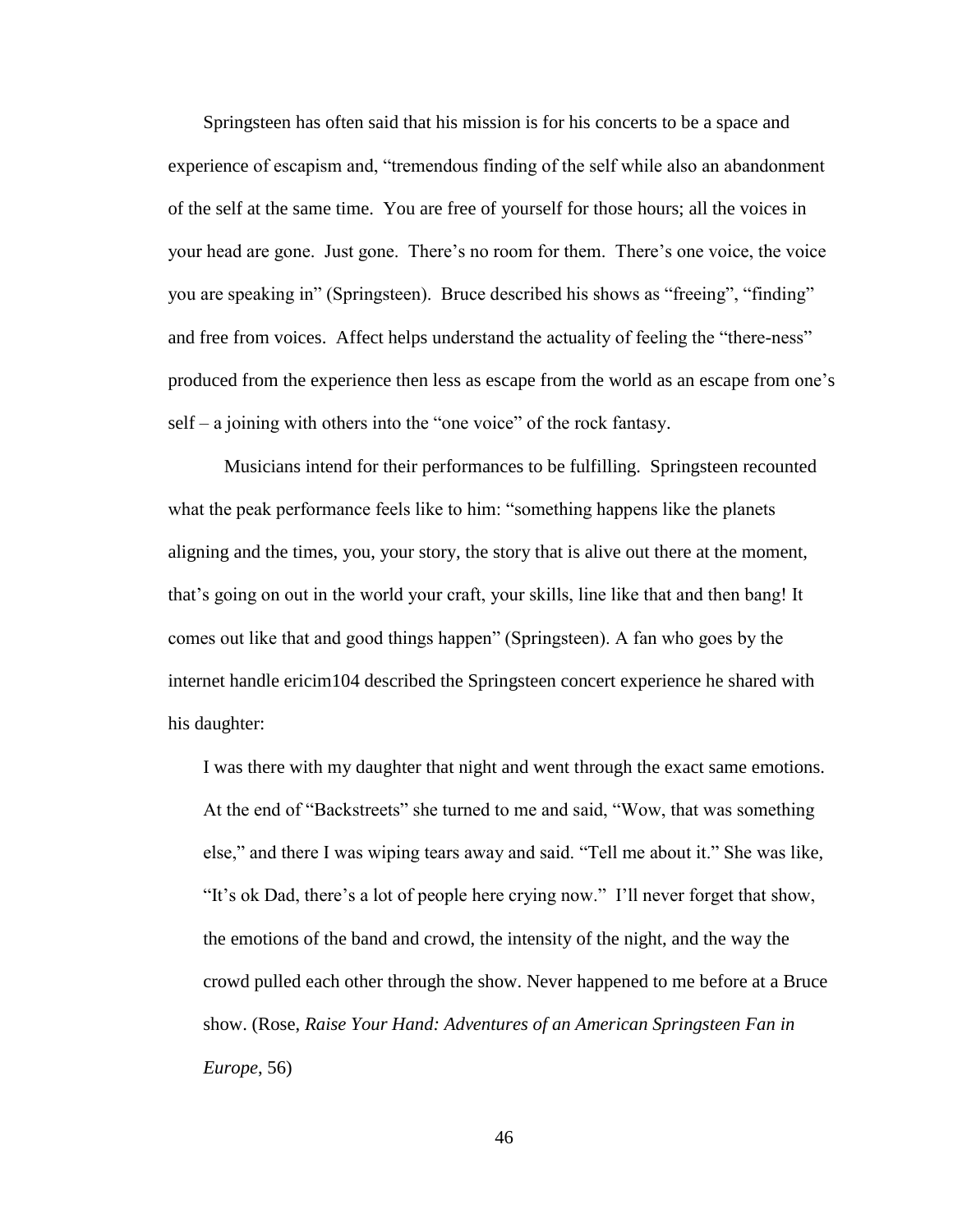Both the father and daughter were impacted by the performance of "Backstreets," but they experienced it differently. The father along with other concert attendees experienced tears run down their faces while the daughter did not. She did not have high enough investment in the performance to experience the same affects as the long term fans had.

In recent years in lieu of selling floor seats at performances, Springsteen offers fans the opportunity to purchase tickets for a standing room section of the venue. The section is broken into two areas the first (the Pit) is the sacred space sought after by fans as a chance to be close to their heroes. To have the chance to get into the pit fans must arrive to the venue up to eight hours before the curtain call. Generally, about 120-150 fans make it into the pit. Seasoned fans who are highly invested in the Springsteen experience know what to expect and have rituals to abide by to keep the difficulty of the queue to a minimum.

Every fan, no matter where they are from, has their queue and show survival strategies: some people stop eating or drinking at noon the day of the concert. Others have brought over a suitcase full of 5-hour Energy shots. There is talk about the benefits of effervescent Vitamin C, a discussion about the local equivalent of Gatorade, and analysis how much Ibuprofen you need to get through the show. People had impossibly tiny camp stools or chairs that folded into canes. I do not eat candy and try to stay away from processed sugar, but after a week on the road, the suggestion of having Life Savers to give you an energy boost suddenly seemed genius. The pack of fruit-flavored Mentos in my pocket was a godsend 90 minutes into the show after the adrenaline wore off." (Rose, *Raise Your Hand: Adventures of an American Springsteen Fan in Europe*, 107)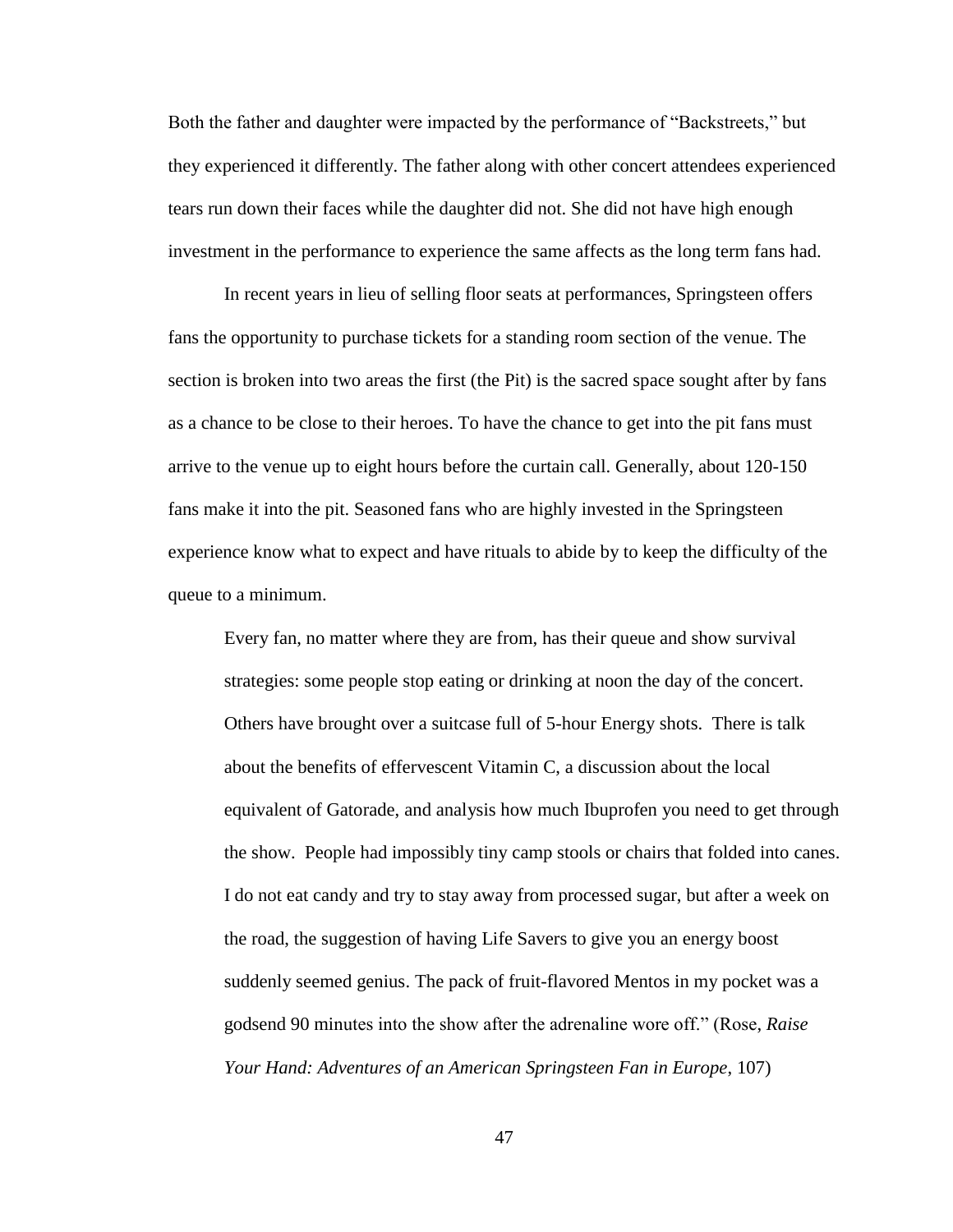Springsteen is believed to have amongst the most dedicated and hardcore fan base that has followed him throughout his five decade career. Fans travel internationally to the opposite sides of the globe to see the Boss. Fans that choose to participate in the Pit ticket lottery have a certain level of investment in the band. For them, the band's performance symbolizes much more than three hour of pleasure.

They don't take Springsteen for granted. There is an attitude of respect and gratitude that projects through everything: through participation, through listening and not talking, through paying attention, through the days people spend in the queue, through the dedication and investment of time in travel and waiting. These are real, tangible elements that show an artist you respect them and can't be replaced by holding up THANK YOU signs during a show." (Rose, *Raise Your Hand: Adventures of an American Springsteen Fan in Europe*, 102)

The act of queuing and sacrificing their day equates to the religious experience of fasting. Fans are sacrificing and giving up their lives for that day. In many instances, waiting in the queue may include hours in the snow during a freezing Norwegian winter, 95 degree heat of sunny South Florida, or the unsightly downpours of Seattle, Washington. Fans are exposed to nature's elements and experience fatigue of standing for hours upon hours before the performance even starts. These are the fans that not only sacrifice the physical aspects of attending but they are fasting from their everyday lives. "They don't leave and they still queue early. Bruce notices and doesn't take for granted (the "You are the fucking die-hards!" comment in Florence, another show performed through torrential rain) and he will, in return, meet then in kind via the performance." (Rose, *Raise Your Hand: Adventures of an American Springsteen Fan in Europe*, 103)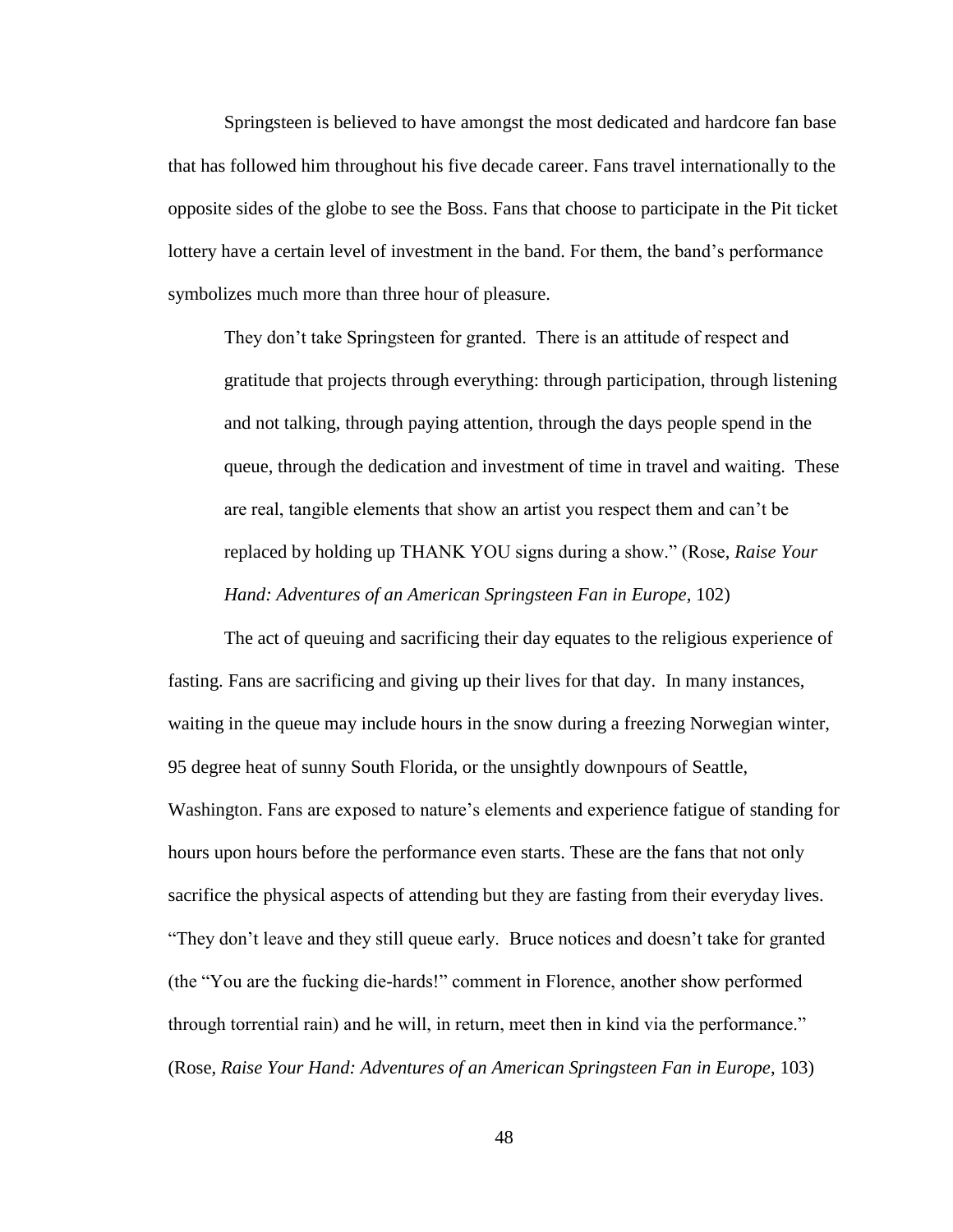In order for a church service to take place there must be disciples and a congregation to preach and spread the word in the name of the Holy Spirit to. Disciples are the "any "student," "pupil," "apprentice," or "adherent," as opposed to a "teacher." In the ancient world, however, it is most often associated, with people who were devoted followers of a great religious leader or teacher of philosophy" (bible.org). Disciples give the church service meaning and purpose, disciplines are the students of the religion. In addition, disciples also help spread the words of God's practices. They practice the religion through both the church experience and in their daily lives. This parallels with the religious concert experience in which the audience are disciples and engage in the service. Disciples are the reason why church exists just as Springsteen preaches on continual nights to his audience, "We're here for one reason, because you're here." (Springsteen). The preacher or any other agent of Christ [insert Springsteen], are the leaders that help the disciples about not only the religion but also themselves.

The audience gives value to the concert experience. They are the reason why Springsteen has remained one of the top musicians for over forty years. If his practices did not resonate with his disciples he would not be relevant and have importance. The audience plays many roles during the concert. Perhaps their most important role is to serve as Bruce's Disciples. More merely being concert attendees fans believe in Bruce. They are attending the performance because of their intensity of investment in the belief. Audience members are much more than fans they are followers because they relate to the lyrics and believe in the Springsteen cause. Fans vehemently believe in Bruce's career and seek a sense of community during the night.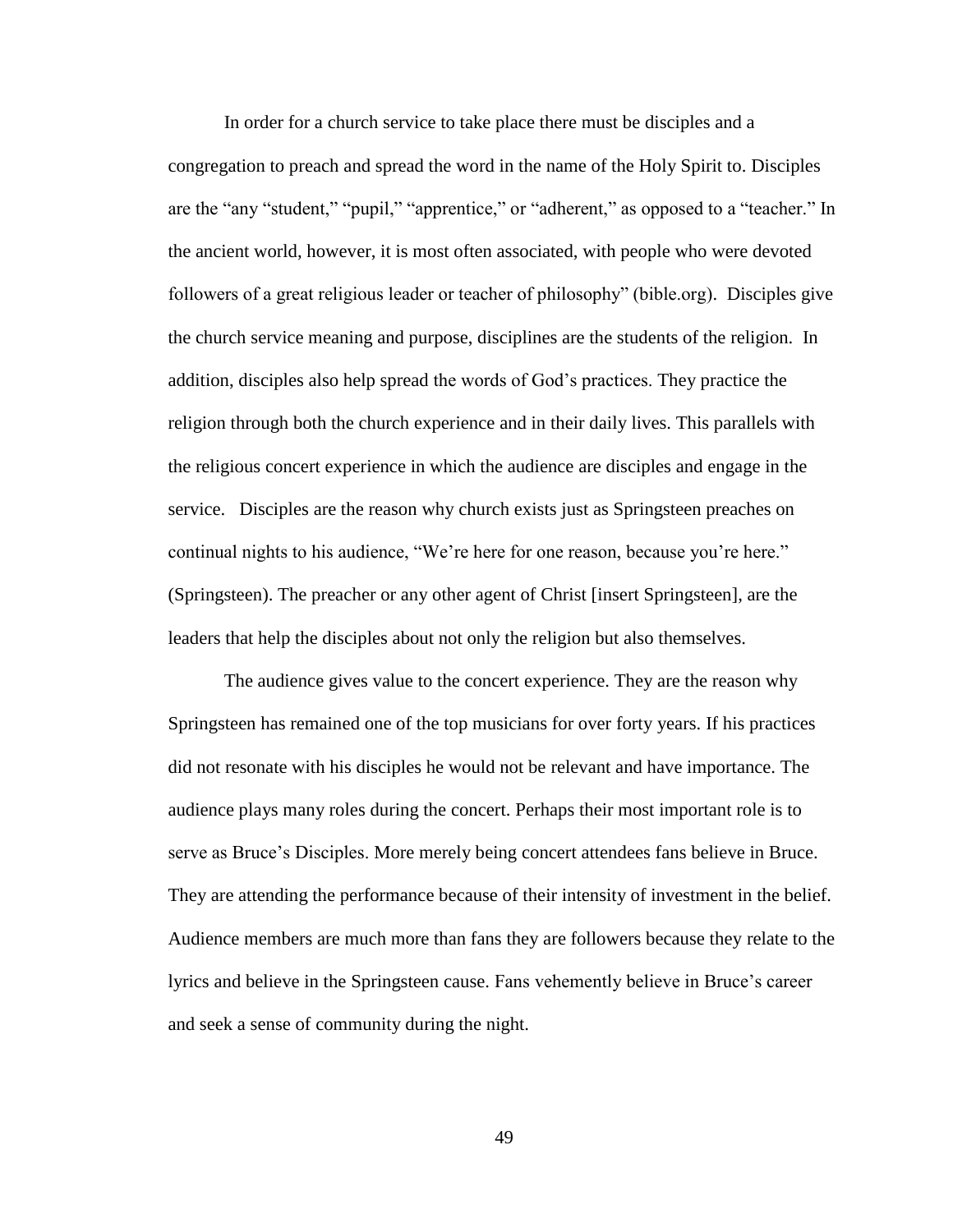Like any spiritual program, is highly ritualized and ritualistic. Fans chant with fists in the air to "Badlands" without being directed or instructed. They sing in synchronicity and gesture in unity with "The Promised Land" and "The Rising." Spirituality is emphasized not only through the musical strength and audience participation in these songs but also their content, which centers on faith-faith in God and certainty faith in humanity as a shared experience that allows people to courageously face loss of dignity, abortions of justice and conditions of horror (Masciotra 212).

Through the shared experience of participating in the performance the fans evolve into Disciples. The spiritual aspects occur through the affects and essence experienced by the Disciples.The chanting and fist bumping become infectiously contagious and spread throughout the crowd. Fans are advocates and help spread the word and mission of Springsteen's legacy of hope and redemption.

A fan who participated in the documentary *Springsteen & I* said, "Think about something in your life when you were totally and completely happy. There were 25,000 people singing 'Born to Run' live at a Bruce Springsteen concert. I get choked up." The notion of the audience as disciples further supports the idea of affect as a contagion. During the performance everyone in the audience is singing and clapping along to the music. The affects of the experience are infectious and creates a platform where the symbolic nature of the music becomes reality. The idea of audience as disciples could be applied to any concert experience and Springsteen is merely used as an example to understand how an audience can serve the same purpose of the disciples. The followers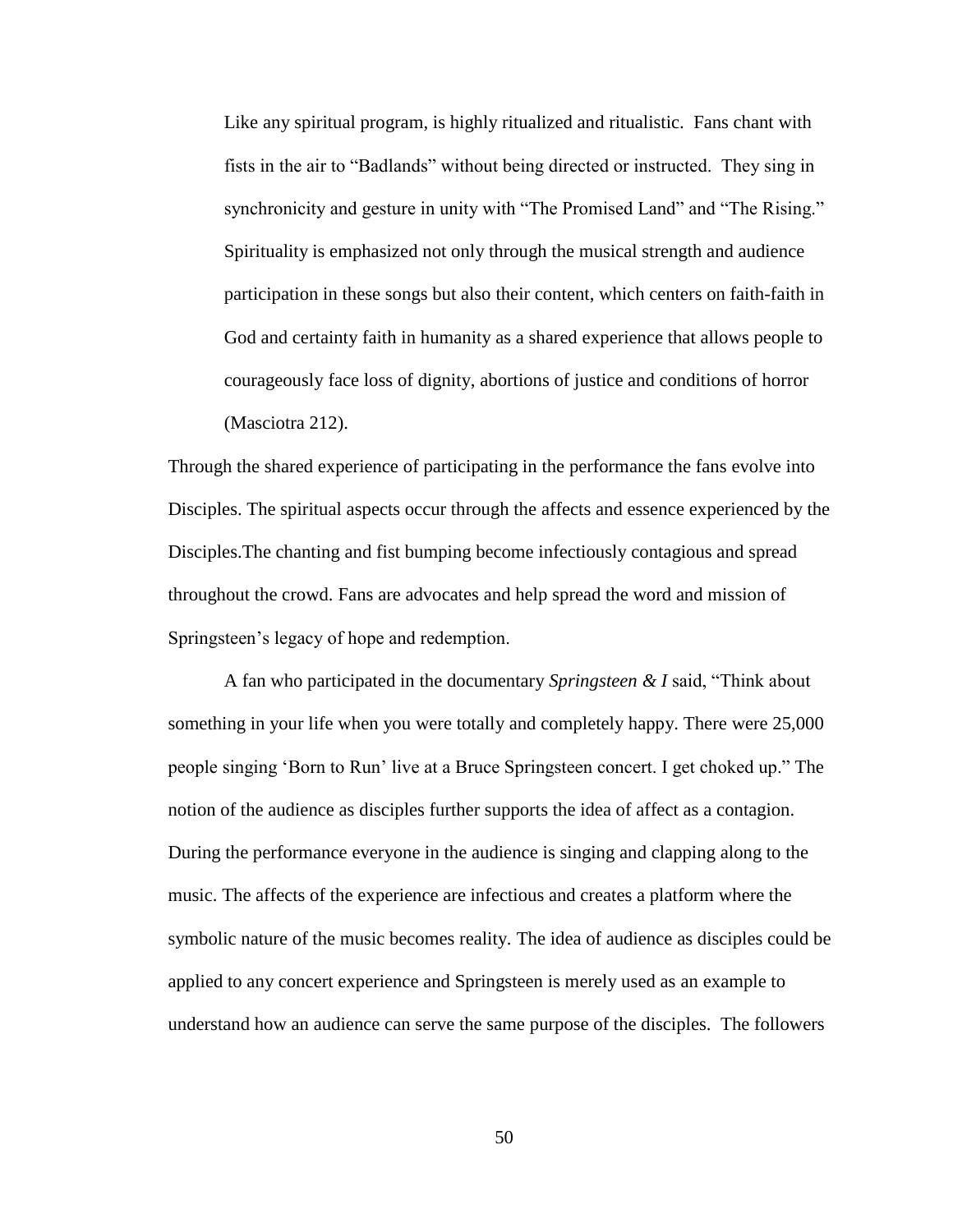have a significant power because they are influenced by the leader and influence the leader as well.

To his disciples, Springsteen embodies the religious sanctification of purity and accepting ones faults. Springsteen often enables such affiliation by speaking as if he wishes to awaken his concert attendees, "I want to get as far in your soul as I can. And I want to shake and wake you as intensely as I can and wake myself up in the same process." (Springsteen) He perceives his performances as an affect rich environment that will inspire and awaken you during the process.

We are here tonight on the same mission. To wake you up, shake you up, take you to high ground. And we are here because we need you to take us there. We are here as always to tell you a story and tonight's story is about what's goin' on outside. What it has to do inside and it's about hellos and goodbyes, and the things we can't stop from leaving us, and the things that will leave us forever (Springsteen, SXSW Keynote).

During the high energy concert performance Springsteen serves a priest or agent of God. He keeps his audience captivated and continuously on their toes with his interactions with them; his interactions produce the affects of moving and dancing to the music, "Springsteen's danceable rhythms, escapist lyrics and party sounds possess a uniquely infectious energy which spreads through the stadium with excitement and contagion" (Masciotra 209).

Concerts are a valued as a state of exception and a place for fans to go to escape the drudgery of normal life. More often than not fans have described the E Street Band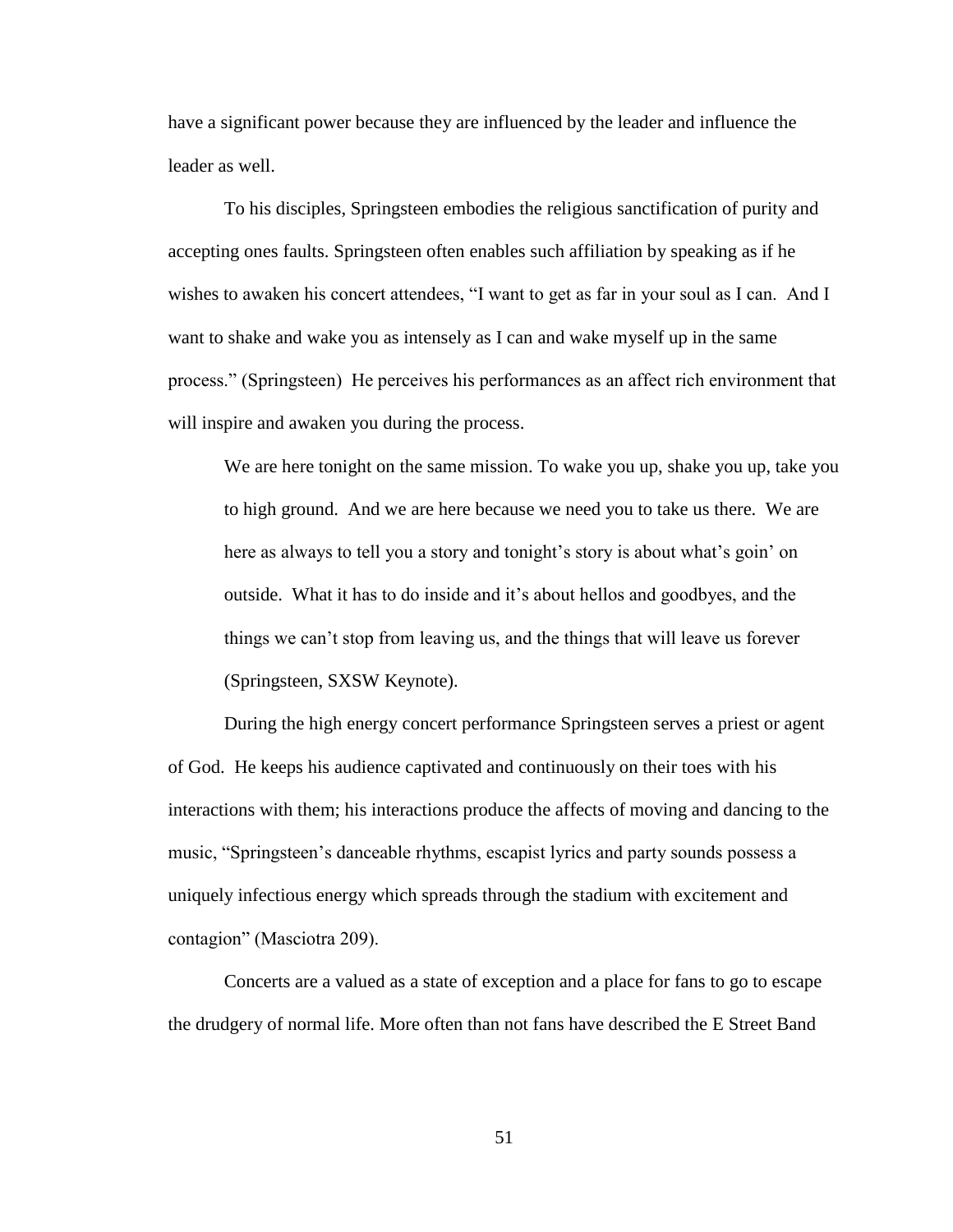performances as embodying cosmic moments that freeze time. Grossberg gestures to the affective dimension of music in a quote worthy of its length. He suggests:

The significance of music is not in the music, not in the fan. For example, the meaning may be found outside the text, in the way it makes our history. Or the meaning may be irrelevant, subservient, or simply absent. As many a rock and roll fan has commented, the power of the music lies not in what it says but in what it does, in how it makes one move and feel. To find out how rock functions it is necessary to explore effects that are not necessarily signifying, that do not necessarily involve the transmission, production, structuration, or even deconstruction of meaning. Rock and roll is corporeal and 'invasive'. For example, without the mediation of meaning , the sheer volume and repetitive rhythms of rock and roll produce a real material pleasure for its fans (at many live concerts, the vibration actually might be compared to the use of a vibrator, often focused on the genital organs) and restructure familial relations (by producing immediate outrage and rejection from its nonfans, e.g. parents). If we assume, further, that rock and roll fans are not 'cultural dopes,' then we must examine the contradictions and struggles that are enacted around, and in, rock and roll in various context. Thus, while it is often true that the 'ideology' of rock and roll appears conservative and that its consumption merely reinforces the capitalist hegemony, there is always a remainder of nonsignifying effects in such calculations (Grossberg, *Is there Rock after Punk*, 113).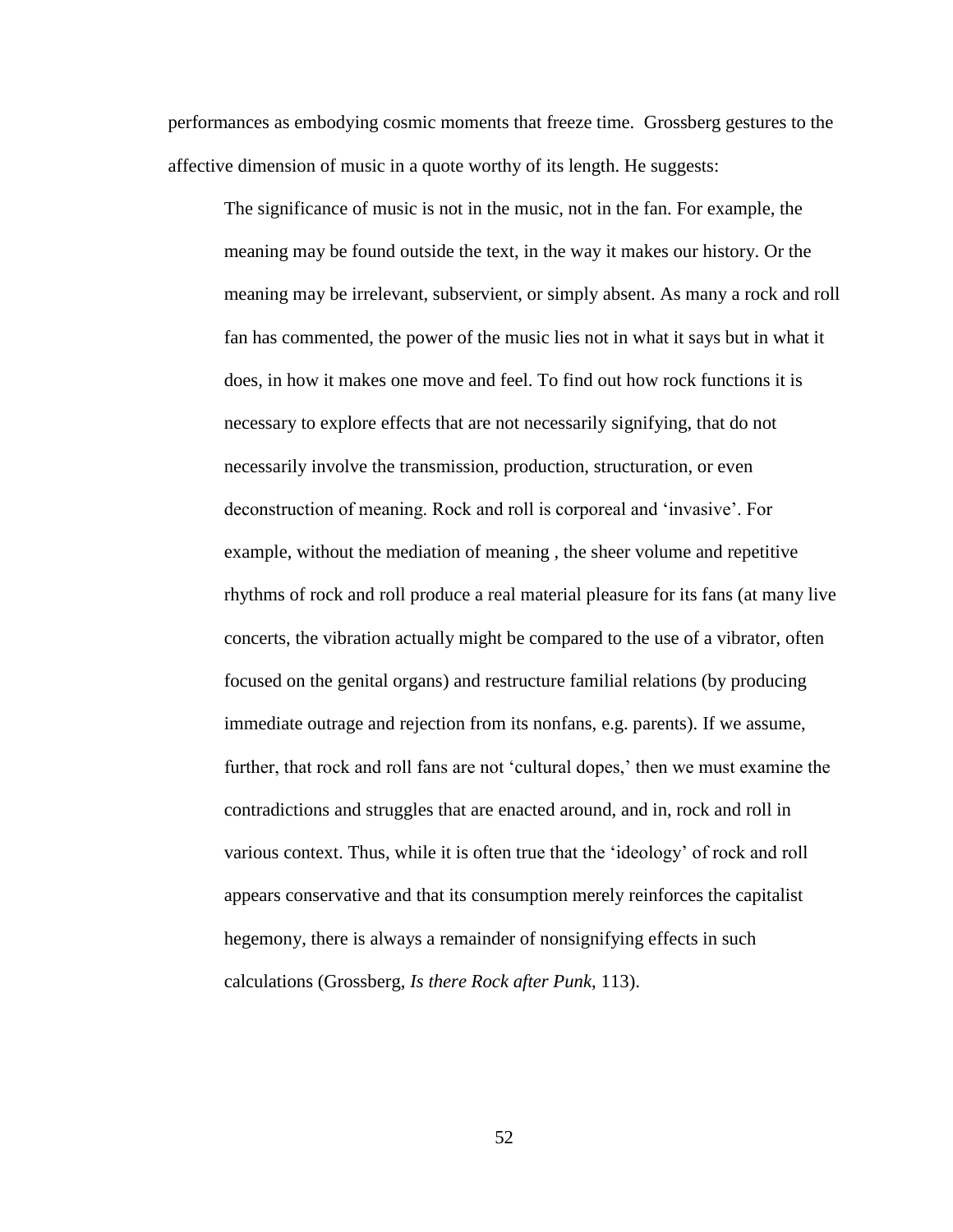Despite this, as Neil Nehring, argues, too many scholars are "habituated to the intellectual reflection in tranquility [and therefore] typically tend to emphasize content analysis and virtually ignore affective experience" (Nehring, 140). Indeed, as Grossberg has long argued, music – through its embodied feelings and its feelings of embodiement – must be understood through these affective dimensions. He argues,

The notion of *affect* points to the fact that there is more to the organization of our everyday lives than just a distribution or structure of meaning, money, and power. There is a variable distribution of concern and energy: Some things *feel* different from others, some matter more, or in different ways, than others. Affect refers to the dimension or plane of our lives that we experience as moods, feelings, desires, and enervation. It is related to meanings but not reducible to them, for an event, even with a specifiable meaning, will have radically different effects depending upon its relations to our affective life, depending on its place in our "mettering maps" (Goldstein, 1983)… Rock and Roll works on the affective level of our everyday lives, at the level of strategies we use to gain some control over the affective life, to find new forms of pleasure and excitement to cope with new forms of pain, frustration and boredom" (Grossberg 164).

It is toward better understanding the complicated and often disjointed ways in which affect is exhibited, experienced, captured and redeployed that I turn in the following chapter to an analysis of Springsteen's SXSW speech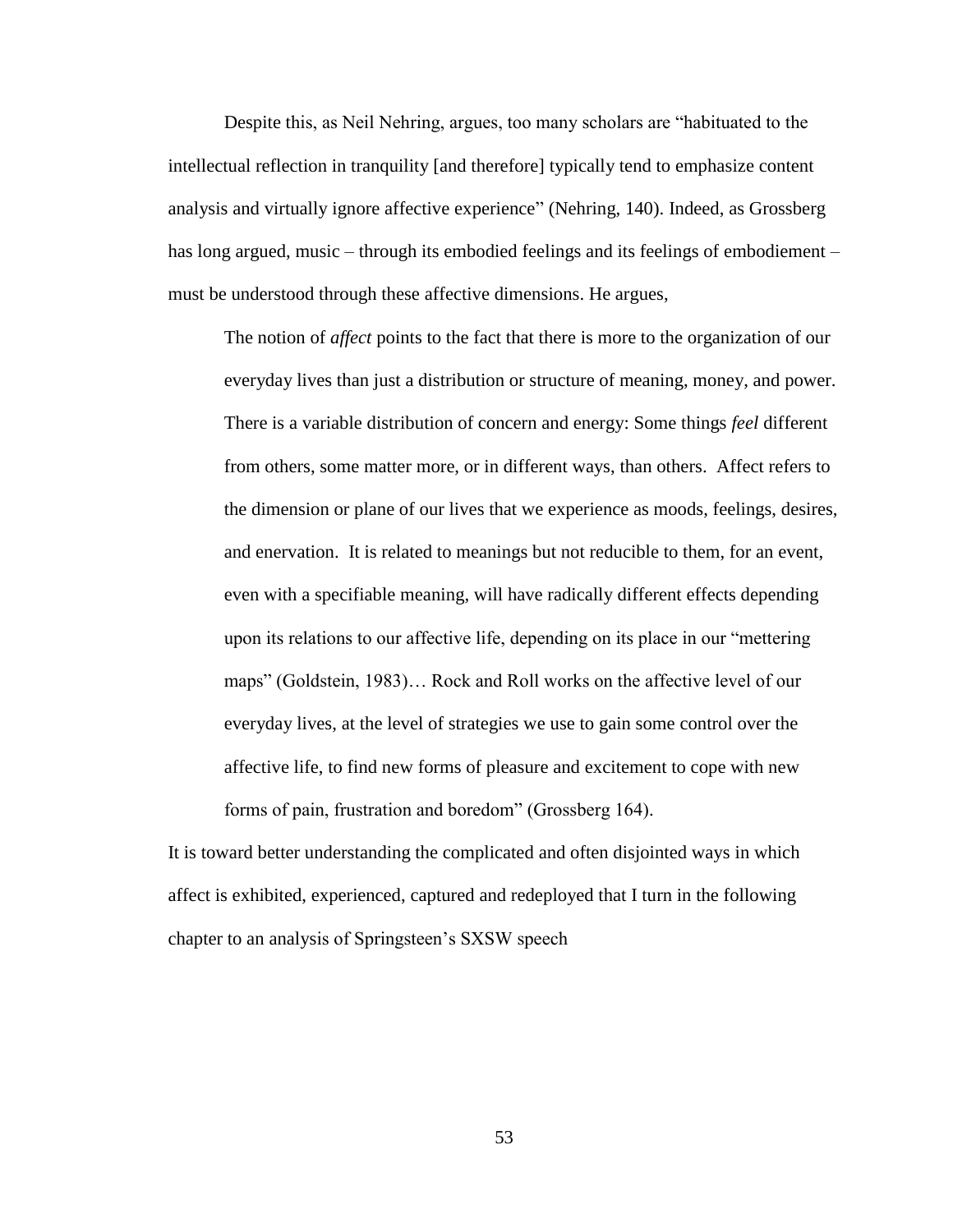## III. ANALYSIS

On March  $15<sup>th</sup>$ , 2012 Bruce Springsteen delivered the keynote address at the annual South by Southwest (SXSW) music festival in Austin, Texas. The nearly hourlong speech addressed his musical influences and offered advice to up and coming musicians. While there are any number of themes woven throughout the talk by far the bulk of the speech is dedicated to Springsteen's reflections on himself as an artist. More specifically the speech considers both the nature of his attachment to music as a life-work and passion and the state of being an artist in the contemporary music industry. In this way the address creates a type of historical arc that attempts to answer the fundamental question: what drives the authentic musician?

Indeed it is fair to say that the entirety of Springsteen's keynote is a meditation on the relationship between the subject (Springsteen) and the object (music/music making) to which it is attracted. What, the speech asks, is the nature of this relationship? How can one be true to it? What does it compel the subject to do? And, perhaps most pressingly, what can one expect a reward or return on this "investment"?

I highlight these themes not because I intend to analyze Springsteen's response to the questions on their own but because I wish to show how the speech is refashioned by a network of rhetorical actors who argue that the speech is significant in that it establishes an "authentic" mode of being in an otherwise over-commercialized and difficult social,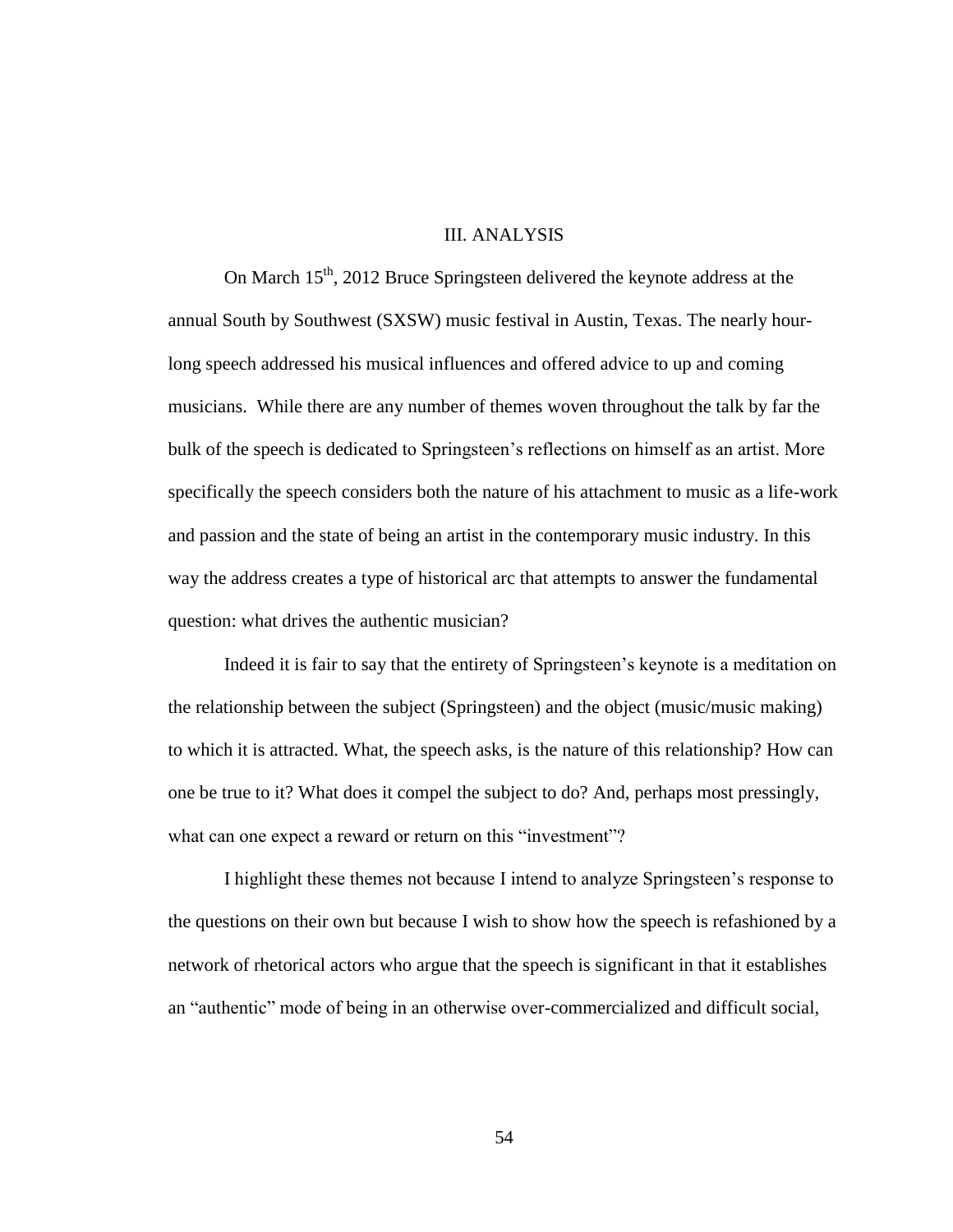political and economic climate for musicians and non-musicians alike. In other words, I wish to demonstrate that for those commentators the speech transcends the particularities of the moment (an address at a music festival) and becomes a type of instructional playbook for how both to live a more authentic life and to resuscitate the prospects of a vibrant rock culture.

Perhaps the most repeated theme in the address, one nearly universally cited in coverage of the speech, is that responding to and heeding the call of music it essential to any future artist's potential success. Springsteen, according to the speech, did not have immediate ambitions to use music for anything other than for his own satisfaction; in his telling he felt compelled to follow music's path. His account often indexes the pains and hardships that this dedication unleashed and yet – following the speech – he was incapable of changing his life trajectory because the music calls him. Moreover he takes great pains to convey throughout that he is not in control of his destiny or even of the direction his music takes. Rather than position himself as an innovator or someone who mindfully sets upon terrain not previously tread much of the address rehearses his devotion and attempted mimicry of the "masters" that came before him. It is, then, not only that he cannot escape music's call it is that he positions himself of being incapable of charting the direction it might take him.

In looking at Springsteen's keynote address I am not examining the speech as a persuasive text whereby I consider how the speech *itself* might convince some to emulate him, nor will I use the psychoanalytic protocol for a type of hermeneutic rendering of Springsteen that tries to connect the man to his music. In short, as with Gunn and his analysis of the *Passion of the Christ*, I do not read the text for the pure content of the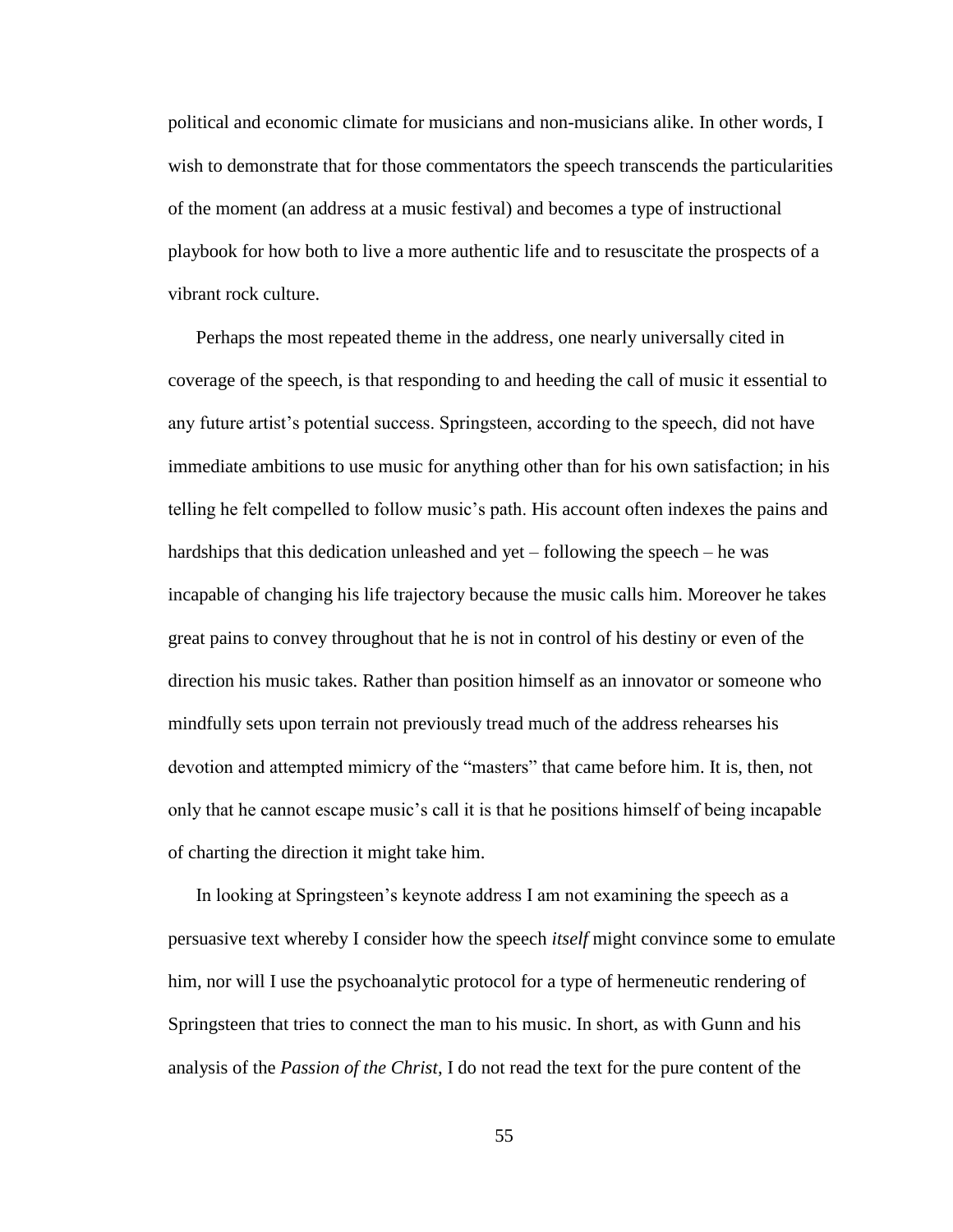address (in this case on the nature of authenticity). Instead, I analyze Springsteen's address as an example of a subject engaged by his drive to make music and musicmaking as it comes while at the same time feeds into desire with his longing to become like his musical heroes so that I can identify the attraction the speech might serve for those interested (as the music industry mavens certainly were) in crafting an alternative to the commercialized neoliberal state of affairs.

The music industry has changed drastically since the 1970s when Springsteen first got his start. The industry, and rock music in particular, continues to be in a constant downward flux because the massive explosion of people seeking their fifteen minutes of fame. Fame seekers, it is suggested, are blinded by profit and the trappings of celebrity. The popularity of shows such as American Idol and media outlets such as Youtube and Facebook makes it easier for people to seek fame. Synthetic artists are notoriously known to be dependent on auto tune and countless "stars" have been risen in popularity merely by being commercial copies of the latest fashionable music trend. This is detrimental to the industry because it does not allow new artists to learn fundamental skills on their own that contributes to their authenticity. Today it is more common to have a team of people write songs for the performer rather than the performer multitask as the singer and songwriter. In this sense today's music industry is apocryphal in the sense that artists are constructed to satisfy particular target markets and demographic profiles.

At the same time, paradoxically, authenticity is a broad concept that every aspect of our lives appears increasingly contingent upon. It is important, says the discourses of the day I alluded to in Chapter Two, because it determines who we are as people and how well we perform in our daily lives. Authenticity becomes the measure of whether we are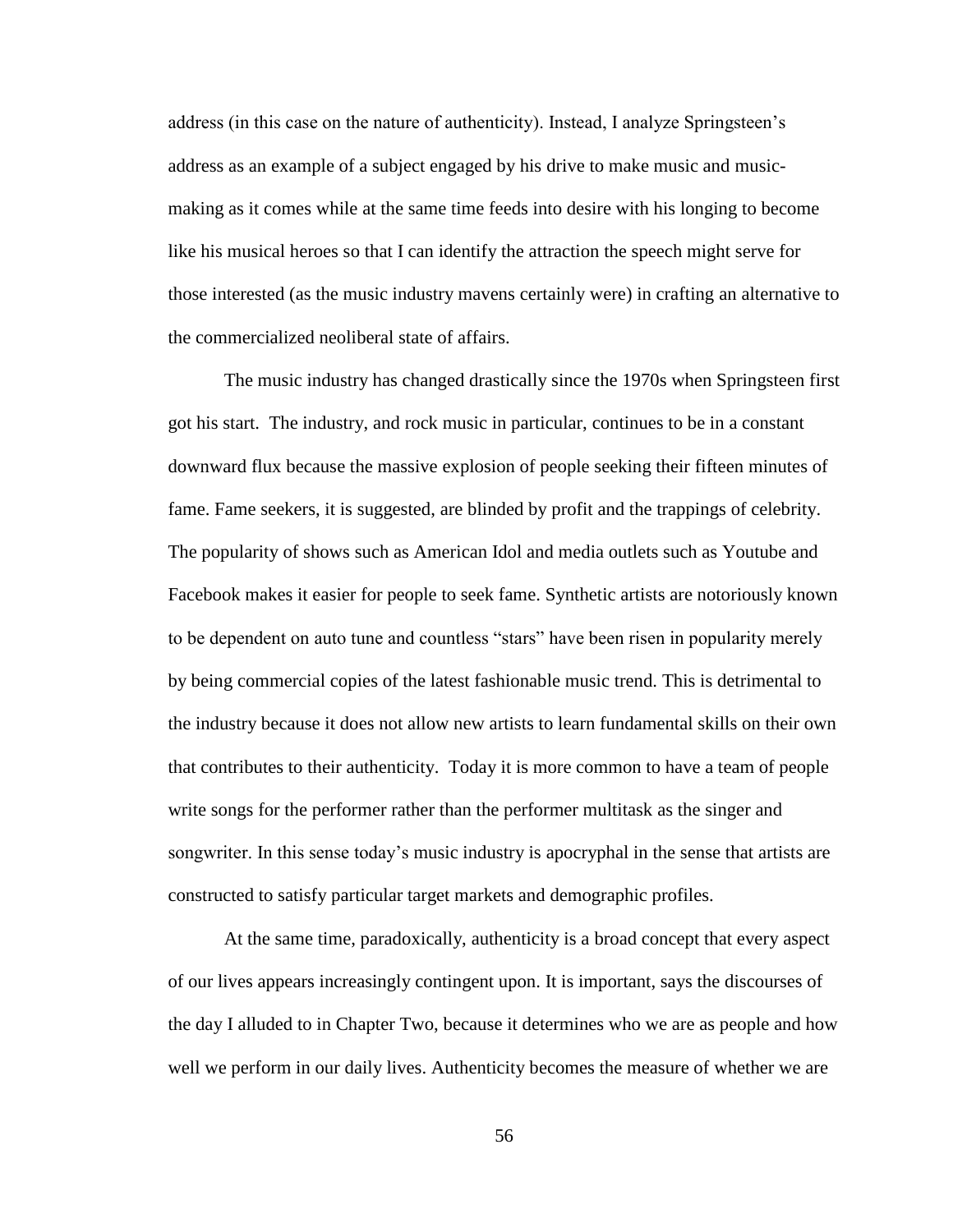satisfying our obligation to live well with the choices we have at our disposal and in turn to be "authentic" is a marker that we both recognize the hallmarks of genuine skill, power and art and are able to exhibit those characteristics in our own lives. It is the very thing that makes us be able to identify with ourselves, people and the environment around us.

Barker and Taylor's *Faking It: The Quest for Authenticity in Popular Music* explores the question whether or not authentic is possible (or beneficial) in pop culture. "Of course, there is no real distinction between real and fake: witness Courtney Love's statement, "I fake it so real that I'm beyond fake." In certain subcultures, being "natural" is either suspect or out of the question, and being theatrical is the only real possibility" (Barker & Taylor). Barker and Taylor assert, then, that the harder you try to "make it real", the more artificial you become. The struggle to determine the differentiation between real and fake creates anxiety in our lives. We want to believe we can tell the difference. Springsteen himself has alluded both to the importance of authenticity and the need to discern the real from the fake suggesting in a 2006 interview, "I'm always going to trust the art and be suspicious of the artist because he's generally… a stumbling clown like everybody else" (Springsteen).

My purpose in the following is not to examine Springsteen or the advice he gives so much as it is to illustrate how Springsteen's purported authenticity acts as a paradigm that has been reframed and exported to secondary audiences (including, one imagines, hopeful musicians) in order to teach us how to connect more with our own identity in authentic (and profitable) ways.

No doubt the speech lends itself to this possible uptake. As Springsteen argues in one of the most quoted passages from the address: "we live in a post-authentic world.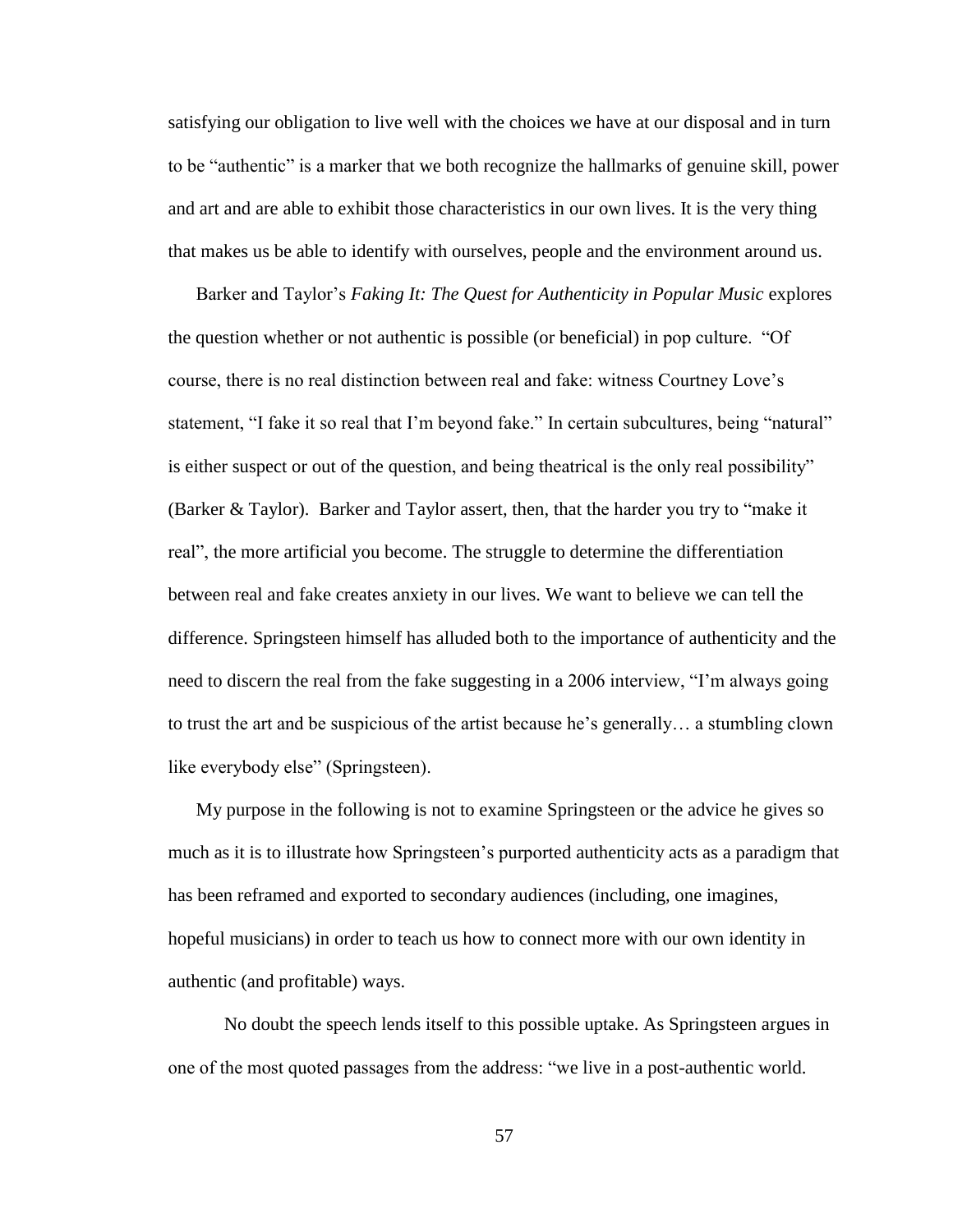And today authenticity is a house of mirrors. It's all just what you're bringing when the lights go down. It's your teachers, your influences, your personal history. And at the end of the day, it's the power and purpose of your music that still matters" (Springsteen, SXSW Keynote). And yet, there is a clear reticence in Springsteen's discourse to the idea that he might serve as a role model. From the first moments of his walking to the podium he tells his audience how he comprised his speech and he immediately notes his hesitation in speaking solely from his perspective suggesting that instead he wished to speak from the perspective of his influences. Early in the speech he says "so really, instead of a keynote speech, I thought that perhaps this should be a key notes speech, or perhaps many keynote speakers. I exaggerate for effect, but only a little bit. So with that as my disclaimer, I move cautiously on" (Springsteen, SXSW Keynote).

Springsteen's reluctance to stand as an exemplar of rock or as a model of a commercially successful artist cuts against the moniker of "the authentic" artist that is placed upon him is clear. This ambivalence is the hallmark of a subject engaged by their drive rather than the pursuit of a socially transferable fantasy that others might share *in toto*. Just as importantly, however, it marks an important distinction between the voice through which Springsteen seeks to speak and the voice he is afforded by the secondorder circulation of his address. Put differently, Springsteen's effort to efface his own presumption to know, and to authorize, the precise pathway to sovereign survival in the contemporary age becomes hollowed out and erased by those that use his speech to champion particular ends. Writing in the inaugural issue of *BOSS,* for example, William Wolff argues that,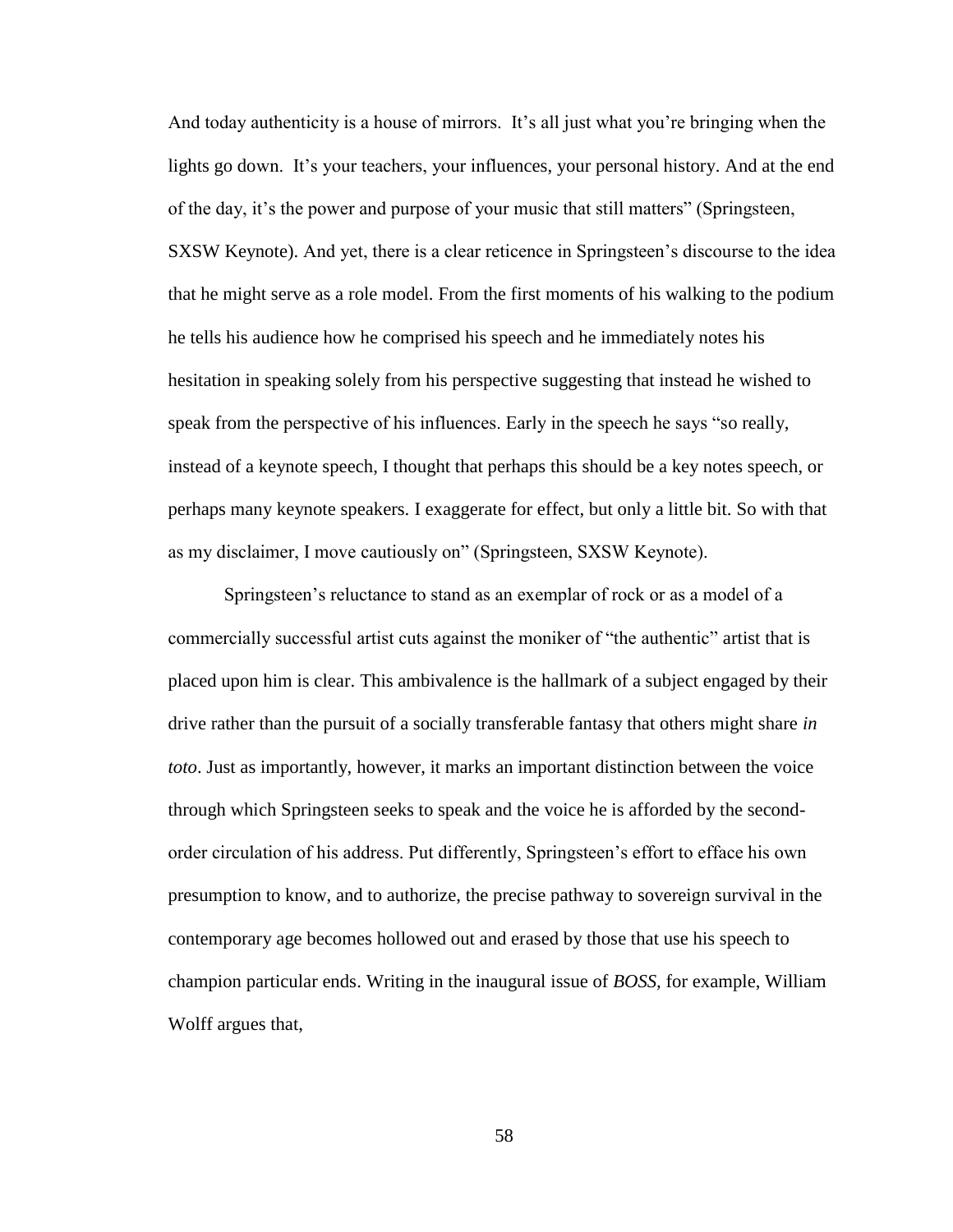Springsteen has reached a stage in his career where people actively seek him out as the conscience of society. During his interview with the Paris media, one reporter observed, "… so many people care about what you think, and what you feel about what is happening in the world." Robert Santelli has suggested that "Springsteen was America in the eyes of his fans and much of the world." The last decade has seen Springsteen transform from rock and roll singer to social critic. Springsteen's SXSW talk puts him in a lineage that includes some of the most important writers and thinkers to defend traditional or authentic processes for creating art (what Eliot defines as traditional; Springsteen labels authentic)  $(72-73)$ .

And writing for NPR Amy Powers suggests that its precisely his unique voice – both as an artist and as an industry trailblazer - that command us to listen to (and follow) his trajectory. She argues,

For rock's Boss to use this high-profile music industry event to celebrate the whole wide cloth of pop, however, was a bold move. Many look to him as an ideal figure, standing for "good" music in the face of Top 40 junk. Springsteen could have trumpeted *Wrecking Ball*'s commercial success (it's No. 1 [on](http://www.billboard.com/#/news/bruce-springsteen-squeaks-by-adele-earns-1006452352.story) the *[Billboard](http://www.billboard.com/#/news/bruce-springsteen-squeaks-by-adele-earns-1006452352.story)* album chart right now) as a return to traditional values in music. But he's not interested in upholding tradition — musical, cultural or political — as a way of setting boundaries. This speech, like his music, reminded Springsteen's fans that the values he upholds, like the music he makes, point us toward the unknown future even as they honor the many steps forward that constitute our shared history (Powers).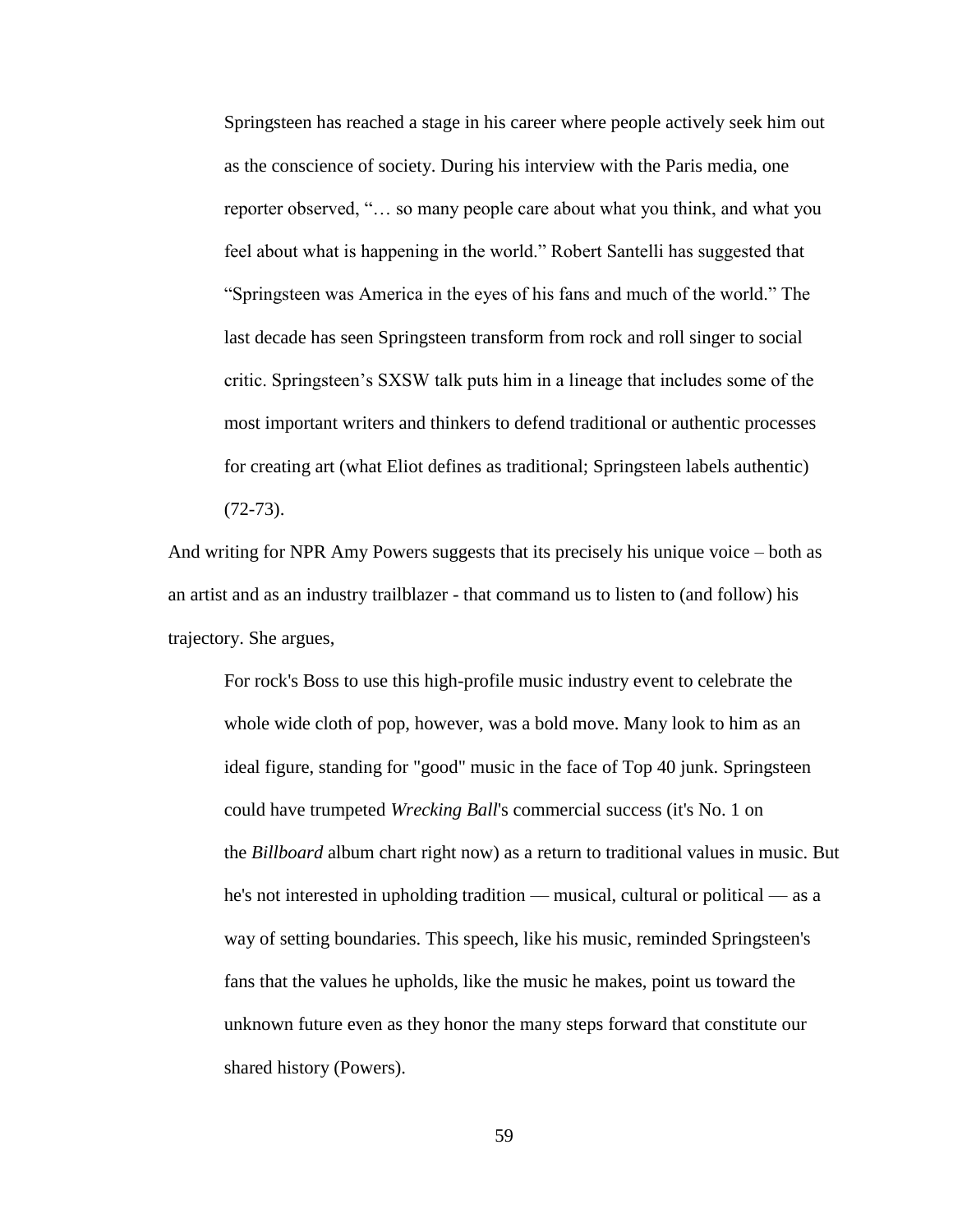To be clear I am not suggesting that there is anything nefarious or inherently problematic about these critics advancing their own propositions on Springsteen and his importance. Nor am I arguing that there are (many) other musicians who might command the same level of attention and appreciation as Springsteen. Indeed a substantial portion of Chapter One went toward arguing much the same case. Rather I am underscoring that in this seemingly casual gesture of identifying for their own audiences that Springsteen ought command a particular resonance they activate the possibility that his message be appropriated and put toward ends that he himself seemed wary of joining.

This rhetorical maneuver is crucial to my argument that the elevation of Springsteen into a protocol abets a neoliberalization of the rock fantasy or, put more simply in the psychoanalytic language I have employed throughout this project: Springsteen's drive is converted to public desire and in that difference lays all the difference.

Indeed in the original speech Springsteen makes clear his point that there can be no singular approach to rock and its pursuit in part because the nature of rock itself requires a type of self-discovery but also, importantly, because through its success rock has splintered into diffuse strands of musical genres such that it could never be unified once more. He makes this argument by recalling one of rock's most oft-told stories – the passing of Lester Bangs and upon his passing Bangs' seemingly clairvoyant prediction concerning the future of rock. Springsteen recalls it thusly in the speech:

Perhaps the most prophetic comment I've heard over the past quarter century about rock music was made by Lester Bangs upon Elvis's death. In 1977, Lester Bangs said Elvis was probably the last thing we were all going to agree on -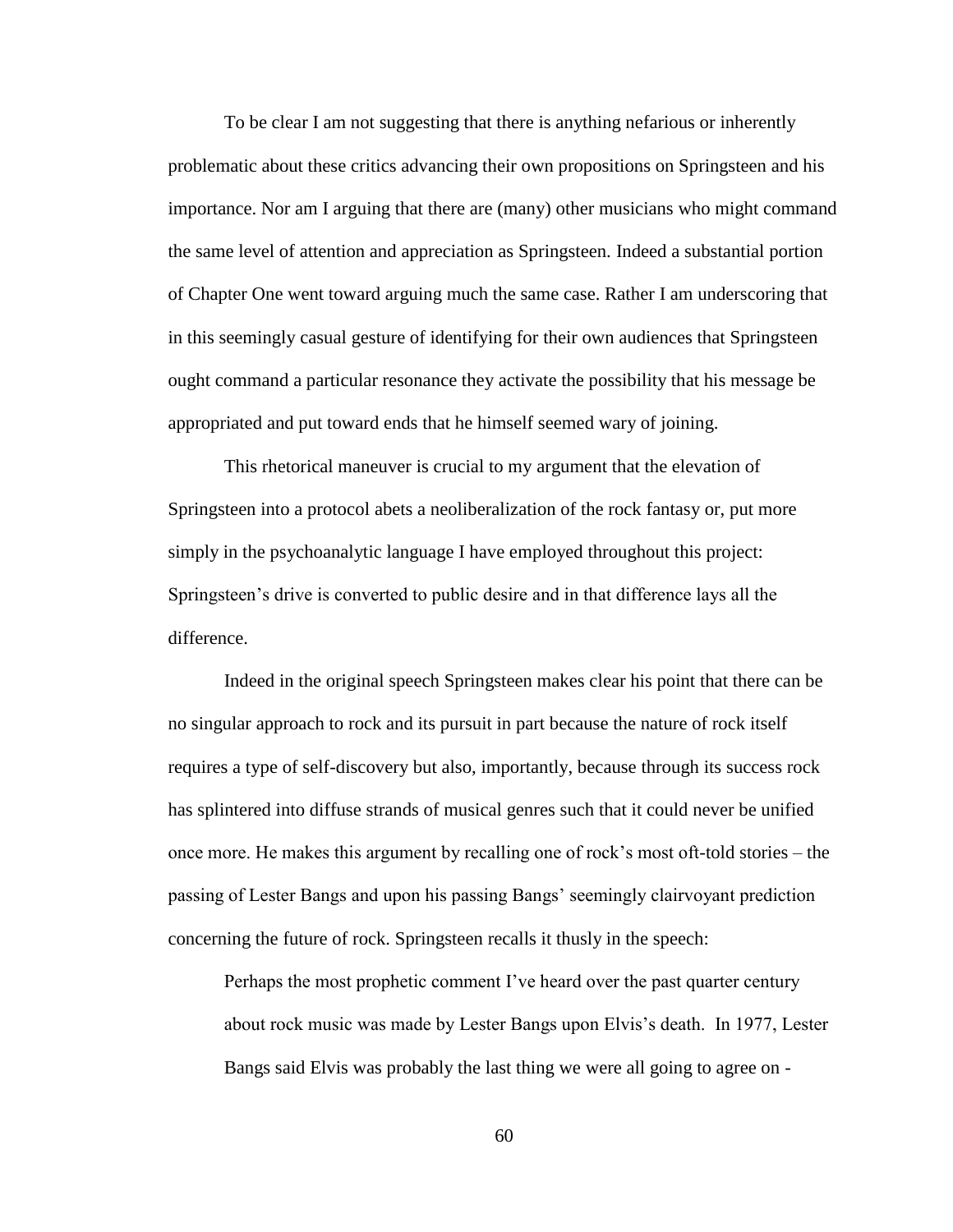Public Enemy not counting. From her on in, you would have your heroes and I would have mine. The center of my world may be Iggy Pop, or Joni Mitchell, or maybe Dylan. Mine might be KISS, or Pearl Jam, but we would never see eye-toeye again and be brought together by one music again. And his final quote in the article was, "So, instead of saying goodbye to Elvis, I'm gonna say goodbye to you." While that has been proven a thousand times over still here we are in a town with thousands of bands, each with a style, and a philosophy, and a song of their own. And I think the best of them believe that they have the power to turn Lester's prophecy inside out, and to beat his odds (Springsteen, *SXSW Keynote*).

This excerpt is very significant in that it signals a maturation of rock to the point where it had exceeded the possibility of being gathered under one particular banner. A "victim" own success, rock would henceforth be incapable of satisfying all members of its culture via one type of music or one approach to that production. Springsteen, unsurprisingly at a music festival as diverse as SXSW reads this musical multiculturalism as an inherent good – more voices have the potential to be heard, more styles can be explored, more audiences can be brought into the camp, e.g. But, as with all splintering the cost, from Springsteen's perspective, is a type of stuttering fantasy of unification. Said differently the very fact of rock's dispersal inaugurates a will to power capable of being "the band" whose music will have universal appeal across the rock diaspora.

It is clear from both that quotation and the speech itself that such a fantasy is not, on its own, problematic in Springsteen's view – it is just hopelessly naïve. The notion of "saying goodbye to you" due to the differences in music taste demonstrates the value of the object that is created by the subject. The fact that music fans are so passionate about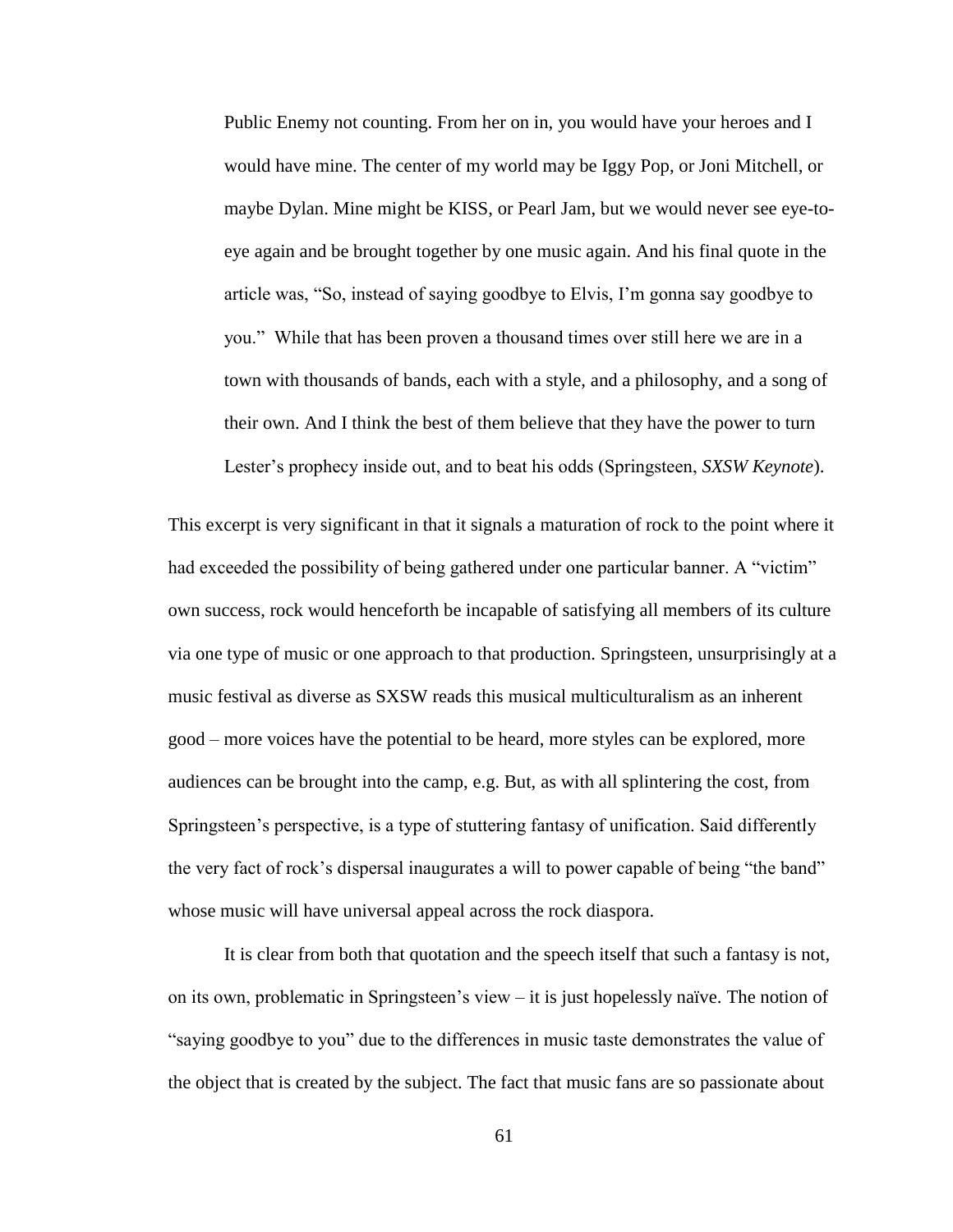their tastes and are unable to compromise or unify evinces neither melancholy nor challenge from Springsteen; it is merely the state of affairs.

It is worth noting at this juncture that ambivalence to authenticity has always been part of Springsteen's persona (and is shown in his open where he wants to offer a key note but to do so through the voice of other "speakers"). Lawrence Grossberg has written extensively on Springsteen's inauthentic authenticity and the way that its unique stance enables, from Grossberg's perspective, the type of fan attachment that Springsteen enjoys. As passage from Grossberg's *"Rockin with Reagan"* bears quoting at length:

In Springsteen's case, authenticity itself has become a powerful style, which is to say that the question of authenticity, while of immediate relevance to any fan, is always displaced. They know that his act is rehearsed and repeated, that his authenticity is constructed (although the authentic is not supposed to be). In fact, they want to see his gestures repeated. Thus it is not true to say that Springsteen 'has traded the immediacy of the theater for the iconography of the screen,' for he makes visible their inseparability. This contradiction has always been at the heart of rock-and- roll. As Greil Marcus has pointed out, Elvis Presley's power as the king of rock- and-roll was in his image as the self-made (populist) king. And this is the site of Springsteen's popularity: to celebrate simultaneously one's ordinariness and to assert one's fantastic (and even fantasmatic) difference - the ordinary becomes extraordinary. Springsteen's perform ance celebrates the fans' identity within the mainstream. It gives them an identity in their very lack of difference, or in the artificiality of a constructed difference in their common affective lives (Grossberg, *Rockin' with Reagan*, 133).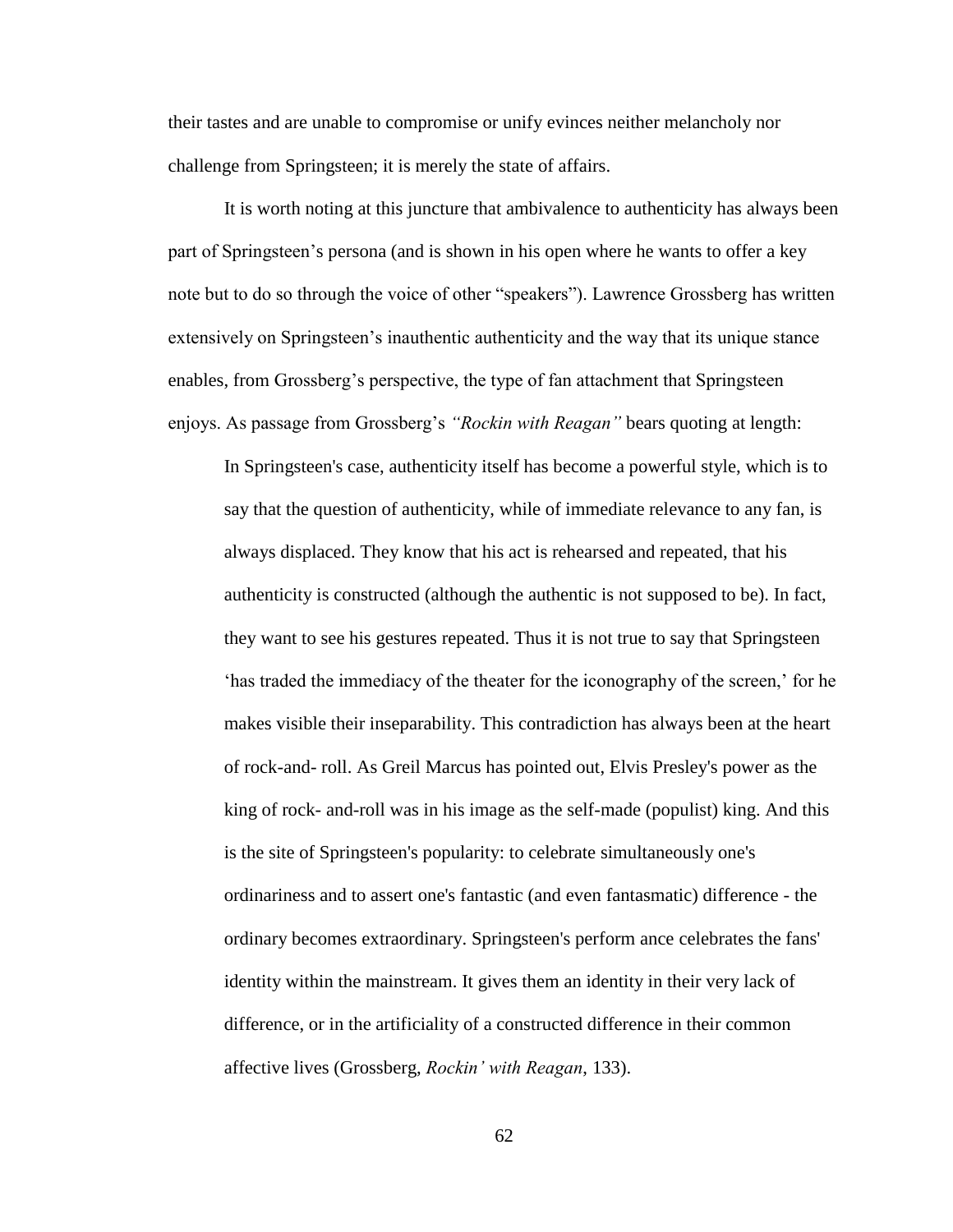If the open to the keynote signaled Springsteen's ambivalence both to his own artistic singularity and to the idea that he might function as an ideal-type for others the conclusion echoes those points in equally strident tones. A relatively extensive biography of his own musical influences and of the principles he attempted to emulate from his predecessors Springsteen closes with a seemingly contradictory set of suggestions for his listeners. He proclaims,

So, rumble, young musicians, rumble. Open your ears and open your hearts. Don't take yourself seriously, and take yourself as seriously as death itself. Don't worry. Worry your ass off. Have ironclad confidence, but doubt - it keeps you awake and alert. Believe you are the baddest ass in town, and, you suck! It keeps you honest. Be able to keep two completely contradictory ideas alive and well inside of your heart and head at all times. If it doesn't drive you crazy, it will make you string. Stay hard, stay hungry and stay alive. When you walk onstage on tonight to bring the noise, treat it like it's all we have. And them remember, it's only rock and roll" (Springsteen, *SXSW Keynote*).

The use of terms like "rumble, death, awake, alert, suck, honest, alive, heart, crazy, hungry, alive, noise" trigger strings of emotional connections to his advice and emphasize a type of dramatic sincerity. He puts emphasis on these words to show his passion on the subject. And yet the advice he tenders comes in the form of a series of contradictory binaries such as be serious but be flip, be confident but know that your talent is limited and that you will likely fail and so on. I have already made the point that this type of postures refuses any absolute claim to knowledge and certainty. Taken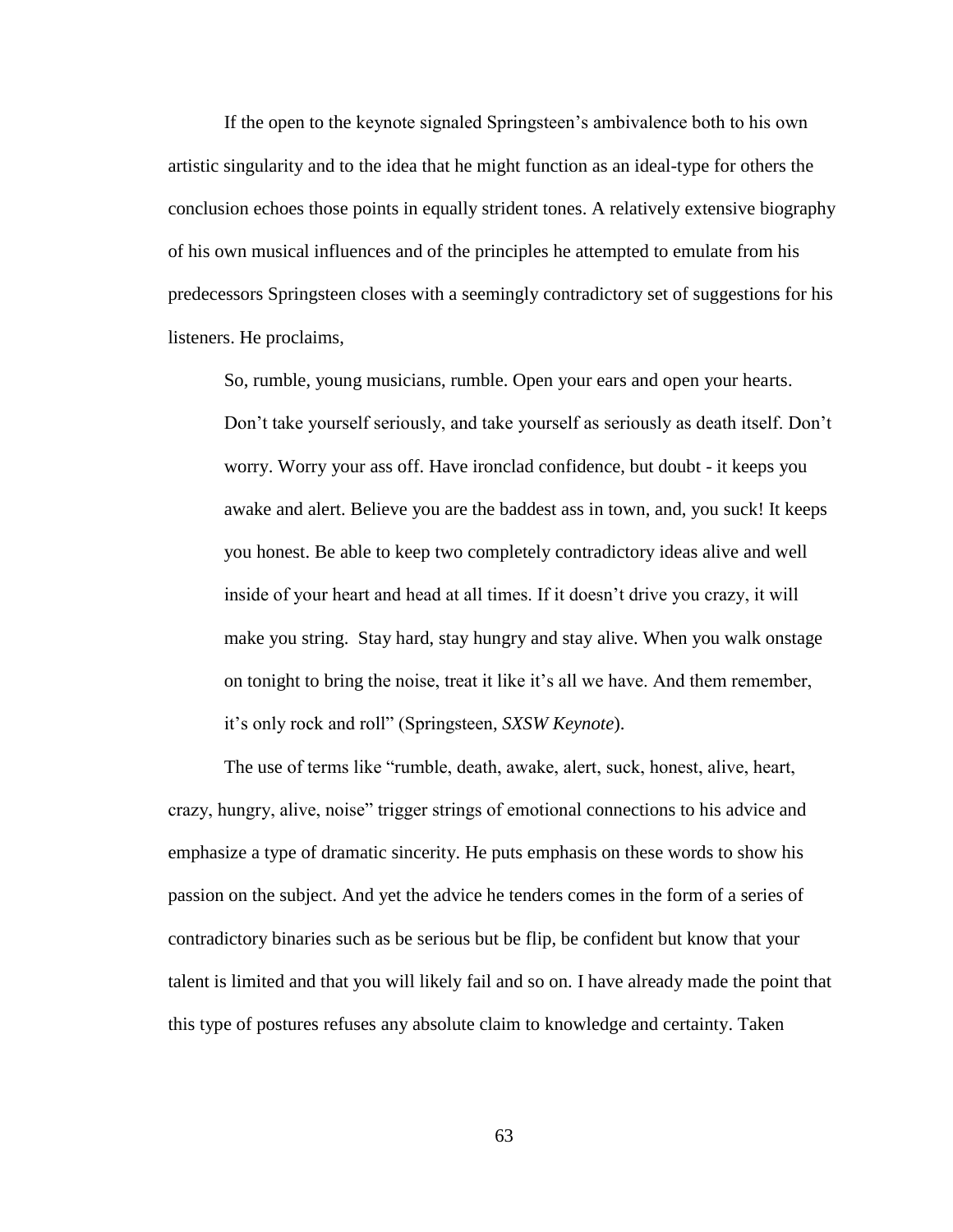together the string of oppositions fashion a type of paradoxical subjectivity that might always strive for more but understand its inherent limitations and vulnerabilities.

Unsurprisingly much of the precariousness of the rock wannabes subjectivity is eliminated in the re-narration of the address in its circulation. Where the original address underscored a kind of humble respect for its origins and is mindful of any number of pitfalls that could upend even the best musicians the latter elements all but disappear as the address is recast entirely as a performance of braggadocio and swagger. Keith Goldberg, one of the founders of ticket start up Vendini pronounced,

I hung onto every word of Bruce Springsteen's soul-stirring speech at the South By Southwest festival last month, and left feeling like I could rock the world — at least my part of it. Springsteen's humble and sometimes irreverent look back at his career reminded the thousands of musicians packed inside the Austin Convention Center that hard work and passion is what it's all about, whether you're a musician or a regular guy like me "rocking" a pretty great ticketing company…All of it makes me feel, dare I say it, like a rock star (Goldberg).

And *Nashville Scene* music writer Adam Gold claimed that the speech was, an honest-to-God, inspired, side-splitter-riddled, foul-mouthed hour plus account…like a motivational speaker and musical evangelist Springsteen told of how his hero worship at the alter (sic) of every badass…shaped the evolution of his own songwriting…its that kind of mental duality like knowing you have to 'bring the noise night after night like its all you have' but remember that 'its only rock 'n' roll' that he credits for a career of creative fulfillment and commercial success (Gold).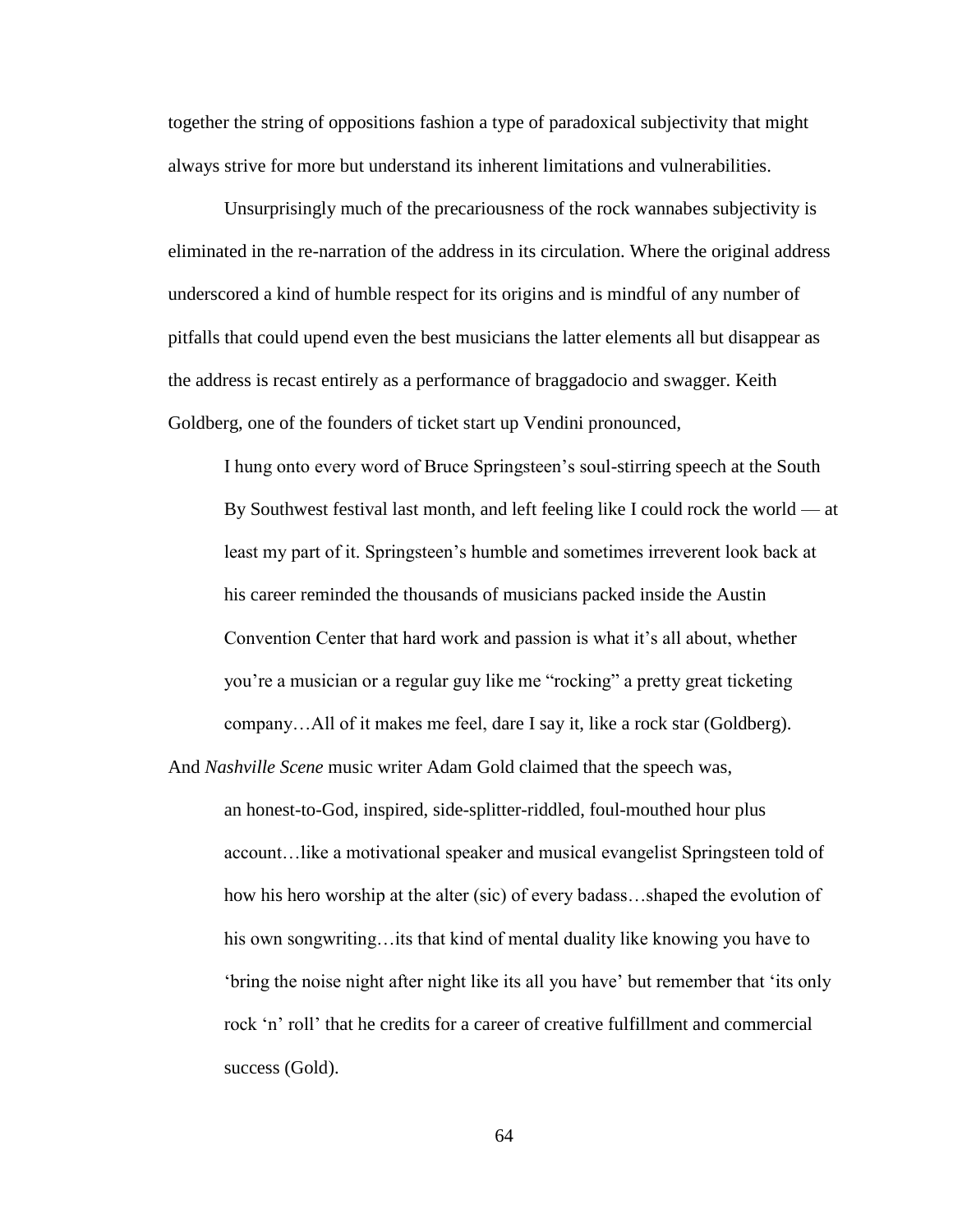What accounts for the shifting register and intonation between Springteen's account of himself and the commentator's account of Springsteen? They are, after all, happening nearly coterminously; most of the praise heaped upon the speech in the immediate days and weeks following its delivery. To be sure we can put some of the difference down to humility – even the brashest of celebrities do not fawn over themselves as much as their critics/fans might. I want to suggest, however, that something more is taking place: where Springsteen is talking from the place of drive (a subject incapable of doing other than his actions), critics speak from the vantage of desire (converting the Springsteen biography into a generalizable rock fantasy distilled into a few talking points and "to do" lists).

As I have suggested, such a result is neither entirely surprising nor, on its own, necessarily problematic. When, however, it aligns with a type of neoliberal takeover of rock what appears at first glance to be an adoption of a rebel pose becomes nothing more than the inhabitation of a pre-authorized performance devoid of its resistant force. As well, it is important to note that desire is not a disease; it would be impossible for any subject to live a "normal" functioning life without desire. But desire en masse and on script, as I show in the remaining sections of this project, teems with potential for dangerous social and political outcome. It is, in short, a license to run over one's opposition because they have will and the collective on their side. This is why drive has always been configured by psychoanalysts from Freud to Lacan as a type of necessary (healthy) counterbalance to desire; drive's function is to curb desire precisely so that it does not get out of control.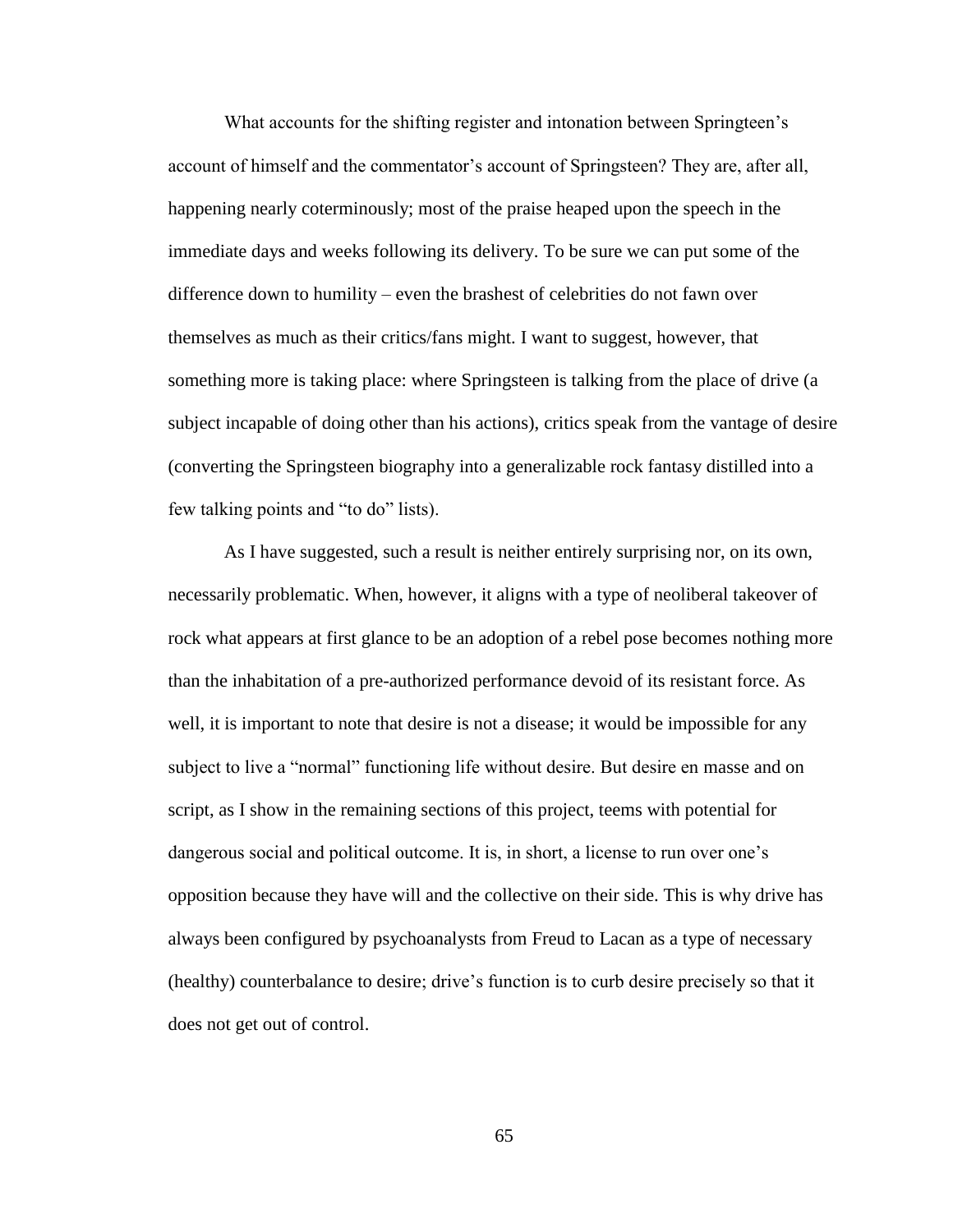Here, once again, Springsteen's original narrative is instructive. To be sure a substantial portion of the early motivations might be classified as a "desire" to become Other and in particular to become the type of cool rocker that he saw beamed at him from the beginning of the rock and roll era.

We might simplify the following in advance by suggesting that along the way to becoming cool (desire) Springsteen becomes redirected by the nature of music and music-making itself (drive) such that he both embodies the other but remains steadfastly "himself". As the monologue unfolds Springsteen recounts his growing attachment to music but in the earliest stages of his narrative what captured his attention was the look/feel of the stars. In describing Roy Orbison, for example, Springsteen he relays to his audience how even the uncoolest-looking character could nevertheless exhibit a type of power over the audience that he (Springsteen) craved:

He [Orbison] was the true master of the romantic apocalypse you dreaded and knew was coming after the first night you whispered, "I love you," to your new girlfriend. You were going down. Roy was the coolest uncool loser you'd ever seen. With his Coke-bottle black glasses, his three-octave range, he seemed to take joy sticking his knife deep into the hot belly of your teenage dream (Springsteen. *SXSW Keynote*).

His account of the Beatles exhibits the classic dependence on (mis)recognizing the look (the gaze) of the Other and the way it instills in the subject a yearning for their own becoming.

The Beatles were cool. They were classical, formal, and created the idea of an independent unit where everything could come out of your garage. The *Meet the*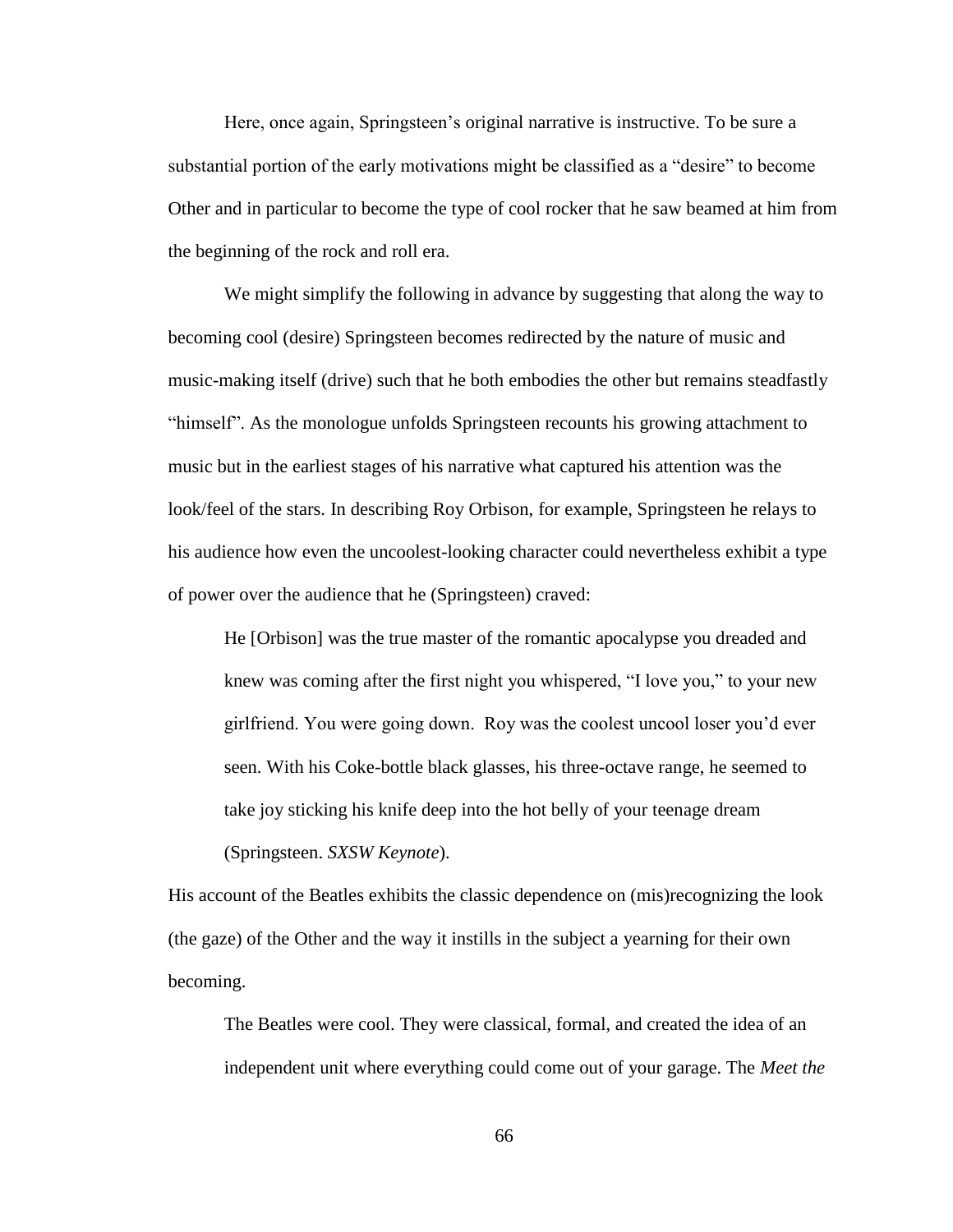*Beatles* album cover, those four headshots. I remember, I seen 'em at J.J. Newberry's. It was the first thing I saw when you ran down to the five-and-tencent store. There were no record stores. There weren't enough records, I don't think in those days. There was a little set by the toys where they sold a few albums. And I remember running in and seeing that album cover with those four headshots. It was like the silent Gods of Olympus. Your future was just sort of staring you in your face (Springsteen, *SXSW Keynote*).

Although it would merely laden down my own account of Springsteen's discourse with more arcane psychoanalytic reference it is easy to see here the type of psychic relay that has formed much of the basis of Lacanian thinking as it has been imported into critical/cultural communication studies in the last several decades. Through a particular and politically charged field of vision a subject (Springsteen) encounters a type of mirrored reflection of himself which highlights his vulnerability and lack inherent to his status. This encounter spurs an imaginary Other, a type of idealized Springsteen no longer trapped by the particularities of their place, social class, appearance or any other "real" drag on their possibility of otherness. As Springsteen put it, "television and Elvis gave us access to a new language; a new form of communication: a new way of being; a new way of looking; a new way thinking about sex, about race, about identity, about life; a new way of being an American, a human being and a new way of hearing music" (Springsteen, *SXSW Keynote*). Springsteen elaborates on what Elvis signified to him:

I realized a white man could make magic, that you do not have to be constrained by your upbringing, by the way you looked or by the social context that oppressed you. You could call upon your own powers of imagination and you could create a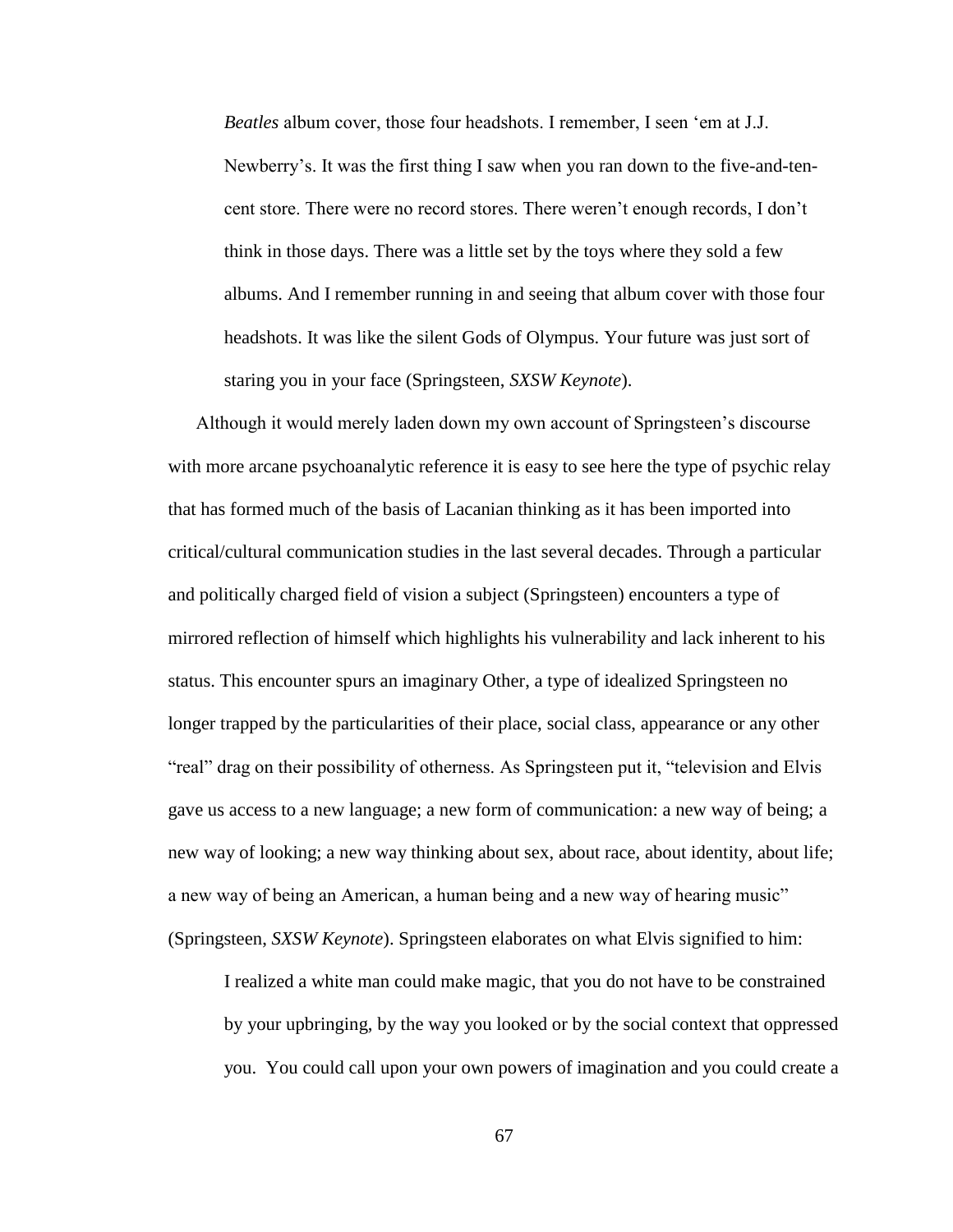transformative self. A certain type of transformative self, that perhaps at any other moment in American history, might have seemed difficult, if not impossible" (Springsteen, *SXSW Keynote*).

Whether "being" Orbison, the Beatles or Elvis was ever possible for young Springsteen or whether they themselves experienced their own lives with the kind of rapacious sense of freedom that he imagined it allowed is, of course, irrelevant to his own desire. Rock and roll's appeal, accelerated by the machinations of advertising the modern spectacle of fame had worked its alchemy on Springsteen and instilled in him a desire to become Other by becoming a rock star.

It was in the seeking actualization of that fantasy, however, that something else took place. Indeed, Springsteen describes an effort at mimicry that begins to transform not only himself but the fantasy structure as well. Springsteen goes on to name a list of various other artists who influenced him and exclaimed his appreciation and idolatry for his heroes. "These men and women, they were and they remain my masters. By the time I reached my twenties, I'd spent a thousand nights employing their lessons in local clubs and bars, honing my own skills" (Springsteen, SXSW Keynote). This attachment to the music (object) forced him to practice his skills as a musician and develop personally. Bruce's comment and reflection gives credit to Biesecker and Trapani's argument "the proper function of the drives is to redirect a subject's rapacious attachment to a given object of desire by the way of sublimation through which both the subject and the object are productively transformed. The object of the drive, this object around which the drive repeatedly turns, is of course, what Lacanians call the *object (petit) a*" (Biesecker and Trapani). Springsteen (subject) paid attention to his drive and fed into the object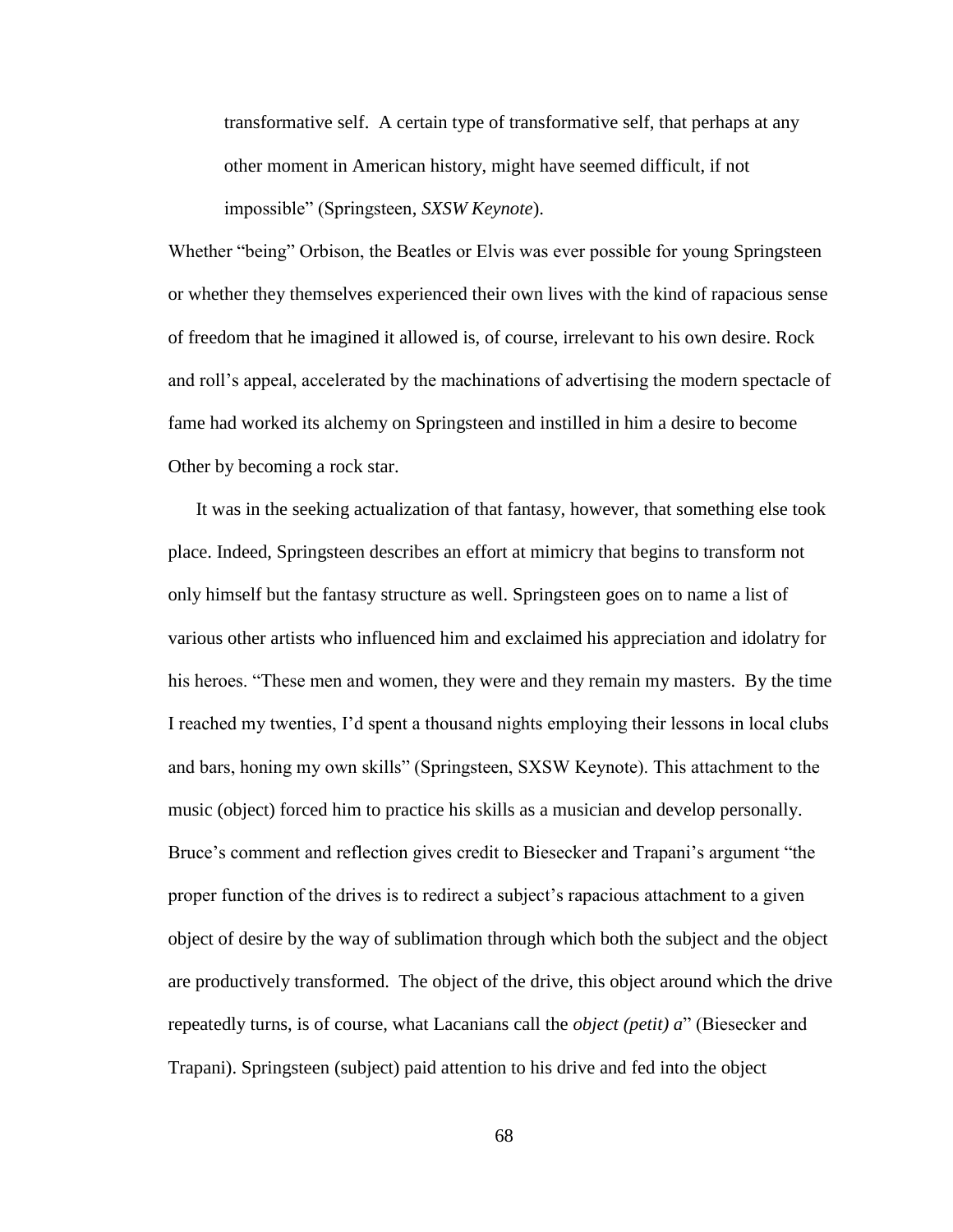(music/music making). He honed his skills by practicing night after night and it paid off. Not only was Springsteen able to succeed as a musician, most importantly, he made himself happy and fulfilled. Again, Springsteen mentions the influence of his musical drive to his life:

I remember sitting in my little apartment, playing Hank Williams's *Greatest Hits* over and over. And I was trying to crack its code, because at first, it didn't just sound good to me. It sounded cranky and old fashioned. But it was the hard country voice and I'm playing it, and it was an austere instrumentation. But slowly, slowly, my ears became accustomed to it, its beautiful simplicity and its darkness and depth. And Hank Williams went from archival to alive for me, before my very eyes (Springsteen, *SXSW Keynote*).

Drive is not planned. It just shows up and speaks/calls to the Springsteen (subject) and he is unable to give upon the object (music). In this instance, when he first heard Hank Williams he did not particularly care for the music but an attraction was created that kept him listening, but he felt compelled and fixated to listen to the music (object) to "crack the code". The force that influenced him to continue to listen to Williams was his drive. In the end it was his drive that allowed him to get his "fix" and see his enjoyment go from "archival to alive" – from something that was pure performative mimicry and script-following into something more individuated and enduring.

From this vantage music allowed Springsteen the type of otherness he sought but not as pure imitation or even the desire to become the celebrities he saw looking down on him from record store windows. Indeed, music operated as a vehicle of transcendence for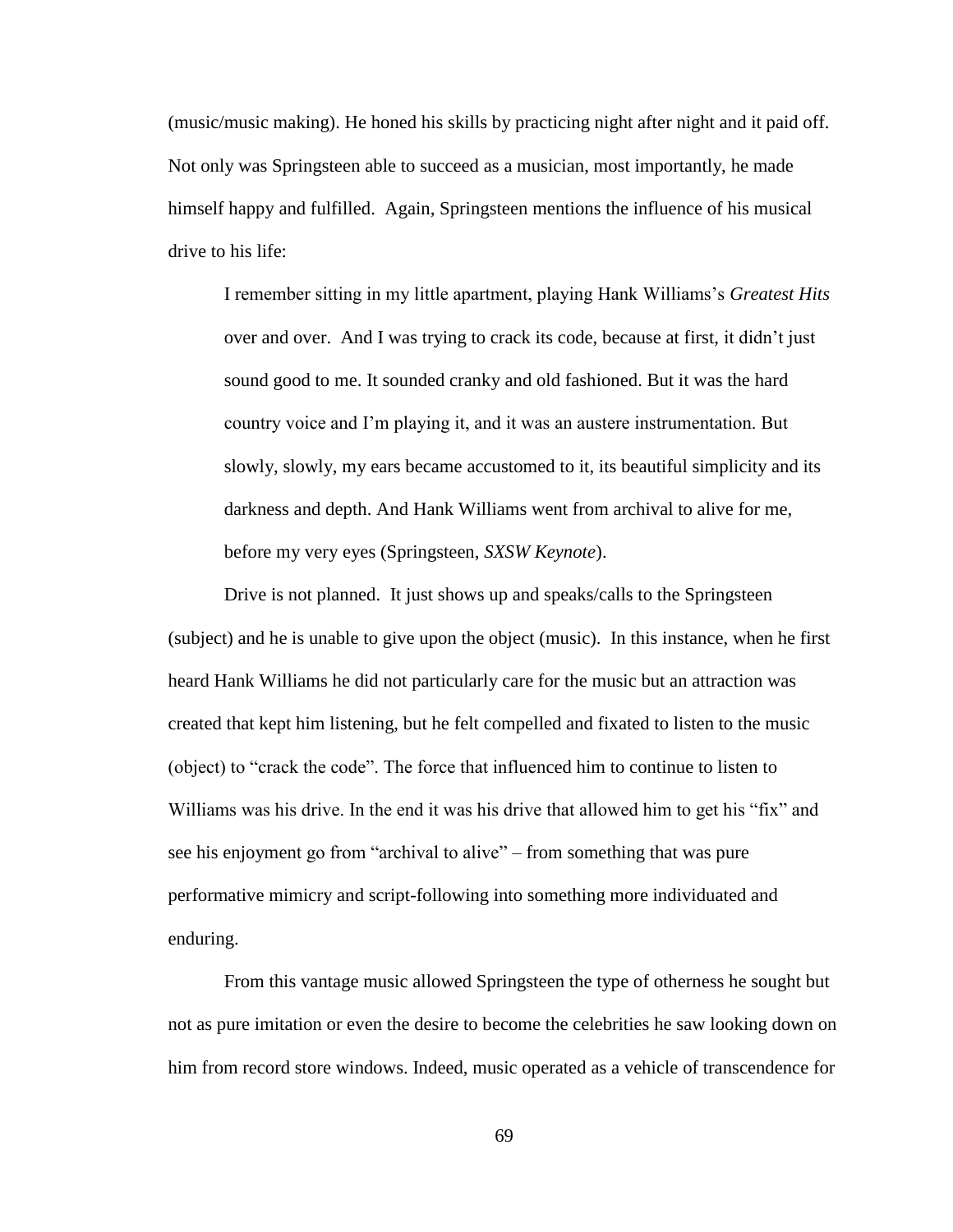his own becoming himself. Springsteen told his audience, "It's fascinating to see what's become of the music I have loved my whole life. Pop's become a new language, cultural force, social movement. Actually, a series of new languages, cultural forces, and social movements that have inspired and enlivened the second half of the twentieth century, and the dawning years of this one" (Springsteen, *SXSW Keynote*).

The sonorous serves as the cocoon or blanket that allows filters out what is reached to the subject. This notion is supported by Gunn and Hall in their work on the iPod, "The concept of the "sonorous envelope" helps to capture both the experience *and*  description of one's enjoyment of one's enjoyment of music and, more specifically, if a gadget like the iPod. Understanding "rhetoric" to mean the *study* of the representational logics of a given object, a psychoanalytic rhetoric of music begins to take shape when psychical economies are not divorced from one another, but are examined in their tense but mutually implicated relation" (Gunn and Hall). Psychoanalysis is beneficial in analyzing drive and the sonorous envelope because it looks directly at the relationship between the subject and the object which is hard to do otherwise.

In this case it is hardly irrelevant that Springsteen himself becomes a celebrity, but the central point to be made is that his own success comes less from emulating others than from "passing through" the fawning of others into a self that is his own. This sublimation, in which Springsteen pushes himself to find the secret in the music only to discover that the secret is the doing of the music itself (which is to say no secret at all), unfortunately, is largely lost on the commentators. Many take his account as a literal series of steps to follow in order to actualize one's own self as in Todd Van Luling's "8 Life Lessons You Can Learn From Bruce Springsteen" (Luling) which creates mantras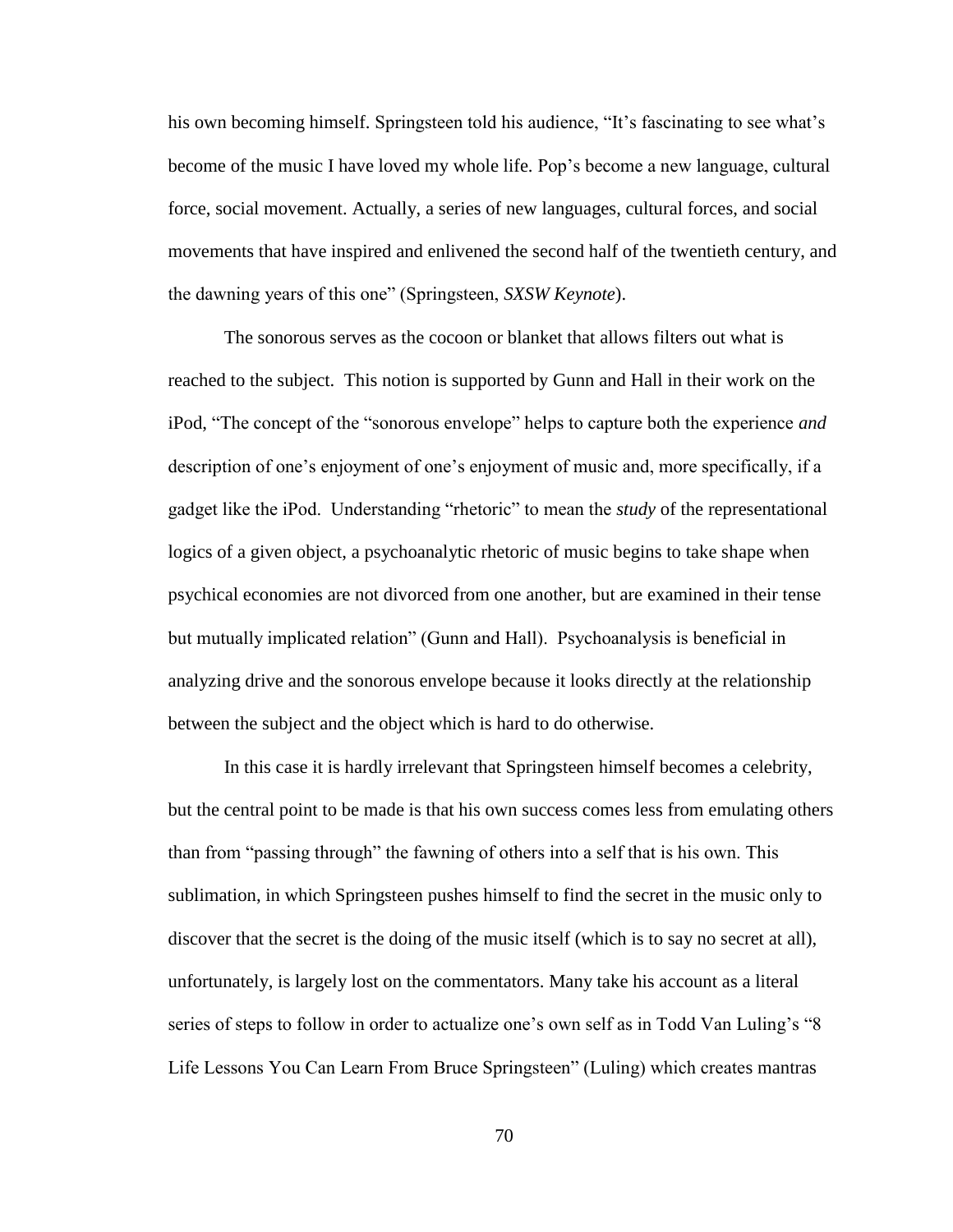from Springsteen's life and music including from his SXSW speech (according to Luling) the command to "embrace contradictions" and "don't hold back, just make it happen." In a similar vein "neuroscientist, anthropologist and entrepreneur" (according to his Amazon.com profile) Bob Deutsch's book The Five Essentials: Using Your Inborn Resources to Create a Fulfilling Life (2013) employs Springsteen's SXSW address as evidence of the importance of telling one's story as a way of self-discovery and selfmastery.

While we might dismiss these more fleeting references to his keynote perhaps the more revealing (and potentially concerning) are those critics that saw in Springsteen's address some type of formula for the revitalization of rock and all of its resistant sensibilities. Ann Powers argued that despite the dire times for the recording industry Springsteen's optimism could give us all hope that a better future was ahead. As she put it,

Springsteen firmly stood on the side of the [poptimists](http://articles.latimes.com/2008/jul/27/entertainment/ca-pop27) who embrace a wide, shifting definition of great vernacular music. Many are calling Springsteen's talk a pocket history of rock music, comparing it to the best orations given at the annual Rock and Roll Hall of Fame inductions. Yet like that organization, this most admired of all rockers has clearly been working on what he himself thinks "rock" can be. It wasn't an accident that he mentioned KISS three times, and referred to Public [Enemy](http://www.npr.org/artists/15446162/public-enemy) at least twice. His parting revelation that he planned to go see some "black death metal" was likely just a quip, but the insistence that important, meaningful music comes from all cultural corners was deeply serious.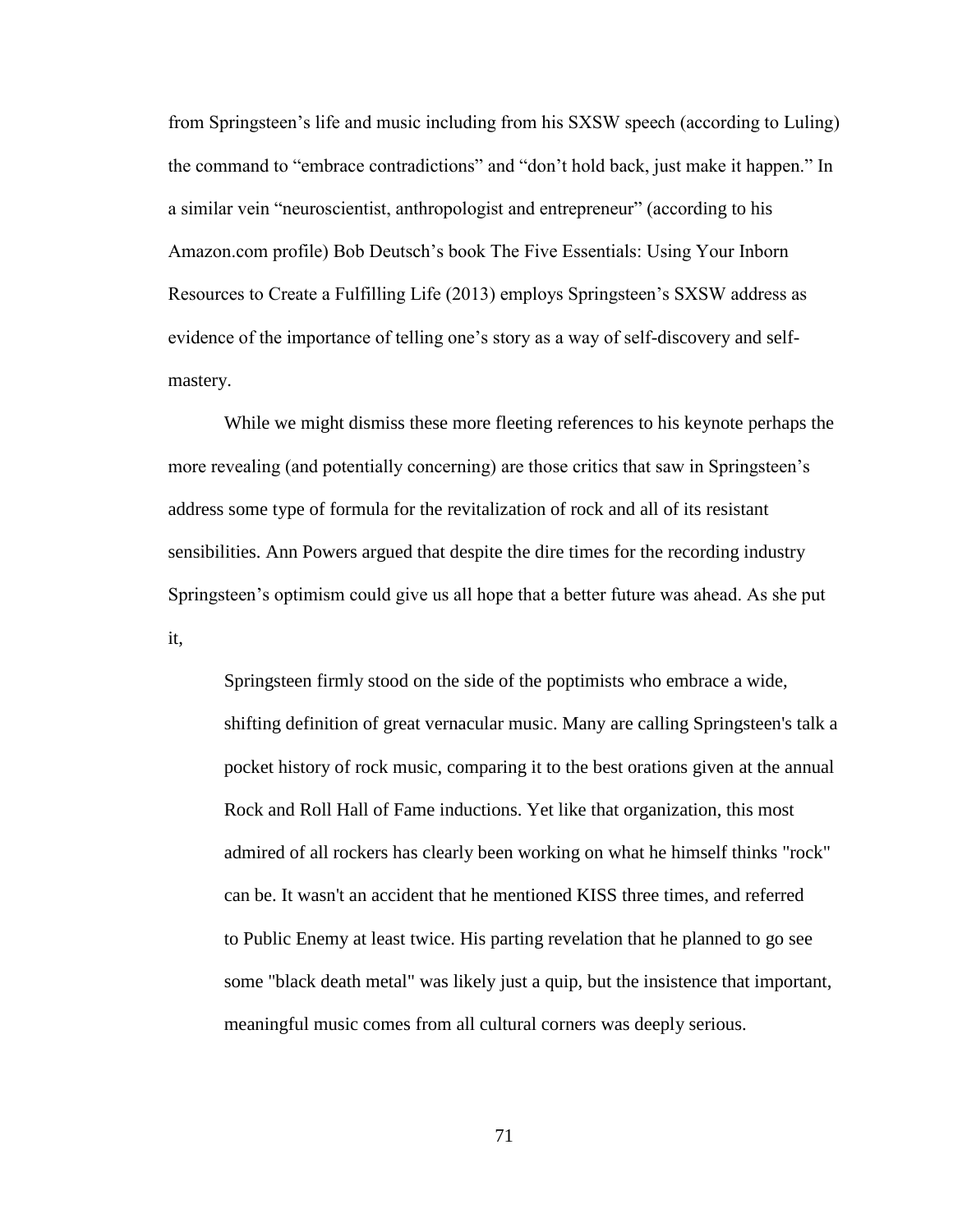Still others commented on the persona and style of Springsteen itself, as if his composure and mannerisms suggested a type of second golden age of rock. Following those critics "he spoke with depth, passion and humor about his roots (Lifton)," and "offered a rousing, witty and personal history of his varied music influences (Griggs), who's insights ring particularly saliently because "Bruce Springsteen's soul has always burned for rock 'n' roll. Those who have seen him live over the years can attest…the man is music" (Ostop).

Many noted that if there ever was a voice that young artists might listen to it would be Springsteen's. Alex Young at the website "Consequence of Sound" described the speech as "One-part history lesson in music, the other an educational seminar on what defines a great band, Springsteen encouraged up-and-comers to do their homework and perform live early and often." Neil McCormick writing for The Telegraph agreed but cautioned that it would be some time before Springsteen would be ready to give up his position on top of the music industry pyramid. He wrote, "any young musician fortunate enough to have heard Springsteen's speech and witnessed this show will know exactly how high they have to aim if they ever want to reach the top of their profession. On this evidence, Springsteen will be the Boss for a while yet (McCormick)." And, finally, music critic Jim Farber – who has often been critical both of Springsteen's music and of the artifice of his celebrity – was nevertheless appreciative as well, indicating that somehow Springsteen had tapped into a mode of being that might allow young artists to navigate the difficult terrain of the industry landscape while also preserving their authenticity as rockers/musicians. He notes,

With those few lines, one of rock's toniest brand names questioned the very belief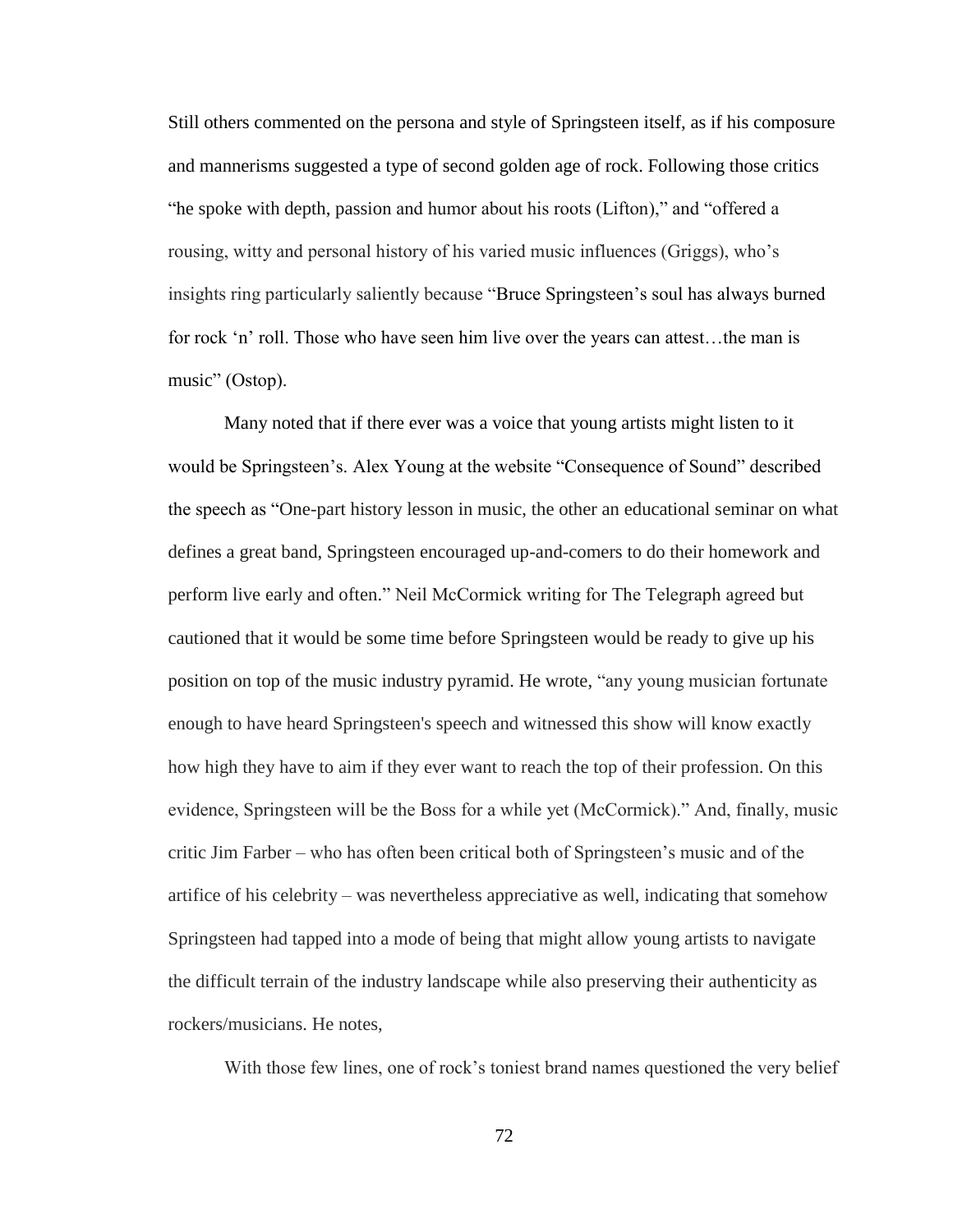system that raised him so high in the critical and popular mind-set to begin with. Here was Mr. Authenticity pronouncing the whole notion of that term outmoded, small-minded and beside the point. Of course, he was speaking about authenticity in quotes- about the calcified notions of what it has come to mean over the last three to four decades. During that time, the boomer bullies of classic rock have asserted their music as the genuine article, casting every other form in its wake as lesser, if not downright counterfeit, Pronouncements like Bruce's would seem eye-rollingly obvious to all those who've long felt there's equal artistic expression in (still) often maligned art forms like rap, electronic music, teen pop or whatever unnameable new style arises to assault the conventions of song form and rhythm. But for an old-school, hard-line rocker like Bruce to challenfe musical divisions and hierarchies at this point says something key about where we are now and, perhaps, about where we might be heading (Farber).

The central point to be gleaned is that the voice Springsteen appeared to take pains to efface as authoritative becomes, in the hands of the critics, exactly that: a protocol, a series of mantras and, above all, a reassurance that rock is not dead and if adherents merely remain resolute to the promise it will be resurrected. Importantly, and unlike Springsteen's own narrative, the commentators do not index their own "masters" by which this new legion of rockers might find their similar sublimation. In other words where Springsteen was set in a motion to become Other but then become fixated by the actuality of music itself, the commentariat sets readers off on a pathway of pure desire seeking to instill the rock and roll dream in whatever way and through whatever means they might wish.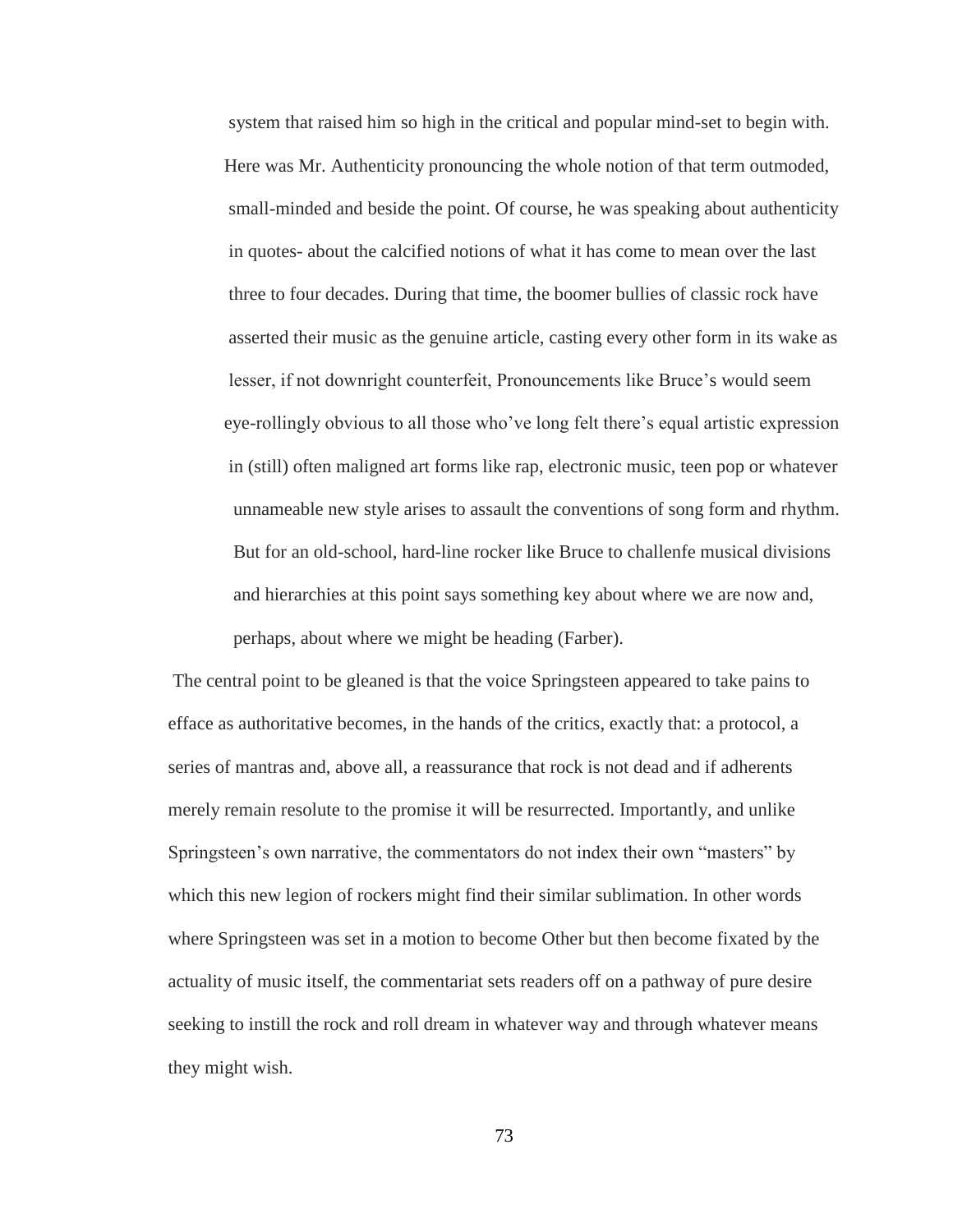## **Conclusion**

Over the course of his address Springsteen showcases both fantasy and its arrest. On the one hand his wish to become like his musical heroes, to become in effect a rock legend and to live the rock star life, demonstrates the classic ambition of desire. On the other hand his tales of personal enjoyment in the music alone and purely for the sake of the music shows a subject – at times at least – willfully forgoing the promise of the order and instead falling under the sway of drive. In order to try to dislodge fellow scholars away from using psychoanalytic protocols that favor examinations of just desire.

Springsteen's SXSW keynote serves merely as an example of the relationship between the subject (Springsteen) and the object (music/music making). This particular speech reflects how chasing drive is more hopeful and realistic to follow drive. The keynote address is an appropriate example in understanding drive because Bruce is not using his drive for music for something else. The speech is a showcase of drive because music is all Springsteen knows how to do and he is drawn to it. Within the context of the speech Bruce is the subject and the music and music making process is the object. Music is the object that is allowed through Springsteen's sonorous envelope and is the drive that pulls him in. Bruce is unable to change because the drive of the music calls him. Throughout the course of his speech he makes numerous attempts to serve as a quasipolitician and storyteller but ultimately listens to the music's siren song calls him back. Springsteen's drive is the reason why he is able to withstand the inauthentic discourses of the music industry. He is unable to give up on the music and if others want to make it through his sonorous envelope they must give into his terms. Bruce's desire for the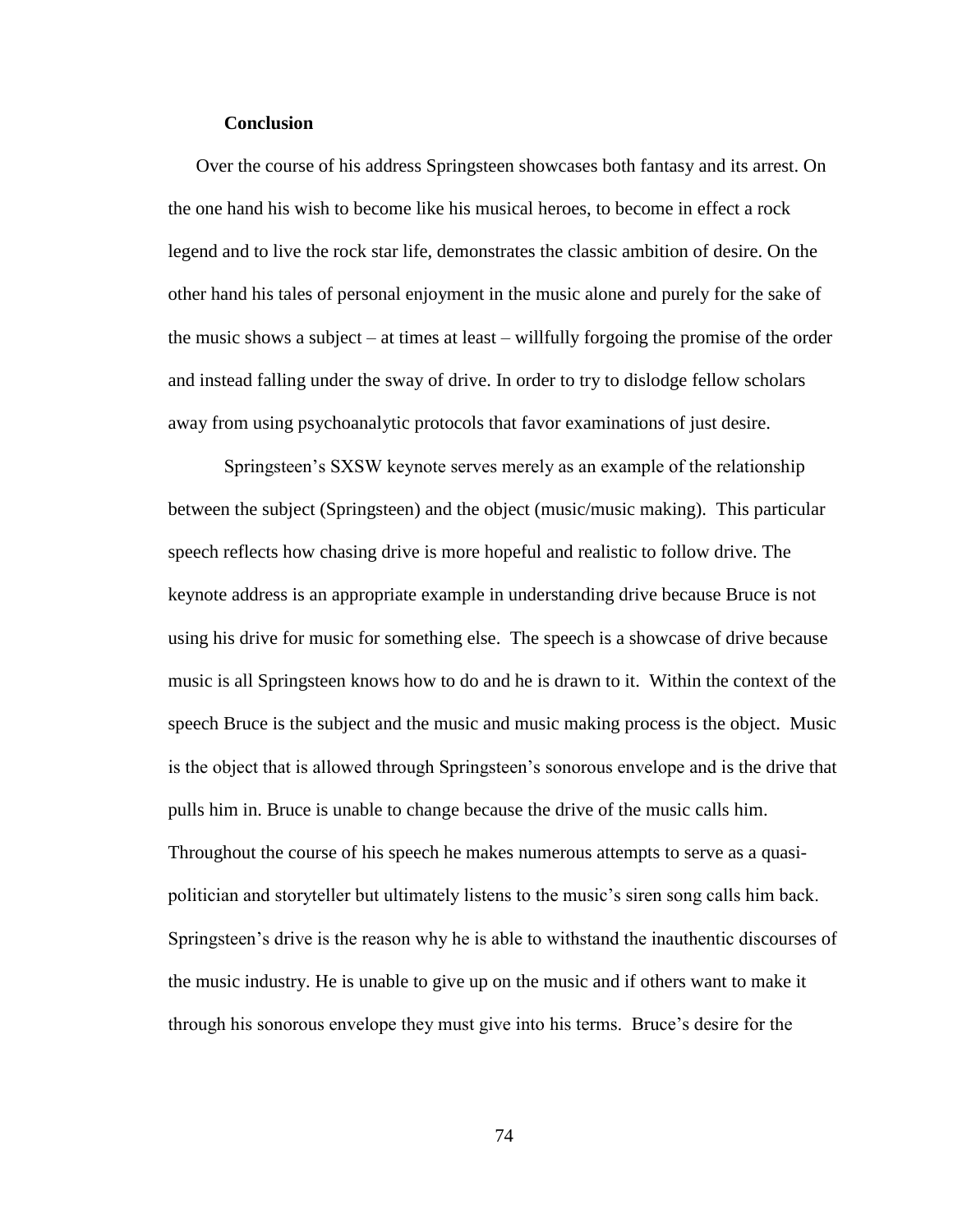music contributes to the music's value with the attraction and pleasure Springsteen gains from the music.

Drive is not planned. It just shows up and speaks/calls to the Springsteen (subject) and he is unable to give upon the object (music). In this instance, when Bruce first heard Hank Williams did not particularly care for the music but an attraction was created that kept him listening. Bruce felt compelled and fixated to listen to the music (object) to "crack the code". The force that influenced him to continue to listen to Williams was his drive. In the end it was his drive that allowed him to get his "fix" and see his enjoyment go from "archival to alive".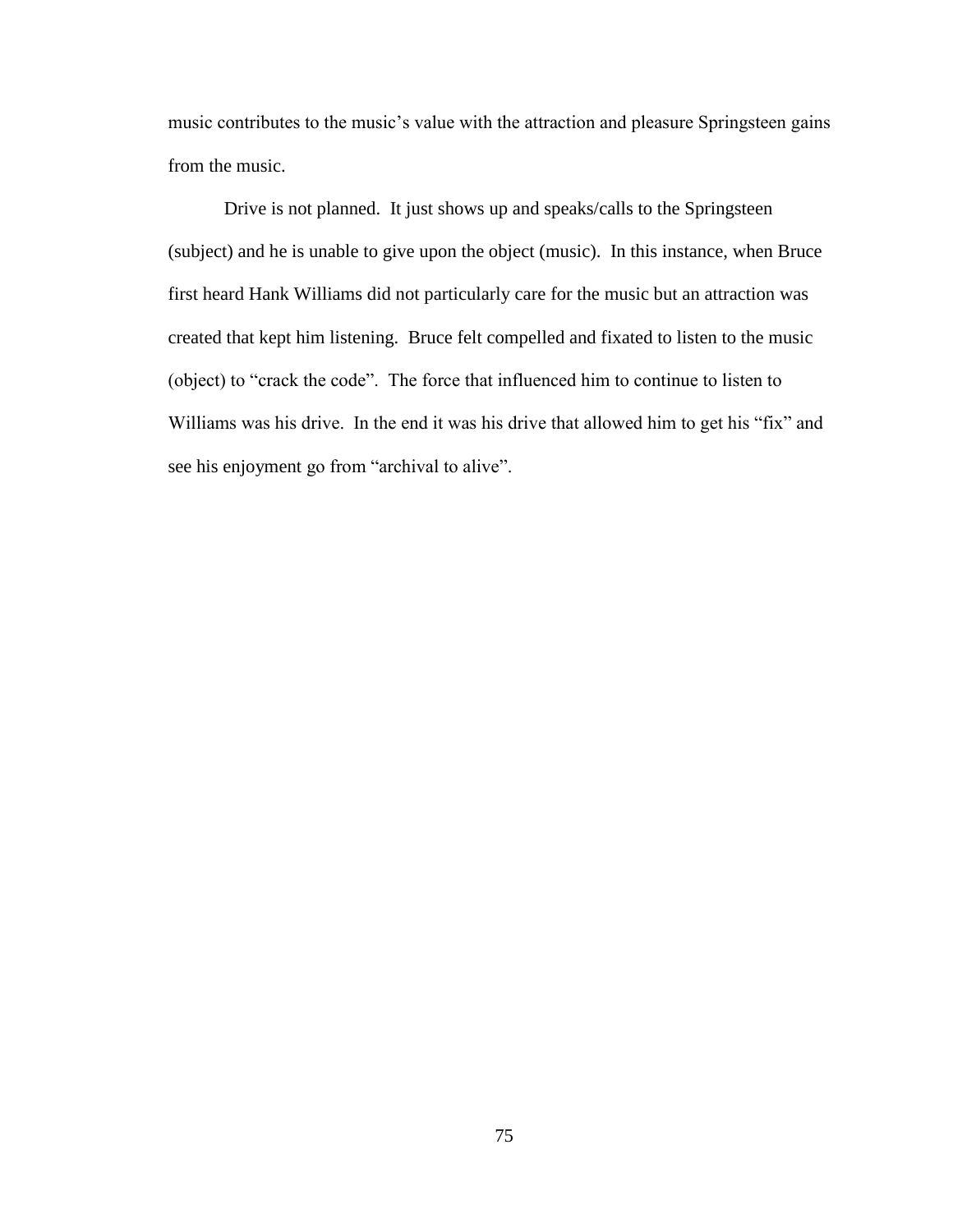## IV. CONCLUSION

Lost amidst the controversies associated with Donald Trump's entry into the 2016 presidential race was a minor kerfuffle: the Trump team's choice of Neil Young's 1989 "Rockin' in the Free World" as the candidate's walk-up music. The ensuing exchange of press releases from the Young and Trump camps would have been completely unremarkable had they not briefly resuscitated the impression that "rock and roll" remained a vibrant cultural formation. Indeed, unlike previously well-publicized showdowns between politicians and musicians over permission rights (e.g. Reagan vs. Bruce Springsteen over "Born in the USA", Tom Petty vs. George W. Bush over "I Won't Back Down" and David Byrne vs. the Charlie Christ for "Road to Nowhere" to name but a handful), the Young vs. Trump – and a subsequent Trump vs the Rolling Stones battle over their song "You Can't Always Get What you Want" - occurred against a backdrop of a much diminished music industry. While music sales in general have declined, rock music has experienced dramatic reductions in both radio air time and in record sales and industry magazines are routinely filled with meditations on whether the genre is dead. What then to make of the theft of something so routinely dismissed as passé and supposedly out of touch with today's consumers; out of time and seemingly out of a future?

If as Mickey Vallee argues, rock is neoliberalism's Other because it articulates a diffuse rebellious subjectivity against the consumerist ascendancy of neoliberalism, then rather than read its presence as mere entertainment and its potential demise as a footnote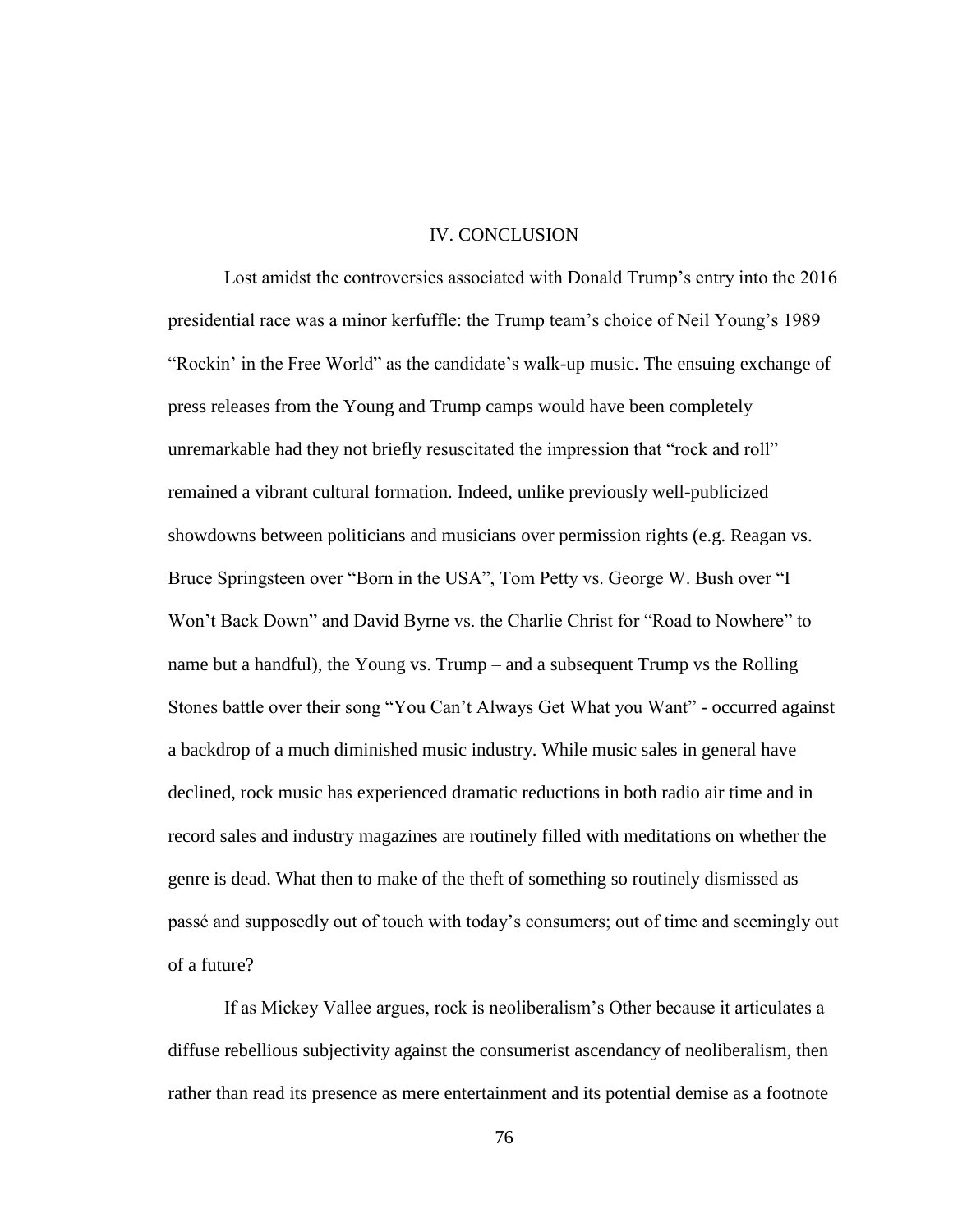in history, the status of rock music ought to be of great interest to scholars dedicated to seeking social change through the emergence of radical subjects. Put differently, if "rock" was both neoliberalism's necessary excess and its affective site of the enjoyment of freedom, then as rhetoricians interested in theorizing alternatives to the ever restrictive present, the its closure – and the discourses through which it occurs – should be of keen interest to scholars dedicated to progressive social change.

It is clear that our standard accounts of the relatively commonplace political candidate's theft of rock music for their campaign events, and of rock music and its force in general, misses important lessons about the nature of political aspiration and the libidinal economy underlying that effort. Typically, as in the recent cases described earlier, one encounters the campaign team's response that the appropriation was merely accidental in that they were not aware of legal infringements or that it was minor and should in any case be excused as the mere expression of a fellow music lover appreciating a favorite band or song. In some cases, as in both of the Trump-related controversies, the campaign may also reply that while they did not gain license from the artists themselves they have rights to the recording label's catalog.

Still the list of such infringements is long and storied and its sheer magnitude alone suggests that we ought to shift our thinking away from considering such acts as mere accidents or attempts to spice up the campaign and instead view them as willful and compulsive behaviors; as irrepressible and essential acts of the assertion of political sovereignty. Moreover, the record of such appropriation is not exclusively reserved for one political party stealing from a brand of musician nor, finally, was it merely a practice in a particular era. Indeed, for every Reagan and Springsteen there is an Al Gore stealing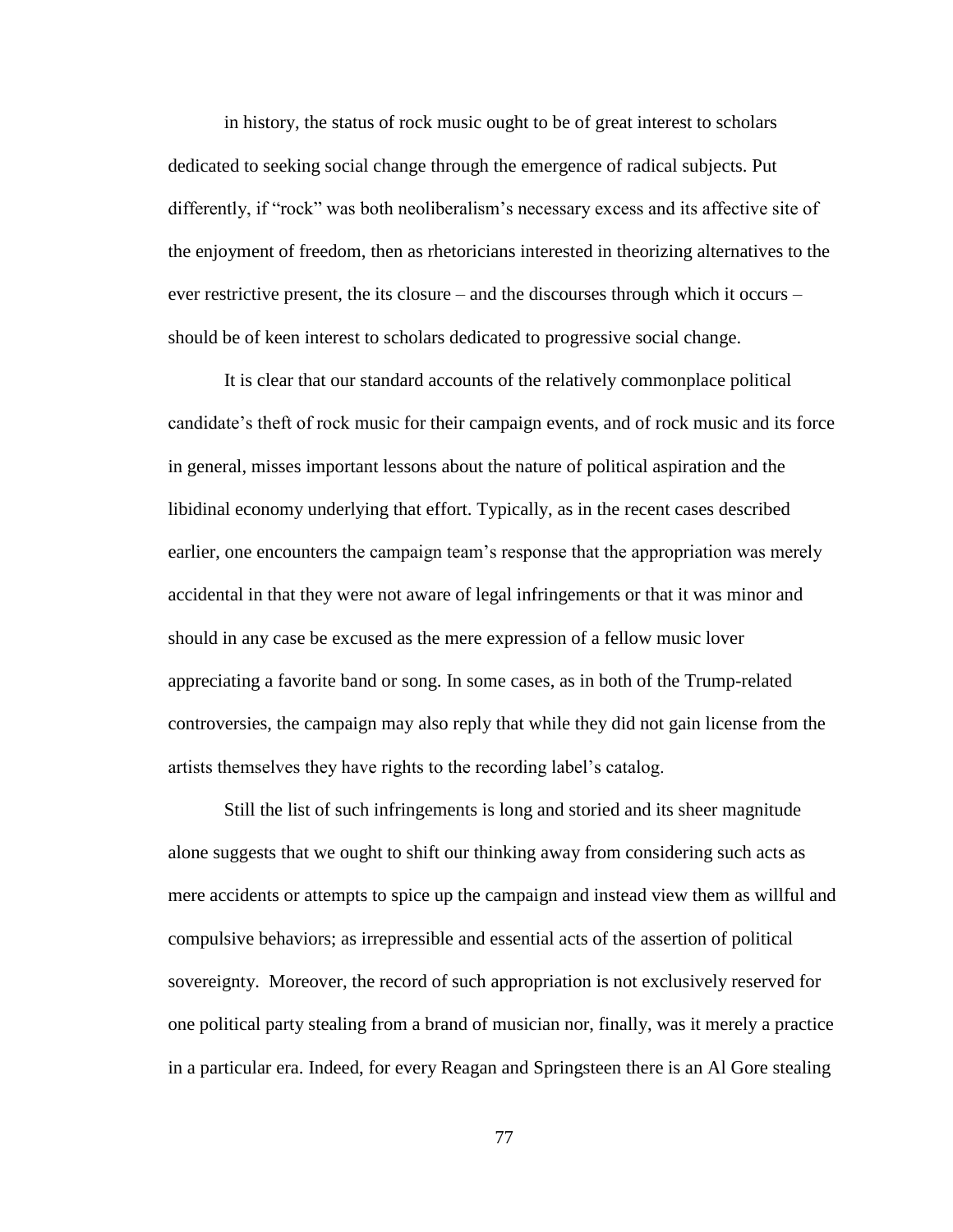the Music of Sting. For every lift by McCain – and he was something of a habitual repeat offender – there is an Obama being asked by a member of Sam and Dave to cease and desist. So the list is long and knows no boundaries: Bob Dole's use of Isaac Hayes' "Soul Man", Sarah Palin's use of Heart's "Barracuda" and Rand Paul borrowing of the Rush classic "Tom Sawyer".

No doubt the politicians are encouraged by how little punishment there is for such behavior. While the media may report on the musician's often extensively verbalized opposition it hardly treats the grievance with any gravitas which parallels their general disregard for the sonic accompaniments to campaigns (see, for example, the way commentators routinely talk over the walk-up and walk-out music). In this case there is a clear homology to the long logocentric nature of our field and its disciplinary origination in oratory and speech analysis such that these musical moments are often figured as afterthoughts to the "main event" of the public address itself.

If instead, however, we were to entertain the possibility that the music was not merely background music but was in fact a register of psychic yearnings we might see something very different. Rather than being forced to adopt the somewhat unsatisfying account that politicians appropriate in order to supplement their rather bland personalities we can, instead, understand the act of the theft itself as a powerful rhetorical statement – an assertion of privilege and a claim to that which is the most threatening to any presumption of sovereignty – the *jouissance* of the Other. Indeed, it could be that the greatest lesson of psychoanalysis is that subjects cannot but feel craven jealousy and fervent hatred for the Other in the throes of their greatest ecstasy. This is, after all, why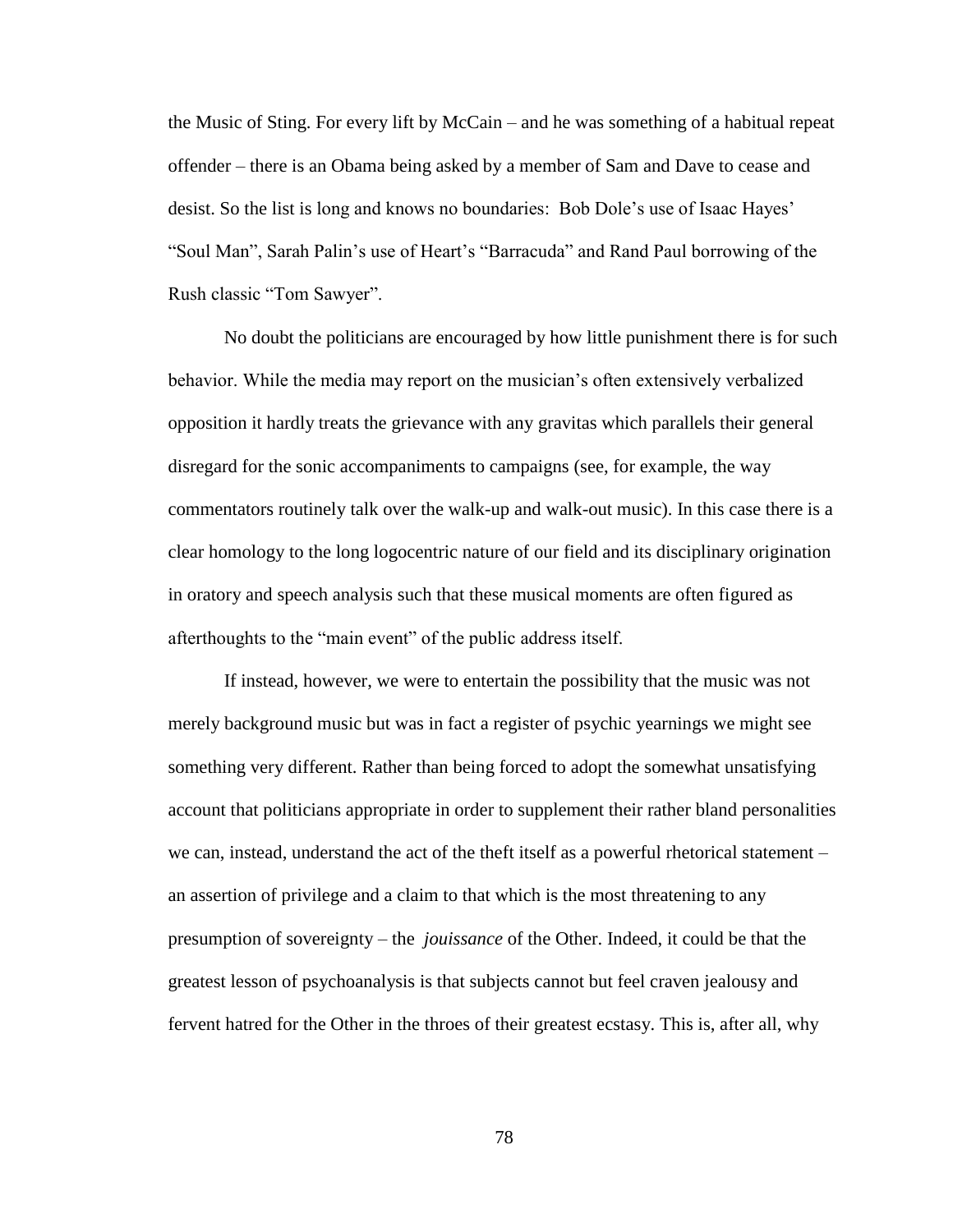Freud insists that it is impossible to love thy neighbor – their sheer presence and satisfaction in life spurs in us something deep and resentful.

Similarly, music – and particularly rock music – has a tremendously long history of presenting, or being taken as, brash rude and dismissive of authority. As Vallee argues, "excess is the non-symbolic grimace of the Lacanian Real: a thing that lurks beyond the fantasy of normalcy…Rock 'n' roll terrified moral entrepreneurs because it felt as though it would disturb the regularity of the 1950s conformity by arousing jouissance.: excessive pleasure and/of/in disgust occasioned by a traumatic encounter with the Other's desire."

Since artistic expression generally and music more specifically and even more particularly rock music are figured as the binary opposition to the logically calculating realms of the political, the theft of music is in fact a surrogate attempted robbery of the *jouissance* thought to abide in the pulsating beats otherwise denied the candidate because such *jouissance* is, strictly speaking, outside the law. Candidates cannot *but* perform the appropriative gesture because the object (in this case rock music) functions to trigger their behavior; rock music drives the political aspirant to their larceny. Or, to put it in Lacan's well-known if somewhat slippery adage: "desire is the desire of the Other".

Whether or not rock is really dead or not it is clear that the heydays are gone for some time, if not forever; the very fantasy as rock a rebellious alternative is rarely if ever offered as an alternative. In psychoanalytic terms we would say that the "rock is dead" talk produces anxiety that the symbolic order will become completely totalitarian meaning there will be no freedom in this order. There will be no space to be different or to have the type of cool life that rock promised. In other words "rock is dead" comes with it a kind of melancholy where we have lost something and we now just have to live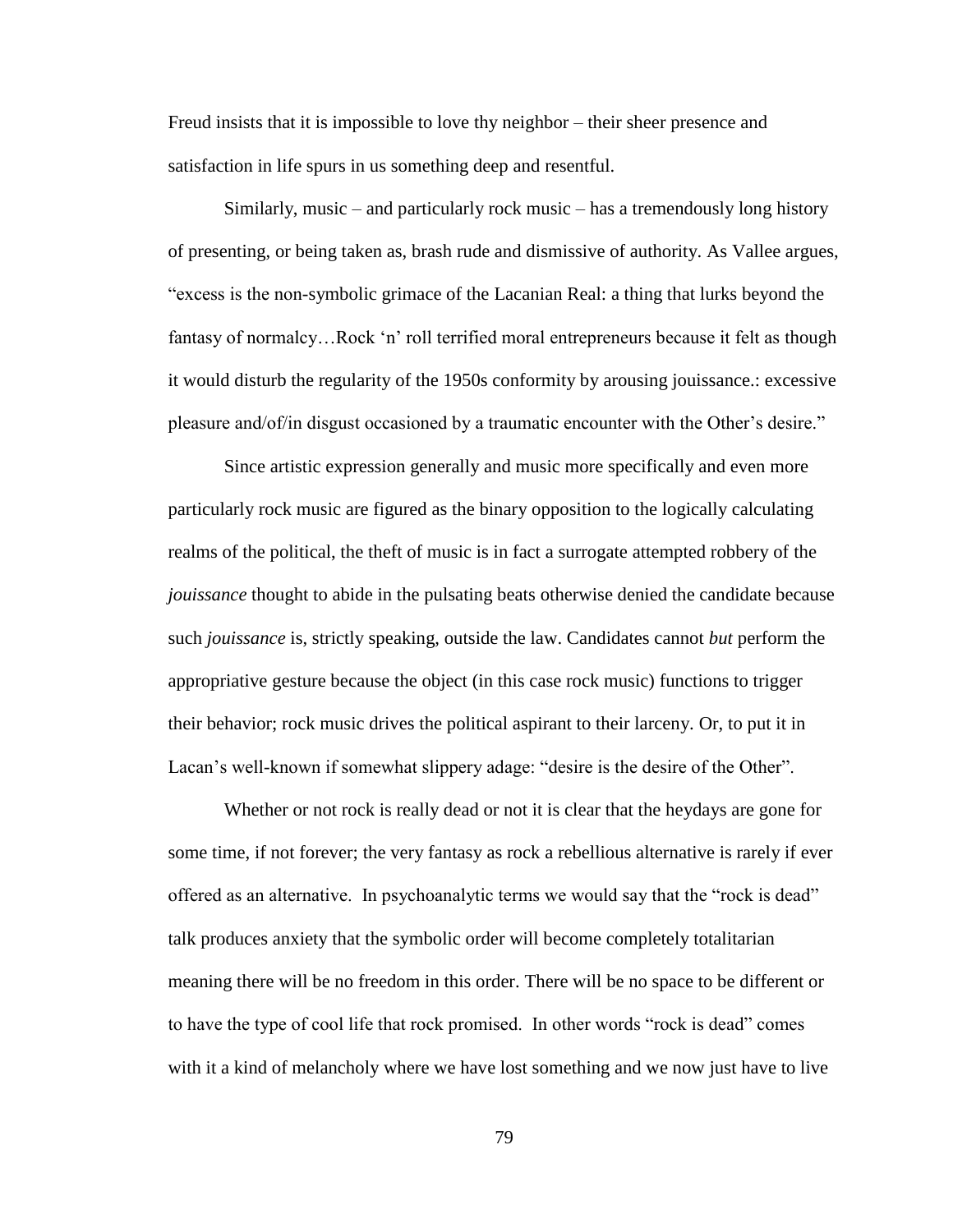with it being gone forever. The melancholia then produces a type of hysterical and miserable subject trapped in a symbolic order they cannot believe in. Ultimately it does not matter so much that there is a definite answer to whether rock is dead rather it is clear that we remain locked in the fantasy of rock, overtaken by nostalgia and where that past may (we think) take us in the future. We seem, then, overcome by rock. As we experience the increasingly narrow control of neoliberalism of its contouring by party politics rock its very existence becomes both a stain and a reminder of what we once were such that expunging excess (in this case "rock") from the public sphere record unleashes a type of psychic relief or, just as problematically, we experience it as a lost horizon never achieved that could have saved us from ourselves. As Calum Matheson explains it is this relation to the object too close in disgust or too close in regard that leaves the subject hysterical. He explains:

Lacan's singular take on anxiety helps to explain how the fantasy structure supporting any given public discourse is brought to crisis. To summarily state the case…: getting too close to the object of desire will wreak havoc upon the basic structure of fantasy.

## He continues

The object's imminence disrupts the economy of trope and affective investment that give rise to fantasy and underpin specific subjectivities by eliminating the "possibility of absence" that is the "security of presence."

Drive, as I have argued throughout this project, is uncontrollable  $-$  it comes out of nowhere and does not let the subject go. It is responsible for subject' personal satisfaction and once it is complete the subject does not need anything else because it is fulfilled,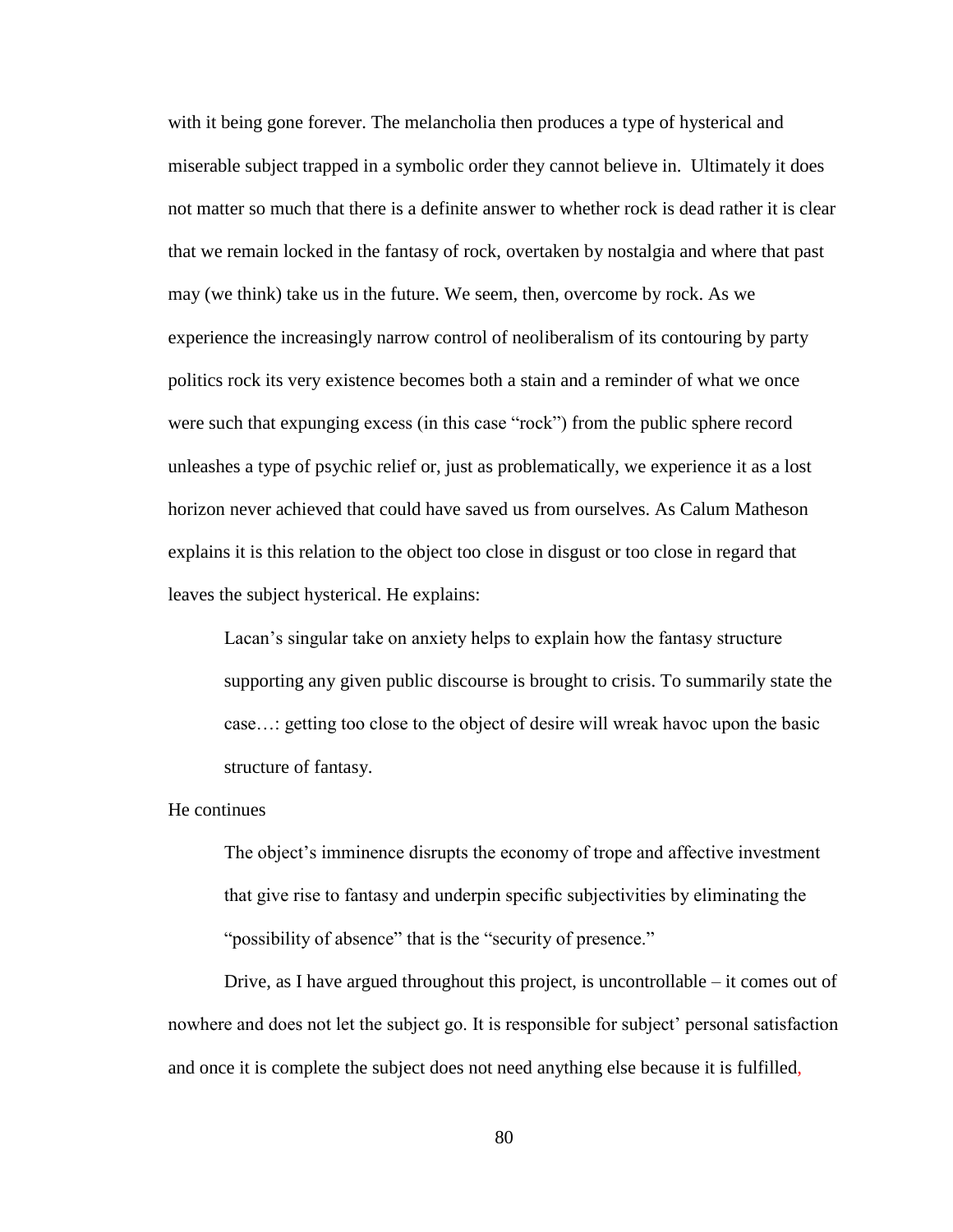what Dylan describes as a "closed circuit" because it is a never ending process the subject never tires of. As Gunn and Hall note, "in less technical terms, the idea of the drive is that humans are coerced into thinking and behaving in reference to energies that pulsate around certain objects (141)".

In her work *Imagine There's No Woman*, Joan Copject identifies the potential dangers of just such an enveloping through the concept-metaphor of subreption which, following her thought, occurs when "a supersensible idea, that is, one that can never be experienced, is falsely represented as if it were a possible object of experience." Rather than content themselves with the realization that there are limits to sovereignty and realms of control the political aspirant under the sway of drive experiences a type of context collapse in which,

freedom and immortality return in the fantasy of progress to infinity…Within this fantasy subjectivity finitude and failure effaced by the promises of progress. Death is indefinitely postponed and the temporary checks on the power of human will are denied any ultimate victory (copjec, imagine theres no woman 149-150)."

I have suggested that so long as rock is figured as the alternative to a consolidation of power it will serve as a spur to its own appropriation. This is particularly true of politicians who seek the assent of the people and therefore are by definition are vunerable to their rejection. Read this way, the theft of rock is an effort to short circuit the *jouissance* of the Other not merely by stealing their music but via subreption through the assertion of an alternate frame of being in which, so long as they are commandeered by the sonorous envelope the politician subject imagines no impediment to the manifestation of their own private political fantasy.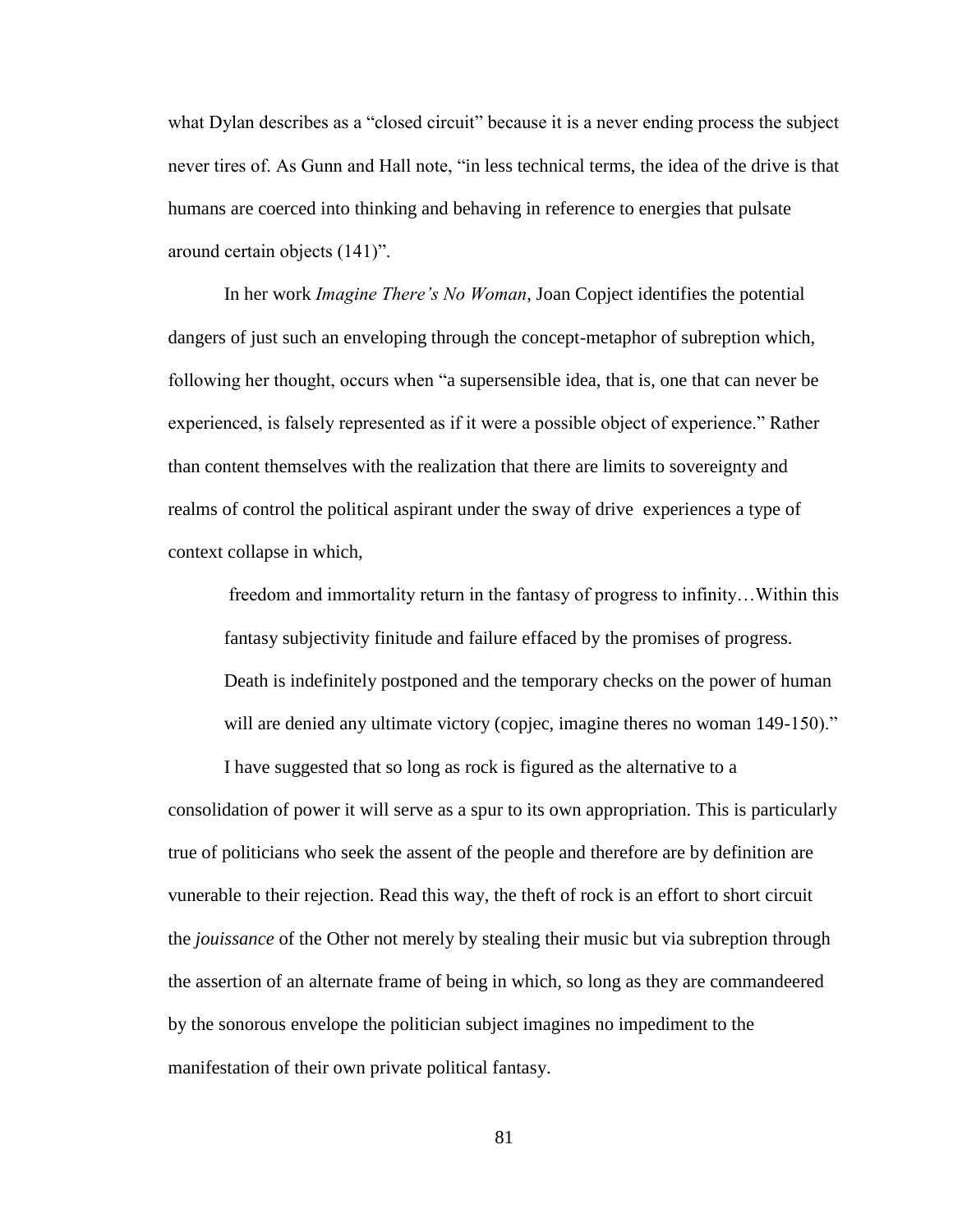Stepping back from the particular example of campaign music, the broader point is clear: affect matters. And, moreover, the way that affect circulates around – and through – music make it a particular strong medium for the flow of this affect. This is even more the case when music is aligned with particular communities in ways that not only foster their existence but then place them on particular paths. In the case of rock that path has been obvious from its inception and its tales of rebellion, self-determination and the romantic search for fulfillment have long-fueled rock's power (b

I argued that academics have placed too much importance on the notion of publics. The reliance on publics and making an argument heard in the public creates false hope and disappointment. Desire has implications that can ultimately damage and hurt the subject. Rhetorical scholars such as Biesecker and Trapani suggest that drive is productive to a new politic because it provides satisfaction to the subject, while at the same time; a subject that has now greater, potential to become a radical agent. With desire the subject ends up spending more time acting for a public that does not exist. People overwork themselves preparing themselves for the fantasy. In reality, the fantasy is a dead end in an attempt to prepare for the goal. Psychoanalytic scholars should adopt a model that pays attention to drive. If rhetorical studies scholars implemented this they would notice the intransigence of subjects comes not from their dedication to a fantasy that could be rewritten but rather from their attachment to an object and its call/ voice that keeps them attached to that object. Understanding the sonorous envelope and drive will alleviate the pain and disappointment of subjects, and it would provide a new avenue of investigation for scholars interested in supplementing traditional accounts of rhetorical force with a consideration of their affective inflection.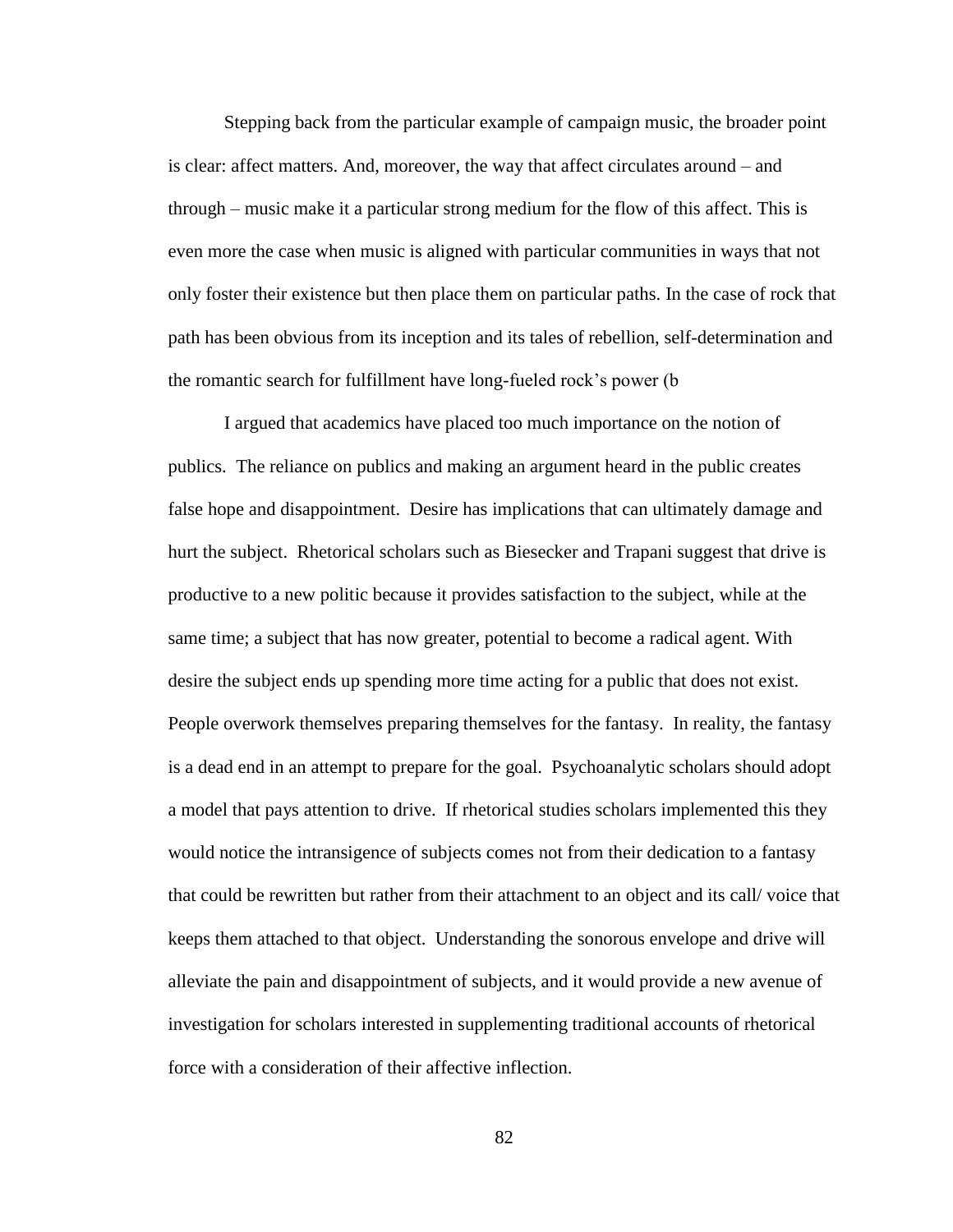## Works Cited

- Biesecker, Barbara A. "Rhetorical Studies and the "new" Psychoanalysis: What's the Real Problem? Or Framing the Problem of the Real." *Quarterly Journal of Speech* 84.2 (1998): 222-40. Web.
- Biesecker, Barbara A. "Whither Ideology? Toward a Different Take on Enjoyment as a Political Factor." *Western Journal of Communication* 75.4 (2011): 445-50. Web.
- Biesecker, Barbara A., and William Trapani. "Escaping the Voice of the Mass/ter: Late Neoliberalism, Object-Voice, and the Prospects for a Radical Democratic Future." *Advances in the History of Rhetoric* 17.1 (2014): 25-33. Web.
- Binelli, Mark. "The Return of Springsteen." *Rolling Stone* 28 Aug. 2002: n. pag. Print.
- Copjec, Joan. *Imagine There's No Woman: Ethics and Sublimation*. Cambridge, MA: MIT, 2002. Print.
- Copjec, Joan. *Read My Desire: Lacan against the Historicists*. Cambridge, MA: MIT, 1994. Print.
- DeRogatis, Jim. Preface. *Let It Blurt: The Life and times of Lester Bangs, America's Greatest Rock Critic*. New York: Broadway, 2000. XV. Print.
- Deutsch, Bob, and Lou Aronica. *The 5 Essentials: Using Your Inborn Resources to Create a Fulfilling Life*. New York: Plume Book, 2013. Print.
- Evans, Dylan. *An Introductory Dictionary of Lacanian Psychoanalysis*. Hove: Brunner-Routledge, 2003. Print.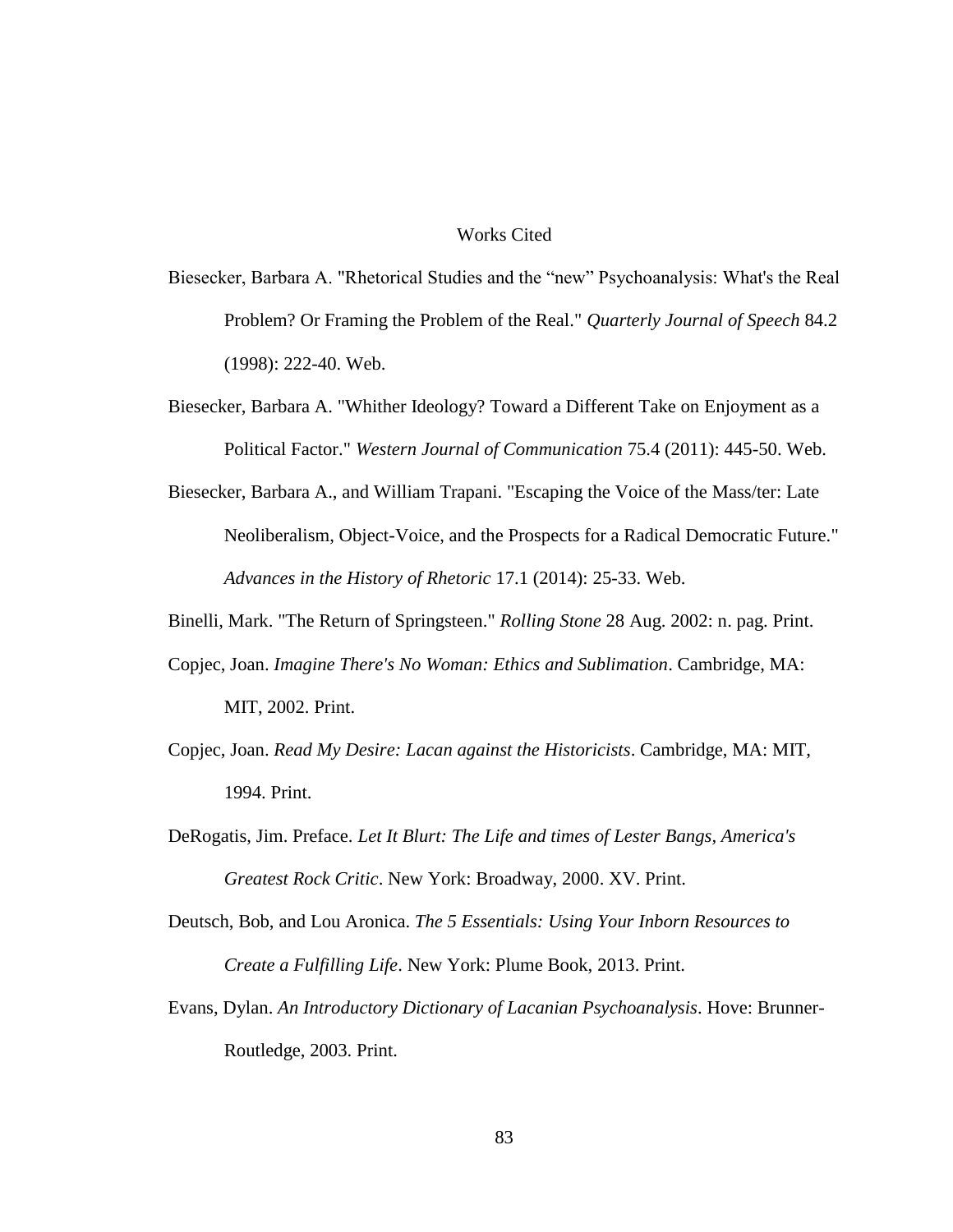- Farber, Jim. "Has Music Entered a 'post-authentic' Age?" *NY Daily News*. N.p., 01 Apr. 2012. Web. 15 May 2017.
- Gold, Adam. "SXSW 2012: The Gold Report." *Nashville Scene*. N.p., 23 Mar. 2012. Web. 19 Apr. 2017.
- Goldberg, Keith. "Thoughts on SXSW 2012." *Promote Events, Track Patrons, Take Donations and Sell More Tickets with the Vendini All-in-one Online Ticketing Solution*. N.p., 28 Jan. 2016. Web. 13 July 2015.
- Goodale, Greg. "The Sonorous Envelope and Political Deliberation." *Quarterly Journal of Speech* 99.2 (2013): 218-24. Web.
- Griggs, Brandon. "Professor Springsteen's Rock 'n' Roll History Lesson at SXSW." *CNN*. Cable News Network, 16 Mar. 2012. Web. 22 Mar. 2017.
- Grossberg, Lawrence. "Reflections of a Disappointed Music Scholar", in *Transformations in Popular Music Culture Rock Over the Edge,* edited by Beebe, Roger, Denise Fulbrook, and Ben Saunders. Durham: Duke UP, 2002. 29-59. Print.
- Grossberg, Lawrence. *We Gotta Get out of This Place: Popular Conservatism and Postmodern Culture*. New York: Routledge, 1992. Print.
- Grossberg, Lawrence. "Rockin' with Reagan, or the Mainstreaming of Postmodernity." Cultural Critique 10 (1988): 123-149. Web.

Gunn, Joshua. "Marantha." *Quarterly Journal of Speech* 98.4 (2012): 359-84. Web.

Gunn, Joshua. "Refitting Fantasy: Psychoanalysis, Subjectivity, and Talking to the Dead." *Quarterly Journal of Speech* 90.1 (2004): 1-23. Web.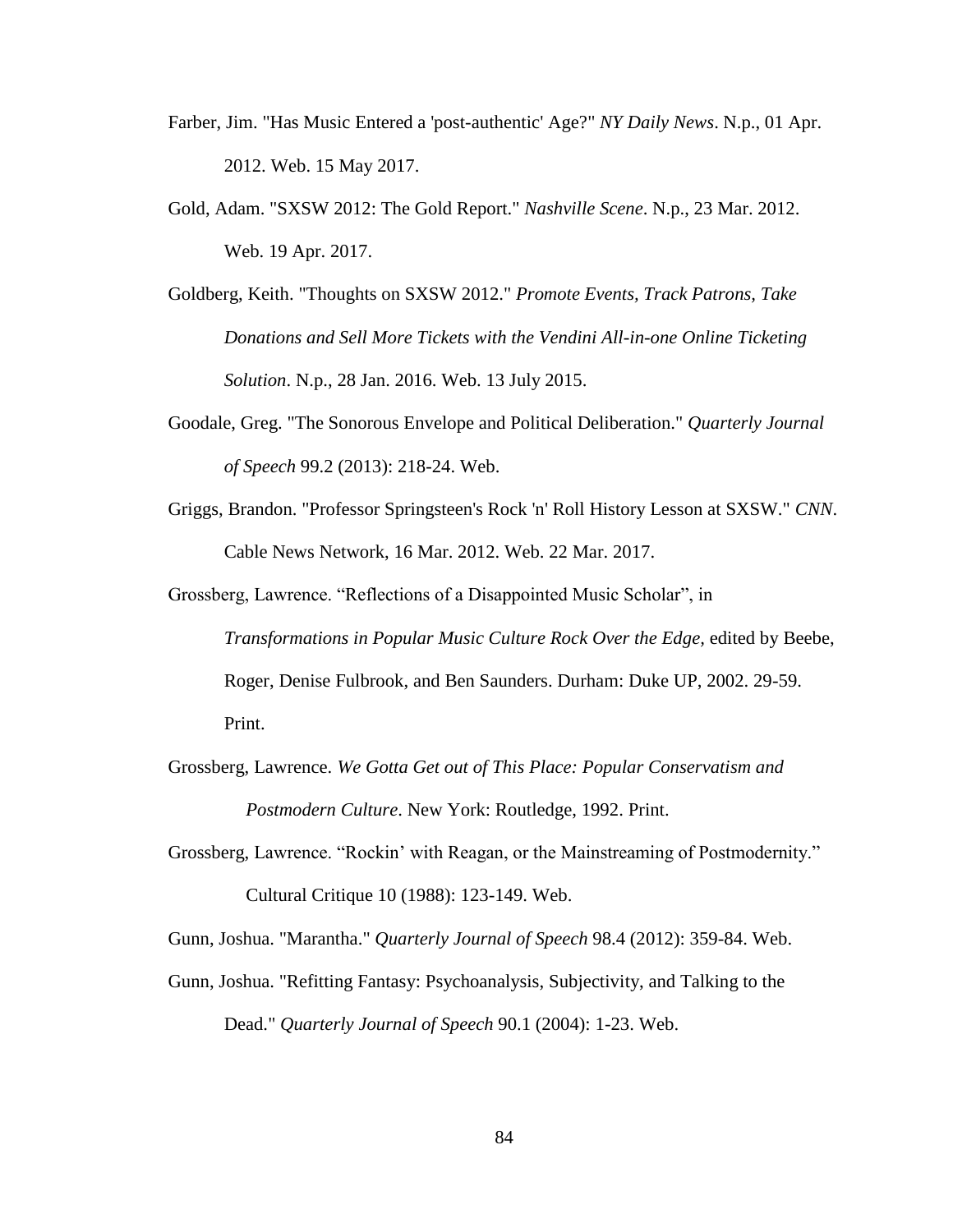- Gunn, Joshua, and Mirko M. Hall. "Stick It in Your Ear: The Psychodynamics of IPod Enjoyment." *Communication and Critical/ Cultural Studies* 5.2 (2008): 135- 57. Web.
- Gunn, Joshua, Greg Goodale, Mirko M. Hall, and Rosa A. Eberly. "Auscultating Again: Rhetoric and Sound Studies." *Rhetoric Society Quarterly* 43.5 (2013): 475-89. Web.
- Indar, Joshua. "Is Rock 'n' Roll Dormant, Dying or Already Dead?"*PopMatters*. N.p., n.d. Web. 04 May 2016.
- Lifton, David. "Bruce Springsteen Delivers Keynote Address at SXSW." *Ultimate Classic Rock*. N.p., 15 Mar. 2012. Web. 1 Mar. 2017.
- Luling, Todd Van. "8 Life Lessons You Can Learn From Bruce Springsteen, Even If You Were Already 'Born To Run'." *The Huffington Post*. TheHuffingtonPost.com, 25 Aug. 2014. Web. 19 May 2017.
- Lundberg, Christian O. *Lacan in Public: Psychoanalysis and the Science of Rhetoric*. Tuscaloosa: U of Alabama, 2012. Print.
- Masciotra, David. *Working on a Dream: The Progressive Political Vision of Bruce Springsteen*. New York: Continuum, 2010. Print.
- McCormick, Neil. "Bruce Springsteen, SXSW, Austin, Texas, Review." *The Telegraph*. Telegraph Media Group, 16 Mar. 2012. Web. 11 March 2017.
- Ostop, Rick. "Keynotes From the Keynote Bruce Springsteen's SXSW 2012 Keynote Speech." *San Diego Rock 'n' Roll*. N.p., 01 Jan. 2013. Web. 15 July 2015.
- Powers, Ann. "Bruce Springsteen On The Meaning Of Music." *NPR*. NPR, 15 Mar. 2012. Web. 19 Feb. 2017.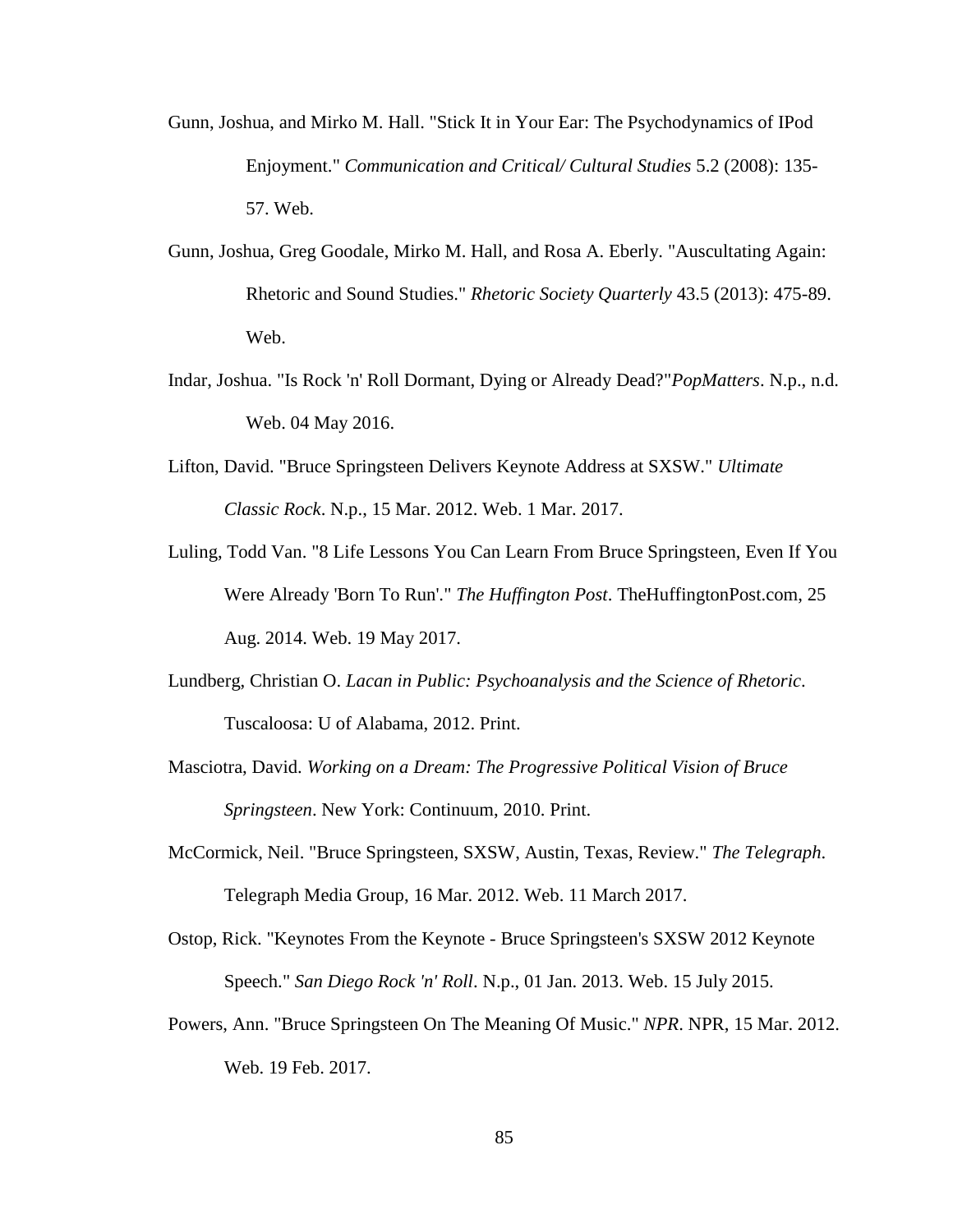- Rice, Jenny Edbauer. "The New "New": Making a Case for Critical Affect Studies." *Quarterly Journal of Speech* 94.2 (2008): 200-12. Web.
- Rose, Caryn. *Raise Your Hand: Adventures of an American Springsteen Fan in Europe*. New York: Till Victory, 2012. Print.
- Rose, Nikolas S. *Inventing Our Selves: Psychology, Power, and Personhood*. Cambridge, England: Cambridge UP, 1996. Print.
- Rose, Nikolas S. *Powers of Freedom: Reframing Political Thought*. Cambridge, United Kingdom: Cambridge UP, 1999. Print.
- Sellnow, Deanna, and Timothy Sellnow. "The "Illusion of Life" Rhetorical Perspective: An Integrated Approach to the Study of Music as Communication." *Critical Studies in Media Communication* 18.4 (2001): 395-415. Web.
- Sawyers, June Skinner. Introduction. *Racing in the Street: The Bruce Springsteen Reader*. New York: Penguin, 2004. 11. Print.
- Sommer, Tim. "How Rock 'n' Roll Failed Us Again This Presidential Election." *Observer*. Observer Media, 20 Apr. 2017. Web. 17 July 2017.
- Springsteen, Bruce. "Bruce Springsteen's SXSW 2012 Keynote Speech." *NPR*. NPR, 18 Mar. 2012. Web. 19 May 2015.
- Springsteen, Bruce. *The Rising*. Bruce Springsteen. Brendan O'Brien, 2002. CD.
- Vallee, Mickey. "'More than a Feeling': Classic Rock Fantasies and the Musical Imagination of Neoliberalism." *Culture, Theory and Critique* 56.2 (2014): 245-62. Web.
- Williamson, Kevin. "Chaos in the Family, Chaos in the State: The White Working Class's Dysfunction." *National Review Online*. N.p., 17 Mar. 2016. Web.